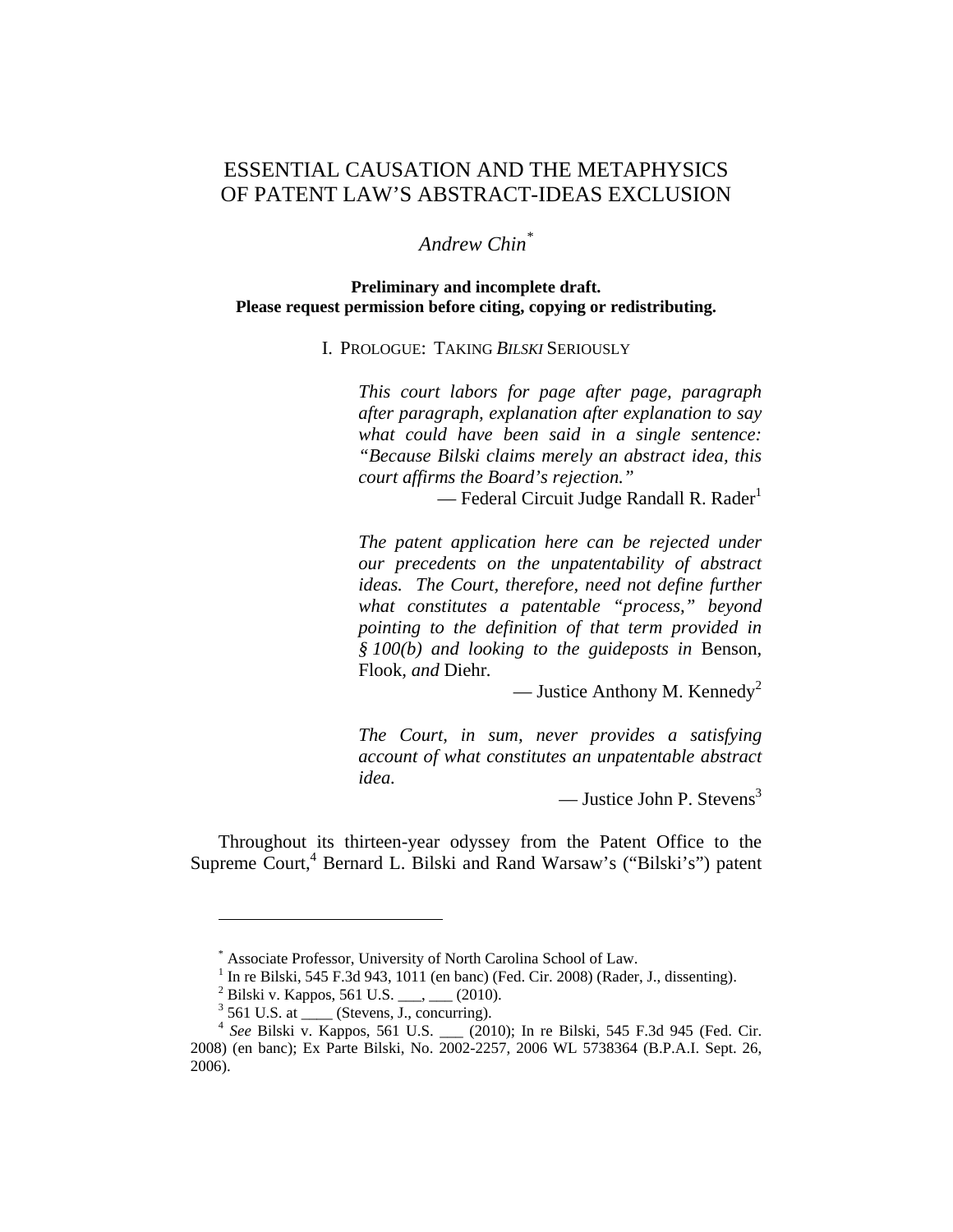application, $5$  claiming methods of hedging commodities trading risks, met with nearly unanimous disapproval. All but one<sup>6</sup> of the twenty-six Supreme Court, Federal Circuit, and administrative patent judges found Bilski's invention to be nonstatutory subject matter under 35 U.S.C. § 101. The judges divided more sharply, however, in their reasoning. Majorities of the Federal Circuit and the Board of Patent Appeals and Interferences held that a patentable process must either be tied to a particular machine or transform an article, $\frac{7}{7}$  and found Bilski's claims to fail both prongs of this "machineor-transformation" test.<sup>8</sup> Four Supreme Court justices (including Justice Stevens) and three Federal Circuit judges opined that methods of doing business should be held nonstatutory  $\frac{9}{2}$  at least those that do not involve manufactures, machines or compositions of matter.<sup>10</sup> A five-justice Supreme Court majority, however, held that neither a mandatory "machineor-transformation" test nor the so-called "business method" exclusion was warranted by precedent<sup>11</sup> or necessary to invalidate Bilski's claims as directed to an unpatentable abstract idea.<sup>12</sup> The nine justices did all agree that the "machine-or-transformation" test remains "a useful and important clue" to the patent-eligibility of a claimed process. $^{13}$ 

<sup>5</sup> U.S. Patent Application Serial No. 08/833,892 (filed Apr. 10, 1997).

<sup>6</sup> *See* In re Bilski, 545 F.3d at 997 (Newman, J., dissenting) (finding Bilski's claimed process to be "neither a fundamental truth nor an abstraction").<br><sup>7</sup> *See id.* at 954 (citations omitted) ("A claimed process is surely patent-eligible under

<sup>§ 101</sup> if: (1) it is tied to a particular machine or apparatus; or (2) it transforms a particular article into a different state or thing."); Ex Parte Bilski, 2006 WL 5738364 at \*18 (holding that a claim that does not recite a specific apparatus may be directed to patentable subject matter "if there is a transformation of physical subject matter from one state to another"); *see also id.* at \*14 (noting that "[i]t is possible that a non-machine-implemented method may be nonstatutory subject matter if it does not perform a transformation of physical subject matter even though it contains physical steps that might prevent i[t] from being labeled an 'abstract idea.'"). 8 *See* In re Bilski, 545 F.3d at 962 (finding "the machine implementation part of the

test" inapplicable to Bilski's claims); *id.* at 963 (holding that Bilski's claims do not transform any article to a different state or thing); Ex Parte Bilski, 2006 WL 5738364 at \*2 (noting that Bilski's claims are "non-machine-implemented"); *id.* at \*18-\*20 (holding that none of Bilski's claims involve a physical transformation). 9

<sup>&</sup>lt;sup>9</sup> See Bilski v. Kappos, 561 U.S. at  $\_\_\_\$  (Stevens, J., concurring); In re Bilski, 545 F.3d at 998 (Mayer, J., dissenting).

<sup>&</sup>lt;sup>10</sup> *See* In re Bilski, 545 F.3d at 974 (Dyk, J., concurring). <sup>11</sup> *See* Bilski v. Kappos, 561 U.S. at \_\_\_\_ ("The 'machine-or-transformation' test is not the sole test for deciding whether an invention is a patent-eligible 'process.'"); *id.* at \_\_\_\_ ("Section 101 similarly precludes the broad contention that the term 'process' categorically

excludes business methods.").<br><sup>12</sup> *See id.* at \_\_ ("Allowing petitioners to patent risk hedging would preempt use of this approach in all fields, and would effectively grant a monopoly over an abstract idea.").

<sup>&</sup>lt;sup>13</sup> *See id.* at (Kennedy, J.) ("This Court's precedents establish that the machine-or-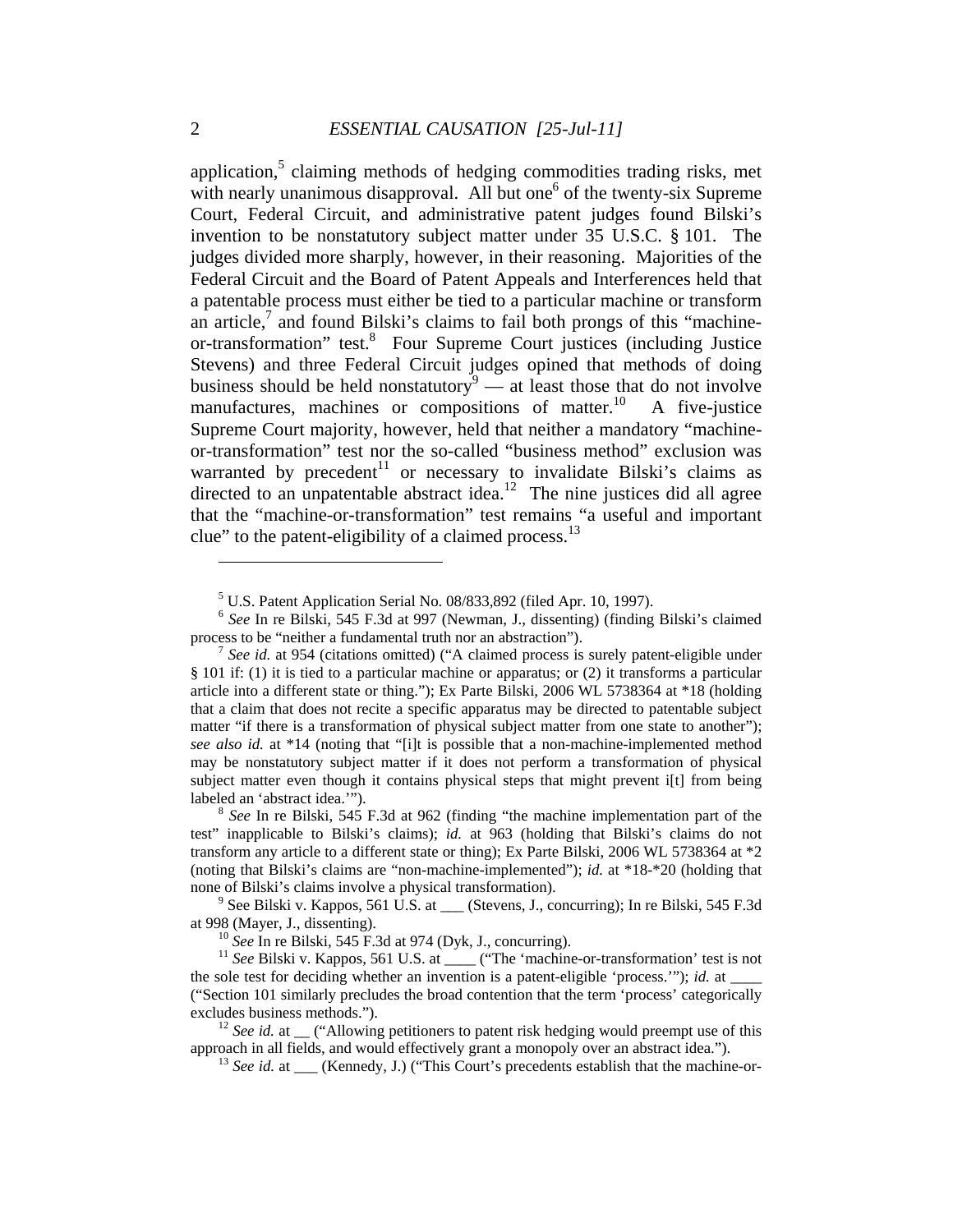In finding Bilski's claims impermissibly abstract, Justice Kennedy's majority opinion not only quoted Judge Rader's dissenting opinion with approval, but appeared to follow his suggestion.<sup>14</sup> Though longer than one sentence, the Court's elaboration of the abstract-idea exclusion was terse to a fault, at least in Justice Stevens's view.<sup>15</sup>

Justice Stevens was not alone. In a recent *Stanford Law Review* article,<sup>16</sup> Mark Lemley, Michael Risch, Ted Sichelman and Polk Wagner find that the *Bilski* Court's lack of guidance has left the Patent Office and the lower courts continuing to rely on the machine-or-transformation test

no longer as a mandatory rule, to be sure, but as a presumptive rule that threatens to effectively become mandatory. Put simply, the problem is that no one seems to understand what makes an idea "abstract" and hence ineligible for patent protection, so they fall back on the one test that has been articulated. $17$ 

Lemley *et al.* are dissatisfied with this state of affairs, since the machine-ortransformation test "contains a number of ambiguities, leads to some bizarre results, and poorly tracks the stated goal of preventing the patenting of abstract ideas."18 In response, the authors propose a radical change to the "traditional view" of patentable subject matter doctrines as gatekeepers that exclude certain types of inventions entirely from the patent system. They envision the abstract ideas exclusion as an open-ended, multi-factor test to determine whether the "scope of the patentee's claims is commensurate with a practical, real world contribution the patentee has made."<sup>19</sup> Relevant factors would include the potential generativity of the claimed invention, reliance in the industry on cumulative invention, the pace of change in the technological field, the breadth of the claim relative to the disclosed embodiments, and the importance of the inventive contribution.<sup>20</sup> Instead

transformation test is a useful and important clue, an investigative tool, for determining whether some claimed inventions are processes under §101."); *id.* at \_\_\_ (Stevens, J., concurring) ("The Court correctly holds that the machine-ortransformation test is not the sole test for what constitutes a patentable process; rather, it is a critical clue."); *id.* at (Breyer, J., concurring) (noting Court's substantial agreement on the point that "while the machine-or-transformation test has always been a 'useful and important clue,' it has never been the 'sole test' for determining patentability.").<br>
<sup>14</sup> See id. at \_\_\_ (citing In re Bilski, 545 F.3d at 1013 (Rader, J., dissenting)).<br>
<sup>15</sup> See id. at \_\_\_ (Stevens, J., concurring).<br>
<sup></sup>

 $^{18}$  Id. at \_\_\_.

 $^{19}$  Id. at \_\_\_.

 $20$  See id. at \_\_\_\_.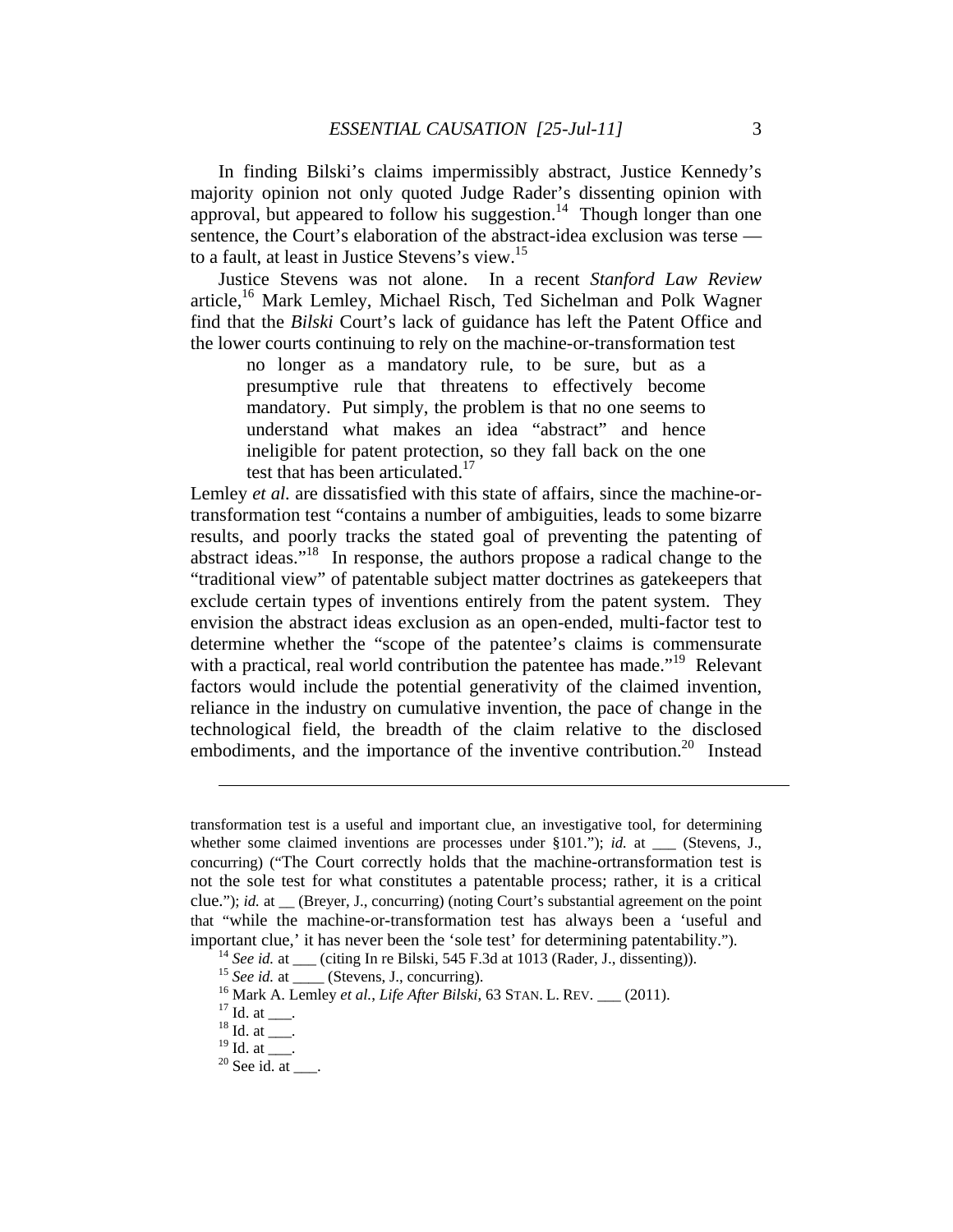of a rule-based gatekeeper, this policy-based evaluation would serve "as a backstop after all other validity doctrines have been exhausted."<sup>21</sup>

The *Bilski* Court expressly left the Federal Circuit free to develop "other limiting criteria [for patent-eligibility] that further the purposes of the Patent Act and are not inconsistent with its text," $^{22}$  but it is hard to imagine the Court had anything like Lemley et al.'s proposal in mind. Nothing in the Court's opinion suggests that lower courts should disrupt the historically categorical approach to patentable subject matter or shift the subject matter inquiry from first to last in the sequence of patentability doctrines.

To the contrary, the one Federal Circuit opinion cited with approval by the Court — Judge Rader's *Bilski* dissent — categorically characterizes abstract claims as analytically incompatible with prior art, precluding examination for novelty and nonobviousness:

When considering the eligibility of "processes," this court should focus on the potential for an abstract claim. Such an abstract claim would appear in a form that is not even susceptible to examination against prior art under the traditional tests for patentability. Thus this court would wish to ensure that the claim supplied some concrete, tangible technology for examination.<sup>23</sup>

This is an essentially metaphysical approach to the abstract-ideas exclusion. To use a term of art, Judge Rader would hold that abstract claims are "not even susceptible to examination against prior art" because to perform such an examination would entail the *category error* of treating an abstract idea as if it were "concrete, tangible technology."<sup>24</sup> The ontological mismatch<sup>25</sup> between an abstract claim and the "useful Arts"<sup>26</sup> would reveal itself in the

 $21$  Id. at \_\_\_\_.

<sup>&</sup>lt;sup>22</sup> Bilski, 561 U.S. at \_\_\_.

<sup>&</sup>lt;sup>23</sup> In re Bilski, 545 F.3d at 1013 (Rader, J., dissenting).

<sup>&</sup>lt;sup>24</sup> See THE CAMBRIDGE DICTIONARY OF PHILOSOPHY 123 (Robert Audi ed., 2d ed. 1999) (defining "category mistake" as "the placing of an entity in the wrong category" or "the attribution to an entity of a property which that entity cannot have"); JONATHAN C. SMITH, PSEUDOSCIENCE AND EXTRAORDINARY CLAIMS OF THE PARANORMAL: A CRITICAL THINKER'S TOOLKIT 81 (2010) ("Reification is a category error that involves taking an abstraction, belief, or hypothetical construct, and treating it as if it were a concrete entity, something real."). 25 *See, e.g.*, David S. Oderberg, *Hylemorphic Dualism*, 22 SOCIAL PHIL. & POL'Y 70,

<sup>89 (2005) (&</sup>quot;[T]here is an essential ontological mismatch between the proper objects of intellectual activity … and any kind of potential physical embodiment of them…. Concepts, propositions, and arguments are abstract; potential material loci for these items are concrete."). 26 *See* Diamond v. Chakrabarty, 447 U.S. 303, 315 (1980) (explaining that the Patent

Act's subject matter provisions "have been cast in broad terms to fulfill the constitutional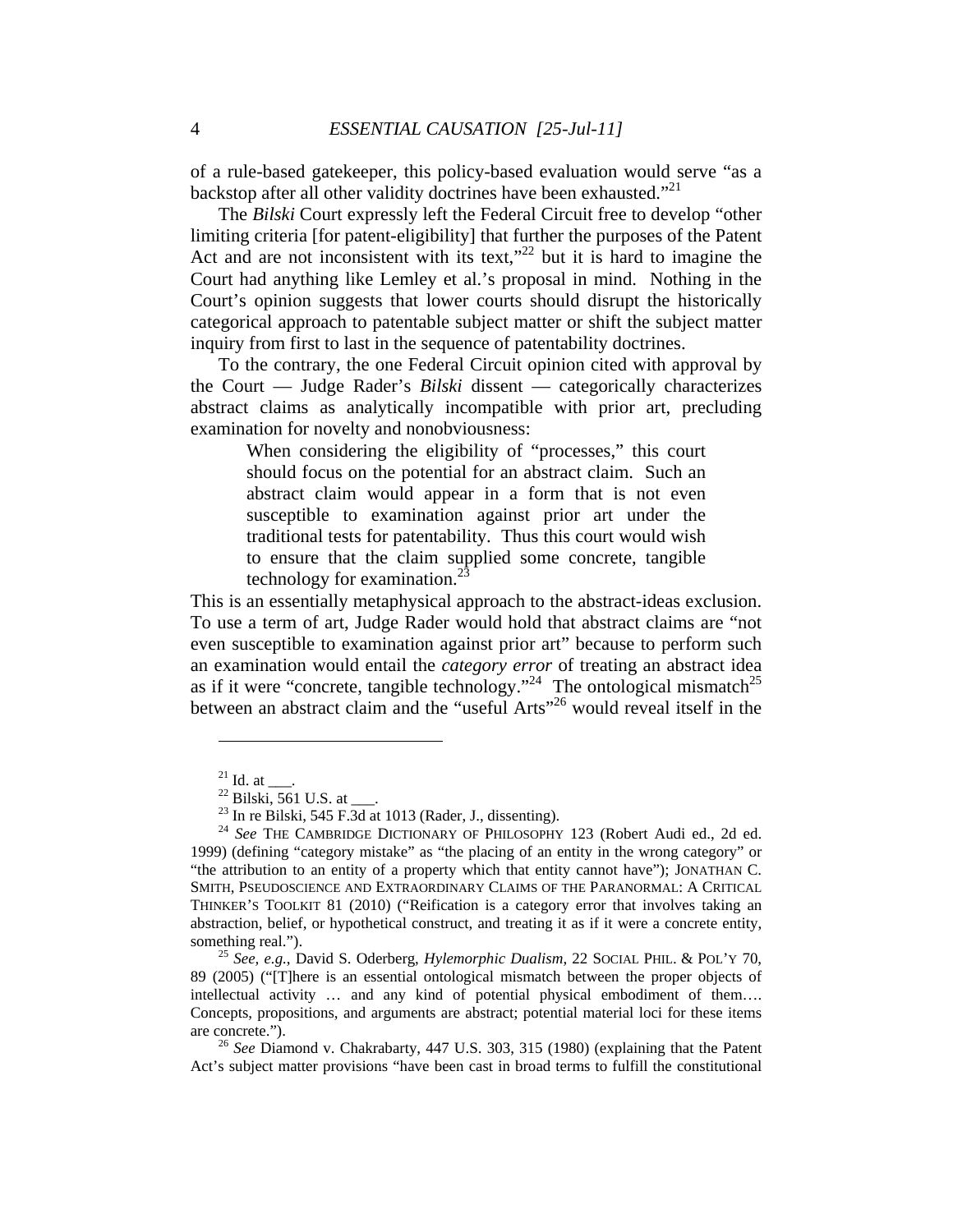patent system's practice of examining the claim against prior art.

All that is needed, then, to give a complete and "satisfying account of what constitutes an unpatentable abstract idea" (about which the "machineor-transformation" test provides only a "clue") is an explicit account of the patent system's implicit ontological commitments; i.e., an identification of those entities whose existence is metaphysically presupposed by settled patent doctrine.27 If we are to take seriously the *Bilski* Court's instruction to the Federal Circuit and its apparent endorsement of Judge Rader's approach, the doctrinal path of the abstract-ideas exclusion should find its "guideposts" in the metaphysics of "useful Arts" as revealed by precedent and practice. Describing and interpreting this metaphysics is the project of this Article, a project at once old and new.

#### II. INTRODUCTION AND METHODOLOGY

### *A. Patent Law's Metaphysical Foundations*

Even though the Supreme Court long ago recognized patent law as the "most metaphysical branch of modern law,"<sup>28</sup> the bench, bar and academy

and statutory goal of promoting 'the Progress of Science and the useful Arts'"); In re Comiskey, 554 F.3d 967, 997 (Fed. Cir. 2009) (quoting Graham v. John Deere Co., 383 U.S. 1, 6 (1966)) (explaining that in enacting statutory limitations on patentable subject matter, "Congress [] responded to the bidding of the Constitution" to promote the progress of "useful Arts"). 27 *See* THE CAMBRIDGE DICTIONARY OF PHILOSOPHY, *supra* note 24, at 409 (defining

<sup>&</sup>quot;hypostasis" and noting that the issue of whether reification is fallacious "turns largely on criteria of ontological commitment"); CYNTHIA MACDONALD, VARIETIES OF THINGS 25 (2005) (defining a criterion of ontological commitment as "a principle for determining just what objects or entities a theory says there are (or what entities must exist in order for a theory to be true)."). 28 Hogg v. Emerson, 47 U.S. 437, 485-86 (1848); *see also* Rohm & Haas Co. v.

Dawson Chemical Co., 599 F.2d 685, 706 (5th Cir. 1979) (citing Judge Rich's comment that "patent law is 'the metaphysics' of the law"); Folsom v. Marsh, 9 F. Cas. 342, 344 (C.C. Mass. 1841) (Story, J.) ("Patents and copyrights approach, nearer than any other class of cases belonging to forensic discussions, to what may be called the metaphysics of the law, where the distinctions are, or at least may be, very [subtle] and refined, and, sometimes, almost evanescent."); Giles S. Rich*, The Relation Between Patent Practices and the Anti-Monopoly Laws*, 14 FED. CIRCUIT B.J. 87, 92 (2004) (describing patent law as a "metaphysical branch of the law" and "the invisible, intangible, incorporeal patent right" as "one of the most elusive of all legal concepts"); *cf.* Ariel Simon, *Reinventing Discovery: Patent Law's Characterizations of and Interventions Upon Science*, 157 U. PA. L. REV. 2175, 2197 (2009) (noting that "the metaphysics of patent law" is "foundational to doctrines of patentable subject matter" but suggesting that "abstract questions of reality otherwise play little to no role in patent law").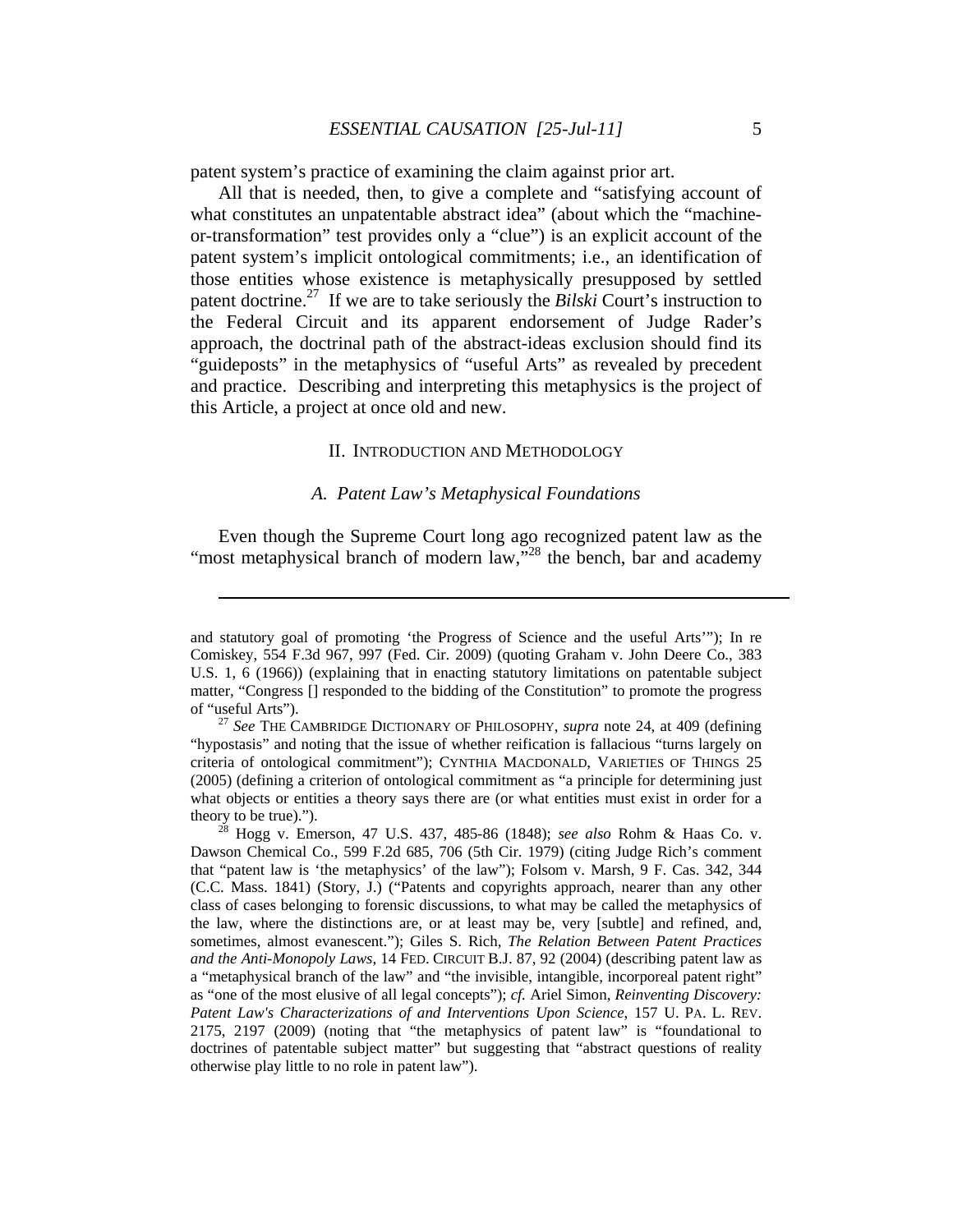to date have shown remarkably little interest in articulating, stabilizing and building on the essential metaphysical foundations of the patent system.<sup>29</sup> Courts in patent cases have tended instead to attach the term "metaphysical" pejoratively to considerations deemed too theoretical to guide practical jurisprudence.<sup>30</sup> Practitioners, scholars and other commentators have generally followed suit, criticizing metaphysical approaches to patent doctrine as exceeding the competence of the Patent Office and the judiciary, $31$  clashing with scientific methods and teachings, $32$  and ignoring

*Federal Circuit's In Re Bilski Decision and Its Effect on the Incentive to Invent*, 11 COLUM. SCI. & TECH. L. REV. 1 (2009) ("[I]nherently difficult metaphysical questions such as 'What is an abstract idea?' or 'What is the claimed invention?' are not the expertise of judges or patent examiners but rather philosophers."); John R. Thomas, *Formalism at the Federal Circuit,* 52 AM. U. L. REV. 771, 804 (2003) (noting that *State Street Bank*'s

<sup>29</sup> *Cf.* Darren Hudson Hick*, Making Sense of the Copyrightability of Plots: A Case Study in the Ontology of Art*, 67 J. AESTHETICS & ART CRITICISM 399, 399 (2009) (observing that "while copyright law assumes *some* metaphysical basis to its objects, this basis tends to go largely uninvestigated.") (emphasis in original). 30 *See, e.g.*, In re Nuijten, 500 F.3d 1346, 1367 (Fed. Cir. 2007) (en banc) (Linn, J.,

concurring-in-part and dissenting-in-part) ("[T]he outer limits of statutory subject matter should not depend on metaphysical distinctions such as those between hardware and software or matter and energy, but rather with the requirements of the patent statute. . ."); Sarkisian v. Winn-Proof Corp., 697 F.2d 1313, 1325 (9th Cir. 1983) (contrasting the courts' earlier "metaphysical and semantic" approach to double patenting with the "specific, workable criteria" used in the current test); Kalamazoo Loose Leaf Binder Co. v. Wilson Jones Loose Leaf Co., 286 F. 715, 720 (S.D.N.Y.1920) (Hand, J.) (dismissing "the metaphysical question whether [a binder and rack] form a 'combination' or an 'aggregation'"); Wilson v. Singer, 30 F. Cas. 217, 220 (C.C.D.C. 1860) (rejecting alternative interpretation of joint inventorship law as "too refined and metaphysical for the practical business of life"); *see also* Earle v. Sawyer, 8 F. Cas. 254 (C.C. Mass. 1825) (Story, J.) ("It did not appear to me at the trial, and does not appear to me now, that this mode of reasoning upon the metaphysical nature, or the abstract definition of an invention, can justly be applied to cases under the patent act. That act proceeds upon the language of common sense and common life, and has nothing mysterious or equivocal in it."); Neil A. Smith, *Remembrances and Memorial: Judge Giles Sutherland Rich, 1904-1999*, 9 FED. CIR. B.J. 87, 92 (1999) (noting that one of Judge Rich's stated intentions in drafting § 103 of the Patent Act was "to release the courts from all the metaphysical law of the cases about this concept of 'invention' and to make it clear that not all inventions, only unobvious inventions, are patentable."); *cf.* Funk Bros. Seed Co. v. Kalo Inoculant Co., 333 U.S. 127, 134-35 (1948) (Frankfurter, J., concurring) (arguing that majority's exclusion of "manifestations of laws of nature" from patentable subject matter relies on "vague and malleable terms infected with too much ambiguity and equivocation"); Rohm & Haas Co., 599 F.2d at 706 (noting "the difficulty of the subject matter" of 35 U.S.C. § 271, which Judge Rich referred to as "the metaphysics of patent law"); Jamesbury Corp. v. U.S., 518 F.2d 1384, 1396 (Ct. Cl. 1975) (quoting Mueller Brass Co. v. Reading Indus., 352 F. Supp. 1357, 1372 (E.D. Pa. 1972)) (describing joint inventorship as "one of the muddiest concepts in the muddy metaphysics of patent law"). 31 *See, e.g.*, William Michael Schuster, *Predictability and Patentable Processes: The*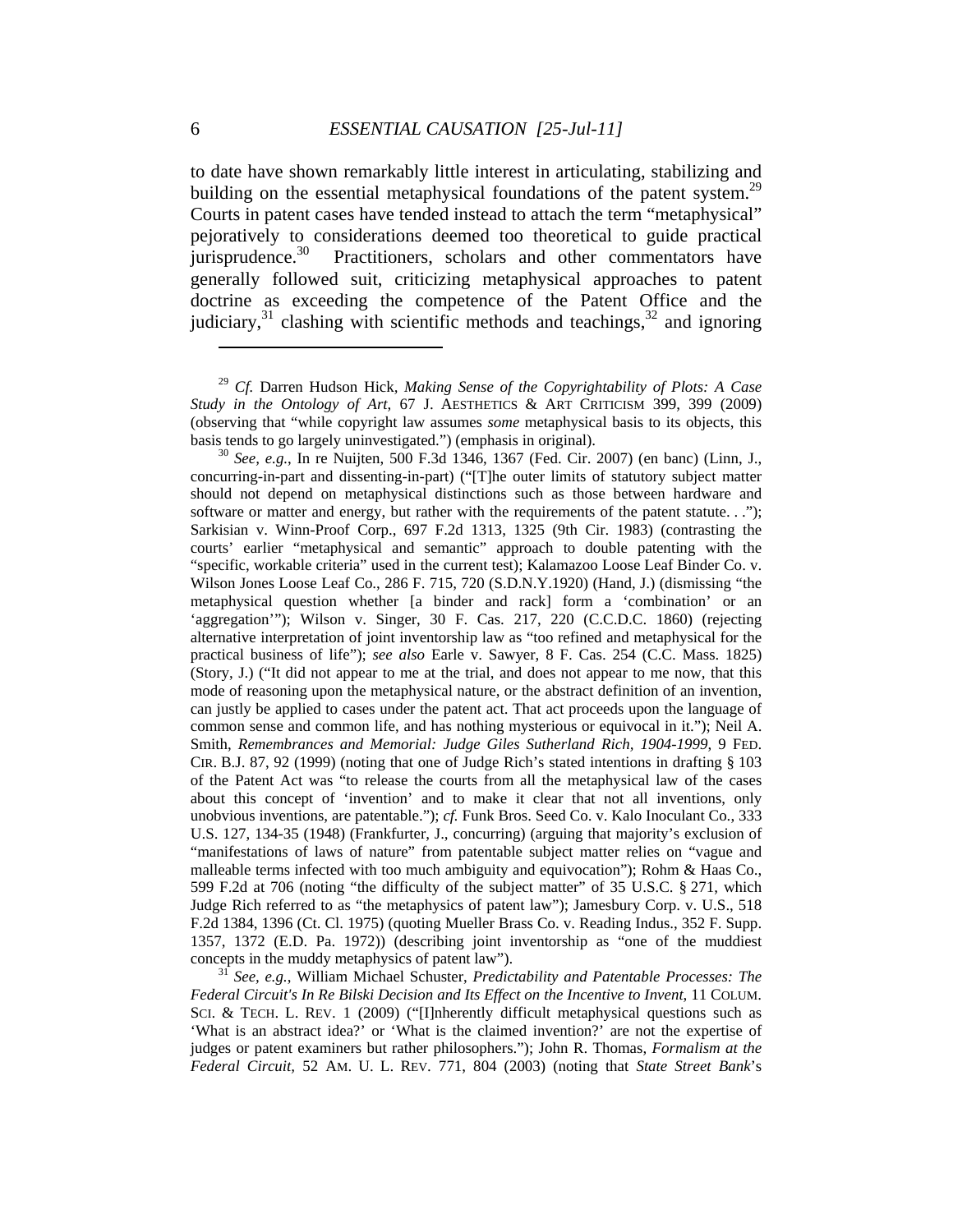normative economic considerations.<sup>33</sup>

 $\overline{a}$ 

relatively simple test for patent-eligibility held the promise of "decreas[ing] Patent Office workload by allowing examiners to avoid the metaphysical inquires that sometimes accompanied" previous tests, though increased filings have swamped any such effect); Todd R. Geremia, *Protecting the Right to Copy: Trade Dress Claims for Configurations in Expired Utility Patents*, 92 NW. U. L. REV. 779, 814 (1998) ("[T]o ask courts to make the metaphysical determination of exactly what constitutes the 'true,' 'essential,' or 'significant' inventive components of a formerly patented invention is to invite chaos and unpredictability."); Dennis S. Karjala, *The Relative Roles Of Patent and Copyright in the Protection of Computer Programs*, 17 J. MARSHALL J. COMPUTER & INFO. L. 41, 43 (1998) (criticizing "some 20 years of § 101 subject matter metaphysics" during which judges and the Patent Office "had great difficulty extricating themselves from the form in which [software] technology appeared"); John A. Kidwell, *Software and Semiconductors: Why Are We Confused?*, 70 MINN. L. REV. 533, 566 (1985) ("The norms of patent law generally create problems in their administration because patent law is notorious for asking judges to apply criteria that are almost metaphysical in character."); *cf.* Douglas A. Applegate, *Patenting Improvements: The Costs of Making Patents Easily Available*, 8 SANTA CLARA COMPUTER & HIGH TECH. L.J. 429, 442 (1992) (suggesting that the Supreme Court's approach to combination patents in the wake of Graham v. John Deere Co., 383 U.S. 1 (1966) unhelpfully "wreaked confusion in the patent bar, and rekindled judicial inquiries into the metaphysics of patentable invention"); *but see* Craig Allen Nard, *Legal Forms and the Common Law of Patents*, 90 BOSTON U. L. REV. 51, 57-58 (2010) (citing *Jamesbury*) ("[M]ore than two centuries of experience has taught us that the common law has handled its responsibility relatively well when engaging 'the muddy metaphysics of the patent law.'"); *but cf.* John R. Thomas, *Of Text, Technique, and the Tangible: Drafting Patent Claims Around Patent Rules*, 17 J. MARSHALL J. COMPUTER & INFO. L. 219, 266-67 (1998) (arguing that "jurists, PTO officials, and commentators concerned with the patent system have not been particularly articulate in describing [the] ontological task" of identifying the invention that is the subject of an artfully drafted patent claim, but proposing that the courts and the PTO employ "the philosophical discipline of phenomenology"). 32 *See, e.g.*, Simon, *supra* note 28, at 2192 ("[P]atentable-subject-matter jurisprudence

is filled with metaphysical curiosities that bear little resemblance to how historians of science, philosophers, or even scientists think about science."); Andrew W. Torrance, *Metaphysics and Patenting Life*, 76 UMKC L. REV. 363, 395 (2007) (criticizing the Canadian Supreme Court's appeal to "metaphysical phenomena, such as souls and spirits," in delineating the patentability of life forms, as being "outside the analytical reach of the scientific method"); *cf.* DAVID R. KOEPSELL, THE ONTOLOGY OF CYBERSPACE: LAW, PHILOSOPHY AND THE FUTURE OF INTELLECTUAL PROPERTY 102-04, 111 & 121-24 (2000) (arguing that the current "legal ontology" of information technology draws distinctions among media of expression that computer science shows to be false, and advocating legal reform based on "correct ontologies," including the abolition of software patents). 33 *See, e.g.*, Kevin Emerson Collins, *The Reach of Literal Claim Scope into After-*

*Arising Technology: On Thing Construction and the Meaning of Meaning*, 41 CONN. L. REV. 493, 554-58 (2008) (arguing that metaphysical approaches to after-arising technologies will lead courts "to dole out identical treatment for pairings of patentees and alleged infringers who are distinct from a normative perspective"); A. Samuel Oddi, *Contributory Infringement/Patent Misuse: Metaphysics and Metamorphosis*, 44 U. PITT. L. REV. 73, 127-30 (1982) (arguing that the Supreme Court's metaphysical approach in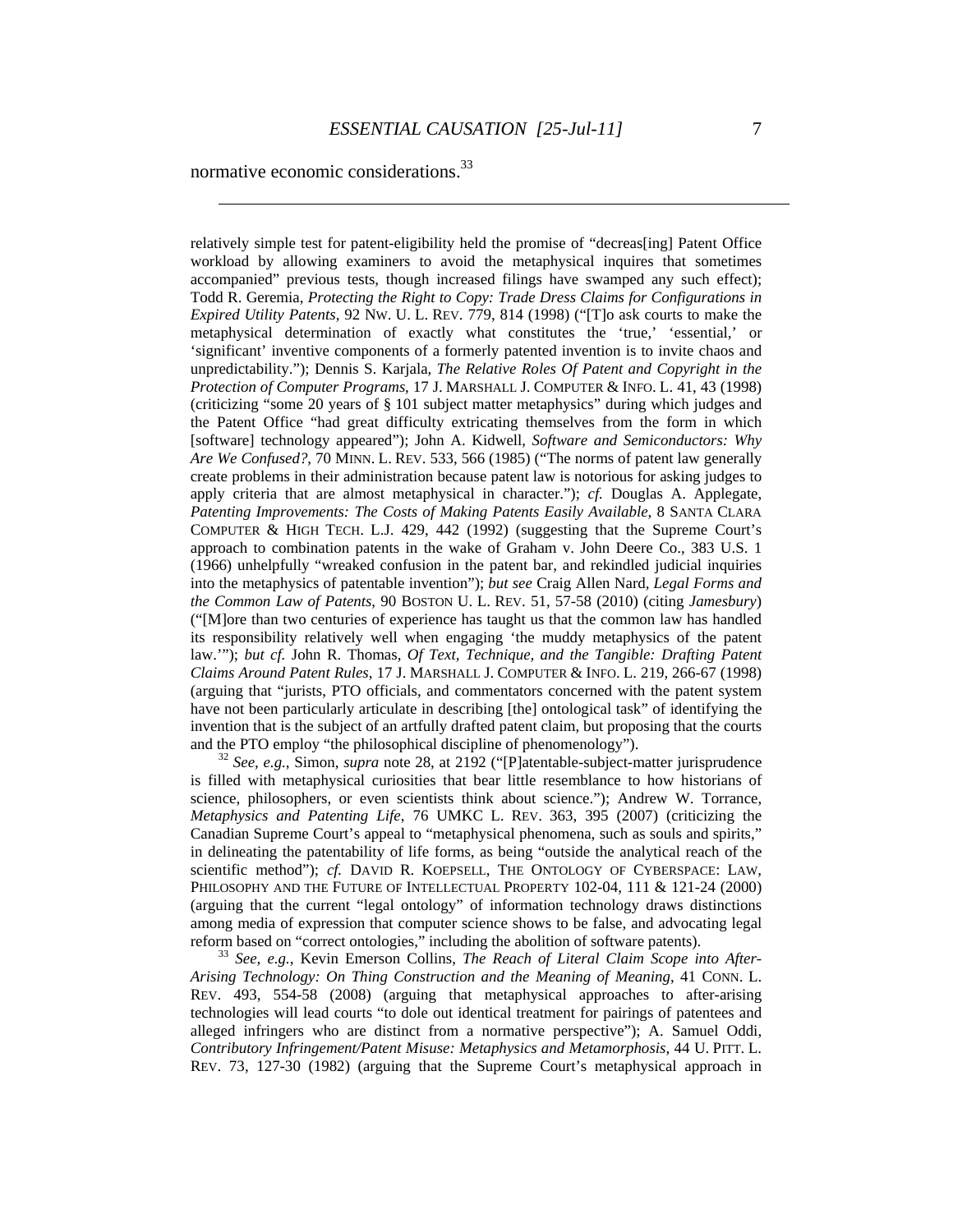These concerns should of course be taken seriously. It would indeed be foolish to expect the Patent Office or the courts to resolve long-contested metaphysical questions in the course of administering, enforcing, applying, and developing the patent laws. It would be equally unwise for patent law and policy to abandon sound science and economics for the sake of mere metaphysical line-drawing.

At the same time, the patent system's metaphysical commitments also need to be taken seriously. As Steven Smith persuasively argues in *Law's Quandary*, 34 metaphysical commitments "pervade and inform the ways that lawyers talk and argue and predict and that judges decide and justify."<sup>35</sup> Legal scholars have long recognized the involvement of the metaphysics of causation in accounts of legal responsibility, particularly in the areas of criminal and tort law.<sup>36</sup> In the patent system, inventors, examiners, lawyers and judges are tasked with drafting and reviewing statements about the capacities of objects and processes to cause beneficial effects in the world.<sup>37</sup> Patent claims (the patent system's stock in trade<sup>38</sup>) are essentially *ad hoc* ontological categories<sup>39</sup> (the metaphysician's stock in trade<sup>40</sup>). It is not hard

Dawson Chemical Co. v. Rohm & Haas Co., 448 U.S. 176 (1980), led to a result that

creates uneven incentives for inventive activity).<br><sup>34</sup> Steven Douglas Smith, LAW's QUANDARY (2004).<br><sup>35</sup> *See* Steven D. Smith, *Metaphysical Perplexity?*, 55 CATH. U. L. REV. 639, 644-45<br>(2006) (summarizing a central the

<sup>36</sup> See, e.g., MICHAEL S. MOORE, CAUSATION & RESPONSIBILITY (2009); H.L.A. HART & TONY HONORÉ, CAUSATION IN THE LAW (2d ed. 1985); Marcelo Ferrante, *Causation in Criminal Responsibility*, 11 NEW CRIM. L. REV. 470 (2008); Michael Moore, *For What Must We Pay? Causation and Counterfactual Baselines*, 40 SAN DIEGO L. REV. 1181 (2003); Michael S. Moore, *The Metaphysics of Causal Intervention*, 88 CAL. L. REV. 827 (2000); Stephen J. Morse, *The Moral Metaphysics of Causation and Results*, 88 CAL. L. REV. 879 (2000); Jane Stapleton, *Choosing What We Mean By "Causation" in the Law*, 73 MO. L. REV. 433 (2008); Richard W. Wright, *Causation in Tort Law*, 73 CAL. L. REV. 1735 (1985).<br><sup>37</sup> *See* 35 U.S.C. § 101 ("Whoever invents or discovers any new and useful process,

<sup>38</sup> See, e.g., Giles S. Rich, *The Extent of the Protection and Interpretation of Claims: American Perspectives*, 21 INT'L REV. INDUS. PROP. & COPYRIGHT L., 497, 499 (1990) ("To coin a phrase, the name of the game is the claim.").

<sup>39</sup> *See* Jeffrey A. Lefstin, *The Formal Structure of Patent Law and the Limits of Enablement*, 23 BERKELEY TECH. L.J. 1141, 1168 (2008) (noting "the ontological nature of patent claims"). 40 *See* Jan Westerhoff, *The Construction of Ontological Categories*, 82 AUSTRALASIAN

J. PHILOSOPHY 595, 595 (2004) ("[T]he notion of an ontological category . . . is central to

machine, manufacture, or composition of matter, or any new and useful improvement thereof, may obtain a patent therefor, subject to the conditions and requirements of this title."); Diamond v. Diehr, 450 U.S. 175, 182 (1981) (quoting Corning v. Burden, 56 U.S. 252, 268 (1853)) ("It is for the discovery or invention of some practical method or means of producing a beneficial result or effect, that a patent is granted....").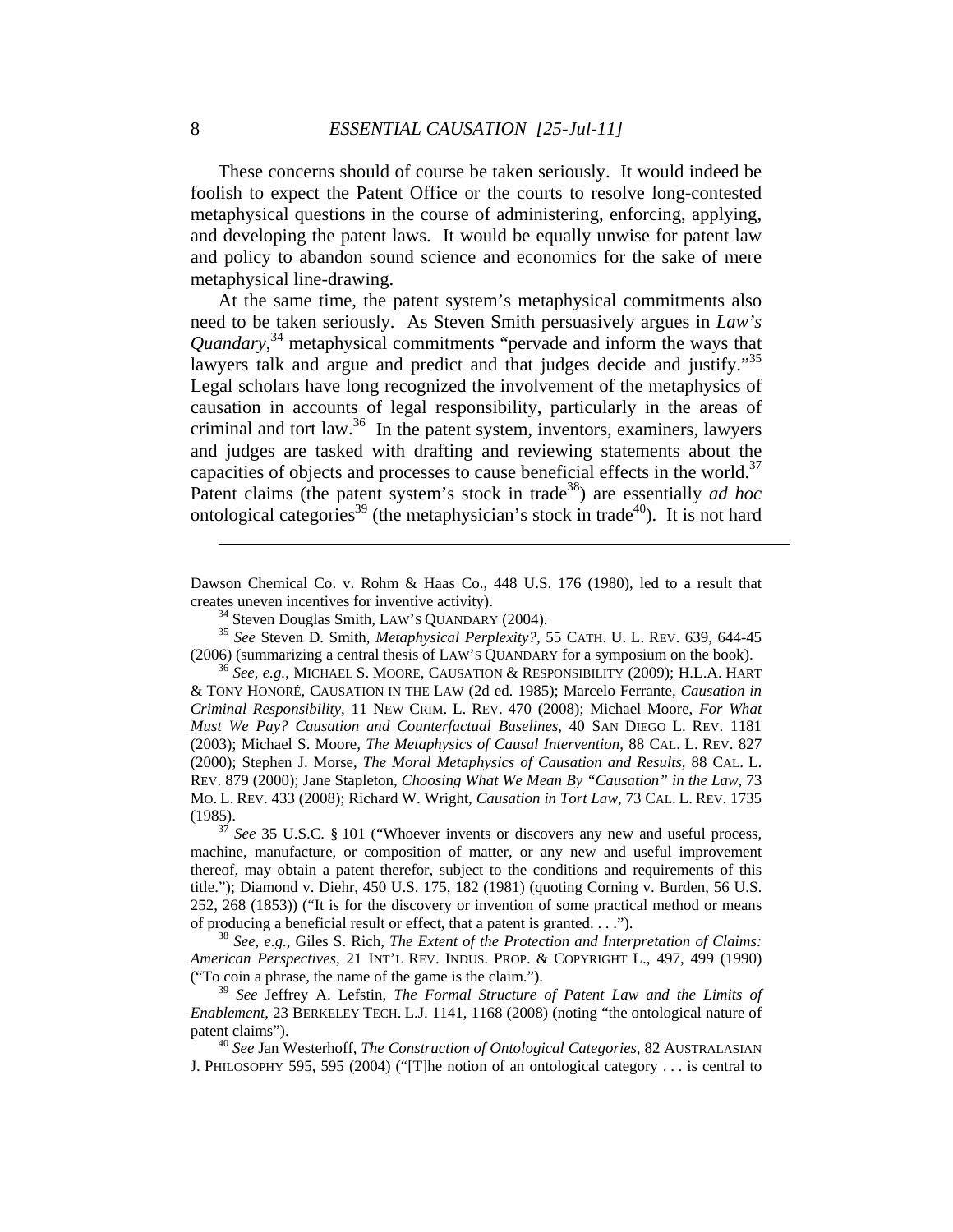to imagine that metaphysical commitments might attach to legal accounts of patent acquisition, validity, and infringement, even if only tacitly.

This Article departs methodologically from previous legal scholarship in its focused search for, and reliance on, the patent system's metaphysical commitments. Scholars who have previously attributed particular metaphysical stances to the patent system have generally done so in order to reject those stances, thereby clearing the way for proposed policy or doctrinal reforms.<sup>41</sup> A common characteristic of this literature is that modern philosophy supplies much of the artillery against the accused stances, but few fortifications in support of the proposed changes; thus potentially powerful metaphysical insights ultimately serve only as adjuncts to normative appeals for reform. In contrast, the aim of this Article is to demonstrate that an explicit recognition of, and reliance on, the patent

 $\overline{a}$ 

While longstanding patent doctrine entitles inventor-applicants to devise their own ontologies within the scope of the prosecution history, *see, e.g.*, Process Control Corp. v. HydReclaim Corp., 190 F.3d 1350 (Fed. Cir. 1999) ("[W]e have held many times that a patentee can act as his own lexicographer to specifically define terms of a claim contrary to their ordinary meaning"), at least one information science researcher questions the necessity of this *ad hoc* approach. Jeffrey Gower, a graduate student at University at Buffalo-SUNY, has embarked on a massive computer-driven effort to unify the ontology of patent claims around "a structured and controlled vocabulary." *See* 3TU Center for Ethics and Technology, *Towards an Ontology of Patent Claims* <http://www.ethicsandtechnology.eu/news/comments/towards\_an\_ontology\_of\_patent\_clai ms/> (visited July 8, 2010) (abstract for Gower's Apr. 29, 2010 presentation). 41 *See, e.g.*, Dan L. Burk, *Feminism and Dualism in Intellectual Property*, 15 AM. U. J.

GENDER SOC. POL'Y & L. 183, 186 (2007) (arguing that the conception-focused inventorship doctrine exemplifies a "striking pattern of dualism" in the patent system that is subject to critique); Simon, *supra* note 28, at 2192-97 (arguing that modern metaphysics has undermined patent law's characterization of laws of nature as fundamental truths).

ontology and metaphysics (it is, after all, what these disciplines are about)").

It should be noted that Westerhoff's highly abstract notion of an ontological category excludes "categories as specific as kni[v]es and forks, tables and chairs, or chairs and palaces," *see id.* at 596, and presumably would also exclude typical patent claims. Neither do patent claims appear to provide a general ontological account of the relation between artifacts as "higher-order objects and their material basis." *See* Wybo Houkes & Anthonie Meijers, *The Ontology of Artefacts: The Hard Problem*, 37 STUD. HIST. PHIL. SCI. 118, 119 (2006) (concluding that describing such a relation is "a hard problem in metaphysics"). Patent claim drafting's *ad hoc* approach is more closely related to the recent use of ontological categories in information science and biomedicine to organize domain-specific knowledge. *See* Katherine Munn, *What is Ontology For?*, in APPLIED ONTOLOGY: AN INTRODUCTION 7, 10-12 (Katherine Munn & Barry Smith eds., 2009) (discussing the need for an information system to "have a categorial structure readymade for slotting each piece of information programmed into it under the appropriate heading" and to organize domainspecific human knowledge about reality); The Open Biological and Biomedical Ontologies <http://www.obofoundry.org/> (visited January 3, 2011) (providing open-source ontologies for further research and development in various fields of biology and biomedical research).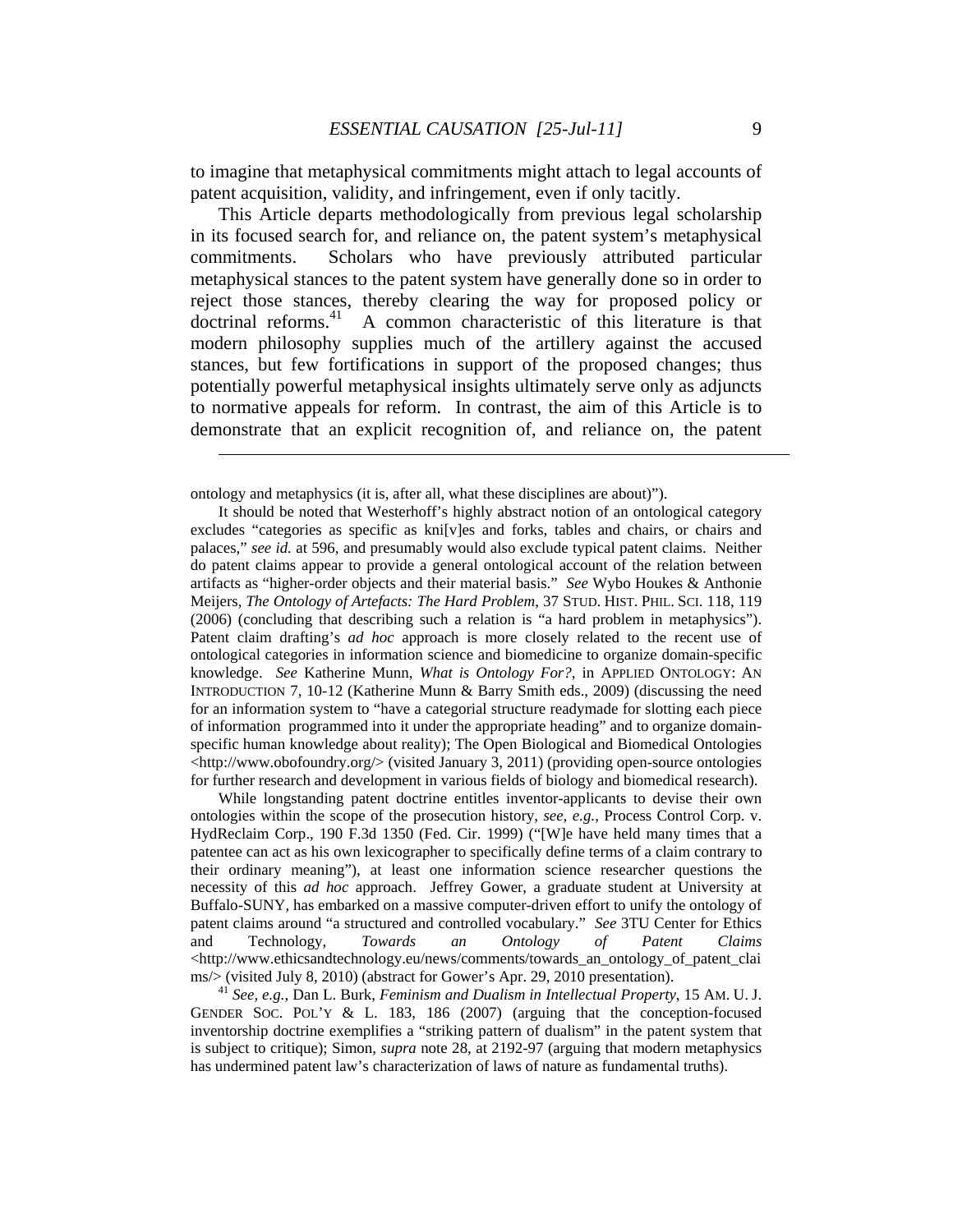system's core metaphysical commitments would be not only jurisprudentially defensible, but also instrumental in illuminating the form and nature of the project of "promot[ing] the Progress of  $\dots$  useful Arts<sup> $142$ </sup> and in aligning patent laws and institutions with that constitutional purpose. Doctrines arising from such an analysis would be warranted not only as substantive policy reforms, but also, importantly, as metaphysically necessary consequences of existing precedents.

The judicial precedents excluding "laws of nature, physical phenomena, and abstract ideas" from patentable subject matter $43$  are metaphysical at their core.<sup>44</sup> An analysis of patent law's metaphysical commitments is therefore an apt approach to delineating each of the excluded categories. In particular, *Bilski*'s crucial question, "what constitutes an unpatentable abstract idea," interrogates the ontological boundary between products and processes (which the patent system recognizes as existent within the ontology of "useful Arts") and abstractions (which are denied such recognition). A precise definition of this boundary will require a careful analysis of the patent system's ontological commitments in virtue of its legal construction of the "useful Arts." In this Article, I will attempt to provide such an analysis and define such a boundary.

## *B. Thomas's Appeal to "Mainstream" Philosophy*

A project with similar aspirations but a different analytical methodology was undertaken by John R. ("Jay") Thomas in his influential 1999 article *The Patenting of the Liberal Professions*. 45 Written in the wake of the Federal Circuit's *State Street Bank* decision<sup>46</sup> discarding the so-called "business method" exception to patentable subject matter, $47$  Thomas's article aims "to develop an articulation of those aspects of human endeavor we may fairly call technological"<sup>48</sup> and advocates restricting patent-

<sup>42</sup> U.S. CONST. art. I, § 8, cl. 8. 43 *See* Bilski v. Kappos, 561 U.S. \_\_\_, \_\_\_ (2010) (quoting Diamond v. Chakrabarty, 447 U.S. 303, 309 (1980)). 44 *See, e.g.*, Simon, *supra* note 28, at 2197 (describing metaphysics as "foundational to

doctrines of patentable subject matter"). 45 John R. Thomas, *The Patenting of the Liberal Professsions*, 40 B.C. L. REV. 1139

<sup>(1999).</sup> This article and an earlier symposium version, *see* John R. Thomas, *The Post-Industrial Patent System*, 10 FORDHAM INTELL. PROP. MEDIA & ENT. L.J. 3 (1999), have been cited in a total of 140 law review articles, according to a search of Westlaw's JLR

database (visited Jan. 5, 2011).<br><sup>46</sup> State Street Bank & Trust Co. v. Signature Financial Group, Inc., 149 F.3d 1368<br>(Fed. Cir. 1998) (abrogated on other grounds).

<sup>&</sup>lt;sup>47</sup> *See id.* at 1375-77.<br><sup>48</sup> Thomas, *supra* note 45, at 1142.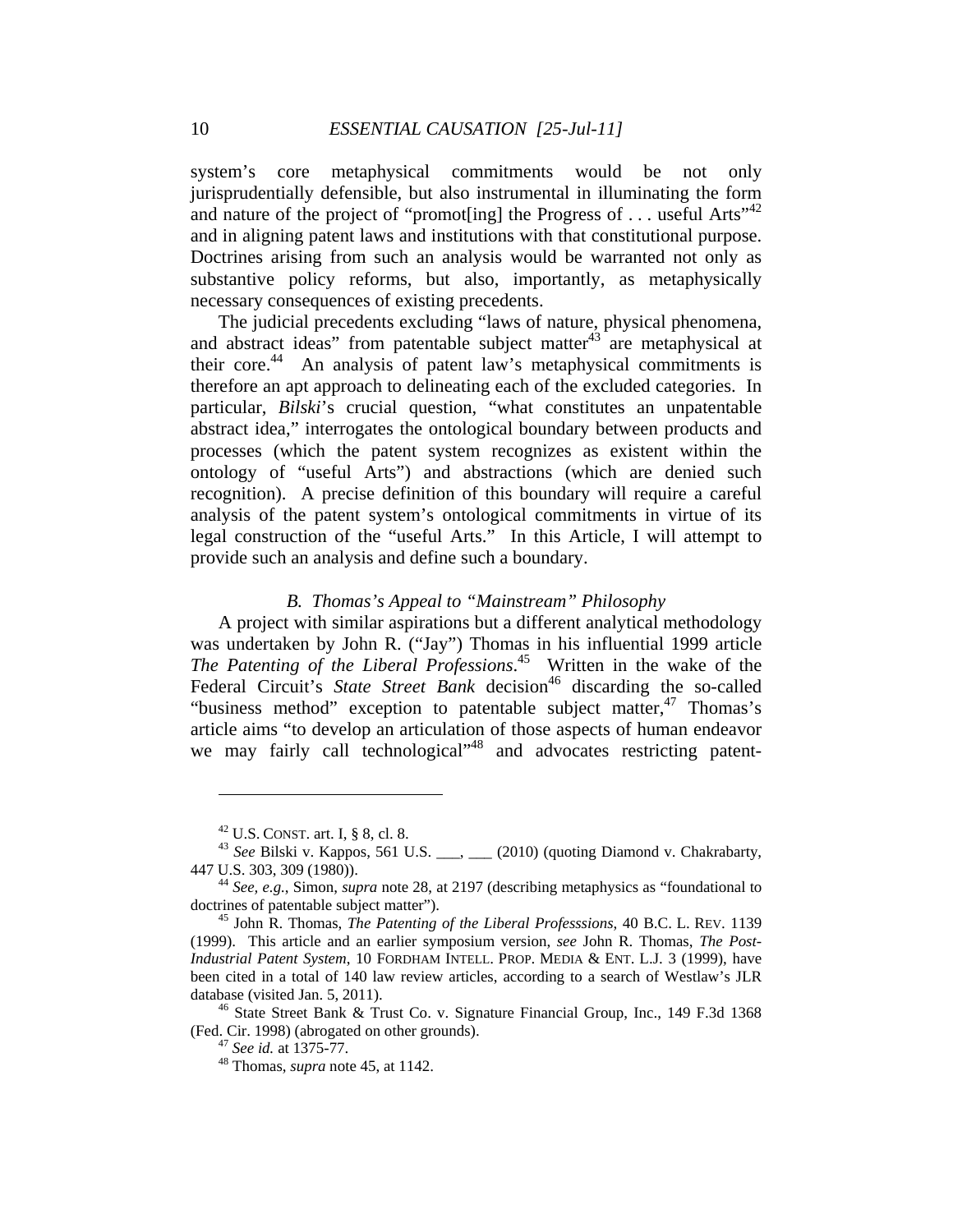eligibility according to "an essentialist, legally apt definition of the technological"49 so as to "restore a sense of patentable subject matter that matches our sensibilities."50

Thomas describes philosophers of technology as falling into two camps: those who have adopted "exceptionally broad" definitions of technology that embrace all "artifacts" or "practical implementations of intelligence," whether tangible or intangible,<sup>51</sup> and others who have found technology to be "an endeavor that both intuition and sustained analysis would distinguish from other aspects of human society."52 Siding with the latter, more limited view, he determines that "technological activities are concerned with the production or transformation of artifacts through the systematic manipulation of physical forces."<sup>53</sup>

Thomas goes on to suggest legislation limiting patentability to inventions "susceptible to so-called 'industrial application.'"<sup>54</sup> He finds that the European and Japanese Patent Offices already implement this industrial application requirement<sup>55</sup> by recognizing the "distinguishing" traits" of the more limited view of technology: "production or transformation of artifacts; interaction with the external environment; systematic manipulation of physical forces; and focus upon design."<sup>56</sup> Significantly, Thomas's proposed legislation would effectively preclude patenting of business methods, because "[t]hey do not manipulate physical forces to achieve the production or transformation of material objects" and they "engage economic principles rather than the laws of physics, chemistry or biology."57

 $\overline{a}$ 

57 Id. at 1181.

<sup>&</sup>lt;sup>49</sup> Id. As Thomas explains, the Federal Circuit has taken the term "technology" to be synonymous with the "useful Arts." *See id.* at 1140 n. 12 (citing Paulik v. Rizkalla, 760 F.2d 1270, 1276 (Fed. Cir. 1985)); *but see infra* Section C (questioning the assumption that ontological theories of "technology" necessarily track doctrinal conceptions of the "useful Arts").<br> $\frac{50}{50}$  Id. at 1143.

<sup>51</sup> *See id.* at 1168-69. 52 *See id.* at 1175. 53 Id. at 1142.

<sup>54</sup> Id. at 1178.

<sup>&</sup>lt;sup>55</sup> As Thomas notes, such a restriction on patentable subject matter is expressly permitted by the TRIPS Agreement. *See id.* at 1184 & n. 303 *citing* Agreement on Trade-Related Aspects of Intellectual Property Rights art. 27(1), Apr. 15, 1994, Marrakesh Agreement Establishing the World Trade Organization, Annex 1C, Legal Instruments— Results of the Uruguay Round vol. 31; 33 I.L.M. 81 (1994) ("[P]atents shall be available for any inventions, whether products or processes, in all fields of technology, provided that they are new, involve an inventive step and are capable of industrial application."). <sup>56</sup> Id. at 1180.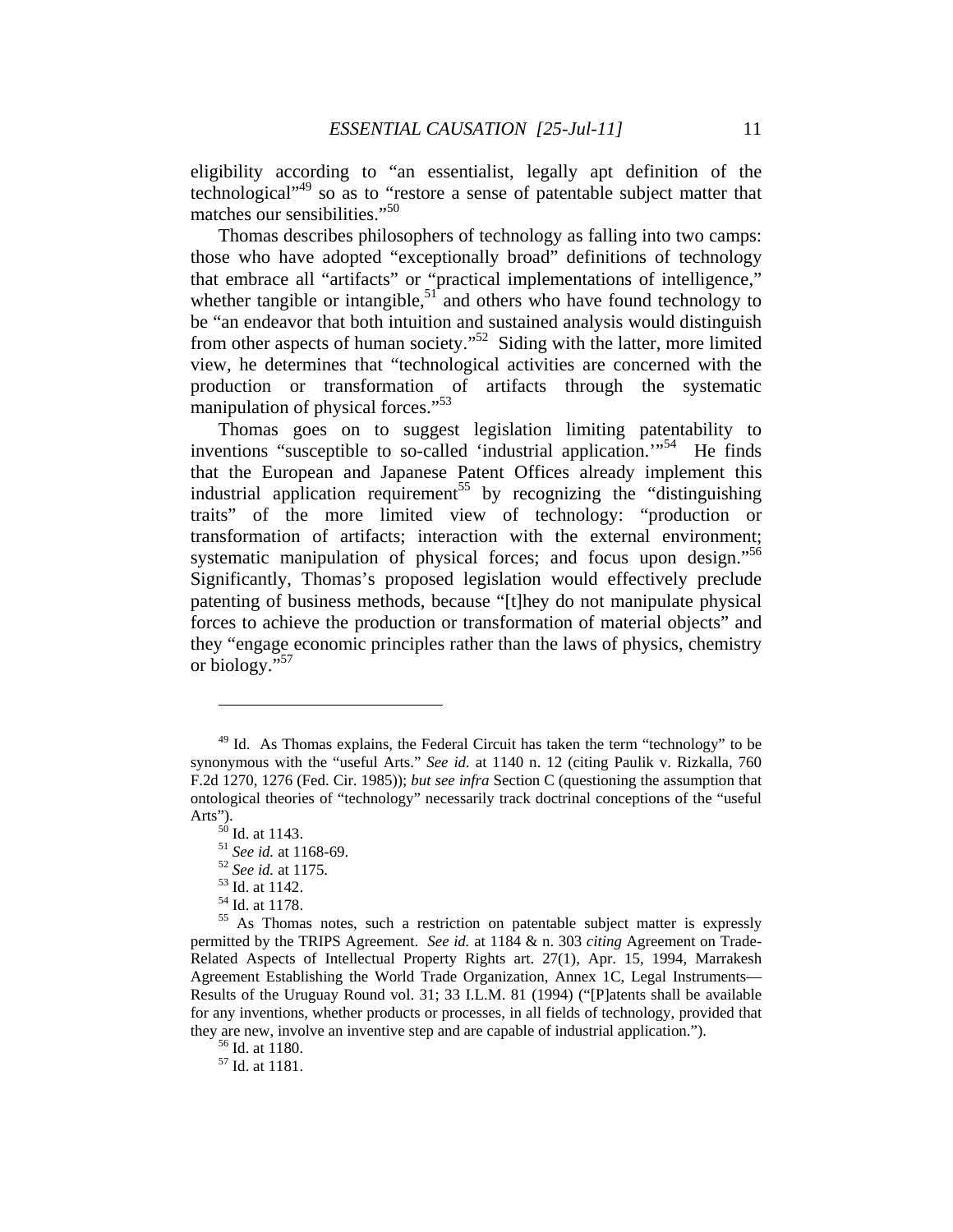A different result in *Bilski* might well have obviated such legislation. Both Justice John P. Stevens's concurrence and Judge H. Robert Mayer's dissent cite Thomas's article in support of their view that business methods should be deemed ineligible for patent protection.<sup>58</sup> The majority opinions of the Supreme Court and the Federal Circuit, however, both found a lack of precedential support for a business method exception to patentable subject matter.<sup>59</sup> Thomas himself conceded that absent legislation, the U.S. patent system would probably not sustain the importation of a European-style industrial application requirement.<sup>60</sup> With the Supreme Court's definitive rejection of a business method exception in *Bilski*, 61 Thomas's hopes for cabining the patent system within a more limited view of technology now rest solely with Congress, where the agenda seems more likely to be set by public opinion than by philosophy. $62$ 

Even if Congress cared about such discourse, analytic philosophy is not in a position to offer a definitive view on "the ontic dimension of technology," as Thomas acknowledges. $63$  Thomas does his best to champion the four philosophers in the limited-technology camp,  $64$  labeling their scholarship "contemporary"65 and "sustained"66 and their perspectives

has already "explicitly contemplate<sup>[d]</sup> the existence of at least some business method patents." *See id.* at \_\_\_ (citing 35 U.S.C. § 273(b)(1)).

Some observers of Congress would regard lobbying rather than public opinion as the primary determinant of the legislative agenda in this area. *See, e.g.*, Emir Aly Crowne Mohammed, *What is an Invention? A Review of the Literature on Patentable Subject Matter*, 15 RICH. J.L. & TECH. 2 (2008) ("It may well be that business methods are now considered a protected form of knowledge — whereas traditional knowledge is not chiefly because of the extensive lobbying and commercial interests at play."). 63 *See* Thomas, *supra* note 45, at 1142 ("Identifying the ontic dimension of technology

has perplexed not only the courts, but epistemologists and the most accomplished of

technological observers as well.").<br><sup>64</sup> *See id.* at 1170-75 (discussing the work of Robert McGinn, N. Bruce Hannay, Paul W. DeVore and Carl Mitcham).

 $<sup>65</sup>$  *See id.* at 1180 ("[T]he industrial application standard appears very much in keeping</sup> with the characterizations of technology offered by contemporary technological thinking."). 66 *See id.* at 1175 ("[T]echnology is an endeavor that both intuition and sustained

analysis would distinguish from other aspects of human society.").

<sup>58</sup> *See* Bilski v. Kappos, 561 U.S. at \_\_\_\_\_ (Stevens, J., concurring); In re Bilski, 545 F.3d 943, 1003 (Fed. Cir. 2008) (en banc) (Mayer, J., dissenting).

<sup>59</sup> *See* Bilski v. Kappos, 561 U.S. at \_\_\_\_; In re Bilski, 545 F.3d at 960. 60 *See* Thomas, *supra* note 45, at 1183-84 (noting similarities between the Patent Office's Software Guidelines and the European approach, but "[t]he fact remains that the Patent Office . . . following *State Street*, appears obliged to allow [applications claiming business methods] to mature into allowed patents.").<br><sup>61</sup> *See* Bilski v. Kappos, 561 U.S. at \_\_\_\_.<br><sup>62</sup> Moreover, as the *Bilski* majority noted, Congress in enacting § 273 of the Patent Act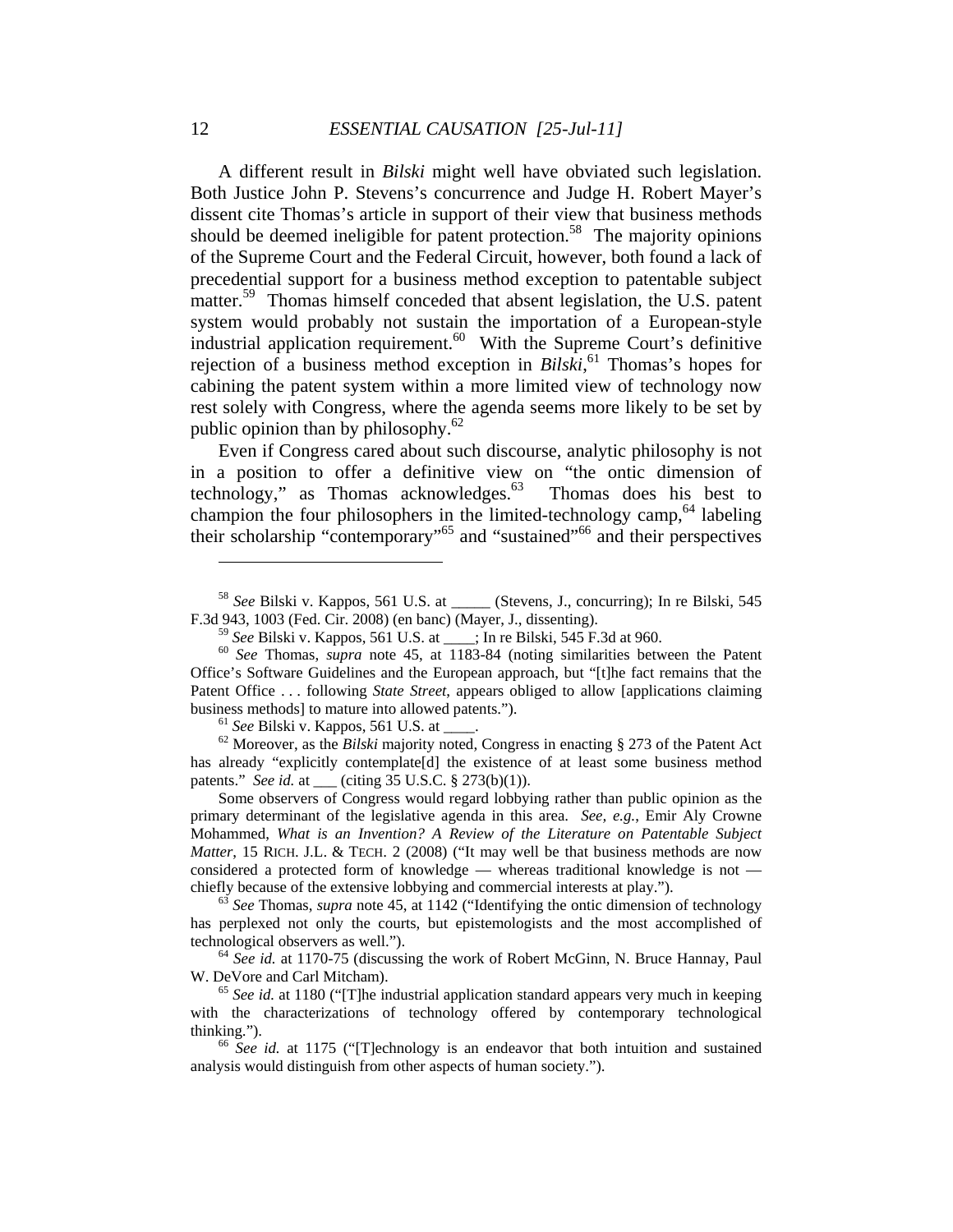"refined"<sup>67</sup> and "structured."<sup>68</sup> Yet the work of those scholars whom he describes as taking a more encompassing view of technology, such as Marshall McLuhan and Frederick Ferré, $69$  cannot easily be dismissed as outdated, superficial or crude.

Given these philosophical ambiguities, Thomas's call for congressional action must rely ultimately on a stark appeal to public opinion and "mainstream" thinking.<sup>70</sup> Thomas asserts that interpretations of technology that encompass business methods are unacceptably "extreme" because "few of us would suppose that inventions within the domain of business, law or fine arts constitute technology, much less patentable technology.<sup>"71</sup> As the philosophical divide shows, however, what counts as an "extreme" view of technology is in the eye of the beholder.<sup>72</sup> Perhaps the patenting of the liberal professions continues to shock the public conscience,  $\frac{73}{3}$  but with the courts' blessing, it is becoming less shocking with every passing year.<sup>74</sup> In *Bilski*'s aftermath, the prospects for Thomas's definitional reform project appear dim and dimming.

Thomas's article remains notable for its groundbreaking engagement of the philosophical literature on the metaphysical boundaries of patentable

<sup>67</sup> *See id.* at 1170 (describing these philosophers under the section heading "Toward a Refined View of Technology").<br><sup>68</sup> See id. ("A review of commentators such as McGinn, DeVore and Mitcham

illustrates that we can achieve a structured definition of technology."). 69 *See id.* at 1168-69 & nn. 217-18 (citing FREDERICK FERRÉ, PHILOSOPHY OF

TECHNOLOGY 26 (1988) and MARSHALL MCLUHAN & ERIC MCLUHAN, LAWS OF MEDIA: THE NEW SCIENCE 3 (1998)).<br><sup>70</sup> *See id.* at 1169 (rejecting perspectives from the field of cybernetics as falling beyond

<sup>&</sup>quot;mainstream notions of technology").<br><sup>71</sup> *See id.*; *see also id.* at 1185 (arguing that the industrial application requirement

<sup>&</sup>quot;comport[s] with our perception of what technology is"). 72 *See supra* text accompanying notes 51-52; *see also* In re Bilski, 545 F.3d at 960

<sup>(</sup>citation omitted) (explaining that "the contours" of a technological arts test "would be unclear because the meanings of the terms 'technological arts' and 'technology' are both ambiguous and ever-changing").

The years since *State Street Bank* have seen a significant shift in the popular understanding of "technology," not only to embrace information technology, but to marginalize other technological fields. *See* Timothy Noah, *Did Computers Create Inequality?*, SLATE, Sept. 8, 2010 <http://www.slate.com/id/2266025/entry/2266508/> (visited Jan. 5, 2011) ("Contemporary culture is so fixated on the computer revolution that

the very word 'technology' has become an informal synonym for 'computers.'").<br><sup>73</sup> *See* Bilski, 561 U.S. at \_\_\_ (Stevens, J., concurring) (surveying critical literature on business method patents).

<sup>&</sup>lt;sup>74</sup> See, e.g., Robert P. Merges, *Software and Patent Scope: A Report from the Middle Innings*, 85 TEX. L. REV. 1627, 1628 (2007) (predicting that because of "technological change and widespread capital availability . . . business method patents seem destined to become a regular feature of the commercial landscape in the coming years").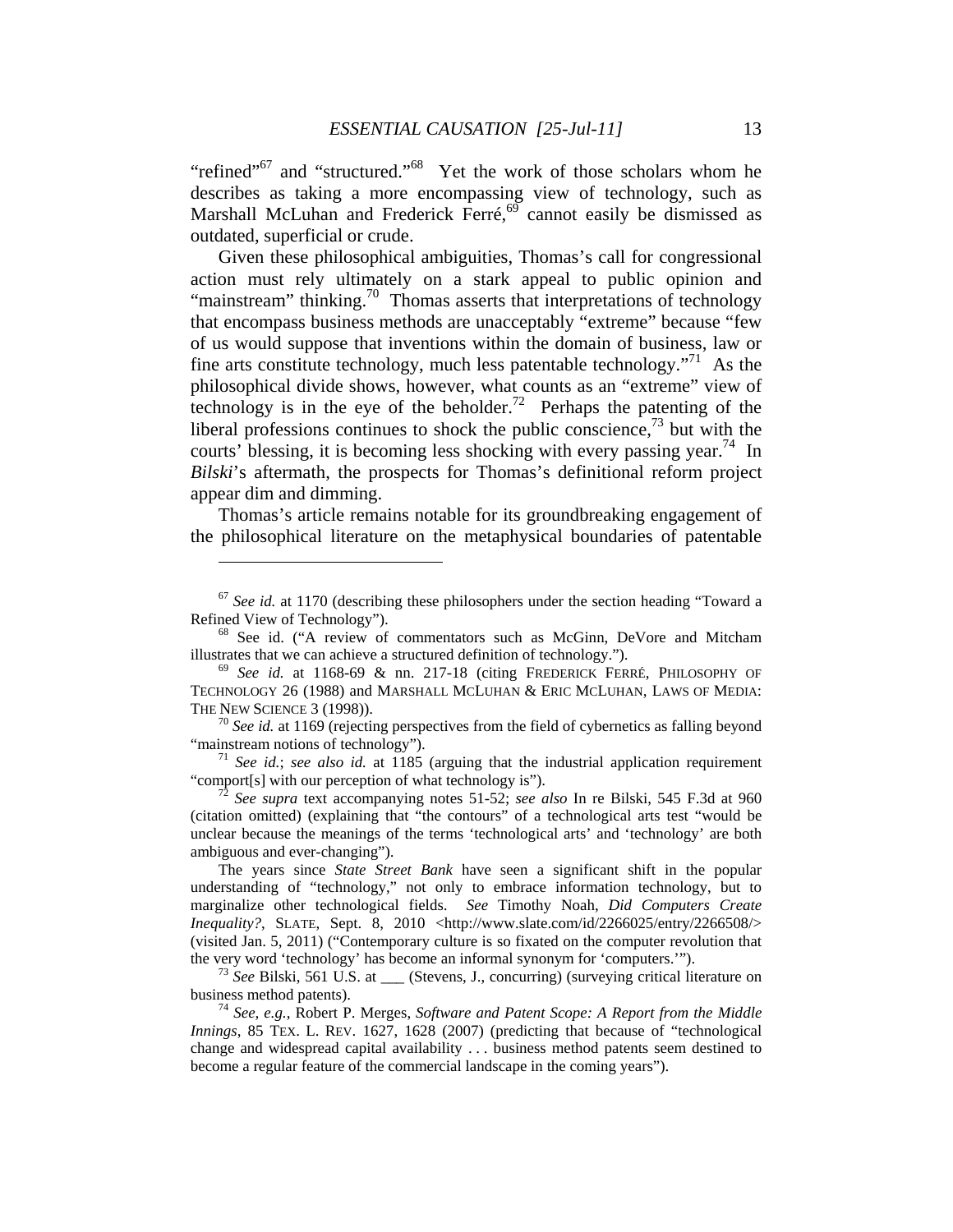subject matter. Thomas's analysis has had difficulty finding purchase in patent doctrine, however, because he asks too much of the philosophical literature. As much as Thomas might prefer to dismiss opposing viewpoints, the field of analytic philosophy is not committed to a single essentialist characterization of technology that can definitively resolve the constitutional meaning of "useful Arts." Moreover, while the courts may regard "technology" as synonymous with "useful Arts,"75 nothing in the caselaw bespeaks a commitment to defining the boundaries of patentable subject matter according to the categories and characterizations formulated by philosophers of technology, let alone the particular approaches favored by Thomas: indeed, the caselaw has squarely rejected such boundaries.<sup>76</sup> At the same time, Thomas asks too little of the existing body of patent law, which upon closer examination may be found to entail metaphysical commitments to least some of the limiting principles he advocates.

### *C. Metaphysics and the Abstract Ideas Exclusion*

The core metaphysical commitments of the patent system are textually grounded in the constitutional grant empowering Congress to "promote the Progress of Science and useful Arts, by securing for limited Times to Authors and Inventors the exclusive Right to their respective Writings and Discoveries.<sup>77</sup> This convright-patent clause is unique among the This copyright-patent clause is unique among the enumerated powers of Congress for including a statement of purpose,  $78$ thereby instilling the "most metaphysical branch of modern law" with an explicit foundational commitment to "promote the Progress of . . . useful Arts."

In this Article, I will argue that the patent system's established legal doctrines and practices commit the patent system to a metaphysical worldview that is internally consistent and entails meaningful limits on patentable subject matter. In particular, as a consequence of this worldview, the patent system's ontology of "useful Arts" extends only to claims whose embodiments have essential causal powers that are employed in use.<sup>79</sup> I

<sup>75</sup> *See* Paulik v. Rizkalla, 760 F.2d 1270, 1276 (Fed. Cir. 1985) ("The exclusive right, constitutionally derived, was for the national purpose of advancing the useful arts — the process today called technological innovation."); *In re* Waldbaum, 457 F.2d 997, 1003 (C.C.P.A. 1972) (Rich, J., concurring) ("The phrase 'technological arts,' as we have used it, is synonymous with the phrase 'useful arts' as it appears in Article I, Section 8 of the Constitution.").<br><sup>76</sup> *See* Bilski, 561 U.S. at \_\_\_\_.<br><sup>77</sup> U.S. CONST. art. I, § 8, cl. 8.<br><sup>78</sup> *See* Ralph S. Brown, *Eligibility for Copyright Protection: A Search for Principled* 

*Standards*, 70 MINN. L. REV. 579, 592-93 (1985).<br><sup>79</sup> *See infra* text accompanying note 169.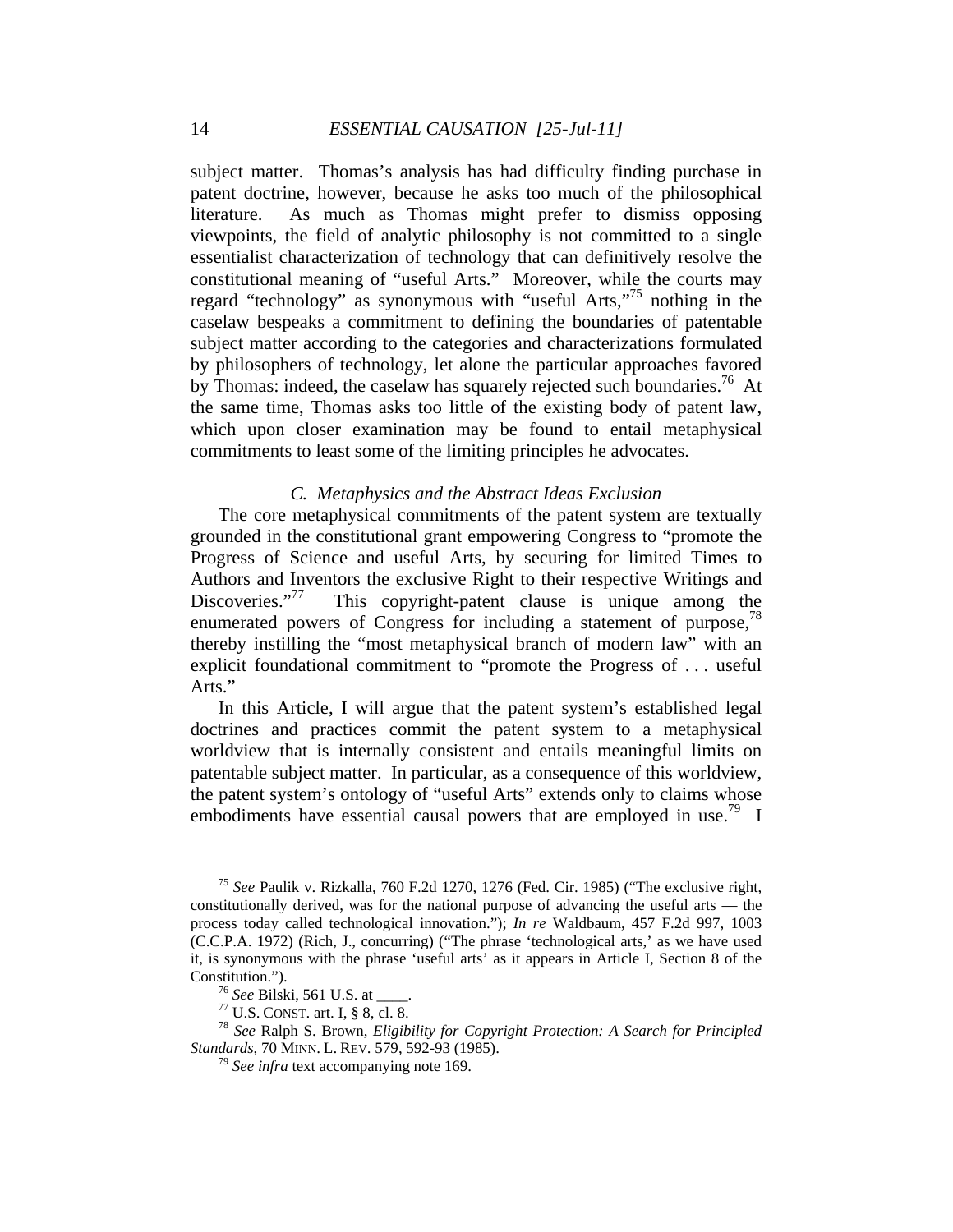will refer to this condition as the *essential causation requirement* for patent eligibility.

These conclusions rely on theoretical machinery drawn from various leading metaphysical accounts of causation, causal explanation, and laws of nature that appear to be consistent with the patent system's metaphysical commitments. Brian Ellis's theory of scientific essentialism,  $80$  Wesley Salmon's<sup>81</sup> and Phil Dowe's<sup>82</sup> theories of causal processes, and Albert Einstein's special and general theories of relativity<sup>83</sup> all play significant roles in this analysis. By singling out these theories, I do not seek or serve to dismiss alternative accounts or to resolve longstanding controversies in analytical philosophy. To borrow a distinction from the rules of evidence,  $84$ the metaphysical propositions presented in this Article are offered not for their analytical or empirical truth, but only to reveal the patent system's "state of mind"  $\frac{d}{dx}$  i.e., the intended and designed purposes expressed in the patent laws — and to evaluate patent law doctrines for coherence with those purposes.<sup>85</sup>

An important subclass of the class of claims that fail the essential causation requirement consists of claims that purport to cover all structural applications of a *kinematic property*. A kinematic property is a geometric description of the motion of a physical body or system of bodies without taking into account their masses or forces acting on them.<sup>86</sup> The exclusion

<sup>80</sup> *See, e.g.*, BRIAN ELLIS, SCIENTIFIC ESSENTIALISM 5-6 (2001) (describing causal powers from the perspective of scientific essentialism). 81 *See, e.g.*, WESLEY C. SALMON, SCIENTIFIC EXPLANATION AND THE CAUSAL

STRUCTURE OF THE WORLD 139-47 (1984) (characterizing causal processes in distinction to pseudo-processes); Wesley C. Salmon, *Causality Without Counterfactuals*, 61 PHILOSOPHY

OF SCIENCE 297 (1994) (responding to and extending Dowe's theory of causal processes).<br><sup>82</sup> *See, e.g.*, PHIL DOWE, PHYSICAL CAUSATION (2000) (presenting and defending a theory of causal processes).

See, e.g., ALBERT EINSTEIN, RELATIVITY: THE SPECIAL AND GENERAL THEORY (Robert W. Lawson tr. 1920) (presenting first English translation of Einstein's 1916 monograph on his theories of relativity).<br><sup>84</sup> *See* FED. R. EVID. 803(3) (providing exception to hearsay rule for statements whose

purpose is to establish the declarant's state of mind).<br><sup>85</sup> *Cf.* JOHN R. SEARLE, THE REDISCOVERY OF THE MIND 25 (1992) ("II is a very deep

mistake to suppose that the crucial question for ontology is, 'What sorts of things exist in the world?' as opposed to, 'What must be the case in the world in order that our empirical statements be true?'").<br><sup>86</sup> *See* R.J. DURLEY, KINEMATICS OF MACHINES 1 (1903) (defining kinematics of

machines as "consider[ing] from a geometrical point of view the motion of any part of the machine with reference to any other part, without taking account of any of the forces acting on such parts"); Olivier Massin, *The Metaphysics of Forces*, 63 DIALECTICA 555, 558 (2009) ("Kinematic properties include motion, velocity and acceleration. With other properties such as distances or shapes, kinematic properties amount to spatio-temporal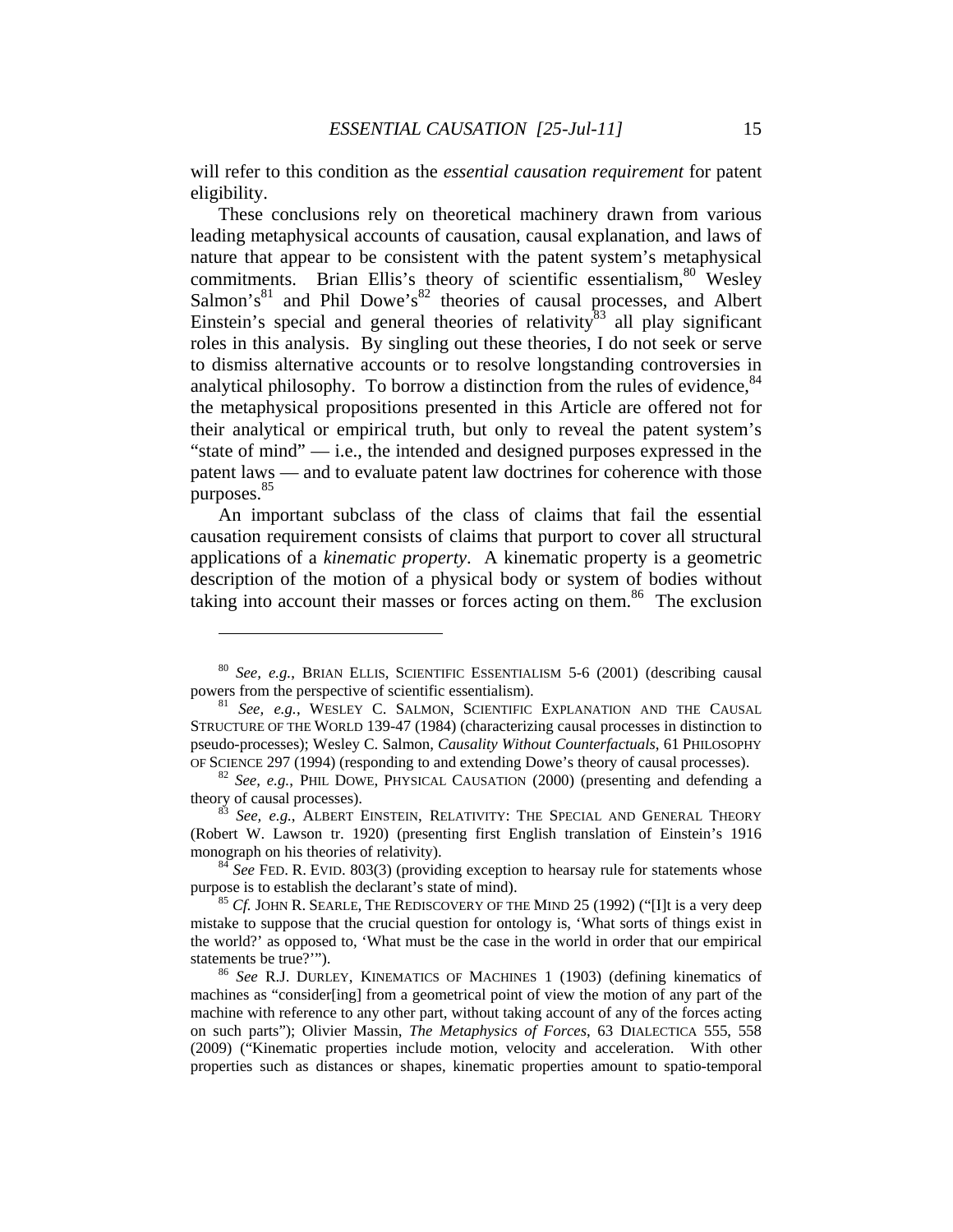of claims that effectively preempt kinematic properties from patentable subject matter would provide a jurisprudentially and scientifically sound response to many recent patent-eligibility controversies. In particular, in the field of information technology, the exclusion would address the concerns of software patent abolitionists regarding the purported patenting of mathematics,  $87$  and raise previously unrecognized  $88$  concerns regarding the patent-eligibility of mechanical devices claimed at an excessively high  $(i.e., kinematic)$  level of abstraction.<sup>89</sup> These concerns in turn suggest immediate applications of the theories developed in this Article in technologies ranging from software and semiconductors to nucleic acids and pharmacokinetics.

The remainder of this Article is organized as follows. Part III conducts an ontological inventory of the patent system to determine the boundaries of its ontology of "useful Arts," and the status of claims and embodiments as entities within that ontology. Part IV describes the scope of subject matter that satisfies the essential causation requirement and, therefore, falls within the patent system's ontology of "useful Arts." Part V illustrates the kinematic property exclusion with examples of static and dynamic geometric properties that could be the subject of claims subject to the exclusion. Part VI concludes by revisiting the "machine or transformation" requirement as a "clue" to patent-eligibility and identifying further areas of patent doctrine that could benefit from closer attention to the patent system's metaphysical underpinnings.

# III. AN ONTOLOGICAL THEORY OF THE PATENT SYSTEM

## *A. The Ontological Status of Patent Claims*

## 1. Claims as Kinds

 $\overline{a}$ 

In the modern patent system, patent claims "stand alone to define the invention."<sup>90</sup> Any study of the patent system's ontological commitments

properties."); *see also* MATTHEW T. MASON, MECHANICS OF ROBOTIC MANIPULATION 24 (2001) (defining kinematics as "the study of motion, without regard for the cause of the motion").<br><sup>87</sup> *See, e.g.*, Ben Klemens, Math You Can't Use: Patents, Copyright and

SOFTWARE 63 (2005) (arguing that owning a software patent is the same as "own[ing] a piece of mathematics").<br><sup>88</sup> *Cf.* ROBERT A. CHOATE, CASES AND MATERIALS ON PATENT LAW 515 (1973)

<sup>(&</sup>quot;There is seldom controversy in the courts at this stage of development of patent law as to whether a subject of a patent is or is not a [patent-eligible] machine.").

<sup>89</sup> *See infra* Part V.

<sup>90</sup> Ex Parte Fressola, 27 U.S.P.Q.2d 1608, 1609 (B.P.A.I. 1993).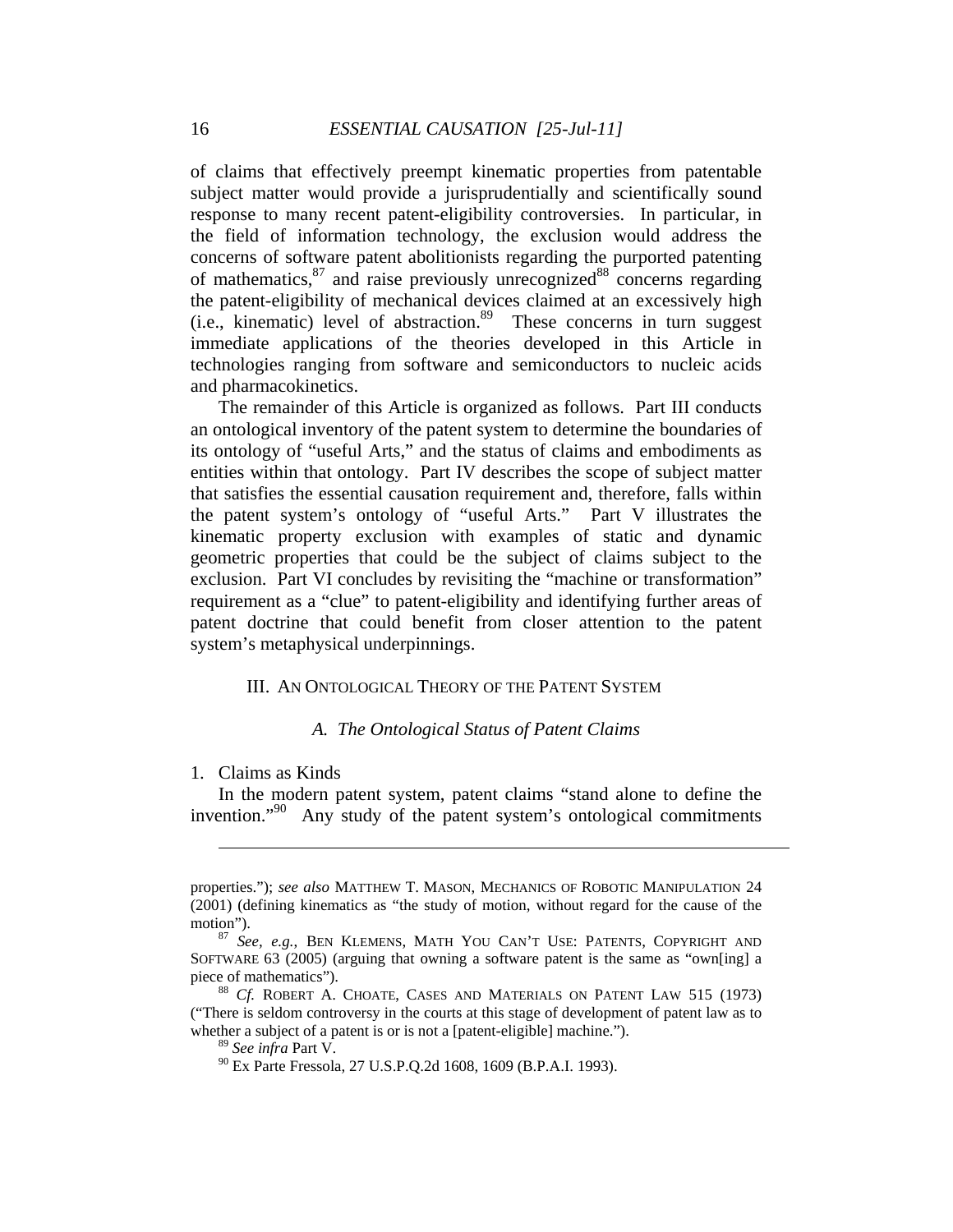must therefore begin with a precise metaphysical and linguistic characterization of the patent claims that are the subject of those commitments.

A widespread misconception about patent claims is that they are nothing more than *sets* of embodiments, so that certain doctrines about claim scope can be reduced to set-theoretic propositions.<sup>91</sup> This is a useful intuition for introducing the notion of claim scope and the distinction between claims and embodiments. It is an imprecise and inadequate ontological description, however, because while the definition of a set necessarily determines its elements,  $92$  the language of a claim does not determine which, if any, of its embodiments exist. Conversely, the number of existing embodiments of a patent claim has no effect on the claim's scope.<sup>93</sup> All empty sets are identical,  $94$  but there are many distinct patent claims with no existing embodiments.<sup>95</sup>

For purposes of metaphysical and linguistic ontology, it is more

<sup>91</sup> *See, e.g.*, Thomas D. Brainard, *Patent Claim Construction: A Graphic Look,* 82 J. PAT. & TRADEMARK OFF. SOC'Y 670 (2000) (depicting "[t]he patent concepts of validity, infringement, prior art, the doctrine of equivalents, file history estoppel and principles of claim differentiation" with Venn diagrams); Raj S. Dave, *A Mathematical Approach to Claim Elements and the Doctrine of Equivalents*, 16 HARV. J. L. & TECH. 507, 518-25 (2003) (using Venn diagrams to illustrate doctrine of equivalents and prosecution history estoppel); Jeanne C. Fromer, *Claiming Intellectual Property*, 76 U. CHI. L. REV. 719, 772 (2009) (stating the "consensus" view that patent claims should "enable a properly sized set of embodiments — not too big, not too small — to be protected"); Charles L. Gholz, *A Critique of Recent Opinions in Patent Interferences*, 86 J. PAT. & TRADEMARK OFF. SOC'Y 464, 476-83 (2004) (using Venn diagram to illustrate blocking situation resulting from interference decision); Michael J. Meurer & Craig Allen Nard, *Invention, Refinement and Patent Claim Scope: A New Perspective on the Doctrine of Equivalents*, 93 GEO. L.J. 1947, 1984 (2005) (describing the "refinement" of patent claims during prosecution as the "process of identifying and claiming the broadest patentable set of embodiments enabled by the disclosure in the patent specification"); Samson Vermont, *A New Way to Determine Obviousness: Applying the Pioneer Doctrine to 35 U.S.C. § 103(a)*, 29 AIPLA Q.J. 375, 418-24 (2001) (describing anticipation and obviousness in terms of Venn diagrams); *but cf.* Lefstin, *supra* note 39, at 1159-67 (finding that "[n]early all of the doctrines of patent law … may be posed almost as mathematical set-functions whose truth value is described in terms of the claimed subject matter," but concluding that "patent law [is] not reducible to a simple set-theoretic system" insofar as it is impossible "to formulate a doctrine of enablement as a simple function of exclusion or inclusion").

<sup>92</sup> *See* Nicholas Wolterstorff, *Toward an Ontology of Art Works*, 9 NOUS 115, 121 (1975) (noting that "whatever members a set has it has necessarily").

<sup>93</sup> *See* Collins, *supra* note 33, at 503 (noting that the exclusionary scope of a widget patent claim "is unaffected by a patentee's decision to manufacture ten or ten thousand widgets").

<sup>94</sup> *See* Wolterstorff, *supra* note 92 ("That there is but one null set is clear enough.").

<sup>&</sup>lt;sup>95</sup> To be valid, a patent claim need not be actually reduced to practice.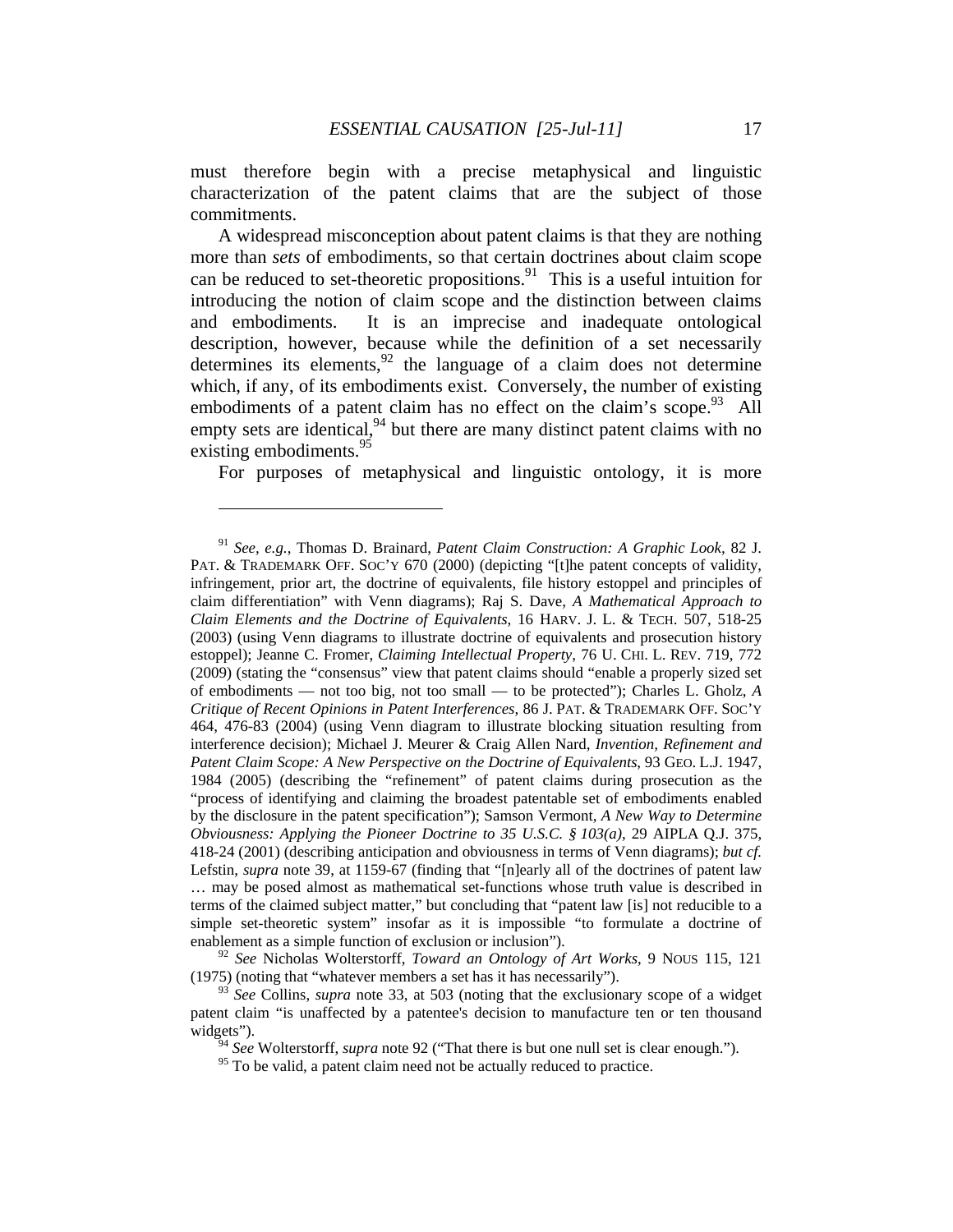accurate to describe patent claims and their embodiments in terms of the distinction between *types* and *tokens*. In metaphysics, the type-token distinction conceptually separates a category (an abstract type) from its members (a concrete token, which *exemplifies* the type).<sup>96</sup> In linguistics, the term *kind* is often used synonymously with  $type: \frac{5}{7}$  thus, a noun phrase may refer to a *kind* rather than a particular object, as in "The Irish economy became dependent upon *the potato*."98 In both of these contexts, a patent claim is accurately understood as a *type* or *kind* whose embodiments are its *tokens* or *examples*. 99

The metaphysics literature provides strong support for the view that patent claims are kinds of embodiments. In an influential<sup>100</sup> 1975 article, philosopher Nicholas Wolterstorff sets out to determine the ontological status of various creative works.<sup>101</sup> He takes pains to distinguish between works and their examples, in much the same way that the 1976 Copyright Act dissects the bundle of uses of an underlying copyrighted work.<sup>102</sup> (Despite the clear relevance of this work for copyright law, he does not mention copyright, and his analysis does not appear to have engaged the attention of legal scholars.<sup>103</sup>) Wolterstorff squarely rejects "the view that performance-works and object-works are *sets* of their examples,"104 reasoning that the existence of a creative work is independent of the

<sup>&</sup>lt;sup>96</sup> *See* THE CAMBRIDGE DICTIONARY OF PHILOSOPHY 936-37 (Robert Audi ed. 1999) (defining "type-token distinction").

<sup>&</sup>lt;sup>97</sup> See, e.g., WAYNE A. DAVIS, MEANING, EXPRESSION, AND THOUGHT 316 ("I can see no metaphysical reason not to use 'type' and 'kind' interchangeably, and thus to describe words and thoughts as kinds of things.").

<sup>98</sup> *See* Manfred Krifka *et al.*, *Genericity: An Introduction*, in THE GENERIC BOOK 1, 2 (Gregory N. Carlson & Francis Jeffry Pelletier ed. 1995) (emphasis in original) (noting that "the potato" in this sentence does not refer to "some particular potato or group of potatoes, but rather the kind Potato (*Solanum tuberosum*) itself"). 99 *See* Collins, *supra* note 33, at 503 ("Except in the calculation of damages, references

to 'things' or 'sets of things' in patent law invoke types, not tokens."); *cf.* Sean B. Seymore*, The Teaching Function of Patents*, 85 NOTRE DAME L. REV. 621 (2010) ("An 'embodiment' is a concrete form of an invention (like a chemical compound or a widget)

described in a patent application or patent.").<br><sup>100</sup> *See* Charles Nussbaum, *Kinds, Types, and Musical Ontology*, 61 J. AESTHETICS &<br>ART CRITICISM 273, 273 (2003) (describing Wolterstorff's article as "influential").

<sup>&</sup>lt;sup>101</sup> See Wolterstorff, *supra* note 92, at 115 ("What sort of entity is a symphony? A drama? A dance? A graphic art print? A sculpture? A poem? A film? A painting? Are

works of art all fundamentally alike in their ontological status?").<br><sup>102</sup> *See* 17 U.S.C. § 106.<br><sup>103</sup> No citation to Wolterstoff's article appears in Westlaw's TP-ALL database. Subsequent philosophers, however, have recently begun to examine the ontological status of objects of copyright law. *See, e.g.*, Hick, *supra* note 29. 104 Wolterstorff, *supra* note 92, at 121.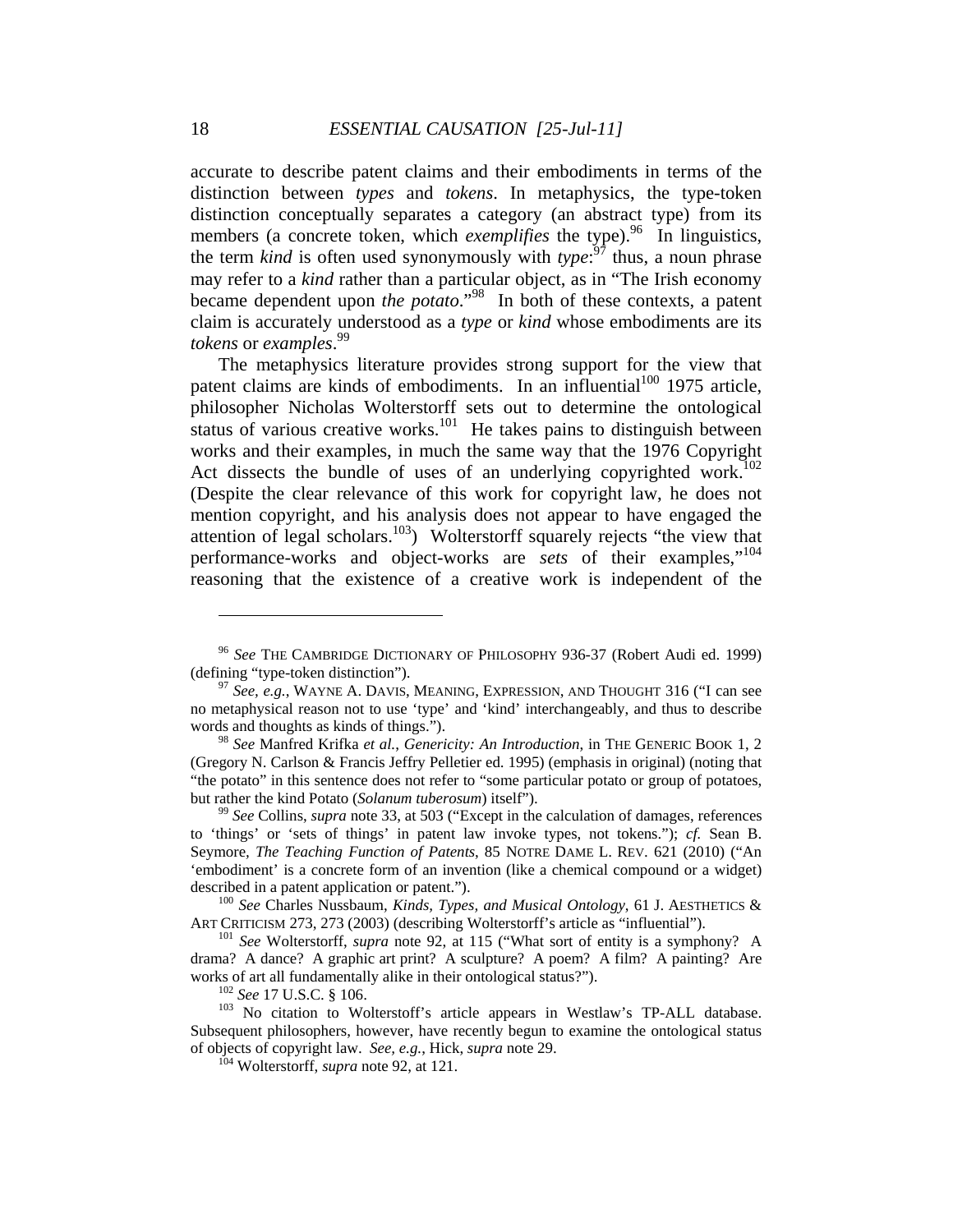existence of performances and artifacts exemplifying the work:

Just as an art work might have had different and more or fewer performances and objects than it does have, so too the kind Man, for example, might have had different and more or fewer examples than it does have. If Napoleon had not existed, it would not then have been the case that Man did not exist. Rather, Man would then have lacked one of the examples which in fact it had. And secondly, just as there may be two distinct unperformed symphonies, so too may there be two distinct unexampled kinds — e.g., the Unicorn and the Hippogriff.<sup>105</sup>

Wolterstorff writes that these observations "tend[] at once to confirm us in the suggestion that art works are kinds whose examples are the examples of those works."106 More specifically, "[a] performance-work is a certain kind of performance; an object-work is a certain kind of object.<sup>107</sup>

Wolterstorff's analysis of creative works applies with equal force to patent claims. Like a symphony composition that exists (and is the subject of copyright) regardless of how often it has been performed, a patent claim exists and defines the same scope of patent rights regardless of which, if any, embodiments of the claim exist. Patent claims can also exist as unexampled kinds, because an inventor may obtain a patent without actually reducing the invention to practice. Under the doctrine of constructive reduction to practice, the filing of a patent application satisfying the written description, enablement and best mode requirements of  $\S 112^{108}$  has the same legal effect as conception and actual reduction to practice through the creation of an operative embodiment.109 These observations support the conclusion that a patent claim is a kind whose examples are its embodiments.

Recent linguistics scholarship also leads to the conclusion that patent

<sup>&</sup>lt;sup>105</sup> Id. at 126-27.<br><sup>106</sup> Id. at 126.<br><sup>107</sup> Id. <sup>108</sup> 35 U.S.C. § 112.

<sup>109</sup> *Compare* Hyatt v. Boone, 146 F.3d 1348, 1352 (Fed. Cir. 1998) ("The filing off a patent application serves as conception and constructive reduction to practice of the subject matter described in the application."); Yasuko Kawai v. Metlesics, 480 F.2d 880, 885 (C.C.P.A. 1973) ("[T]he act of filing the United States application has the legal effect of being, constructively at least, a simultaneous conception and reduction to practice of the invention.") *with* Slip Track Systems, Inc. v. Metal-Lite, Inc., 304 F.3d 1256, 1265 (Fed. Cir. 2002) ("In order to establish actual reduction to practice, the inventor must prove that he constructed an embodiment or performed a process that met all the limitations of the claim, and that he determined that the invention would work for its intended purpose.").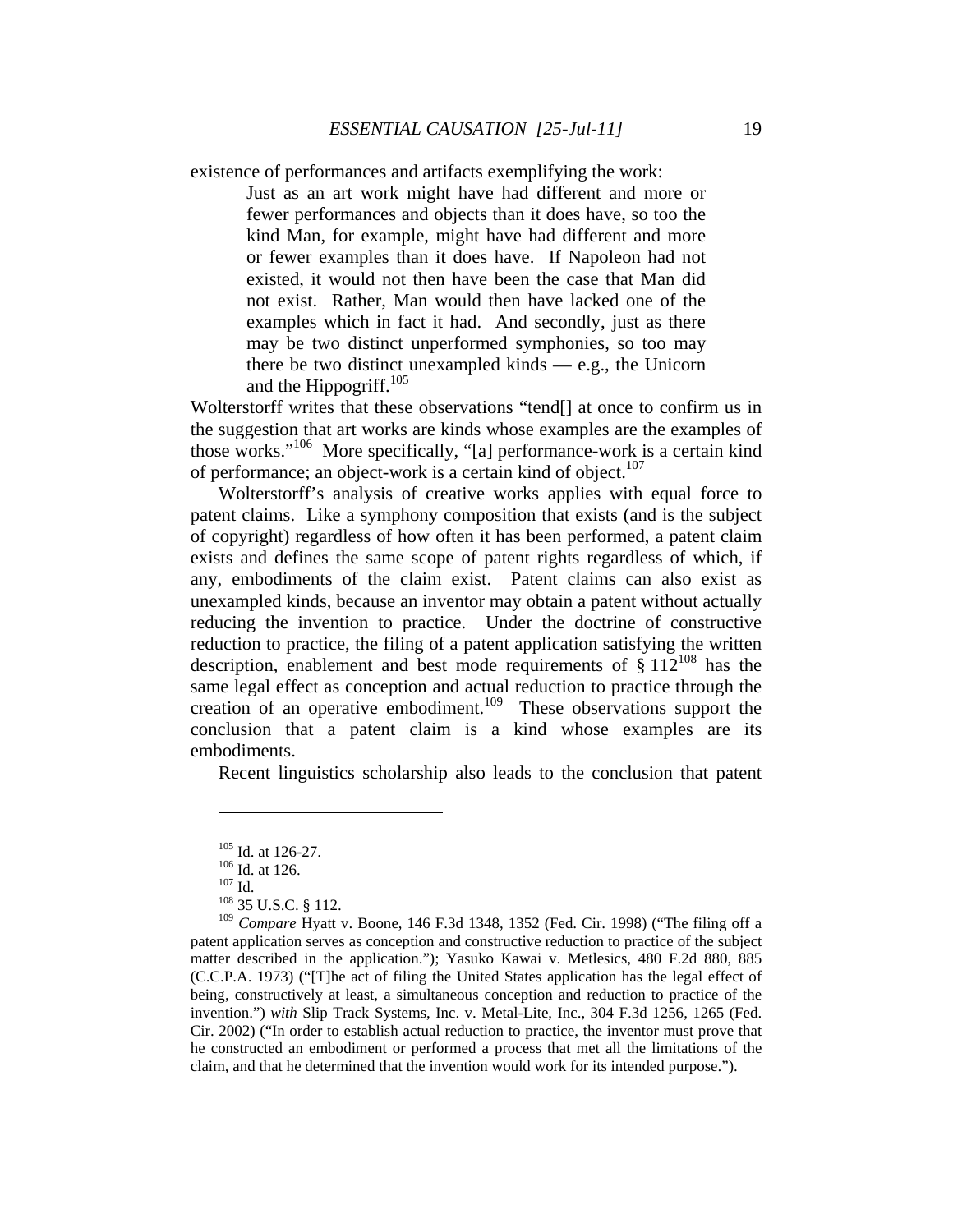claims are kinds of embodiments. Interestingly, linguists have singled out the verb "invent" as a stock example of a *kind-level predicate*; i.e., an expression that can be true of a kind but not of individual members or of quantified sets of members of the kind.<sup>110</sup> As a group of leading scholars in the field explains:

There are some predicates with argument places that can be filled only with kind-referring NPs [noun phrases]. Examples are the subject argument of *die out* or *be extinct* and the object argument of *invent* or *exterminate*. The reason is, of course, that only kinds (not objects) can die out or be invented.<sup>111</sup>

Linguists therefore justifiably regard a kind-level predicate as strongly indicative of an accompanying reference to a kind. $112$ 

As with Wolterstorff's dissection of creative works, this linguistic analysis neither references nor is referenced by the legal literature.<sup>113</sup> Yet the ongoing examination of "invent" as a linguistic predicate offers a significant insight into the grammar of patent claims.

Indefinite singular noun phrases (e.g., singular nouns preceded by the

<sup>110</sup> *See* GREGORY N. CARLSON, REFERENCES TO KINDS IN ENGLISH 47-48 (1980) (identifying a class of predicates "which cannot meaningfully be said of any particular individuals, nor can they meaningfully be said of any of the quantified NP's of the language" and referring to them as "special predicates"); *see also Predicate (grammar)*, WIKIPEDIA <http://en.wikipedia.org/wiki/ Predicate\_(grammar)#Kind-level\_predicates> (visited February 15, 2011) (defining a kind-level predicate as a predicate that "is true of a kind of thing, but cannot be applied to individual members of the kind"). The characterization of kind-level predicates is credited to Carlson. *See, e.g.*, THEODORE B. FERNALD, PREDICATES AND TEMPORAL ARGUMENTS 37 (2000) (describing kind-level predicates as a "type theoretic distinction" drawn by Carlson).<br><sup>111</sup> *See* Krifka, *supra* note 98, at 10 (Gregory N. Carlson & Francis Jeffry Pelletier eds.

<sup>1995);</sup> *see also* Berit Brogaard, *Sharvy's Theory of Definite Descriptions Revisited*, 88 PAC. PHIL. Q. 160, 160, 177 n.12 (2007) ("Babbage invented the computer,' for example, does not seem to be making a claim about the sum of the world's computers. Rather, it seems to be making a claim about the concept *computer*."); Friederike Moltmann, *Properties and Kinds of Tropes: New Linguistic Facts and Old Philosophical Insights*, 113 MIND 1, 33 n.23 (2004) (citing "were invented" as an example of a "kind-specific predicate"); Roberto Zamparelli, *Definite and Bare Kind-Denoting Noun Phrases*, *in* ROMANTIC LANGUAGES AND LINGUISTIC THEORY 2000, at 305, 311-12 (Claire Beyssade *et al.* eds. 2002) (providing "invented" as an example of a kind-level predicate operating on "Edison" and "light-bulbs").

<sup>&</sup>lt;sup>112</sup> See Zamparelli, *supra* note 111, at 309 ("Probably the best case for the linguistic relevance of kinds comes from predicates which cannot usually apply to ordinary individuals….").<br><sup>113</sup> The terms "kind-level predicate," "kind-specific predicate" and "kind predicate" do

not appear in Westlaw's TP-ALL database.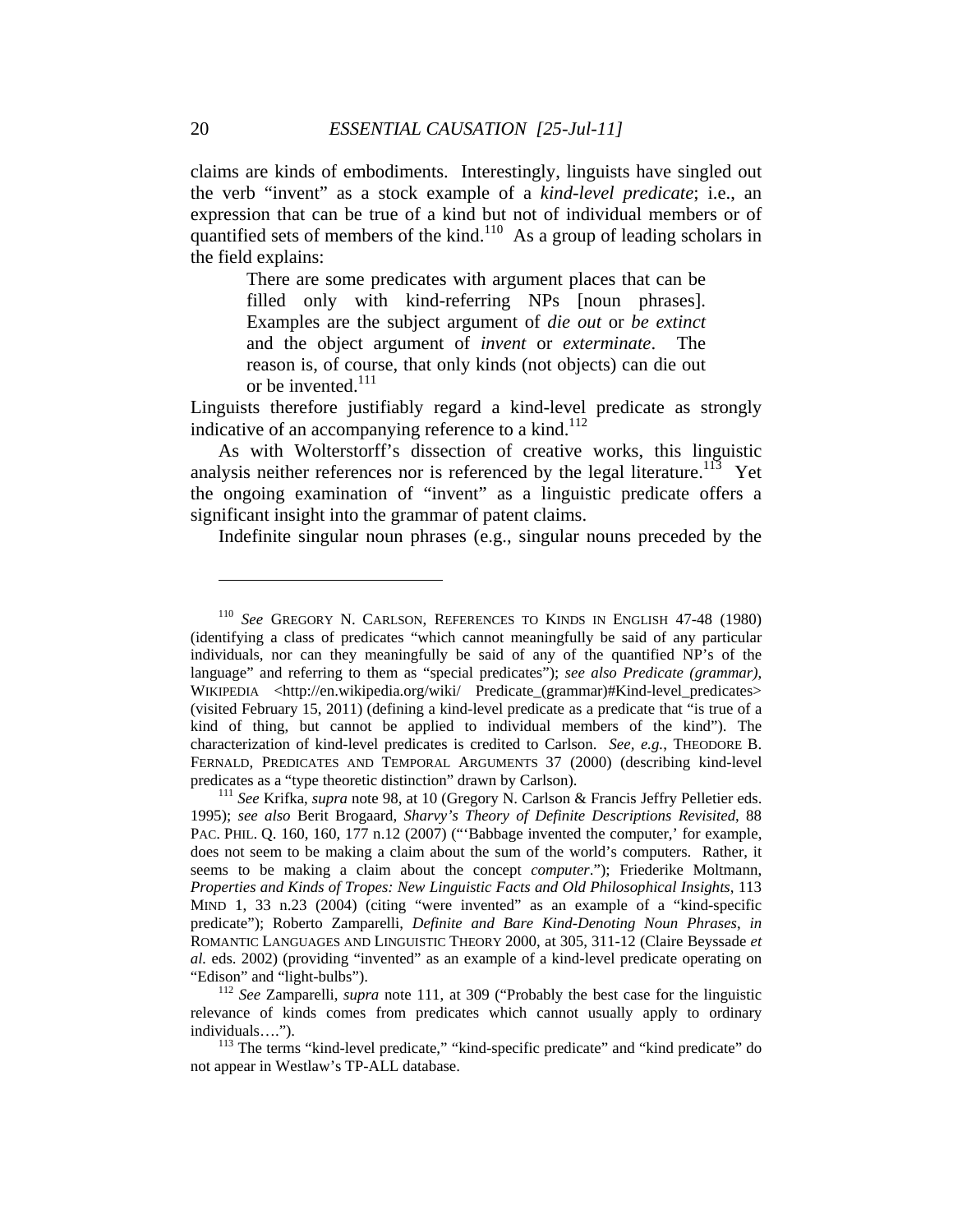indefinite article "a" or "an") have been regarded as incompatible with kind-level predicates.<sup>114</sup> For example, it is valid to say "Bell invented *the telephone*" or "*Honeybees* are dying out" but unacceptable to say "*A lion* will become extinct soon."<sup>115</sup> Bart Geurts and Veneeta Dayal have pointed out, however, that an indefinite singular noun phrase is acceptable "provided it names a novel kind."<sup>116</sup> For example, the sentence "This morning Fred invented a pumpkin-crusher" is a valid sentence in which the noun phrase "a pumpkin-crusher" denotes a novel kind.<sup>117</sup> As Olav Mueller-Reichau explains,

Dayal's point of departure was the widespread assumption that the use of an indefinite article is connected to a certain pragmatic novelty condition. This condition brings it about that any individual designated by an indefinite noun phrase must be understood as being newly introduced into the discourse. What is (more or less) common wisdom as far as interpretations at the object-level are concerned, is supposed to be true also at the kind-level: indefinite NPs are used to introduce kinds when they have the status of novel discourse referents. $^{118}$ 

Read as a whole, the grammar of a patent claim is consistent with that of one or more novel kinds serving as object arguments for the predicate "invented." While boilerplate such as "I claim," "We claim," "The invention claimed is," or "What is claimed is," is more common, $119$  implicit in the language preceding every set of patent claims is the assertion that the applicant invented the subject matter of the claims.120 Thus, for example, in the following claim:

8. A golf ball having a cover and a core wherein the cover comprises a thermoset cationic polyurethane ionomer.<sup>121</sup>

 $\overline{a}$ 

<sup>119</sup> *See* FABER ON MECHANICS OF PATENT CLAIM DRAFTING § 2:2, at 2-2 (2009) (citing M.P.E.P. § 608.01(m)). 120 *See* 35 U.S.C. § 102(f) (providing that "[a] person shall be entitled to a patent

<sup>&</sup>lt;sup>114</sup> *See* Krifka, *supra* note 98, at 10.<br><sup>115</sup> *See id.* <sup>115</sup> *See* Veneeta Dayal, *Number Marking and (In)Definiteness in Kind Terms*, 27 LINGUISTICS & PHILOSOPHY 393, 396 (2004) (citing Bart Geurts, *Genericity, Anaphora and Scope*, Paper presented at the Workshop on Genericity, University of Cologne (2001)).<br><sup>117</sup> *See id.* 218 *See* OLAV MUELLER-REICHAU, SORTING THE WORLD: ON THE RELEVANCE OF THE

TYPE/TOKEN-DISTINCTION TO REFERENTIAL SEMANTICS 66 (2011) <http://semanticsarchive.net/Archive/zg0ODVjY/typetoken.pdf> (visited Feb. 15, 2011) (citation omitted).

unless ... he did not himself invent the subject matter sought to be patented").<br><sup>121</sup> U.S. Patent No. 5,692,974, cl. 8 (issued Dec. 2, 1997).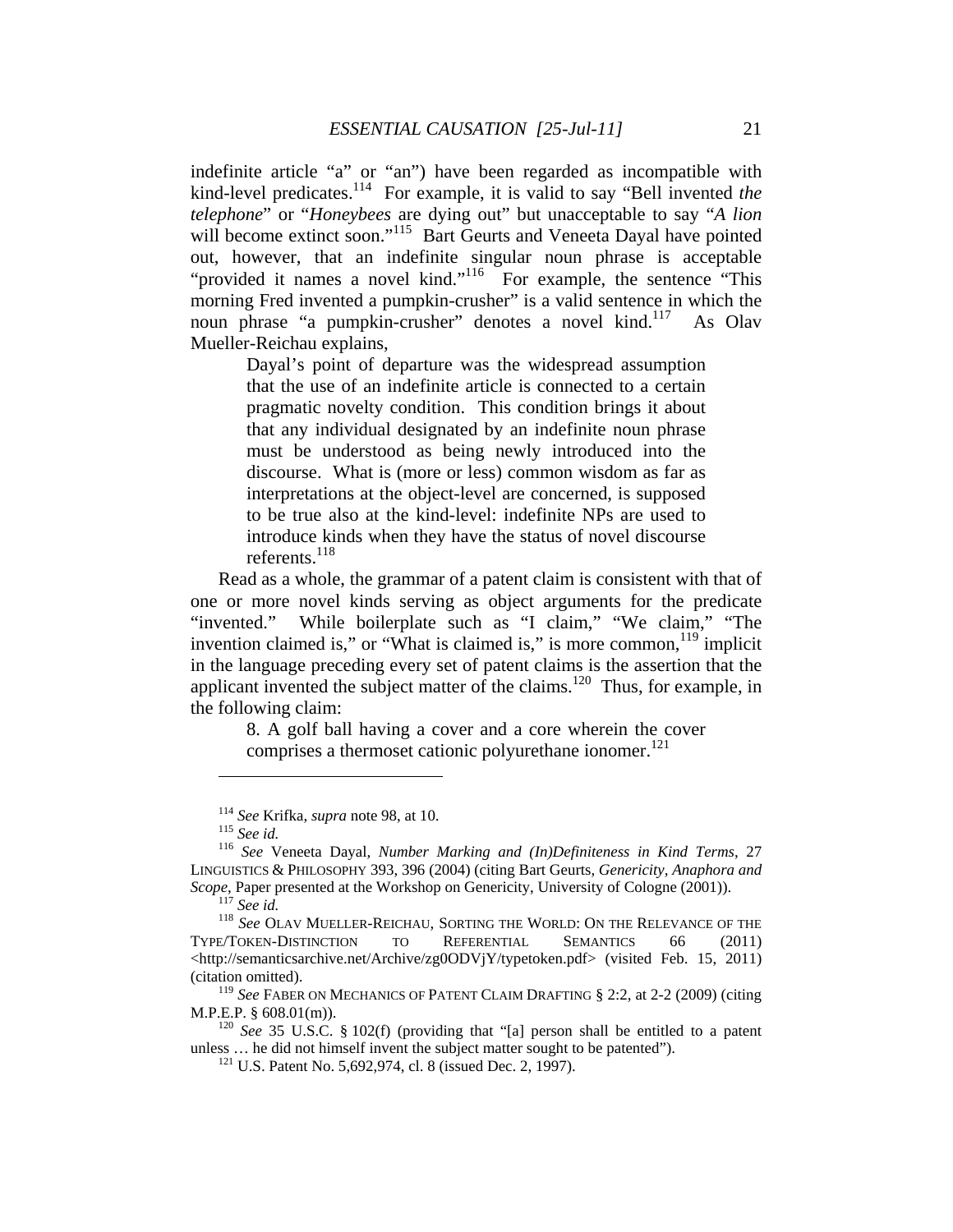"a golf ball," "a cover," "a core," and "a thermoset cationic polyurethane ionomer" are all indefinite singular noun phrases. The sentence that begins with "We invented" and concludes with the text of claim 8 is a valid sentence in which "invented" is a kind-level predicate and each indefinite noun phrase introduces a novel kind into the discourse of the claim.

More generally, the prohibition on "inferential claiming,"<sup>122</sup> a technical rule of claim drafting, strictly regulates the use of definite and indefinite articles preceding claim elements. Patent attorneys are instructed:

It is important that a new item mentioned for the first time in the claim not be first mentioned as an element operated upon or cooperated with by a previous element described in the same clause….

A new element or step is introduced with an indefinite article "a" or "an." (Some plural items have no introductory article "a" and are introduced by the plural noun itself. But, from the context, the silent introductory indefinite article can be inferred.) On the other hand, when a previously identified element or step is repeated, it is introduced by a definite article "the" or "said."<sup>123</sup>

In linguistic terms, each indefinite noun phrase in the body of the claim introduces a novel kind — i.e., a new element or step<sup>124</sup> — into the discourse of the claims. (As for the preamble of the claim, each indefinite noun phrase appearing therein introduces the claim as a whole, which itself refers to a novel kind, provided that the claim is valid.<sup>125</sup>) It therefore follows that claim drafting conforms with the linguistic practice of using indefinite noun phrases "to introduce kinds when they have the status of novel discourse referents"; $^{126}$  i.e., when there is no antecedent basis in the claims that serves as a referent for the newly mentioned element or step. Simply put, claims are written as novel kinds are written.

As we have seen, recent scholarship in metaphysical and linguistic ontology provides strong analytical support for the characterization of patent claims as kinds, rather than sets, of embodiments. This may have

<sup>&</sup>lt;sup>122</sup> *See* Faber, *supra* note 119, at § 10:7.4, at 10-43.<br><sup>123</sup> *Id.* 124 Steps in process claims typically take the form of gerunds, *see, e.g.*, Lock See Yu-Jahnes, *An Introduction to Claim Drafting*, 906 PLI/Pat 143, 151 (2007), which have the external characteristics of a noun phrase and therefore can represent kinds. *See* Richard Hudson, *Gerunds Without Phrase Structure*, 21 NATURAL LANGUAGE & LINGUISTIC

THEORY 579 (2003).<br><sup>125</sup> *See* 35 U.S.C. § 102(a), (e), (f) & (g) (requiring the applicant to be the first inventor of the claimed invention).

<sup>&</sup>lt;sup>126</sup> MULLER-REICHAU, *supra* note 118.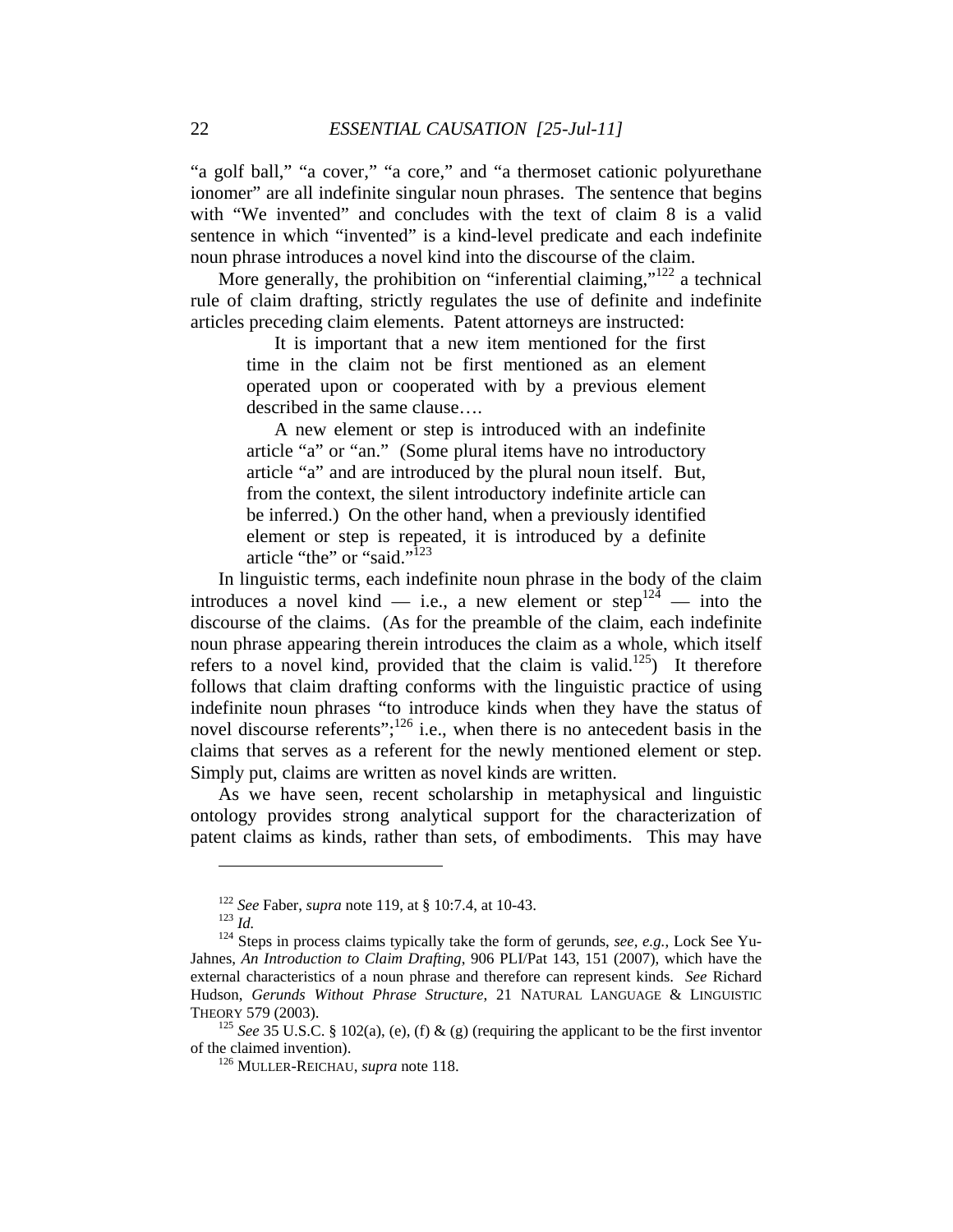been a distinction without a difference in the previous patent literature.<sup>127</sup> but the significance of patent claims' kindhood is immediately evident when we undertake to examine the nature of the patent system's ontological commitments.<sup>128</sup>

## 2. Claim Language and Essential Sortals

Claims are kinds, but they are not *natural kinds*: their boundaries are fixed *a posteriori* by patent attorneys, not *a priori* by nature.<sup>129</sup> At least according to Aristotelian metaphysics, only natural kinds can be said to have essential properties; $^{130}$  i.e., properties that it is metaphysically necessary for a thing of the kind to have.<sup>131</sup> Evidently, however, the patent system's worldview is not Aristotle's worldview because, as I will now explain, claims are a kind of kind that has essential properties.<sup>132</sup> Specifically, the language of a claim facilitates picking out individuals of the claimed kind and specifies essential properties of those individuals. In metaphysical terms, the language of each claim corresponds to an *essential sortal*.

While the definition of a sortal varies, $133$  a sortal is commonly understood to provide a criterion of identity for items of a kind.<sup>134</sup>

 $\overline{a}$ 

of it."). 130 *See* Collins, *supra* note 33, at 525-26 (citing Michael R. Ayers, *Locke Versus* 

 $127$  The search term "kind of embodiment" does not appear in Westlaw's TP-ALL database. 128 *See infra* Section III.C.

<sup>129</sup> *See* ELLIS, *supra* note 80, at 19 ("[M]embership of a natural kind is decided by nature, not by us…. [T]he identity of a natural kind can never be dependent only on our interests, perceptual apparatus, languages, practices, or choices. For if the identity of a kind depended on any of these these things, then it might well be a kind of our own making, not one that exists in the world prior to our knowledge, perception, or description

<sup>&</sup>lt;sup>131</sup> See Teresa Robertson, *Essential vs. Accidental Properties*, *in* STANFORD ENCYLOPEDIA OF PHILOSOPHY, at § 1, http://plato.stanford.edu/entries/essential-accidental/ (characterizing essential properties modally in terms of metaphysical necessity and possibility). 132 *Cf.* Collins, *supra* note 33, at 526-27 (suggesting that courts are influenced by "a

different and more modern type of essentialism" that is "scientific, physical and

structural").<br><sup>133</sup> *See* Richard E. Grandy, *Sortals*, *in* STANFORD ENCYLOPEDIA OF PHILOSOPHY,<br>http://plato.stanford.edu/entries/sortals/ (surveying characterizations of sortals).

<sup>&</sup>lt;sup>134</sup> See id.; E.J. Lowe, *Individuation*, *in* A COMPANION TO METAPHYSICS 28 (Jaegwon Kim et al. eds. 2009) ("It is commonly said that the key distinction between sortal and adjectival terms is that while both possess criteria of *application*, only the former possess criteria of *identity*."); Penelope Mackie, *Sortal Concepts and Essential Properties*, 44 PHIL. Q. 311 (1994) ("Although [the notion of a sortal] has been employed in slightly different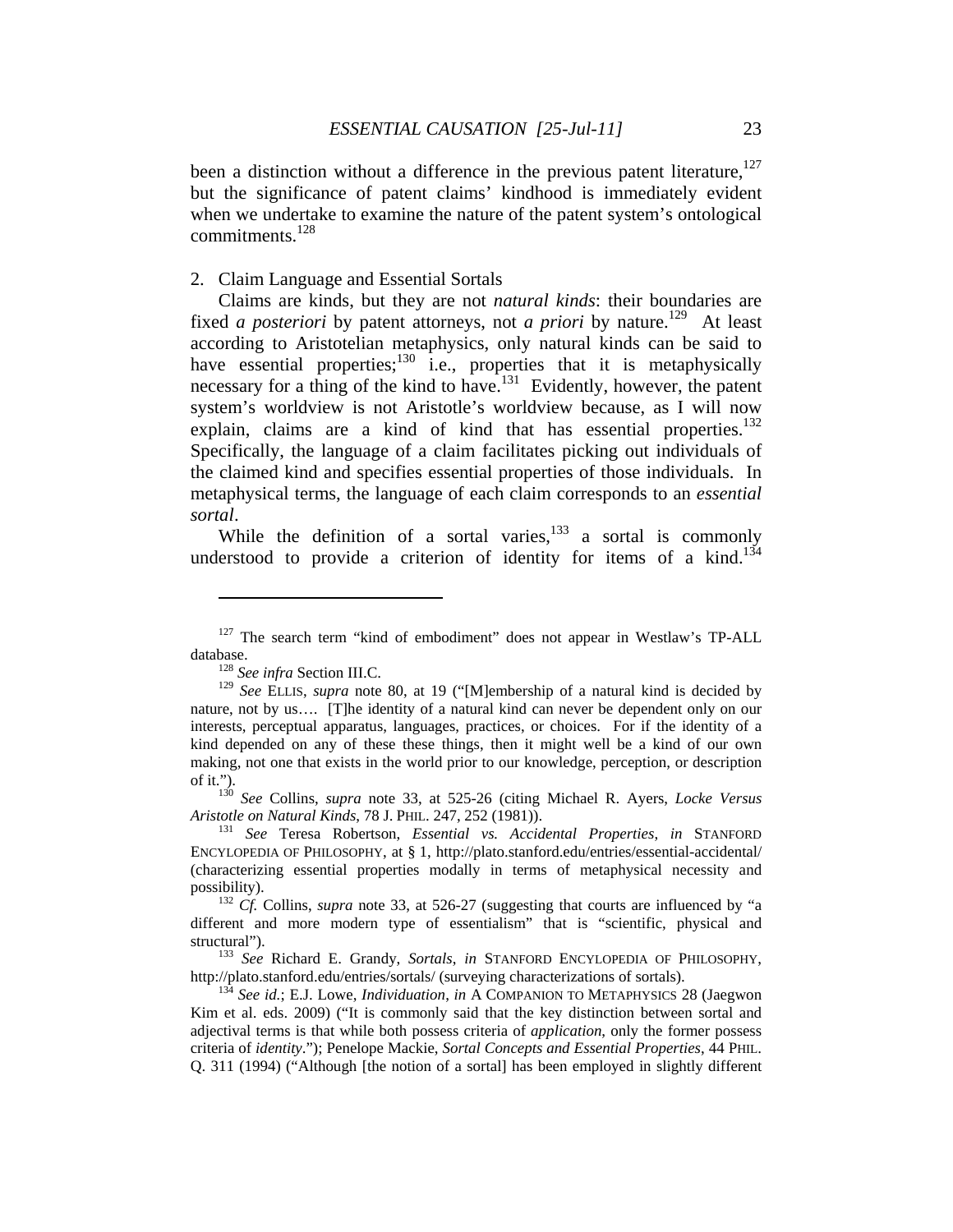Examples of terms that would widely be recognized as sortals include "person," "man," "brick," "tomato," "flamingo,"<sup>135</sup> "cat," "dog," "mountain," "star," and "table."<sup>136</sup> In contrast, as philosopher E.J. Lowe explains, "red thing" is not considered a sortal because whether or not one red thing is identical with another does not depend on a single condition applicable to all red things, but "depends at least in part on what sort or kind of red things they are — and then the relevant criterion of identity will be that supplied by the relevant sortal term, be it say, 'cat,' 'apple,' or 'star.'"<sup>137</sup> As philosopher Penelope Mackie explains more generally:

 $[II]$ f ' $C$ ' is not a sortal term, then the attempt to single something out as 'this *C*,' 'that *C*,' etc., will fail to determine what counts as the same individual as the one picked out, unless some sortal term is implicitly being invoked, in which case it is the sortal term, and not '*C*,' that is really doing the work. $138$ 

Mackie defines essential sortals as follows:

A sortal concept *S* is an *essential sortal* if and only if the things that fall under *S* could not have existed without falling under *S*. 139

Using terms to individuate things of an artificial kind is not necessarily straightforward. The term "clock" does not help to explain when a particular clock loses its original identity in the course of having all of its parts successively repaired and replaced.<sup>140</sup> The patent system, however, does not concern itself with the persistence of the identity of embodiments over time. In each of the contexts in which it is necessary for the patent system to identify individual products or processes to which claim terms apply— i.e., to determine whether a claim literally "reads on" a given product or process — there is a single temporal focus. In the interference context, the relevant time for the "reads on" inquiry is when a party

ways, a common thread is provided by the idea that sortal concepts have a special role in *individuation*: they are concepts that provide *criteria of identity* or *principles of individuation* for the things that fall under them...").<br>
<sup>135</sup> *See* Mackie, *supra* note 134, at 311-13.<br>
<sup>136</sup> *See* Lowe, *supra* note 134, at 30.<br>
<sup>137</sup> *See id.* at 28.<br>
<sup>138</sup> *See* Mackie, *supra* note 134, at 313

<sup>&</sup>lt;sup>140</sup> See David Wiggins, SAMENESS AND SUBSTANCE RENEWED 92 (2001) ("Nor is there one piece of clock — the spring, the regulator, the escapement, the face, the case  $\ldots$  which the concept clock could suggest that we should revere as the 'focus' or 'nucleus' of a clock, and which can help us past this difficulty.").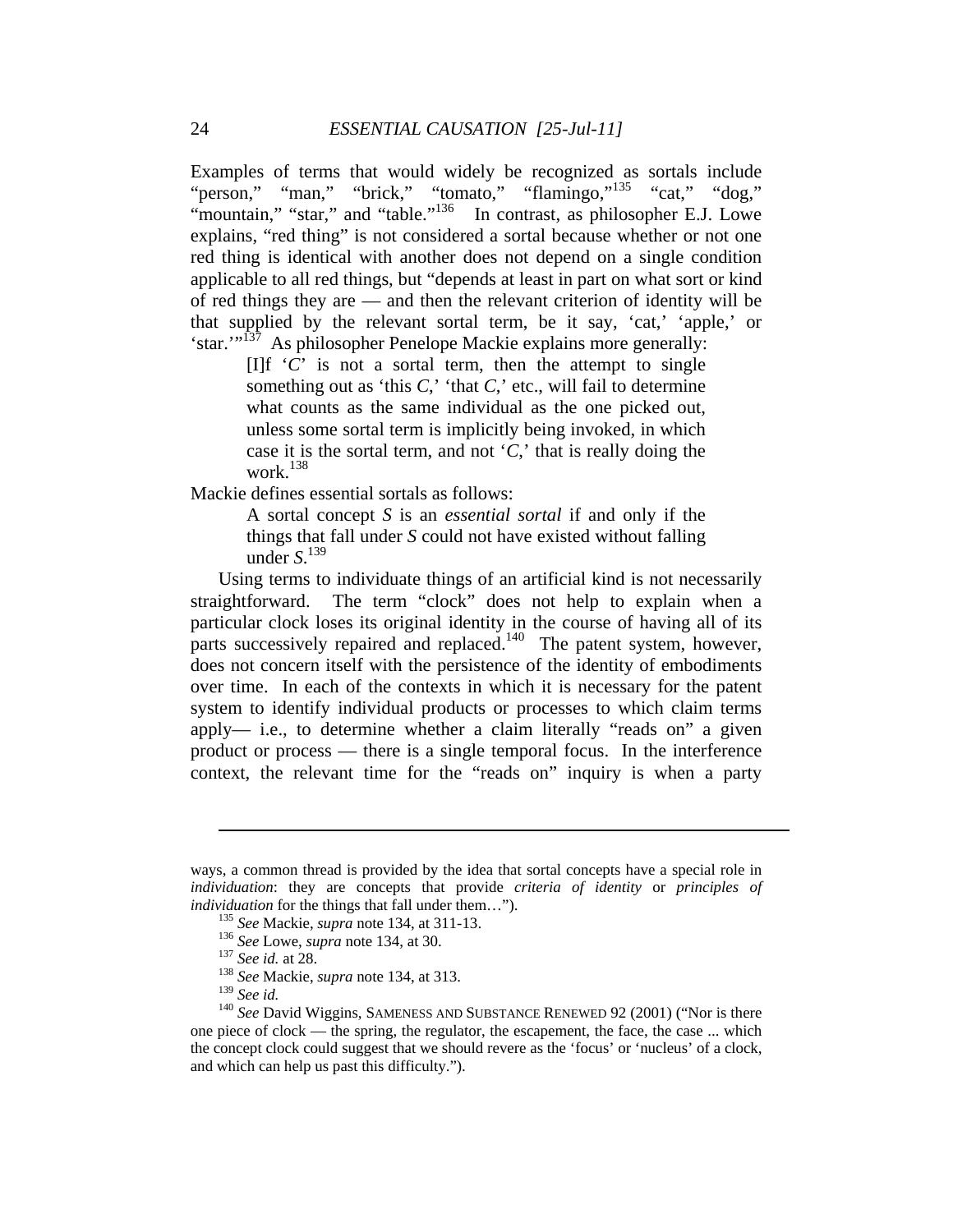purports to have actually reduced the claimed invention to practice.<sup>141</sup> In an anticipation analysis, it is the effective date of the prior art reference that allegedly anticipates the claim.<sup>142</sup> And in a proceeding against literal infringement, it is the date of the challenged conduct involving the accused device.<sup>143</sup> In each of these contexts, the patent system's inquiry into the identity of an embodiment is confined to the properties the embodiment possesses at the relevant time, regardless of any prior or subsequent changes.

The boundless ability of humans to define and name parts of things can also complicate the use of sortals to count items of a kind. Consider an ancient puzzle posed by the Stoic philosopher Chrysippus:

Dion, a whole-bodied man, has a proper part, Theon, which consists of all of Dion except Dion's left foot. This morning Dion's left foot was amputated. If Dion and Theon both survive there are two material objects coincident in space and time, and made of the same matter! Which has ceased to exist? Not Dion — a man can survive the loss of a foot. Not Theon, which has had no part chopped off. $144$ 

The apparent conclusion that such coincident material objects survive as numerically distinct entities is unacceptable to many philosophers.<sup>145</sup> To avoid this result, Michael Burke offers the following premises as an "essentialist solution" to Chrysippus's puzzle: (1) "the concept of a person is maximal, that is, that proper parts of persons are not themselves persons"; (2) "persons are essentially persons (and thus ... nonpersons are essentially nonpersons)"; (3) the separation from Theon of Dion's left foot was a change that would have made Theon a person if Theon survived.<sup>146</sup>

<sup>141</sup> *See, e.g.*, Eaton v. Evans, 204 F.3d 1094, 1097 (Fed. Cir. 2000) ("In an interference proceeding, a party seeking to establish an actual reduction to practice must [have] ... constructed an embodiment or performed a process that met every element of the interference count ..."). 142 *See, e.g.*, Uniloc USA, Inc. v. Microsoft Corp., 632 F.3d 1292, 1322-23 (Fed. Cir.

<sup>2011) (&</sup>quot;[T]he proper framework for challenging the validity of a patent is ... to show that every element of the patent claims reads on a single prior art reference.").

<sup>&</sup>lt;sup>143</sup> *See, e.g., Jeneric/Pentron, Inc. v. Dillon Co., 205 F.3d 1377, 1382 (Fed. Cir. 2000)* ("[A]n accused product literally infringes if every limitation recited in the claim appears in the accused product, i.e., the properly construed claim reads on the accused product exactly."); Mark A. Lemley, *The Changing Meaning of Patent Claim Terms*, 104 MICH. L. REV. 101, 108 (2005) ("Whether an accused device infringes is tested as of the time of the

alleged infringement.").<br><sup>144</sup> Jim Stone, *Why Sortal Essentialism Cannot Solve Chrysippus's Puzzle*, 62<br>ANALYSIS 216, 216 (2002).<br><sup>145</sup> See id.

<sup>&</sup>lt;sup>146</sup> See Michael Burke, *Dion and Theon: An Essentialist Solution to an Ancient Puzzle*,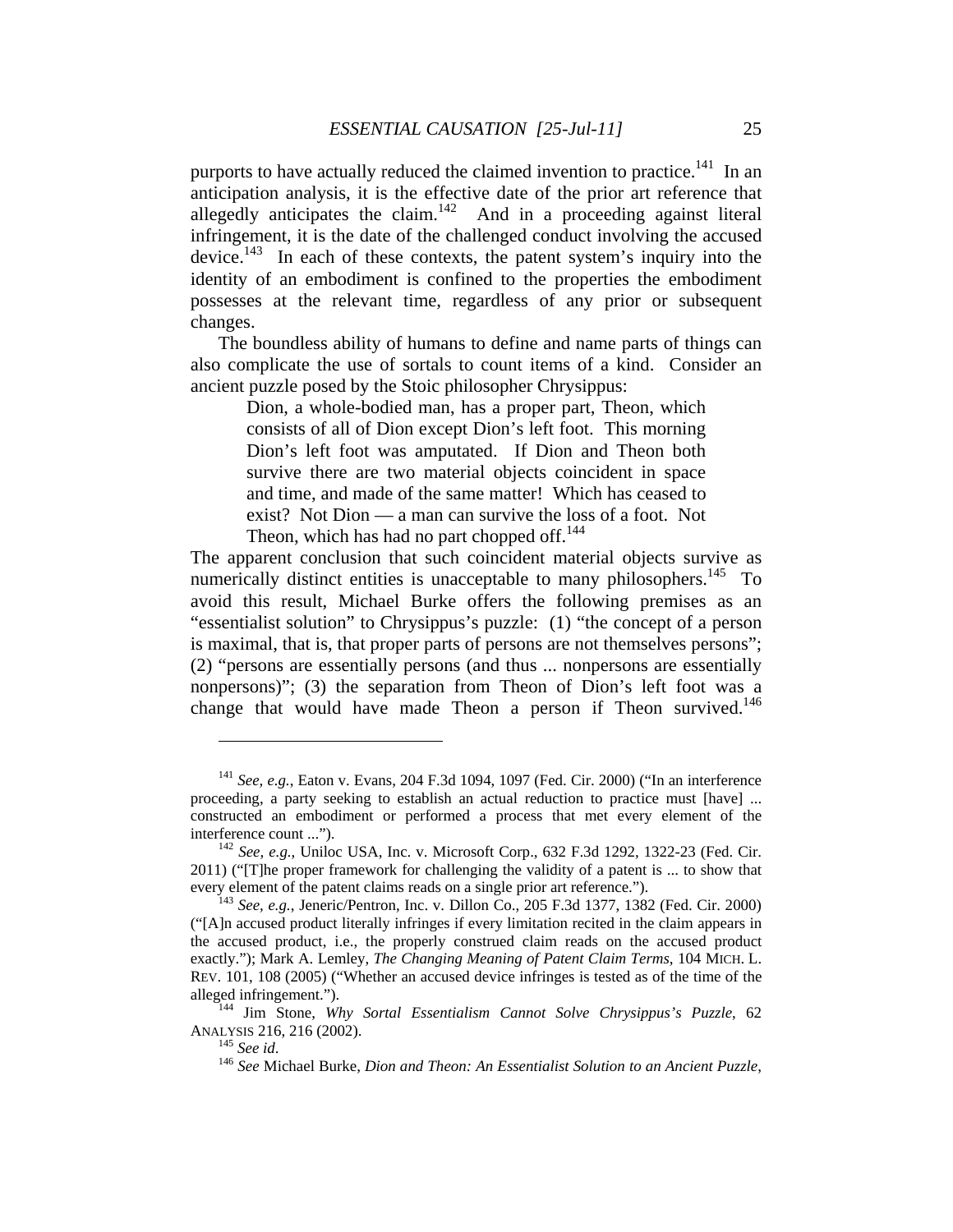According to these premises, Theon was essentially a nonperson (i.e., a proper part of Dion), and therefore could not have survived the separation from Dion's foot that would have changed him into a person.<sup>147</sup>

Burke's argument is debatable as a solution to Chrysippus's puzzle,  $^{148}$ but it does provide a coherent account<sup>149</sup> that fits the patent system's treatment of a claim's embodiments. As a general matter, the patent system treats the concept of an embodiment as maximal. Given the claim "A thing comprising elements *A* and *B*," a thing *T* consisting solely of extensions of terms *A*, *B*, *C* and *D* counts as one embodiment  $(A+B+C+D)$ , not four  $(A+B,$  $A+B+C$ ,  $A+B+D$ ,  $A+B+C+D$ ).<sup>150</sup> Only the whole thing *T* falls under the sortal *S* corresponding to the claim language (hereinafter "corresponding sortal"), which picks out embodiments and only embodiments of the claim.

Assuming for the moment that *S* is an essential sortal, it is straightforward to identify the essential properties of *T* within this account, namely *T*'s possession of extensions of terms *A* and *B* and the lack of another (i.e., larger) thing comprising extensions of terms *A* and *B*, of which *T* is a proper part. Note that this is just another way of saying that *T* is a complete thing that falls within the literal scope of the claim. Patent law's notion of essentiality for elements and limitations that determine the scope of a claim thus maps naturally onto the metaphysical notion of essentiality for properties of things falling under the corresponding sortal (i.e., embodiments of the claim). As I will explain in the next section, such essential properties may include causal powers and other dispositional properties.<sup>151</sup>

It only remains to note that the patent system is deeply committed to the view that every corresponding sortal is an essential sortal. The patent system does not entertain the ontological possibility of worlds in which an embodiment of a claimed invention exists, yet lacks an element of the

<sup>90</sup> J. PHIL. 129, 134 (1994). 147 *See id.* at 135. 148 *See* Stone, *supra* note 144, at 216; *but see* Marta Ujvari, *Cambridge Change and Sortal Essentialism*, 5 METAPHYSICA 25 (2004) (defending a reconstructed version of Burke's argument).

<sup>&</sup>lt;sup>149</sup> *See id.* at 216-17 (explaining that his response to Burke "may discourage philosophers who hope to deploy essentialism against Chrysippus, but it will encourage those who believe in the viability of sortal essentialism or wish to better understand it"). 150 *See* FABER, *supra* note 119, § 2:5, at 2-13 (discussing interpretation of

<sup>&</sup>quot;comprising").<br><sup>151</sup> [To discuss: Doctrine of equivalents/function-way-result test permits more

precise/robust specification of causal powers/Lockean real essence of embodiments. Possible reforms? David Lange's suggestion.]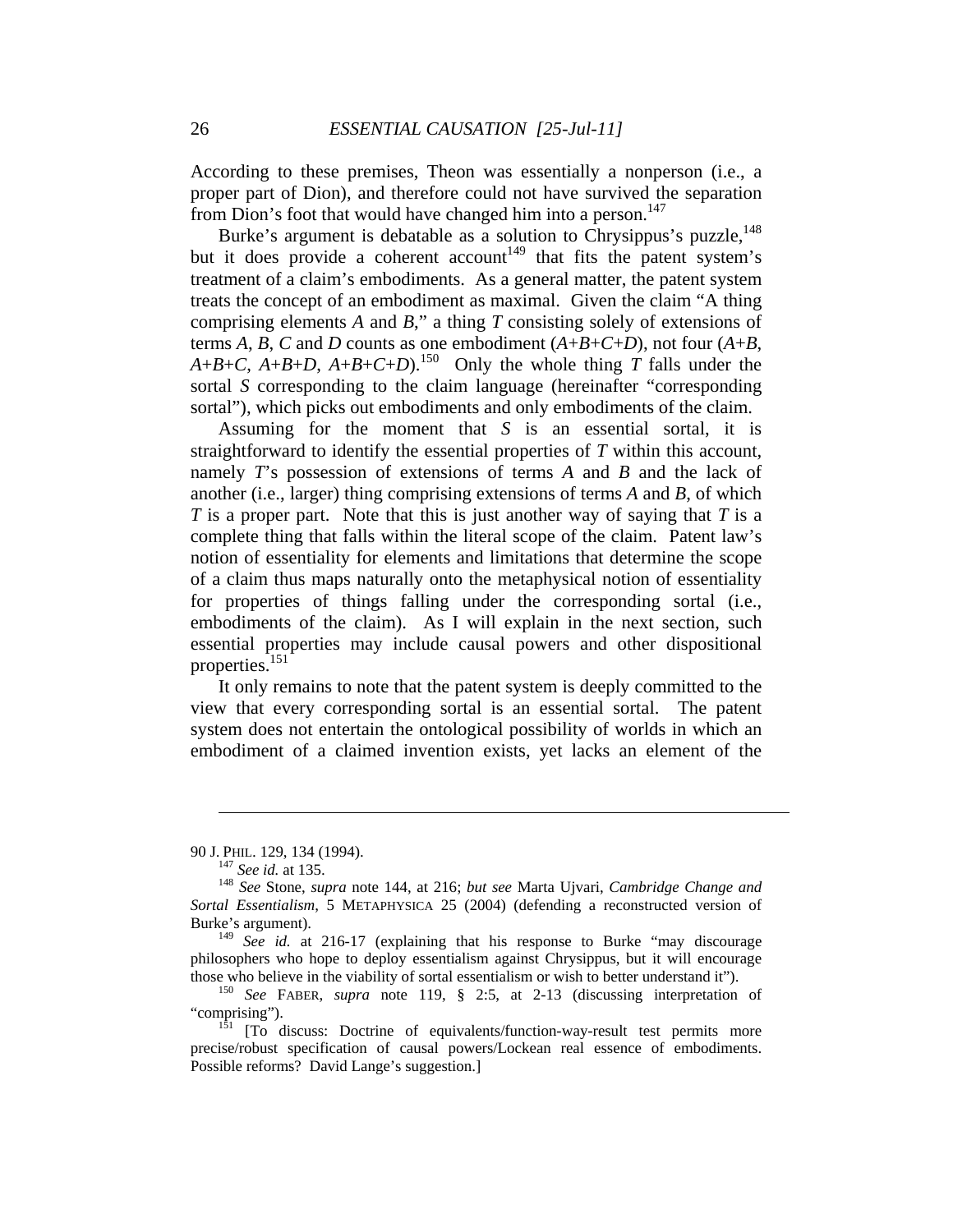claim.<sup>152</sup> As far as the patent system is concerned, the embodiments of a claim could not have existed without falling under the sortal corresponding to the claim language. A worldview in which it is metaphysically possible for an embodiment of a claim to come into existence when, and only when, all elements of the claim are present, might seem strange to many philosophers,153 but it follows concomitantly from the ontologically binary interpretation of the predicate "make"<sup>154</sup> that suffuses patent doctrine.<sup>155</sup>

## *B. The Ontological Status of Embodiments*

Our conclusion that embodiments exemplify claims immediately implies that embodiments hold the ontological status of *particulars*; i.e., "something (not necessarily an object) that instantiates but is not itself instantiated."<sup>156</sup> But the patent system's ontology of "useful Arts" requires that embodiments be capable of more than instantiation. For an invention to have operative utility, an invention must be "capable of being used to effect the object proposed."157 To have beneficial utility, it must be "capable of providing some identifiable benefit."<sup>158</sup> Thus, to be included among the

<sup>&</sup>lt;sup>152</sup> *See, e.g.*, Peeler v. Miller, 535 F.2d 647, 651 (C.C.P.A. 1976) ("[W]ithout an actual reduction to practice there is no invention in existence.") [but discuss *Pfaff*].

<sup>&</sup>lt;sup>153</sup> *See generally* DAVID K. LEWIS, COUNTERFACTUALS (2001) (illustrating the wide range of metaphysical possibility).

<sup>&</sup>lt;sup>154</sup> *See, e.g.*, Bayer AG v. Housey Pharmaceuticals, Inc., 340 F.3d 1367, 1372 nn. 5-6 (Fed. Cir. 2003) (citing Random House Webster's Unabridged Dictionary definitions of "make" as "to bring into existence..." and "cause to exist or happen").<br><sup>155</sup> *See, e.g.*, 35 U.S.C. §§ 112, 116, 154, 271 [to discuss].

Some tentative scholarship by the late philosopher Jack Kaminsky appears to suggest that an ontologically binary reading of "make" is further supported by synthetic technological statements of the sort that comprise the substance of patent specifications. *See* JACK KAMINSKY, LANGUAGE AND ONTOLOGY 233-35 (1969) (arguing that "For every  $x$ , if  $x$  is a properly constructed relay being operated under specified conditions, then  $x$ produces an output at *o*" is a statement that "*prescribes* the existence of an object with a specified property") (emphasis in original); Jack Kaminsky & Raymond J. Nelson, *Scientific Statements and Statements About Humanly Created Objects*, 55 J. PHIL. 641 (1958) [to discuss further]. 156 E.J. Lowe, *The Metaphysics of Abstract Objects*, 92 J. PHIL. 509, 518 (1995); *see* 

*also* Nari Lee, *Patent Eligible Subject Matter Reconfiguration and the Emergence of Proprietarian Norms: The Patent Eligibility of Business Methods*, 45 IDEA 321, 325 (2005) ("What patent law gives is property-like protection on the instantiation of ideas."); Jerome T. Tao, Comment, *Theories of Computer Program Patentability*, 7 SANTA CLARA COMPUTER & HIGH TECH. L.J. 291, 300 (1991) (restating Pamela Samuelson's view that "'[i]nstantiation' is defined as the embodiment of the inventive concept.").<br><sup>157</sup> Stiftung v. Renishaw PLC, 945 F.2d 1173, 1180 (Fed. Cir. 1991) (citation

omitted).<br><sup>158</sup> Juicy Whip, Inc. v. Orange Bang, Inc. 185 F.3d 1364, 1366 (Fed. Cir. 1999) ("An

invention is "useful" under section 101 if it is capable of providing some identifiable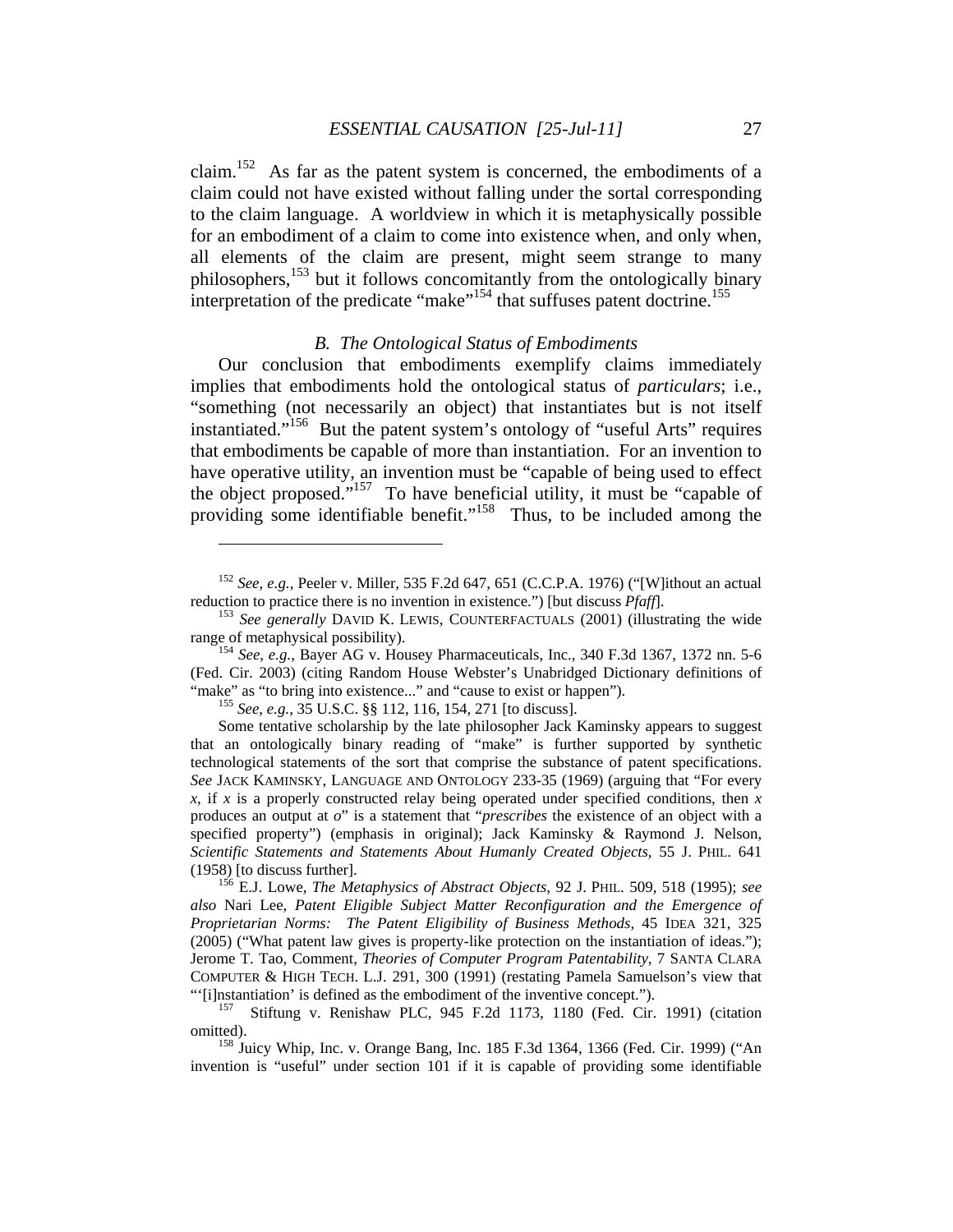"useful Arts," an invention must have the capability, or power, to cause "a beneficial result or effect" when it is used.<sup>159</sup> Since to use a claimed invention is just to use one of its embodiments, $160$  the utility of a claimed invention is grounded in the causal powers of the claim's embodiments. Our characterization of the ontological status of embodiments therefore focuses on the patent system's metaphysical commitments regarding the nature and role of their causal powers.

### 1. The Causal Powers of Embodiments

The term *causal power* is not in the vocabulary of patent law,<sup>161</sup> but the concept is familiar to patent doctrine. As I will use the term, a causal power is simply a disposition to engage in a process that relates a cause and an effect.<sup>162</sup> That a claim's embodiments have causal powers follows from the patent system's attribution of "a beneficial result or effect" to the use of an embodiment of the claimed invention; i.e., as a "practicable method or means of producing" the beneficial effect.<sup>163</sup>

As a preliminary matter, it is necessary to note that the causal powers of a claim's embodiments may vary, at least to the extent that the use of certain embodiments, under some or all conditions, might not achieve the intended purpose of the claimed invention.<sup>164</sup> The presence of such inoperative embodiments within the claim scope need not negate enablement, however, as long as their number does not "in effect force.

benefit.").

<sup>159</sup> *See* Diamond v. Diehr, 450 U.S. 175, 183 n.7 (1981) (citing Corning v. Burden, 56 U.S. 252, 268 (1854) ("It is for the discovery or invention of some practical method or means of producing a beneficial result or effect, that a patent is granted…"); Stifting, 945 F.2d at 1180 (noting the constitutional dimension of the utility requirement). 160 *See, e.g.*, Zenith Electronics Corp. v. PDI Communications Systems, Inc., 522 F.3d

<sup>1348 (</sup>Fed. Cir. 2008) (citation omitted) (explaining that § 102(b) public use bar turns on "whether the public use related to a device that embodied the invention"); Timothy R. Holbrook, *Liability for the "Threat of a Sale": Assessing Patent Infringement for Offering*  to Sell an Invention and Implications for the On-Sale Patentability Bar and Other Forms of *Infringement*, 43 SANTA CLARA L. REV. 751, 813-14 (2003) (reasoning that under a plain meaning interpretation of  $\S 271(a)$ , an infringing use requires "a physical embodiment of

the patented invention").<br><sup>161</sup> A search on Westlaw's Federal Circuit decision (CTAF) database finds no<br>occurrences of the phrase "causal power."

<sup>&</sup>lt;sup>162</sup> See BRIAN ELLIS, THE PHILOSOPHY OF NATURE 48 (2002).<br><sup>163</sup> See Diamond v. Diehr, 450 U.S. at 183; *cf.* 1 CHISUM ON PATENTS § 1.03[2], at 117 (2009) ("In its primary significance, the exclusion of principles and abstract ideas merely emphasizes the fundamental concept that patents are issued only for new *means* to achieve useful results."). 164 *See* In re Dinh-Nguyen, 492 F.2d 856, 858-59 (C.C.P.A. 1974) ("It is not a function

of the claims to specifically exclude … possible inoperative substances….").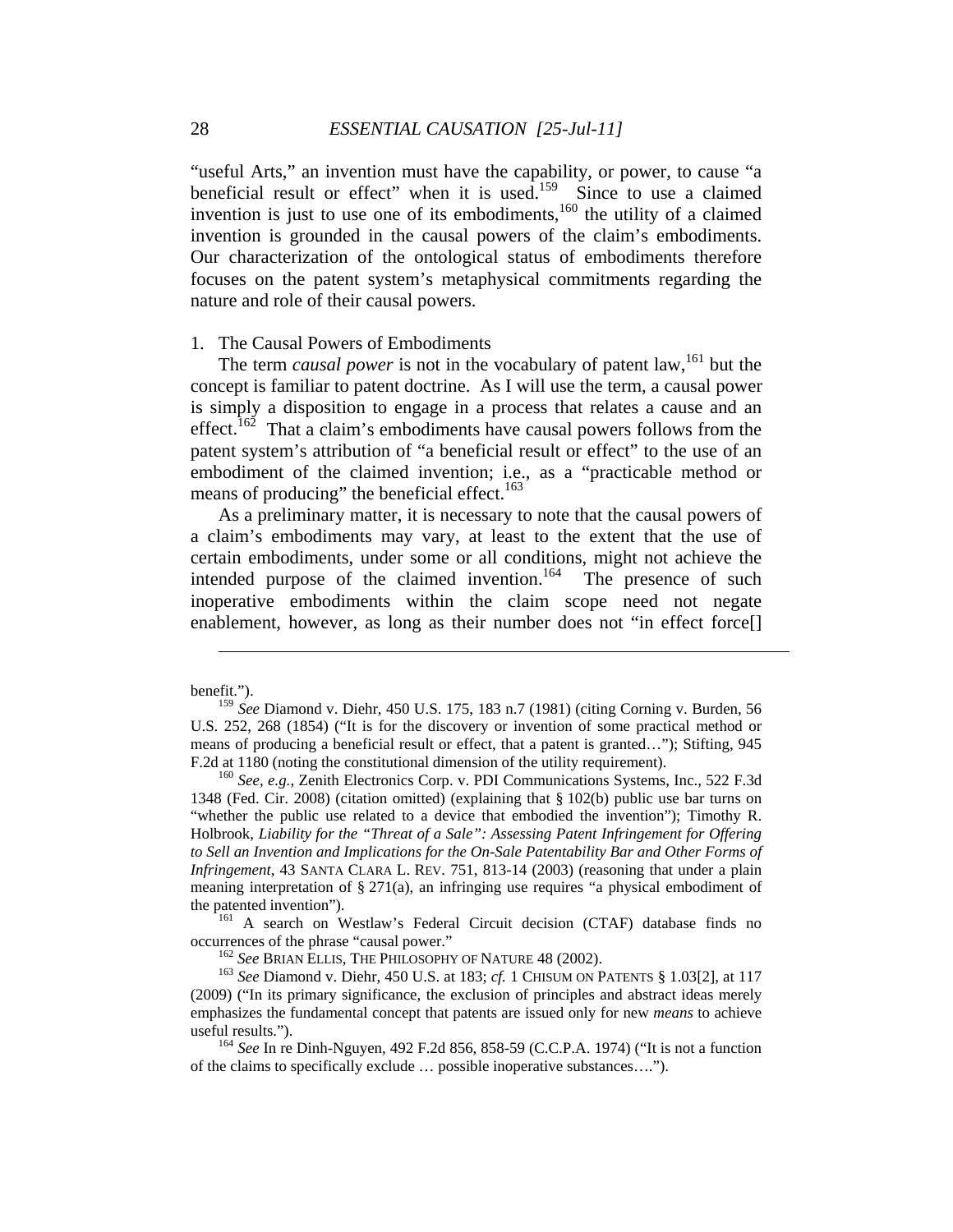one of ordinary skill in the art to experiment unduly in order to practice the claimed invention."165

An enabling patent disclosure explains how to employ the causal powers of embodiments by "teach[ing] those skilled in the art how to make and use the full scope of the claimed invention without undue<br>experimentation.<sup>166</sup> Given that every claim has infinitely many Given that every claim has infinitely many embodiments,<sup>167</sup> it is neither necessary nor possible for the disclosure to provide a specific teaching for every embodiment within the scope of the claim.<sup>168</sup> Patent applicants therefore employ generic disclosures to teach those skilled in the art how to employ the causal powers of a claim's embodiments, and such disclosures are considered sufficient as long as undue experimentation is not required to achieve operability.<sup>169</sup> Each embodiment within the scope of a generic disclosure possesses certain causal powers that are employed in using the claim's embodiments as taught by the disclosure (even though sometimes those causal powers may prove insufficient for operability in actual use). Such causal powers may be said to be *essential* to the embodiment, because the embodiment necessarily possesses them in virtue of being an example of the kind defined by the claim.170

Even without an explicit description of the cause and effect in question, a disclosure may be found sufficient to teach one (or more) of the causal

<sup>&</sup>lt;sup>165</sup> Atlas Powder Co. v. E.I. du Pont De Nemours & Co., 750 F.2d 1569, 1576-77 (Fed. Cir. 1984). 166 Martek Biosciences Corp. v. Nutrinova, Inc., 579 F.3d 1363, 1378 (Fed. Cir. 2009)

<sup>(</sup>citing In re Wright, 999 F.2d 1557, 1561 (Fed. Cir. 1993)).<br><sup>167</sup> *See* Tun-Jen Chiang, *The Rules and Standards of Patentable Subject Matter*, 2010<br>WIS. L. REV. 1353, 1391 (2010); Lefstin, *supra* note 39, at 1168-74;

<sup>&</sup>lt;sup>168</sup> There is no requirement that an enabling patent disclosure provide information pertaining to the enablement of specific embodiments (i.e., "working examples"). *See* In re Long, 368 F.2d 892, 895 (C.C.P.A. 1966) ("If by 'specific embodiment' is meant a working example, then the same is not required where sufficient working procedure has been set forth showing that one skilled in the art may prepare the claimed article without undue experimentation.").

<sup>&</sup>lt;sup>169</sup> As the Federal Circuit has explained, despite the lack of specific enabling information regarding "every possible variant of the claimed invention, … the artisan's knowledge of the prior art and routine experimentation can often fill gaps, interpolate between embodiments, and perhaps even extrapolate beyond the disclosed embodiments, depending upon the predictability of the art." AK Steel Corp. v. Sollac and Ugine, 344 F.3d 1234, 1244 (Fed. Cir. 2003); *see also* In re Wands, 858 F.2d 731, 737 (Fed. Cir. 1988) (listing factors, including predictability of the art, to be considered in determining whether a disclosure would require undue experimentation). 170 See Ellis, *supra* note 162, at 12 (defining "the kind essence of a thing" as "the set of

its properties in virtue of which it is a thing of the kind it is" and subsequently using the term "essential properties" to refer to "kind essences").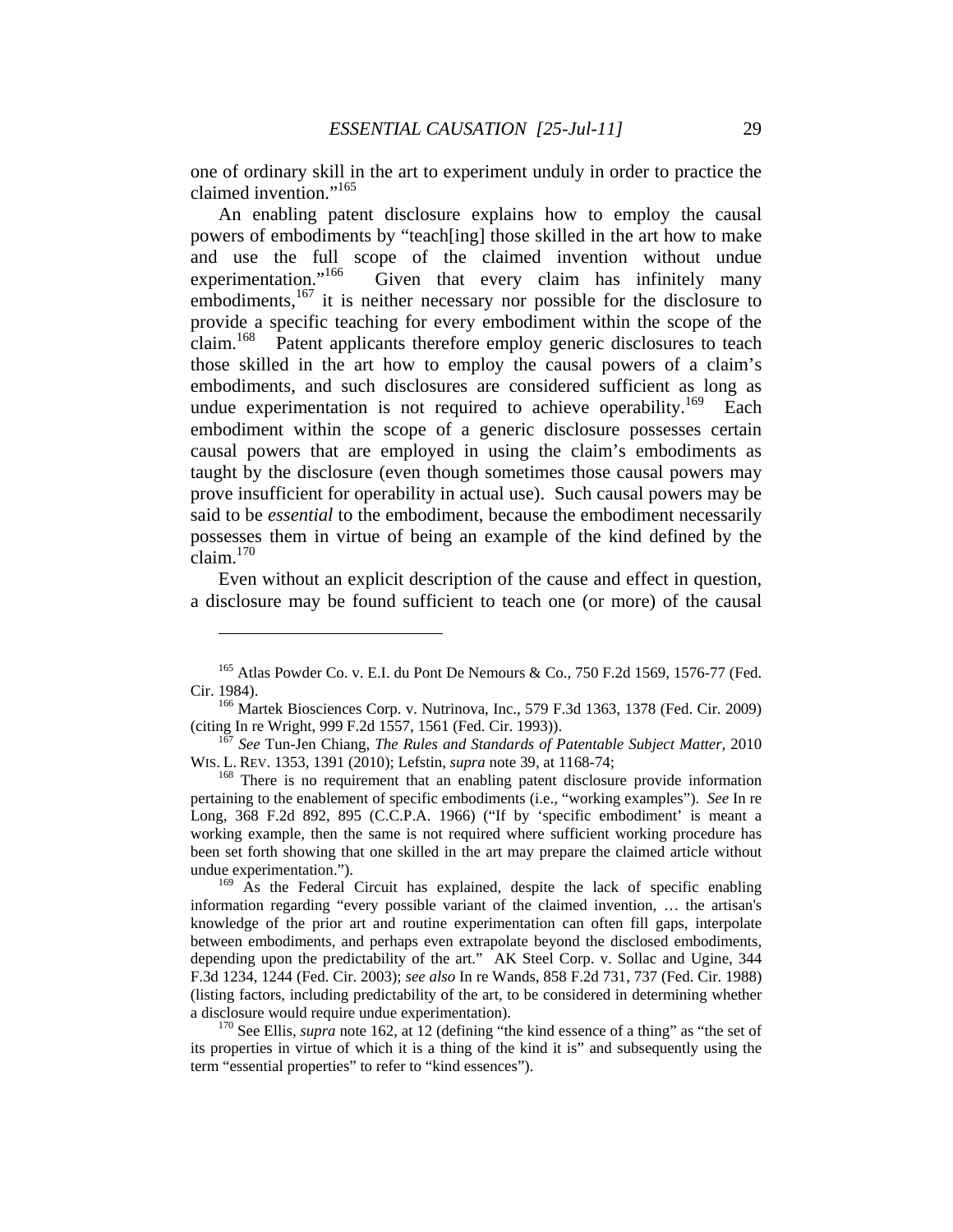powers employed in practicing an invention, through a theory of inherent disclosure.<sup>171</sup> To show inherency, the effect in question "must inevitably" happen."<sup>172</sup> For this purpose, it is sufficient for the disclosure that the effect in question is "the natural result flowing from the operation as taught."<sup>173</sup> Causal powers of embodiments that manifest natural dispositions therefore exist necessarily, insofar as entities possessing such dispositions are involved in "the operation as taught" and the effects of such causal powers "must inevitably happen." Thus the causal laws of nature are necessary in the metaphysical sense: to say an effect is a natural result necessarily entails that it is also an inevitable result.<sup>174</sup>

### 2. Scientific Essentialism

 $\overline{a}$ 

The patent system's recognition of essential causal powers in embodiments and the necessity of laws of nature contrasts with the "regularity account" attributed to David Hume, which informs most modern theories of causation.<sup>175</sup> This so-called Humean<sup>176</sup> worldview holds that

<sup>173</sup> *See id.* at 628 (citing Hansgirg v. Kemmer, 102 F.2d 212 (C.C.P.A. 1939)).<br><sup>174</sup> *Accord* Newman v. Quigg, 877 F.2d 1575, 1580 (Fed. Cir. 1989) ("This court ... believes that the laws of thermodynamics do not brook contradiction."); *cf.* BRIAN ELLIS, *supra* note 162, at 59 ("Essentialists believe that … the laws of nature are metaphysically necessary, because anything that belongs to a natural kind is logically required (or is necessarily disposed) to behave as its essential properties dictate.").

The metaphysical necessity of the natural dispositions of naturally occurring substances is also implicit in the "purification" doctrine relating to the exclusion of products of nature from patentable subject matter. An artificially purified form of a naturally occurring substance will not be found patentable unless it differs "in kind" (and not merely "in degree") from the impure form found in nature, *see* Parke-Davis & Co. v. H.K. Mulford & Co., 189 F. 95, 103 (S.D.N.Y. 1911), *aff'd*, 196 F. 496 (2d Cir. 1912) (Learned Hand, J.), and such a difference in kind "will normally be found only if the new pure compound has an entirely new utility from the old one," 1 CHISUM ON PATENTS § 1.02[9] (2010). Thus, where purification alters the essential causal powers of a natural substance (at least to the extent that it can be used to produce a beneficial result or effect not manifested in nature), patent doctrine recognizes the existence of a new, non-natural kind, of which the new pure substance is an example and the old impure substance is not.

<sup>175</sup> See DANIEL M. HAUSMAN, CAUSAL ASYMMETRIES 36 (1998) ("Hume's theory is the starting point for most modern treatments of causation, and the problems his theory must surmount are problems for all theories of causation."). 176 *Compare* Alexander Rosenberg, *Hume and the Philosophy of Science*, *in* THE

CAMBRIDGE COMPANION TO HUME 64, 73-78 (David Fate Norton ed. 1993) (describing

<sup>171</sup> *See* Pingree v. Hull, 518 F.2d 624, 627-28 (C.C.P.A. 1975) (applying inherency doctrine in interference context to find enablement by junior party). The inherency doctrine is more commonly applied in the context of finding teachings in prior art references. *See, e.g.*, Continental Can Co. v. Monsanto Co., 948 F.2d 1264, 1268 (Fed. Cir. 1991).<br><sup>172</sup> *See* 518 F.2d at 627.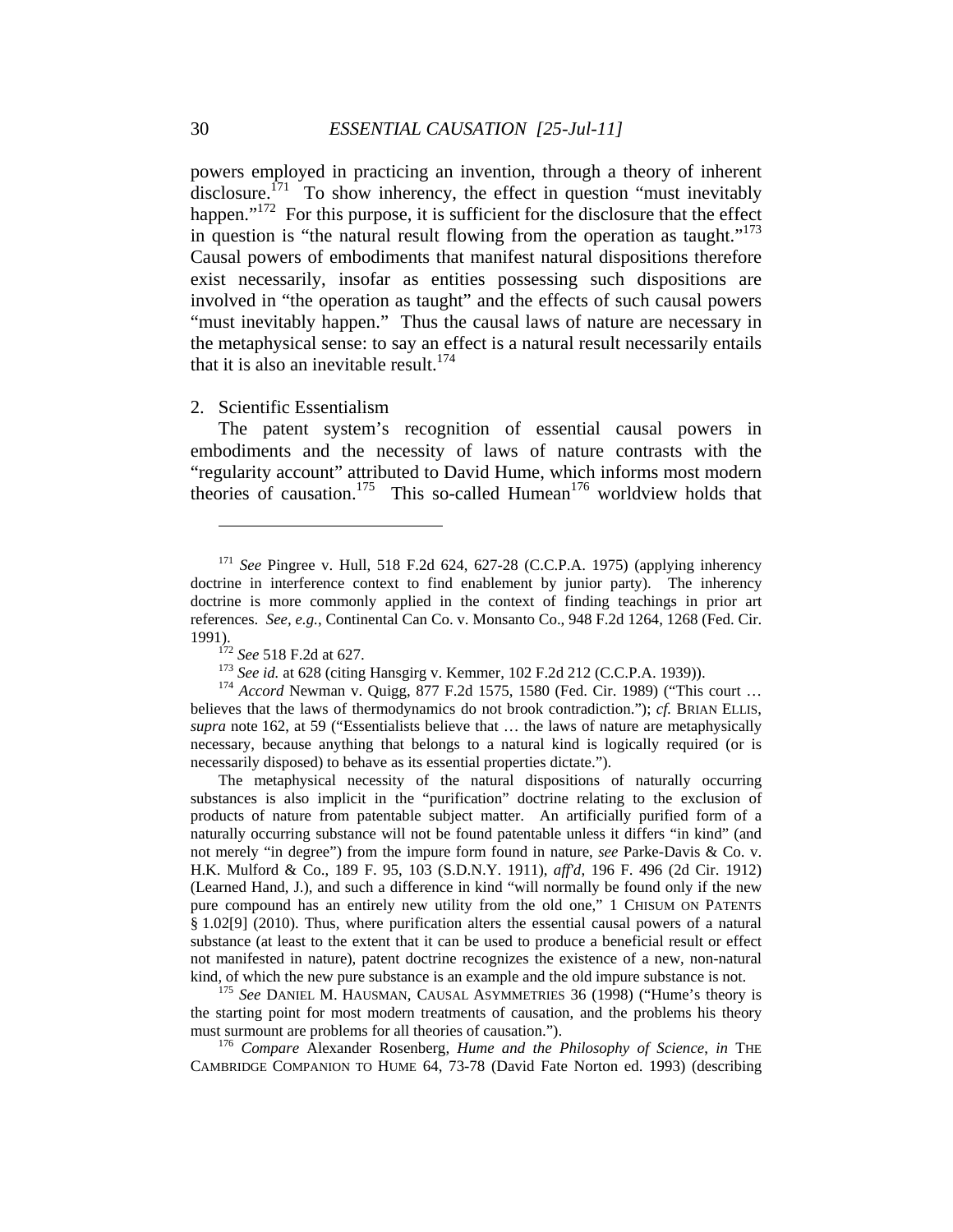objects have no essential dispositional properties, the behavior of objects are completely determined by the laws of nature, laws of nature are contingent on regularities in the ways objects behave, and causal relationships are nothing more than connections between logically independent events.<sup>177</sup> Philosopher Brian David Ellis describes the Humean worldview as "still-dominant," and refers to it as "passivism," in that it is "[t]he view that things in nature are essentially passive, and obedient to nature's laws."178 According to Ellis,

To be a passivist, one must believe that inanimate things are capable of acting only as directed — depending, for example, on how they are pushed or pulled around by God, or by the forces of nature (or, in Hume's case, by what the laws of nature happen to be). A passivist therefore believes that the tendencies of things to behave as they do can never be inherent in the things themselves. They must always be imposed on them from the outside. The forces of nature, for example, are always seen as being external to the objects on which they act. They act on them, or between them, but the things themselves are never the source of any activity.<sup>179</sup>

Since passivism attributes the behavior of embodiments entirely to the laws of nature, a passivist views every invention as nothing more than the manifestation of a newly discovered aspect of a law of nature. This perspective is deeply incompatible with longstanding patentable subject matter doctrine, which holds that "[p]henomena of nature, though just discovered … are not patentable, as they are the basic tools of scientific and technological work"<sup>180</sup> and regards "manifestations of laws of nature" as "free to all men and reserved exclusively to none."<sup>181</sup> While patentable inventions may arise "from the application of [a] law of nature to a new and useful end, $\frac{182}{182}$  the notion of an embodiment capable of applying a law of nature to a new and useful end is foreign to passivism. Equally foreign is

Hume's views that "notions of efficacy or causal power or causal necessity in the objects are without the requisite pedigree in experience to be meaningful" and that "laws are the instantiation of contingent regularities whose evidential strength … sustains an attribution of some sort of necessity to the connections they report") with TOM L. BEAUCHAMP  $\&$ ALEXANDER ROSENBERG, HUME AND THE PROBLEM OF CAUSATION 32-37 (1981) (arguing that Hume himself did not hold these views).<br><sup>177</sup> *See* ELLIS, *supra* note 162, at 59-60.<br><sup>178</sup> *See id.* at 2.<br><sup>179</sup> *Id.* at 2-3.

<sup>&</sup>lt;sup>180</sup> See Gottschalk v. Benson, 409 U.S. 63, 67 (1972).<br><sup>181</sup> See Funk Bros. Seed Co. v. Kalo Inoculant Co., 333 U.S. 127, 130 (1948).<br><sup>182</sup> See Diamond v. Diehr, 450 U.S. 175, 188 n.11 (1981).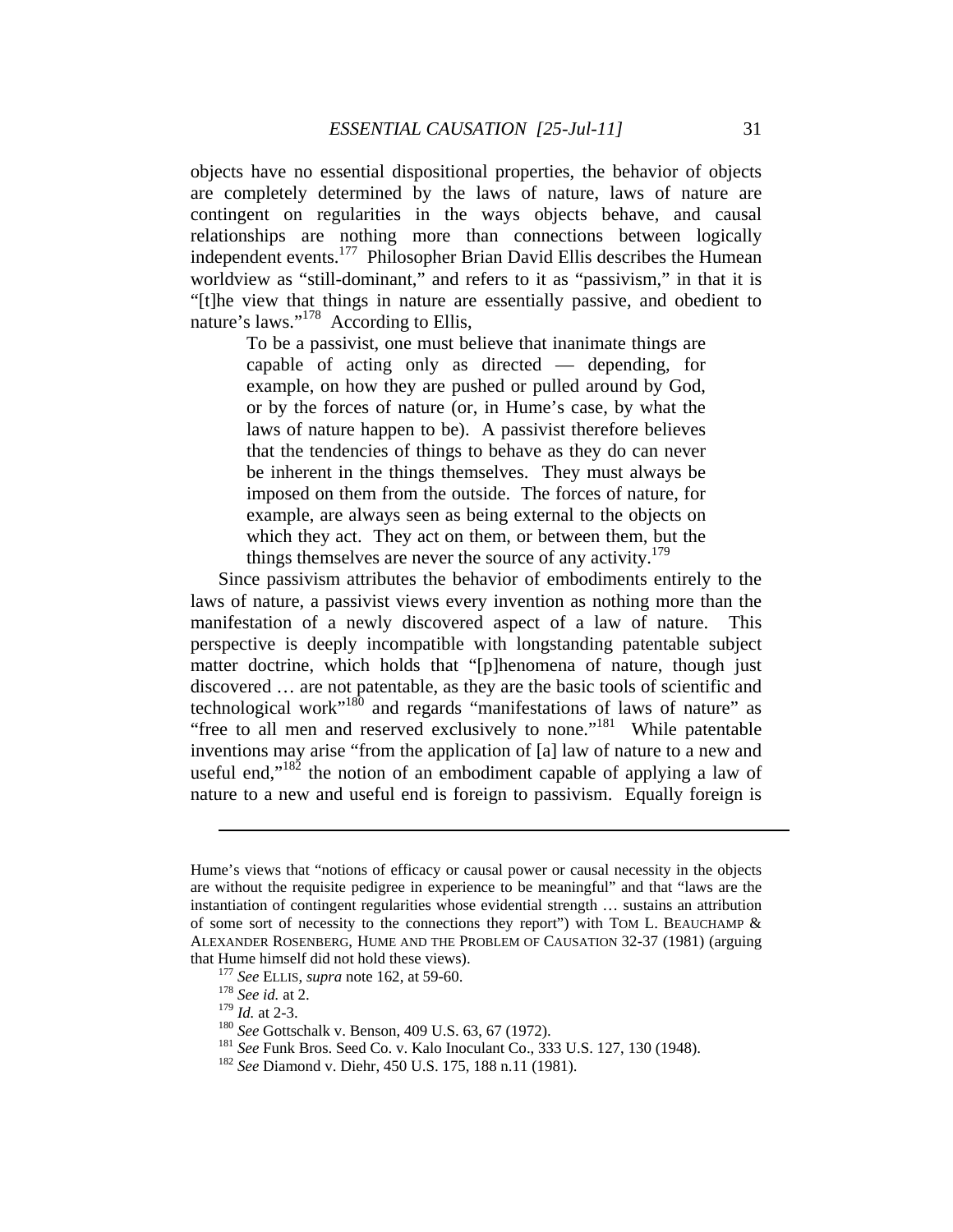the idea that the use of an embodiment of a patentable invention represents "a practical method or means of producing a beneficial result or effect."<sup>183</sup> If the previous section's account of the causal powers of embodiments is more or less accurate, then there is no place for passivism in the patent system.

 The patent system's worldview also differs from that of classical (Aristotelian) essentialism, in which everything that exists by nature has an essential *telos*, or purpose; i.e., "that for the sake of which a thing … exists."<sup>184</sup> Patent doctrine contemplates the existence of objects without essential purposes; it does not "conceive of the world as a grand teleological system in which the parts exist for the sake of a whole.<sup> $185$ </sup> In granting patents for the "new use of a known … machine, manufacture, composition of matter, or material,"186 the patent system acknowledges that the causal powers of objects may be made to serve a new purpose. In so doing, the patent system generally declines to treat the new purpose as an essential property that can, by itself, distinguish the claimed invention over the prior  $art;$ <sup>187</sup> the claimed method of using the old object must also recite a new manipulative step. $188$ 

A patent claim may state "a purpose or intended use" for the invention in its preamble, but such a stated purpose has no independent status as an essential property of an embodiment of the claim.<sup>189</sup> Preambular language is considered "essential" (and therefore held to affect claim scope) only to the extent that it may be found to state "essential structure or steps" of the

 $\overline{a}$ 

U.S.P.Q.2d 1846, 1850-51 (S.D. Cal. 1999), *aff'd in relevant part*, 331 F.3d 860 (Fed. Cir. 2003), *vacated on other grounds*, 545 U.S. 193 (2005)); *but see* Jansen v. Rexall Sundown, Inc., 342 F.3d 1329, 1333 (Fed. Cir. 2003) (construing a preambular "statement of the intentional purpose for which the method must be performed" as a claim limitation).

<sup>189</sup> *See* Rowe v. Dror, 112 F.3d 473, 478 (Fed. Cir. 1997) ("[W]here a patentee defines a structurally complete invention in the claim body and uses the preamble only to state a purpose or intended use for the invention, the preamble is not a claim limitation."); *see also* Catalina Marketing Int'l, Inc. v. Coolsavings.com, Inc., 289 F.3d 801, 809 (Fed. Cir. 2002) ("[T]he patentability of apparatus or composition claims depends on the claimed structure, not on the use or purpose of that structure.").

<sup>&</sup>lt;sup>183</sup> See id. at 183 n.7 (citing Corning v. Burden, 56 U.S. 252, 268 (1854)<br><sup>184</sup> See ELLIS, *supra* note 162, at 11-12 (citation omitted).<br><sup>185</sup> See id. at 13.<br><sup>186</sup> See 35 U.S.C. § 100(b),<br><sup>187</sup> See David A. Kelly, *Wha Should a Patentee's Purported Objective Make Any Difference?*, 21 SANTA CLARA COMPUTER & HIGH TECH. L.J. 319, 322-32 (2005) (discussing cases supporting the principle that "when the claim recites using an old composition and the 'use' is directed to a result or property of that composition, then the claim is inherently anticipated").<br><sup>188</sup> *See id.* at 336 & n. 77 (citing Integra Life Sciences I, Ltd. V. Merck KgaA, 50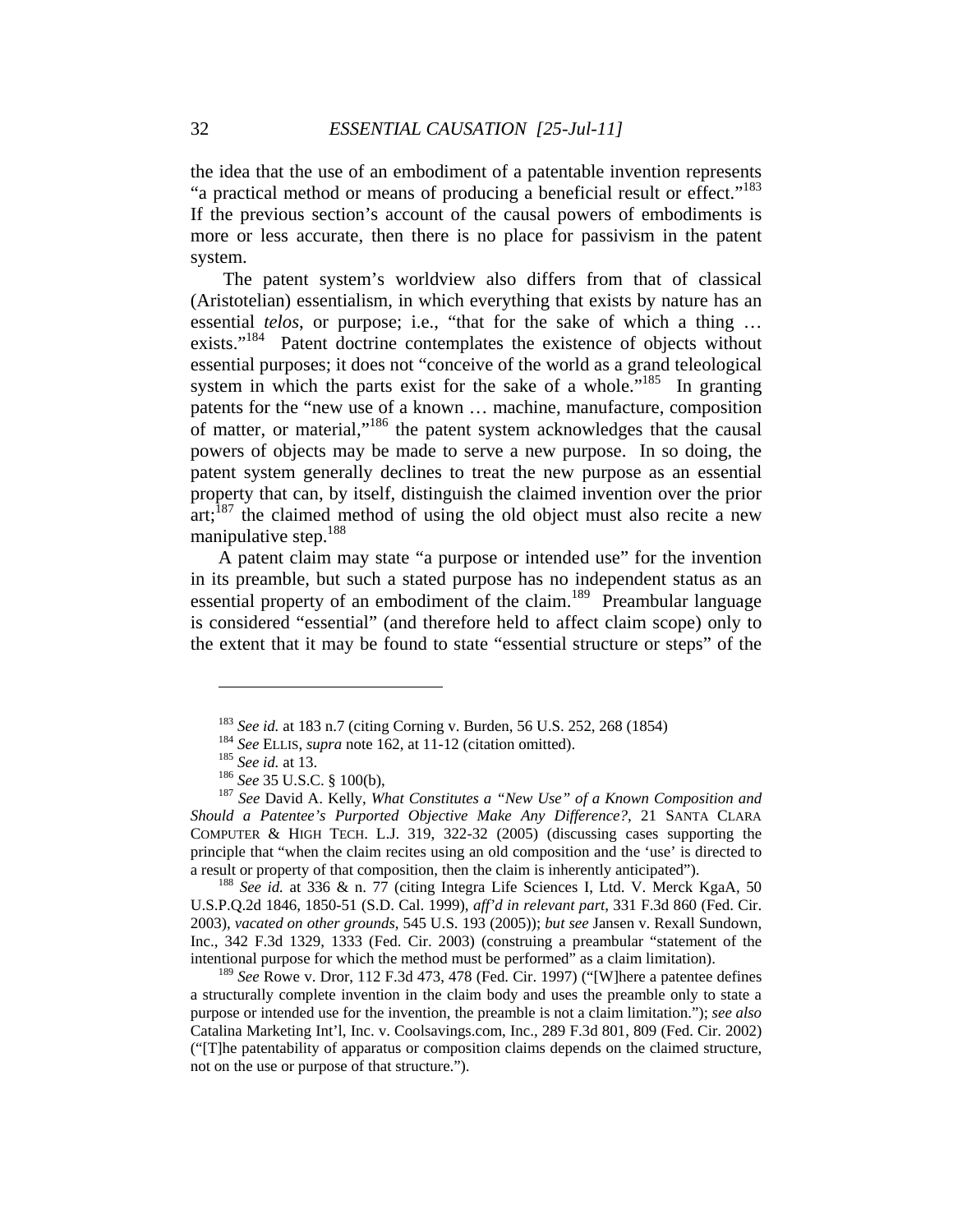claimed invention or to give "life, meaning, and vitality" to a claim that would otherwise fail meaningfully to define essential structure or steps.<sup>190</sup> Accordingly, infringement doctrine does not treat a preambular purpose as an essential property of a patent claim, because "[i]ntent is not an element of infringement."<sup>191</sup>

By recognizing causal powers but not purposes as essential properties of embodiments, the patent system appears to be committed to a third metaphysical worldview, known as *scientific essentialism*. In the words of Ellis, who jointly coined the term,  $192$  scientific essentialism holds that "there are genuine causal powers, capacities, and propensities that … exist in nature as universals, and are therefore the same in all possible worlds."<sup>193</sup> For example, gravitational mass and charge are properties of an object that determine its causal role in generating gravitational and electromagnetic fields, respectively, and hence the effects it has on other objects present in these fields.194

Scientific essentialism holds that there are *natural kinds*;<sup>195</sup> i.e., kinds that are "independent of human interests, language and epistemic considerations, and thereby reflect true divisions of the world."<sup>196</sup> Paradigmatic examples of natural kinds include *water*, *electron*, and *planet*,

<sup>190</sup> *See, e.g.*, Vizio, Inc. v. International Trade Com'n, 605 F.3d 1330, 1340-41 (Fed. Cir. 2010) (citation omitted) (finding that claims "would have little meaning without the intended objective" recited in the preamble and that preambular language "does not 'only add[] an intended use,' but rather, states an essential limitation to the claims"); Griffin v. Bertina, 285 F.3d 1029, 1033 (Fed. Cir. 2002) (finding that "diagnosis is … the essence of this invention" because "its appearance in the count gives 'life and meaning' to the manipulative steps"); *see also* Catalina, 289 F.3d at 808 ("[C]lear reliance on the preamble during prosecution to distinguish the claimed invention from the prior art transforms the preamble into a claim limitation because such reliance indicates use of the preamble to define, in part, the claimed invention.").

<sup>&</sup>lt;sup>191</sup> Hilton Davis Chemical Co. v. Warner-Jenkinson Co., 62 F.3d 1512, 1519 (Fed. Cir. 1995), *rev'd on other grounds*, 520 U.S. 17 (1997); *see also* Florida Prepaid Postsecondary Education Expense Board v. College Savings Bank, 527 U.S. 627, 645 (1999) ("Actions predicated on direct patent infringement, however, do not require any showing of intent to infringe; instead, knowledge and intent are considered only with respect to damages."); Warner-Jenkinson v. Hilton-Davis Chem. Co., 520 U.S. 17, 35 (1997) ("Application of the doctrine of equivalents, therefore, is akin to determining literal infringement, and neither requires proof of intent."); *see also* Kelly, *supra* note 187, at 333-34 (discussing cases).

<sup>192</sup> *See* ELLIS, *supra* note 80, at 57 n.16.

<sup>193</sup> *Id.* at 48.

<sup>194</sup> *See id.* at 6.

<sup>&</sup>lt;sup>195</sup> *See id.* at 19 (explaining that "[n]atural kinds clearly have a central place" in the ontology underlying scientific essentialism).

<sup>&</sup>lt;sup>196</sup> RICHARD A. RICHARDS, THE SPECIES PROBLEM: A PHILOSOPHICAL ANALYSIS 149 (2010).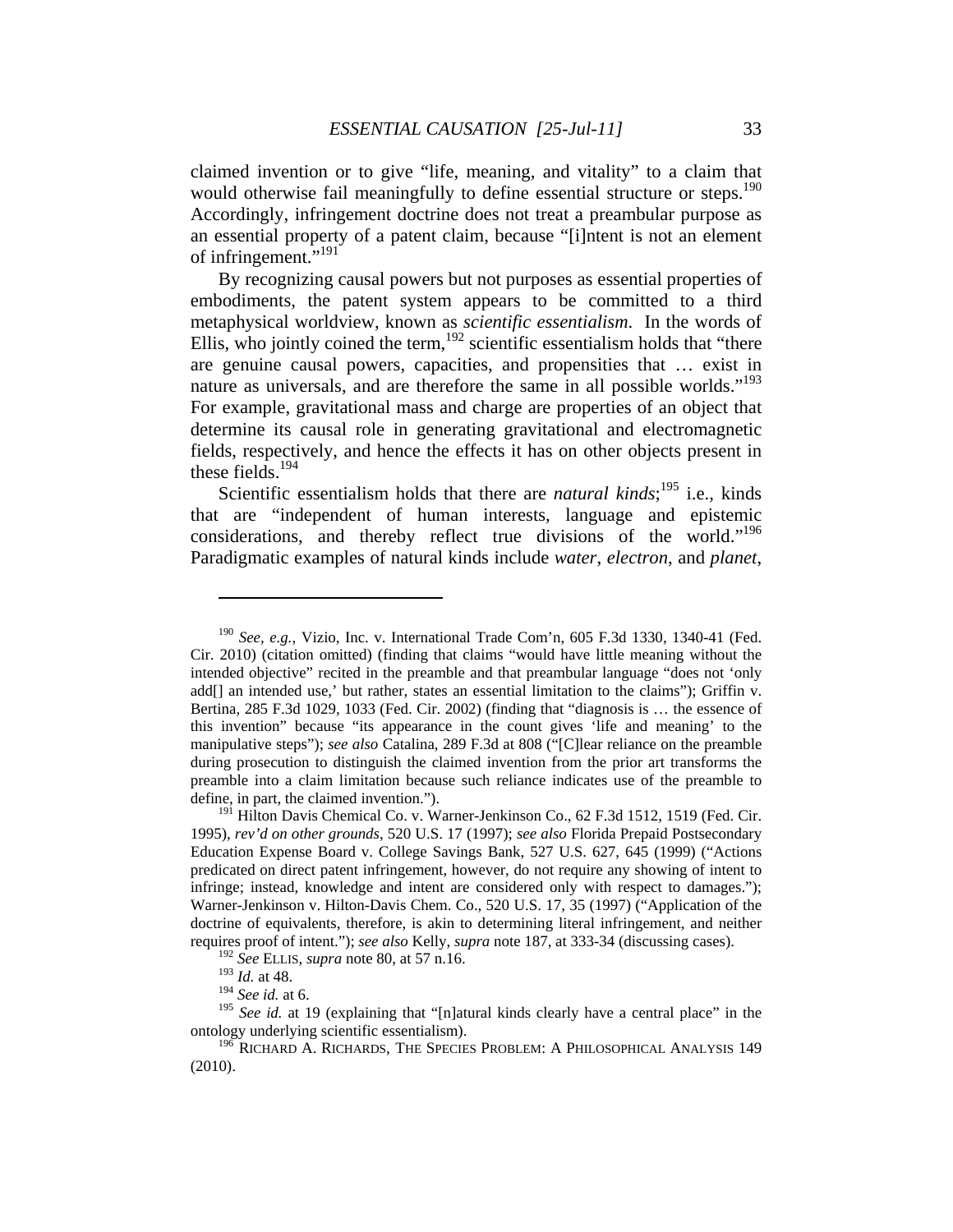because these kinds "are out there in the natural world, not just in our way of thinking about the world."197 Scientific essentialism holds that scientific explanations are based at least in part on "postulates concerning the essential natures of the fundamental natural kinds of objects and processes occurring in the world."198 On this view, the task of science "is to discover what makes a thing the kind of thing it is and hence to explain why it behaves or has the properties it has."<sup>199</sup> For example, science has discovered that an electron "has a certain mass and a certain charge essentially," and must therefore "generate [certain gravitational and electromagnetic] fields in any world in which it might exist, and have precisely the same effects on things of just the same kinds."<sup>200</sup> Because a disposition to generate these fields is essential to the electron, "[i]f a particle lacked this causal power, essentialists say, then, whatever else it might be, it would not be an electron."<sup>201</sup>

Consistent with the patent system's worldview, $^{202}$  scientific essentialism holds that "[t]he laws of nature are not contingent, but metaphysically necessary."203 This is because laws of nature are simply "descriptions of natural kinds of processes arising from the intrinsic properties of things belonging to natural kinds."<sup>204</sup> Thus, "[i]f the laws of nature were different, the things existing in the world would have to be different,"<sup>205</sup> because, *inter alia*, their causal powers, capacities and propensities would be different.<sup>206</sup> Electrons would not exist, because nothing would have an electron's essential causal powers.<sup>207</sup>

This is not to say that causal powers cannot vary among different things of the same kind. While the causal powers and other dispositional properties of "the "most elementary things" of a natural kind are "fixed by their essential natures," scientific essentialism contemplates variability in the causal powers of "more complicated things."<sup>208</sup> "One cannot ... teach a copper atom or a proton any new tricks,"<sup>209</sup> but the causal powers of a more

<sup>197</sup> *Id.* at 150.

<sup>&</sup>lt;sup>198</sup> *See* ELLIS, *supra* note 80, at 57 n.16.<br><sup>199</sup> Id. at 55.

<sup>&</sup>lt;sup>200</sup> *Id.* at 6.<br>
<sup>201</sup> ELLIS, *supra* note 162, at 13.<br>
<sup>202</sup> *See supra* text accompanying note 174.<br>
<sup>203</sup> *See* ELLIS, *supra* note 80, at 7.<br>
<sup>204</sup> *Id.*<br>
<sup>206</sup> *See supra* text accompanying note 193.<br>
<sup>207</sup> See sup

<sup>209</sup> *See* ELLIS, *supra* note 80, at 21.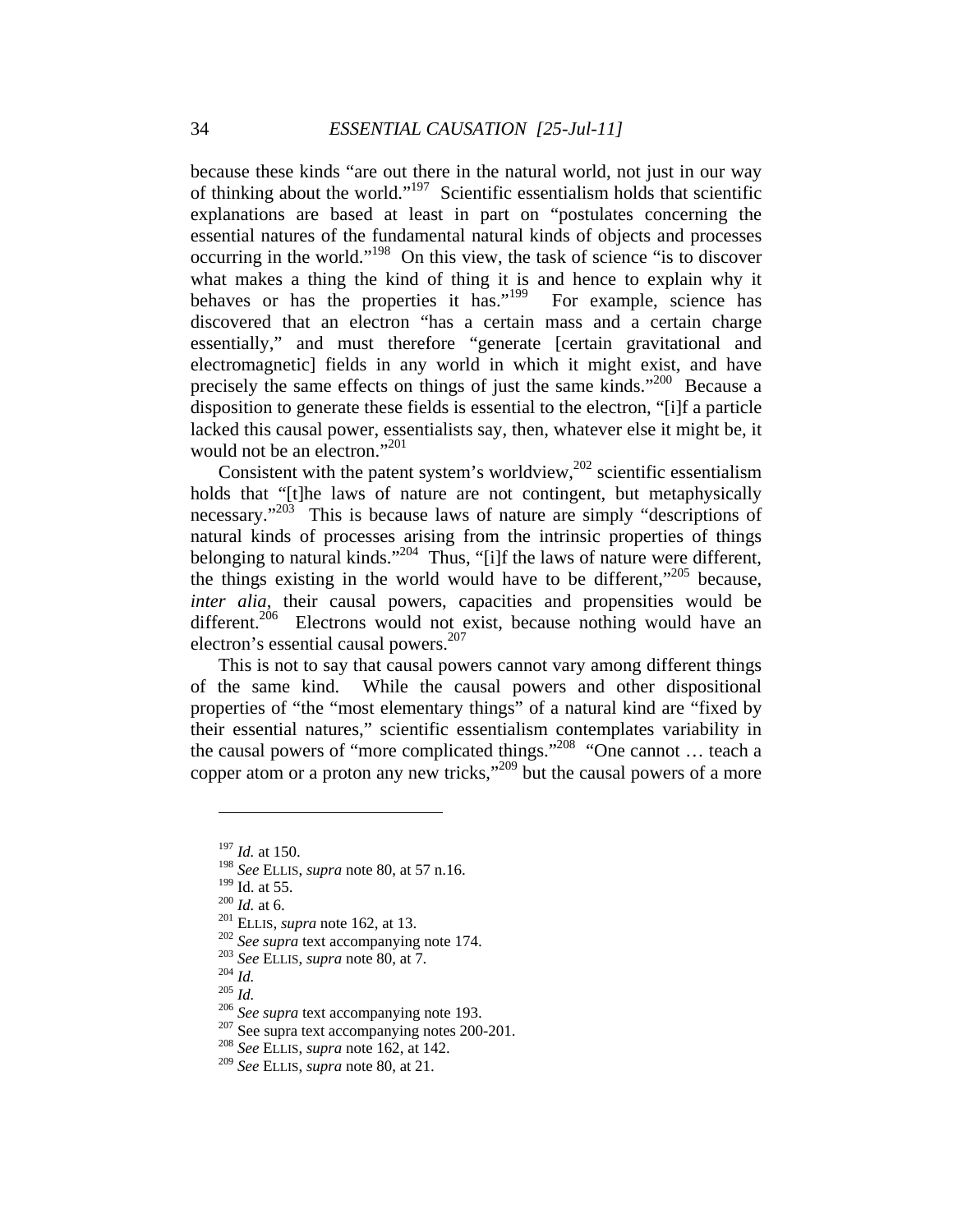complex object may change because of its history or circumstances. For example, an iron object may become fatigued, and therefore brittle, or magnetized, and therefore capable of attracting other pieces of iron.<sup>210</sup> Furthermore, even when an object (such as a mousetrap spring) actually possesses a given causal power, the history or circumstances surrounding the object's use may affect whether the causal power is manifested as an intended effect, as Ellis describes:

If the mousetrap is not set off by the taking of the cheese, then presumably the disturbance was not enough to release the causal power latent in the spring. Unless there are extraordinary defeating circumstances, there can be no question of the catch being released and the mousetrap not snapping shut. $^{211}$ 

Scientific essentialism can therefore account for the potentially wide variations among the causal powers of embodiments of a given patent claim and the manifestations of those causal powers as effects.<sup>212</sup> Patent claims are non-natural kinds of relatively complex objects and processes, and the making of an embodiment may entail introducing changes to the causal powers of many constituent elements.<sup>213</sup> Thus the causal powers of different embodiments of the same claim may vary, depending on the ways the causal powers of natural kinds are brought into play and the circumstances in which each embodiment is made. Because of this variation in causal powers, some embodiments of a claimed invention may even be inoperable within the range of circumstances of the invention's intended use. Some mousetraps may fail to snap shut when they should but it is always possible to build a better one. $^{214}$ 

While the causal powers of embodiments may vary widely due to complexity and circumstances, scientific essentialism does imply that all embodiments (and other objects and processes of non-natural kinds) are ontologically grounded in the fundamental properties that exist in our world, in the following sense:

All objects and processes that do not belong to natural kinds

<sup>210</sup> *See* ELLIS, *supra* note 162, at 142. 211 *See id.* <sup>212</sup> *See supra* text accompanying note 164. 213 *See, e.g.*, Festo Corp. v. Shoketsu Kinzoku Kogyo Kabushiki Co., Ltd., 535 U.S. 722, 728-29 (2002) (describing claim limitation requiring that "the outer shell of the device, the sleeve, be made of a magnetizable material" and noting that the commercial embodiment of the claim uses a "magnetized alloy").

<sup>&</sup>lt;sup>214</sup> *But see* Graham v. John Deere Co., 383 U.S. 1, 19 (1966) (noting that due to advances in the field, "[h]e who seeks to build a better mousetrap today has a long path to tread before reaching the Patent Office.").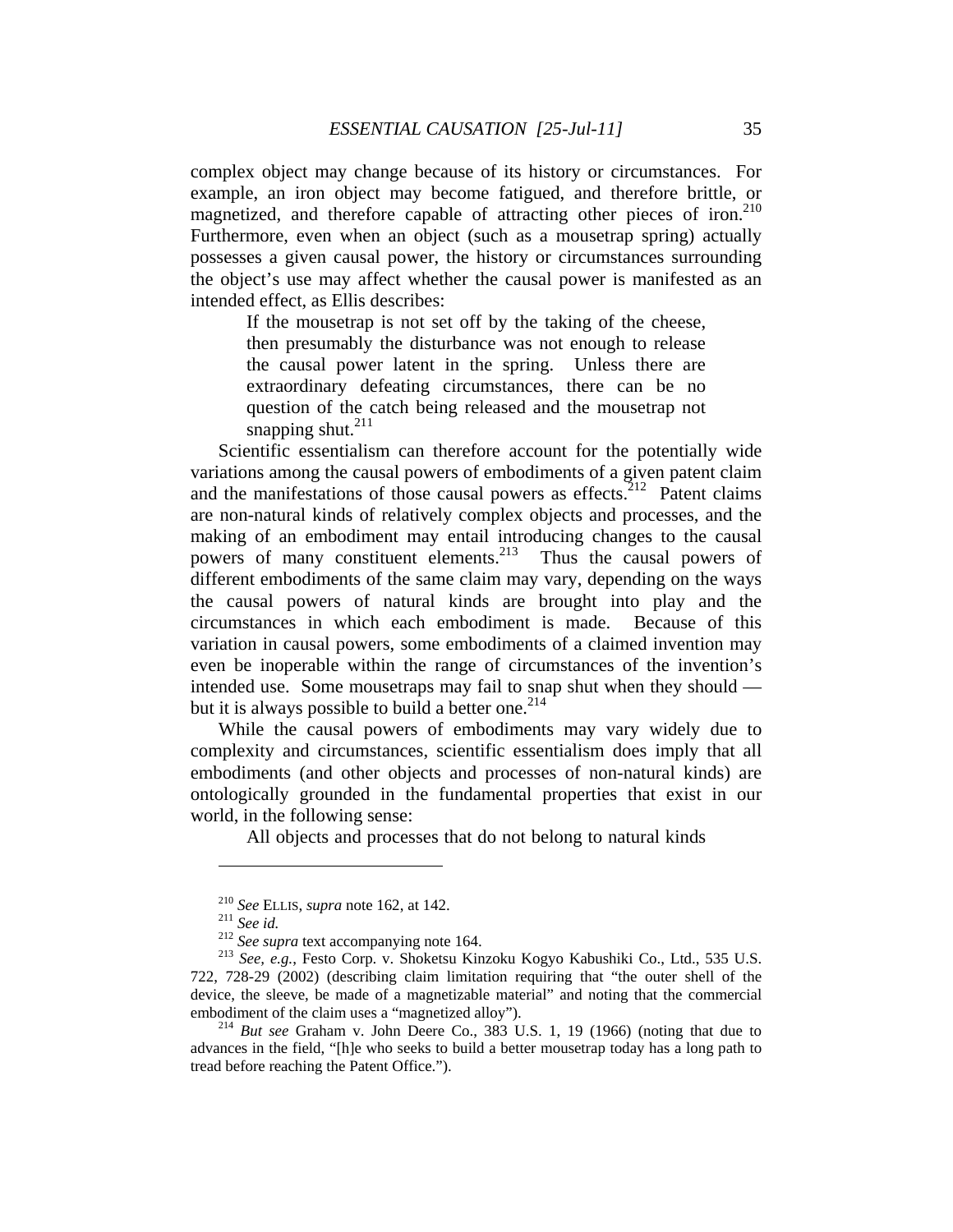depend ontologically on objects and processes that do, since those very same objects and processes could not exist, or occur, in any world in which any of the natural kinds of things of which it is constituted did not exist. Therefore the kinds of objects and processes that actually exist or occur could not exist or occur in any possible world except one with the same fundamental property universals and the same spatio-temporal-energy structural possibilities as ours.<sup>215</sup>

According to scientific essentialism, the fundamental dispositional properties of things in our world and spatio-temporal structure of our world are manifested in "instances of the most fundamental natural kinds of processes."216 By leaving to science the task of identifying and explaining the natural kinds of processes that actually exist, $217$  scientific essentialism entails an epistemological commitment to *scientific realism*,<sup>218</sup> as I will now discuss.

3. Scientific Realism and Unobserved Embodiments

*Scientific realism* is "the view that our best scientific theories give approximately true descriptions of both observable and unobservable aspects of a mind-independent world"<sup>219</sup> or, in other words, "the doctrine that scientific theories are to be taken seriously, in particular with respect to ontological commitment." $220$  As an epistemological thesis, scientific As an epistemological thesis, scientific realism holds that "[t]he things our best scientific theories tell us about entities and processes are decent descriptions of the way the world really  $i$ s."<sup>221</sup>

Scientific essentialism's epistemological commitment to scientific realism justifies its taking the causal powers of the electron to be real essences of a natural kind.<sup>222</sup> Implicit in scientific essentialism's view that "[u]nit charge, unit mass, and spin 1/2 are essential properties of electrons,

<sup>&</sup>lt;sup>215</sup> See ELLIS, *supra* note 80, at 252.<br><sup>216</sup> See id. at 217-18.<br><sup>217</sup> See *supra* text accompanying note 199.<br><sup>218</sup> See ELLIS, *supra* note 80, at 145-46 (explaining that scientific essentialism entails a form of scientific realism that may appropriately be called "essentialist realism").

<sup>219</sup> ANJAN CHAKRAVARTTY, A METAPHYSICS FOR SCIENTIFIC REALISM: KNOWING THE UNOBSERVABLE 212 (2007). 220 Richard Creath, *Taking Theories Seriously*, 62 SYNTHESE 317, 317 (1985). 221 CHAKRAVARTTY, *supra* note 219, at 9; *see also* THE PHILOSOPHY OF SCIENCE: AN

ENCYLOPEDIA 686 (Sahotra Sarkar & Jessica Pfeifer ed. 2006) ("[Scientific r]ealism takes the explanatory and predictive success of theories to warrant an ontological commitment to the existence of the entities they posit."). 222 *See* ELLIS, *supra* note 80, at 54-55.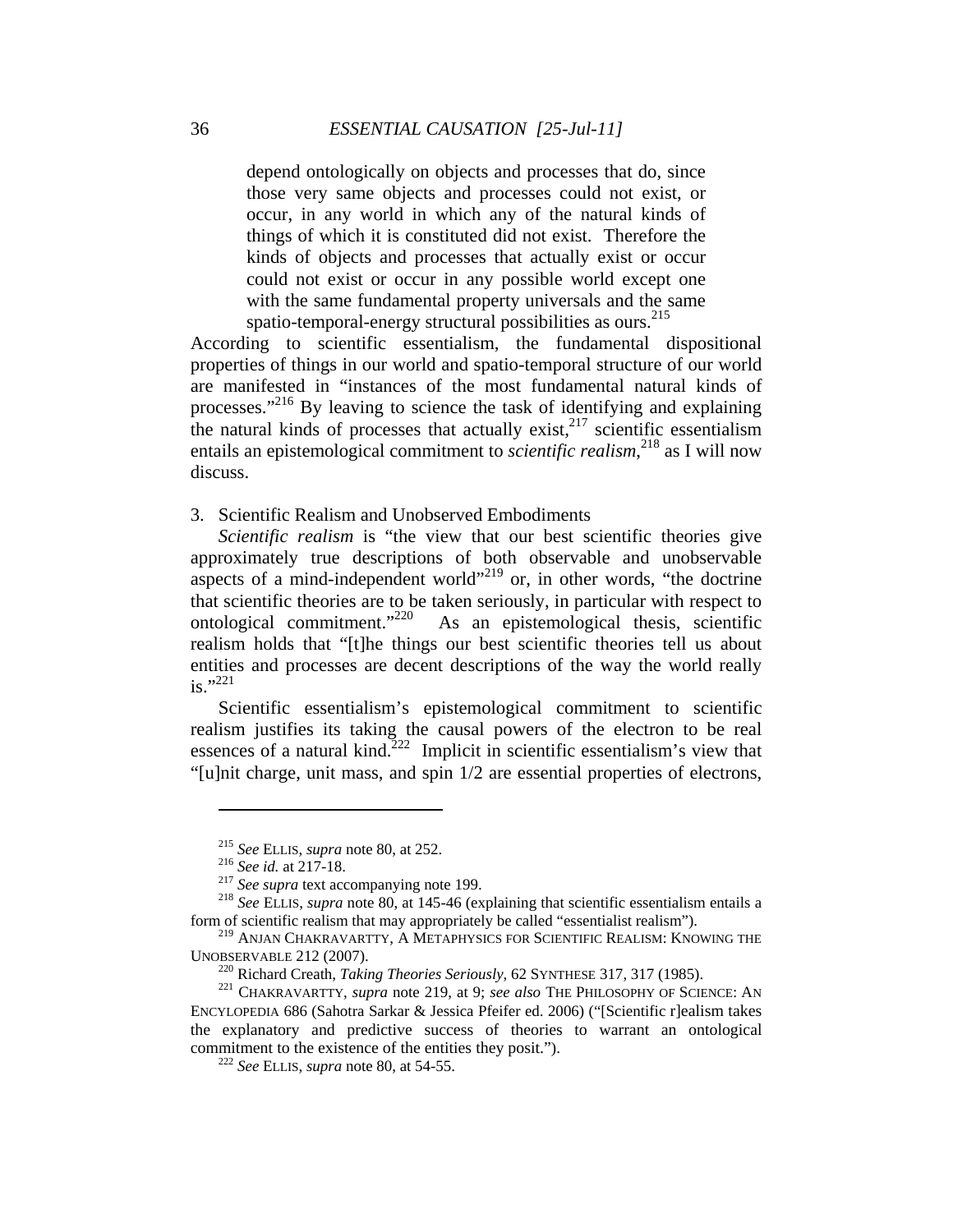and electrons are by their very nature bound to act and interact as these properties determine,"<sup>223</sup> is scientific realism's view that electrons exist. While no one has ever directly observed an electron,  $224$  scientific realists reason that "[i]f the world behaves as if things like atoms and electrons exist, then the best explanation of this fact is that they really do exist."<sup>225</sup> This appeal to scientific theory<sup>226</sup> is often described as the "argument from the best explanation"227 or "inference to the best explanation."228 According to Ellis, the argument from the best explanation is the "main argument" for scientific realism. $^{229}$ 

Patent doctrine evidences a strong commitment to scientific realism. As long as an assertion of a claimed invention's utility is not "incredible in light of the knowledge of the art, or factually misleading," the Patent Office and the courts do not need to observe an embodiment to satisfy themselves that embodiments of the claim can exist and be capable of causing the asserted beneficial effect. $230$  Accordingly, the Patent Office advises

 $\overline{a}$ 

It will be necessary only that provision be made for requiring models in cases where the *capability of the machine to operate is called into question*, or where the Examiner is in doubt as to the sufficiency of the drawings, or where models may be necessary for ready illustration on appeal, or interference cases.

See Kendall J. Dood, *Patent Models and the Patent Law: 1790-1880 (Part II)*, 65 J. PAT. OFF. SOC'Y 234, 271 (1983) (emphasis added).

Many issued patent claims expressly recite theoretical entities that would be

<sup>&</sup>lt;sup>223</sup> *See id.* at 48-49; *see also supra* text accompanying note 201.<br><sup>224</sup> *See generally* THEODORE ARABATZIS, REPRESENTING ELECTRONS: A BIOGRAPHICAL APPROACH TO THEORETICAL ENTITIES (2006) (providing a history of theoretical representations of the electron as an unobservable entity).<br><sup>225</sup> *See* ELLIS, *supra* note 80, at 146.<br><sup>226</sup> *See supra* text accompanying note 221; Creath, *supra* note 220, at 317 ("If the

theories we adopt say that there are protons or pi-mesons, then we are ontologically committed to things of these sorts every bit as much as we are ontologically committed to

peanuts and pachyderms by our views at the observational level.").<br><sup>227</sup> See ELLIS, THE METAPHYSICS OF SCIENTIFIC REALISM 24 (2009).<br><sup>228</sup> See Peter Lipton, INFERENCE TO THE BEST EXPLANATION 1 (1991) (describing inference to the best explanation as the practice whereby "[b]eginning with the evidence available to us, we infer what would, if true, provide the best explanation of that evidence").<br><sup>229</sup> See ELLIS, *supra* note 227, at 24, 30.

<sup>&</sup>lt;sup>230</sup> *See* In re Isaacs, 347 F.2d 887, 890 (C.C.P.A. 1965) (citing In re Citron, 325 F.2d 248, 253 (C.C.P.A. 1963)).

Realism about unobserved embodiments has not been a permanent fixture in the patent system, which required applicants to furnish working models of their inventions, where possible, between 1836 and 1880. *See* Kendall J. Dood, *Patent Models and the Patent Law: 1790-1880 (Part I)*, 65 J. PAT. OFF. SOC'Y 187, 187 (1983). A few years before dispensing with the requirement, Patent Office Commissioner Ellis Spear noted: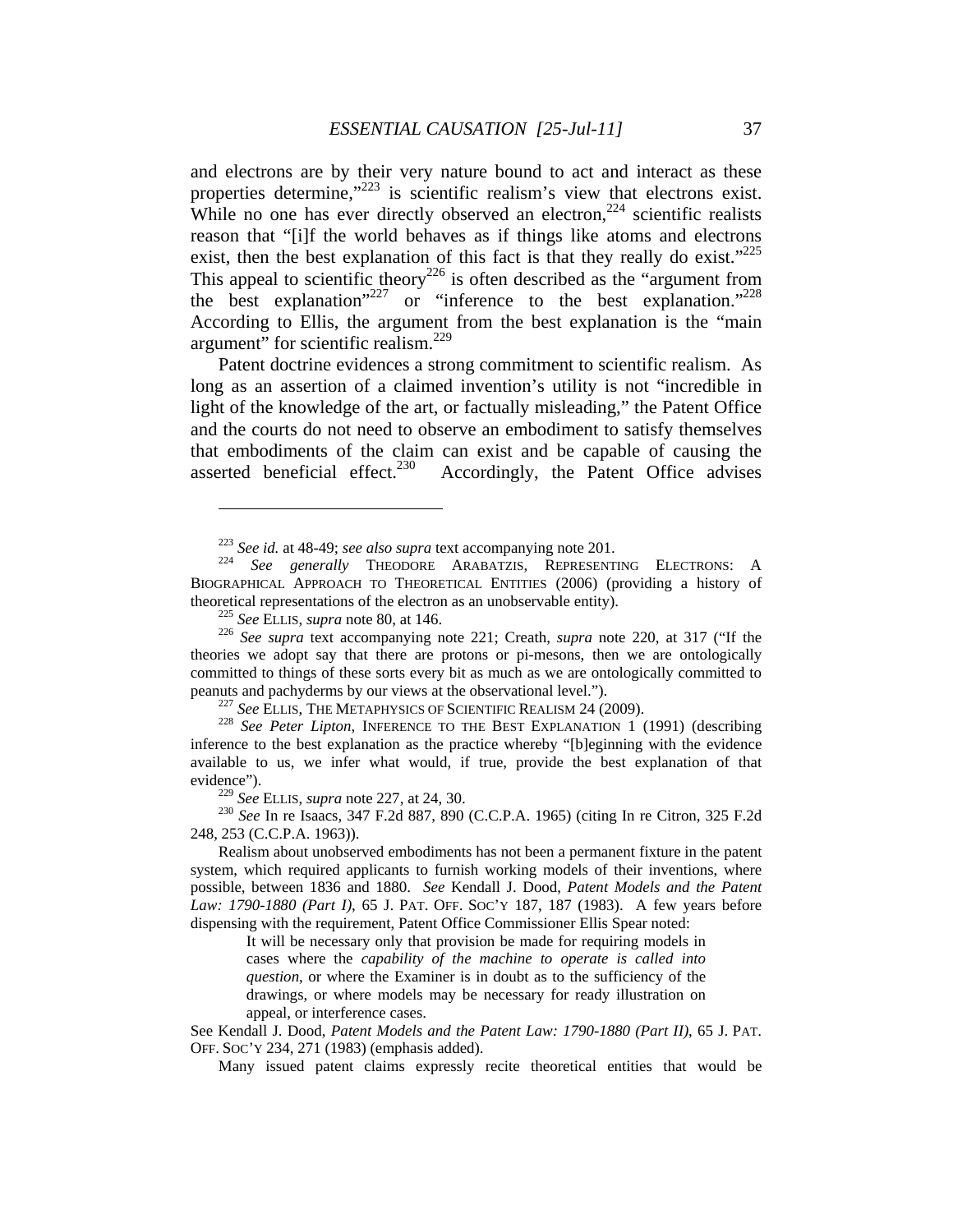examiners:

 $\overline{a}$ 

With the exception of cases involving perpetual motion, a model is not ordinarily required by the Office to demonstrate the operability of a device. If operability of a device is questioned, the applicant must establish it to the satisfaction of the examiner, but he or she may choose his or her own way of so doing.<sup>231</sup>

In advising the public, however, the Patent Office reserves its right to require a working model:

A working model, or other physical exhibit, may be required by the Office if deemed necessary. This is not done very often. A working model may be requested in the case of applications for patent for alleged perpetual motion devices.232

Consistent with scientific realism's epistemological grounding in "the best explanation" informed by "our best scientific theories," the patent system may require proof of utility where there are "factual reasons which would lead one skilled in the art to question the objective truth of the statement of operability."<sup>233</sup> For example, the "highly unusual nature" of an invention<sup>234</sup> or "considerable doubt" within the scientific community<sup>235</sup> may justify a requirement that the applicant provide proof of utility. Except in the case of alleged perpetual motion machines,<sup>236</sup> such proof does not necessarily require the demonstration of a working model $237$  or a correct account of the invention's theory of operation,<sup>238</sup> but must convince one

unobservable even in a completed embodiment. For example, a search of the Patent Office's PatFT database shows that the word "electron" appears in the claims of 49,181 patents. <http://patft.uspto.gov/netahtml/PTO/search-bool.html> (visited March 9, 2011).<br><sup>231</sup> U.S. PATENT & TRADEMARK OFFICE, MANUAL OF PATENT EXAMINING PROCEDURE

<sup>§ 608.03 (</sup>July 2010) [hereinafter "MPEP"]. 232 U.S. Patent & Trademark Office, *General Information Concerning Patents*

<sup>&</sup>lt;sup>233</sup> In re Gaubert, 524 F.2d 1222, 1224 (C.C.P.A. 1975).<br><sup>234</sup> See In re Houghton, 433 F.2d 820 (C.C.P.A. 1970).<br><sup>235</sup> See In re Dash, 118 Fed. Appx. 488 (Fed. Cir. 2004), cert. denied, 126 S. Ct. 346 (2005) (unpublished opinion); *cf.* In re Marzocchi, 439 F.2d 220, 223 (C.C.P.A. 1971) (dicta) (stating that unpredictability of chemical reactions may create reasonable doubt as to enablement where a broad representation "is, on its face, contrary to generally accepted scientific principles."). 236 *See supra* text accompanying notes 231-232. 237 *See supra* note 231 and accompanying text; *see also* In re Houghton, 433 F.2d at

<sup>821 (</sup>noting that Patent Office did not require working model as proof of utility). 238 *See* Newman v. Quigg, 77 F.2d 1575, 1581-82 (Fed. Cir. 1989).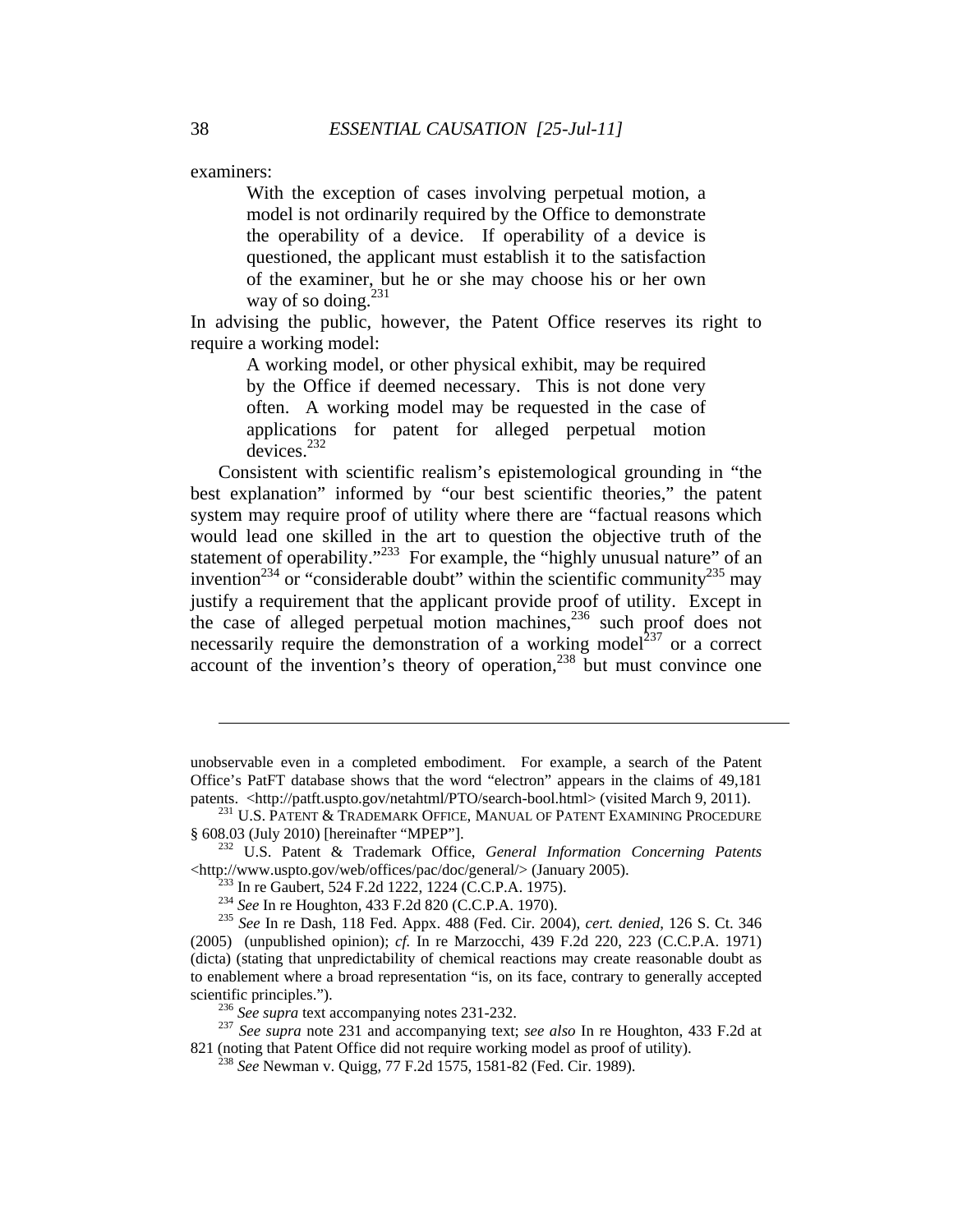skilled in the art of the asserted utility.<sup>239</sup> If an applicant does rely on scientific theories to show operability, the theories must be part of the "knowledge of the art,"240 and one of skill in the art must be able to recognize that the theories are applicable to the claimed invention.<sup>241</sup>

My description of the patent system's ontology thus far has characterized the ontological status of claims and their embodiments under settled patent doctrine. Claims are non-natural kinds with corresponding essential sortals; embodiments are particulars that have essential causal powers in virtue of being examples of those kinds and falling under those sortals. Operative embodiments have utility in virtue of their essential causal powers. Other embodiments of the same claim also have these essential causal powers, but may be inoperative due to wide variations in causal powers and in the history or circumstances of reduction to practice and use. When a claim is filed, typically none of the embodiments described by the claim is observable to the patent system. Nevertheless, the patent system is committed to scientific essentialism and scientific realism, and therefore accepts that operative embodiments of a claim can exist, without knowledge or observation of the actual existence of any such entities, based on an argument from the best explanation. In the next section, I will present and defend an account of how the patent system incurs and warrants ontological commitments to claims and their embodiments as entities whose status I have just described.

# *C. Ontological Commitments to Claims and Embodiments*

As a statement of facts about the potential and actual existence of embodiments and kinds of embodiments, the specification of a filed patent application plays a central role in the patent system's ontological

<sup>239</sup> *See* In re Brana, 51 F.3d 1560, 1566 (Fed. Cir. 1995). 240 *See supra* text accompanying note 230; *see also* BlackLight Power, Inc. v. Rogan, 295 F.3d 1269, 1271 (holding that Patent Office's withdrawal of patent from issuance was not unreasonable in light of examining group director's determination that "the applicant was claiming the electron going to a lower orbital in a fashion that I knew was contrary to the known laws of physics and chemistry"); In re Houghton, 433 F.2d at 821 n.1 (finding applicant's reliance on published articles purporting to provide theoretical support for invention "not persuasive" where "most of these articles were authored by appellant, and none of them appear in the record").<br><sup>241</sup> *See* In re Houghton, 433 F.2d at 821 (finding claimed hovercraft inoperable where

applicant "presented no evidence from any skilled persons other than himself to show that such persons would be convinced for the practical applicability of the [disclosed aerodynamic] equations to a flying machine"); cf. In re Gazave, 379 F.2d at 978 (citation omitted) (where a claimed device is of "such a nature that it could not be tested by any known scientific principles … it is incumbent on the applicant to demonstrate the workability and utility of the device and make clear the principles on which it operates").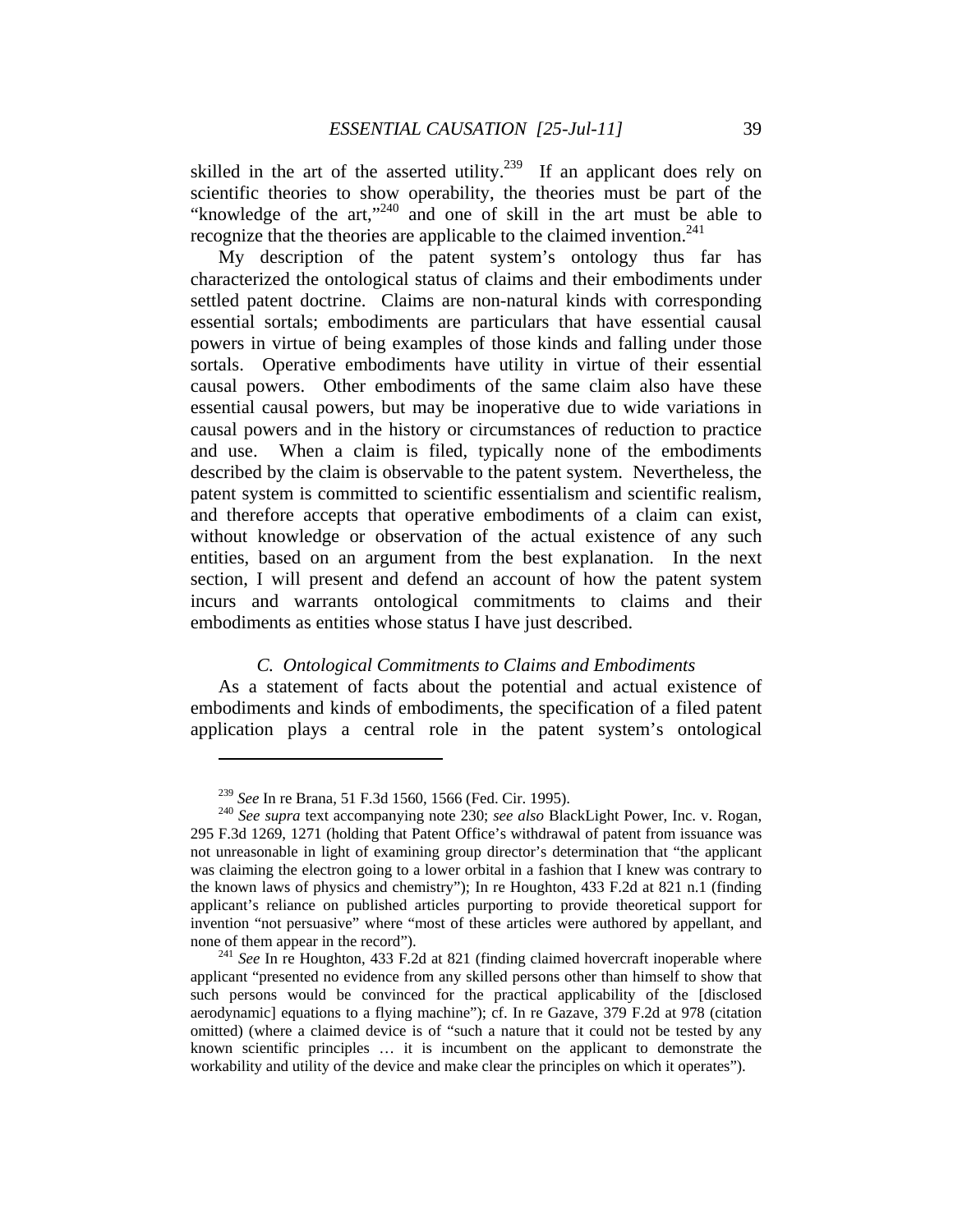commitments to these entities. The enablement, written description and best mode requirements of section 112 of the Patent Act serve in part to govern how the patent system incurs and warrants these ontological commitments. The precise nature of these ontological commitments can perhaps best be explained by way of contrast to an account of patent law's disclosure doctrines that does not explore the role of these doctrines in ontological commitment.

## 1. Lefstin's Definitional Account of Written Description Doctrine

In his 2008 article *The Formal Structure of Patent Law and the Limits of Enablement*, 242 Jeffrey Lefstin persuasively shows that the patent system's need for adequate disclosure cannot be satisfied by a formal, set-theoretic inquiry<sup>243</sup> as to whether all embodiments within the claim satisfy the legal standard for enablement.<sup>244</sup> This is not only because every claim contains some non-enabled subject matter,  $245$  but also because a claim's embodiments may be adequately enabled even though "the scope of the claim has little or nothing to do with what the inventor actually

 $\overline{a}$ 

<sup>&</sup>lt;sup>243</sup> Lefstin contrasts enablement doctrine with other patent doctrines that he says are amenable to a set-theoretic characterization. *See id.* at 1159-67. For example, if we "[t]ake a claim reciting particular properties, and call the set of all possible things or events characterized by those properties as *x*," and "[l]et *y* be the set of all things the accused infringer has made, used, sold, or offered for sale within the United States," then "[t]he claim is infringed if and only if *x* and *y* intersect" as shown in the figure below.



*Id.* at 1159-60.<br><sup>244</sup> *See id.* at 1167.<br><sup>245</sup> *See id.* at 1175 ("Due to the infinite scope of patent claims, a patentee certainly need not, and in most cases cannot, enable every embodiment falling within the 'full scope' of the claims."); *see supra* text accompanying notes 164-165.

<sup>242</sup> *See* Lefstin, *supra* note 39.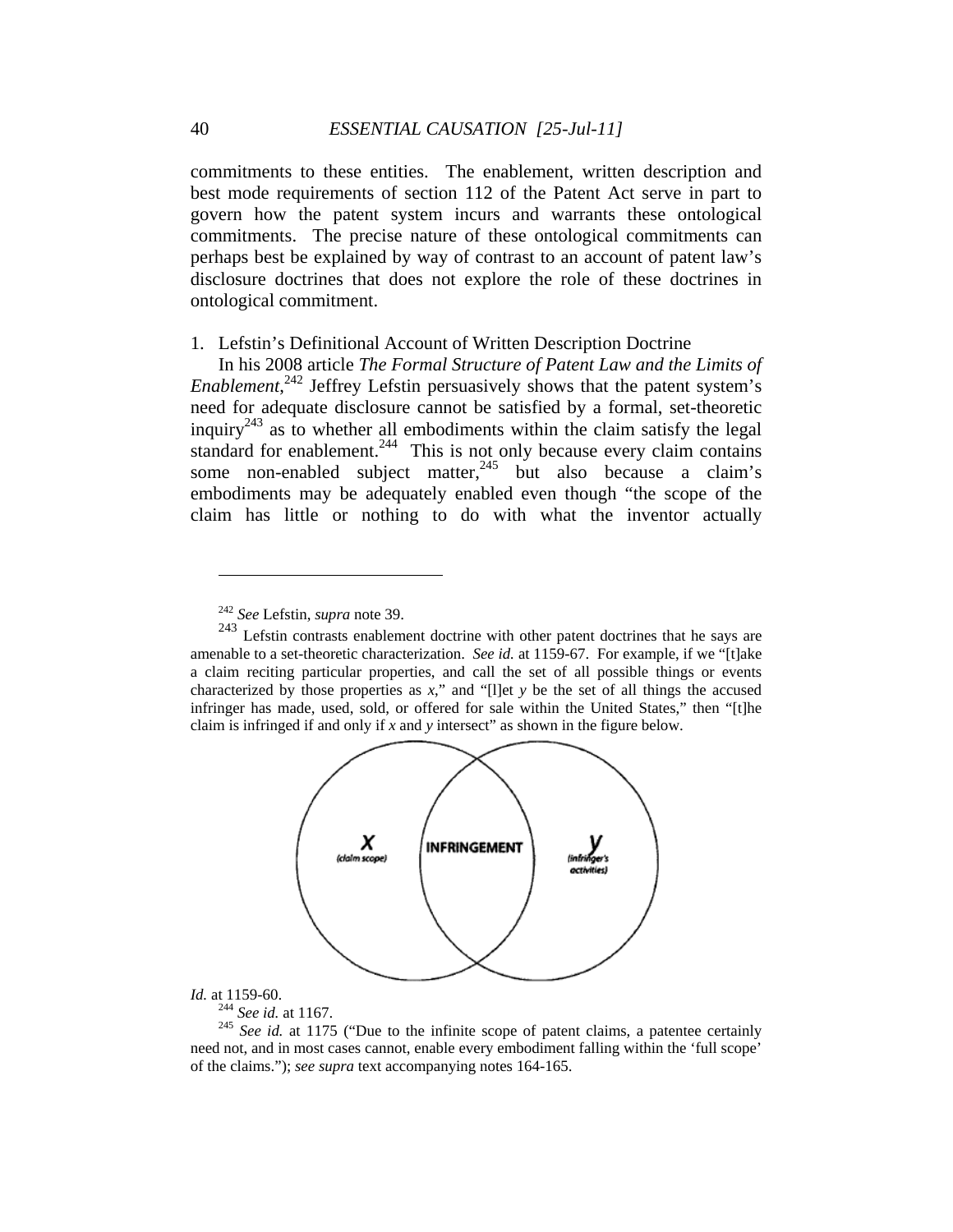invented."<sup>246</sup> Lefstin contends that the written description requirement can bring needed coherence to the patent system by providing a legal test directed to "the scope of the claim itself" rather than "a particular embodiment or collection of embodiments."<sup>247</sup> Specifically, Lefstin proposes that written description requirement be understood as an inquiry into whether the disclosure provides adequate "definitional information" concerning the scope of the claim. $^{248}$ 

According to Lefstin, the Federal Circuit provided guidance regarding the written description's definitional function in its 1997 *Lilly* decision.<sup>249</sup> Prior to *Lilly*, it was widely believed that originally-filed patent claims adequately described their own subject matter, so that the written description requirement served solely to prohibit the later claiming of new matter added during prosecution.<sup>250</sup> In *Lilly*, however, the Federal Circuit held invalid an originally filed claim directed to a microorganism modified to contain human insulin-encoding cDNA.<sup>251</sup> The specification disclosed "a process for obtaining human insulin-encoding cDNA" and "the amino acid sequence of the human insulin A and B chains," but gave "no further information … pertaining to that cDNA's relevant structural or physical characteristics."<sup>252</sup> The court found that the disclosure did not provide a written description of the cDNA, and went on to explain what an adequate description would "usually" entail:

[A] cDNA is not defined or described by the mere name "cDNA," even if accompanied by the name of the protein

<sup>&</sup>lt;sup>246</sup> *See id.* at 1194 (emphasis omitted). For example, Lefstin points out that the following claim would be enabled: "All material objects which are enabled by the prior art, excluding those which are known or obvious in light of the prior art." *Id.* at 1182-85.<br><sup>247</sup> *See id.* at 1217.<br><sup>249</sup> Regents of the Univ. of Cal. v. Eli Lilly & Co., 119 F.3d 1559 (Fed. Cir. 1997).

<sup>&</sup>lt;sup>250</sup> See Christopher M. Holman, *Is Lilly Written Description a Paper Tiger? A Comprehensive Assessment of the Impact of* Eli Lilly *and Its Progeny in the Courts and PTO*, 17 ALB. L.J. SCI. & TECH. 1, 6 (2007); *but see* Lefstin, *supra* note 39, at 1200-02 (citing WILLIAM C. ROBINSON, THE LAW OF PATENTS FOR USEFUL INVENTIONS § 484 (1890)) (noting that Robinson's "monumental and influential 1890 treatise" recognized a written description requirement separate from the enablement requirement for original claims); Zhibin Ren, Note, *Confusing Reasoning, Right Result: The Written Description Requirement and Regents of the University of California v. Eli Lilly & Company*, 1999 WIS. L. REV. 1297, 1312 (1999) ("Although prior to *Lilly* the written description requirement had been used exclusively to prevent later-claims from obtaining an earlier priority date, the court never expressly closed the door on applying the written description requirement to originally filed claims.").<br><sup>251</sup> 119 F.3d at 1567 (paraphrase in original).<br><sup>252</sup> *Id*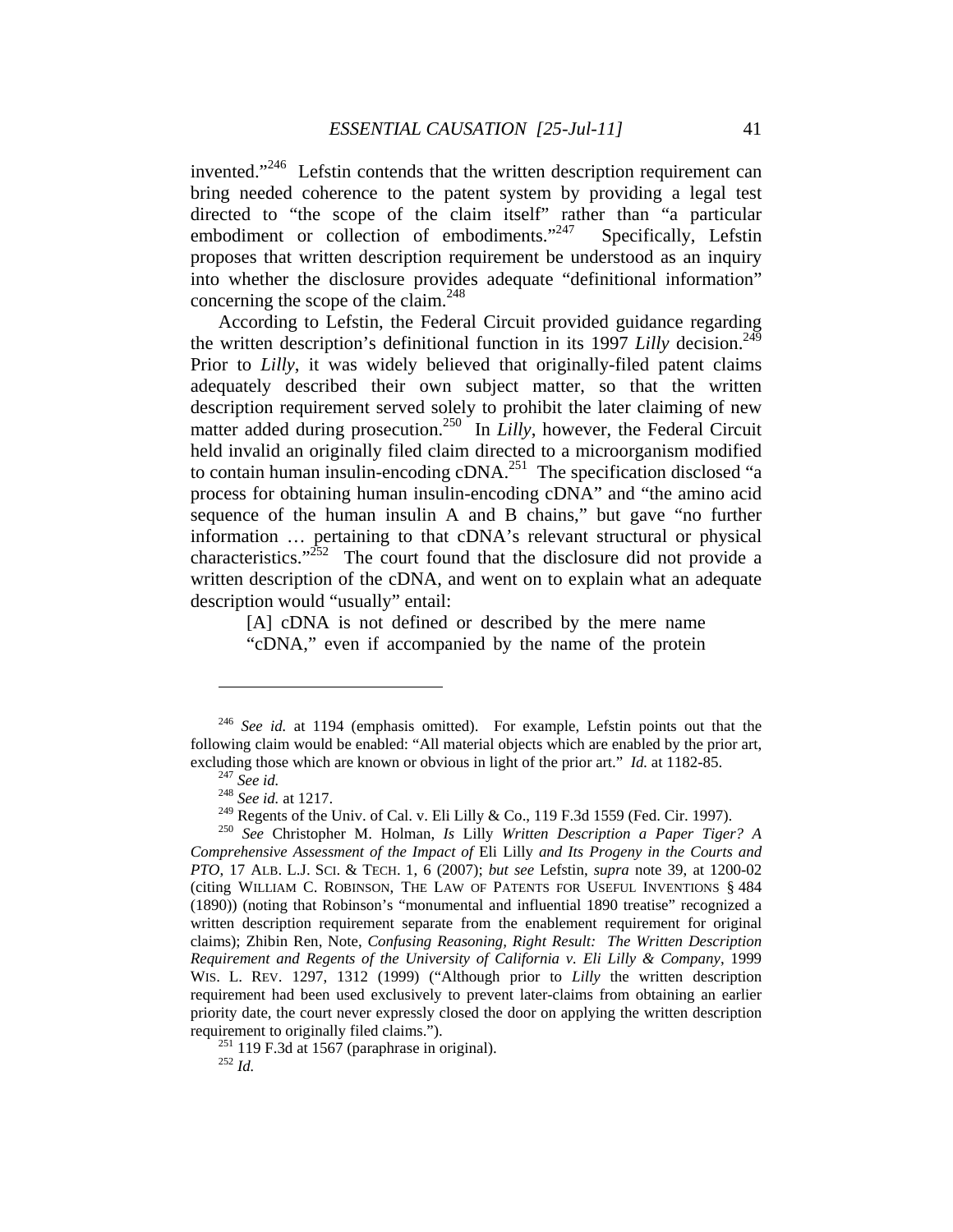that it encodes, but requires a kind of specificity usually achieved by means of the recitation of the sequence of nucleotides that make up the cDNA. A description of a genus of cDNAs may be achieved by means of a recitation of a representative number of cDNAs, defined by nucleotide sequence, falling within the scope of the genus or of a recitation of structural features common to the members of the genus, which features constitute a substantial portion of the genus. $253$ 

Departing from the majority of *Lilly*'s commentators who "have focused on the Federal Circuit's demand for structure or sequence information,"<sup>254</sup> Lefstin interprets the court's language as a call for definitional information about the claimed genus.<sup>255</sup> He notes that the two descriptive approaches suggested by the court "correspond perfectly to the two modes of definition" presented in Peter Coffey's classic text *The Science of Logic*256; i.e., *definition by intension* and *definition by type*. 257 Definition by intension involves "specifying the proximate genus to which it belongs, and those properties which differentiate it from other members of the genus."<sup>258</sup> As Coffey writes, differentiating properties "are intended as much to be diagnostic  $-$  i.e., features by which a species may be identified  $-$  as to declare the essential nature of the species."259 Definition by type "proceeds by designating some individual or group of individuals as central or typical members of the genus and determining membership in the genus by degree of resemblance."260 According to Coffey, the "perfect" definition by type of a class of things consists of an "exemplification" of the class by a smaller group of individuals<sup>261</sup> such that "the class exemplified does possess in common those attributes, those only, possessed in common by the smaller  $\text{group}$ ."262

Lefstin argues that by requiring a claimed genus to be defined by one of

<sup>253</sup> *Id.* at 1569 (citation omitted). 254 *See* Lefstin, *supra* note 39, at 1205 (citing Holman, *supra* note 250, at 19 n. 89 (collecting structural criticisms); Dan L. Burk & Mark A. Lemley, *Biotechnology's* 

<sup>&</sup>lt;sup>255</sup> See Lefstin, *supra* note 39, at 1205.<br><sup>256</sup> PETER COFFEY, THE SCIENCE OF LOGIC (1912).<br><sup>257</sup> See Lefstin, *supra* note 39, at 1205.<br><sup>258</sup> See Lefstin, *supra* note 39, at 1205-06 & n. 200 (citing COFFEY, *supra* no 94).<br>
<sup>259</sup> COFFEY, *supra* note 256, at 94.

<sup>&</sup>lt;sup>260</sup> See Lefstin, *supra* note 39, at 1206 & n. 201 (citing COFFEY, *supra* note 256, at 98).<br><sup>261</sup> See COFFEY, *supra* note 256, at 94.<br><sup>262</sup> See id. at 103 n. 1.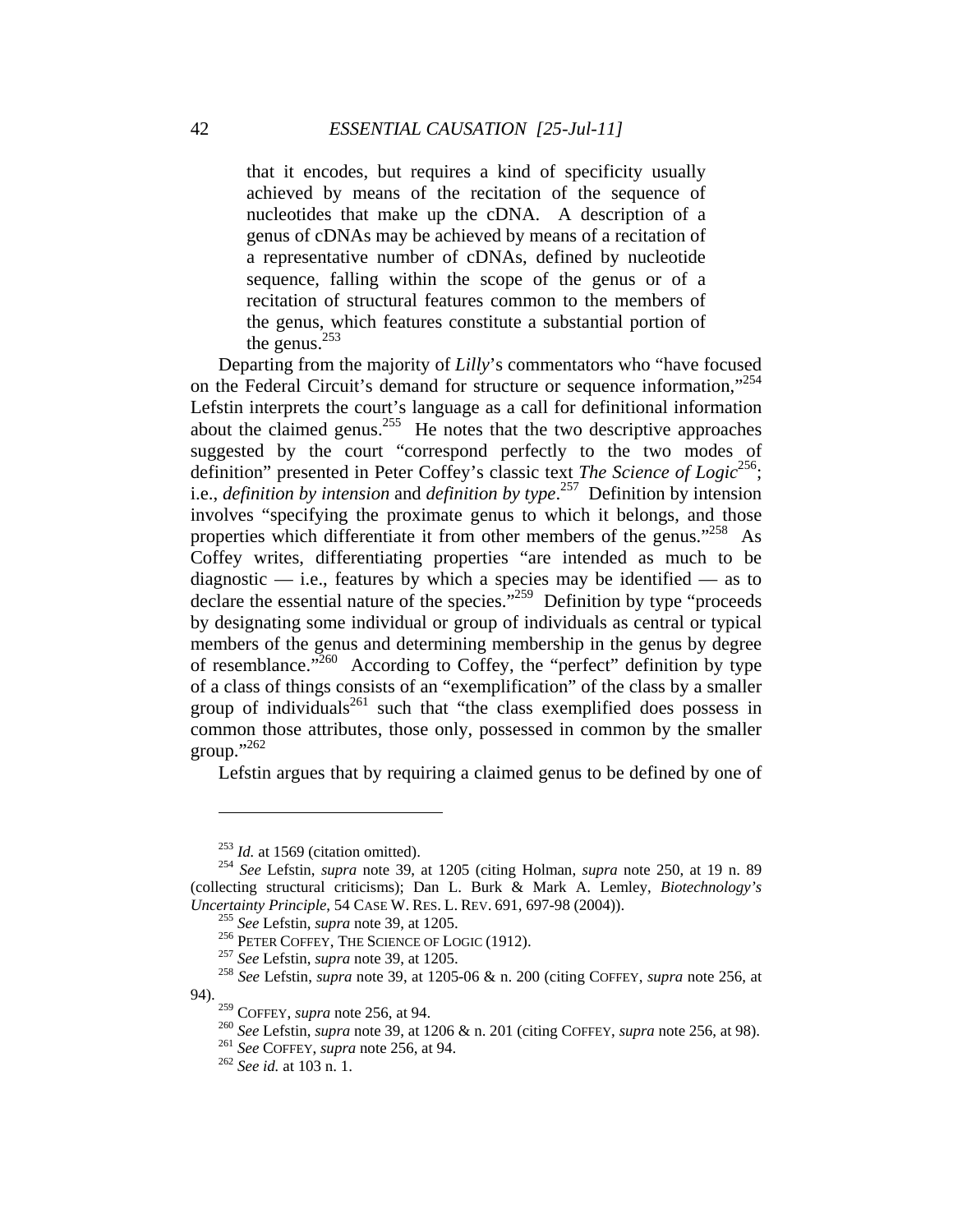these approaches, *Lilly*'s written description requirement "anchor[s] claim scope within the hierarchy of definitional genera."<sup>263</sup> For example, *Lilly* itself is concerned with locating claims amidst a hierarchy of successfully narrower genera consisting of "DNA," "vertebrate DNA," "vertebrate insulin DNA," "mammalian insulin DNA," "rat insulin DNA," and some "particular variant of rat insulin  $DNA.^{0.264}$  According to Lefstin, an inventor who discovers and discloses only rat insulin DNA may claim "rat insulin DNA" but not "vertebrate insulin DNA," because the inventor's disclosure defines the broader genus "neither by properties that distinguish it from other genera, nor by a set of types by which the genus can be recognized by degrees of resemblance."<sup>265</sup> Thus conceived as an "anchor<sup>[]"</sup> of claim scope, the written description requirement performs at least two needed functions: "more precisely defin[ing] the boundaries of the patent,<sup>"266</sup> and providing a way for "the disclosure of the invention [to] become a more significant source of definitional information" in keeping with its increasingly vital role in claim construction.<sup>267</sup>

In the course of proposing his definitional account of the written description requirement, Lefstin rejects the Federal Circuit's explanation of the requirement as a rule that the applicant must demonstrate "possession of the invention" as of the filing date.<sup>268</sup> Lefstin essentially accuses the court of a category error,  $269$  reasoning that "[i]t is not syntactically sensible to ask whether an inventor 'invented' or 'possessed' an abstract bundle of properties defining a legally cognizable right."<sup>270</sup> As I argue below,<sup>271</sup> however, the Federal Circuit's "possession" jurisprudence, which the court pointedly reaffirmed in *Ariad Pharmaceuticals* (2010),<sup>272</sup> is neither metaphysically erroneous nor incompatible with Lefstin's definitional account. I am inclined to accept that the written description requirement serves both functions.

I find Lefstin's other arguments convincing and his ontological perspectives on claim scope insightful, though ultimately incomplete.

<sup>&</sup>lt;sup>263</sup> See Lefstin, *supra* note 39, at 1212.<br>
<sup>264</sup> See id. at 1211.<br>
<sup>265</sup> See id. at 1219.<br>
<sup>267</sup> See id. at 1220-21.<br>
<sup>267</sup> See id. at 1220-21.<br>
<sup>268</sup> See id. at 1197-1200 (citing Vas-Kath v. Mahurkar, 935 F.2d 1555, 1 Cir. 1991)).<br><sup>269</sup> See supra note 24 (defining category error).

<sup>&</sup>lt;sup>270</sup> *Id.* at 1199.<br><sup>271</sup> *See infra* section III.C.2.<br><sup>272</sup> Ariad Pharmaceuticals, Inc. v. Eli Lilly & Co., 598 F.3d 1336, 1351 (Fed. Cir. 2010) (en banc).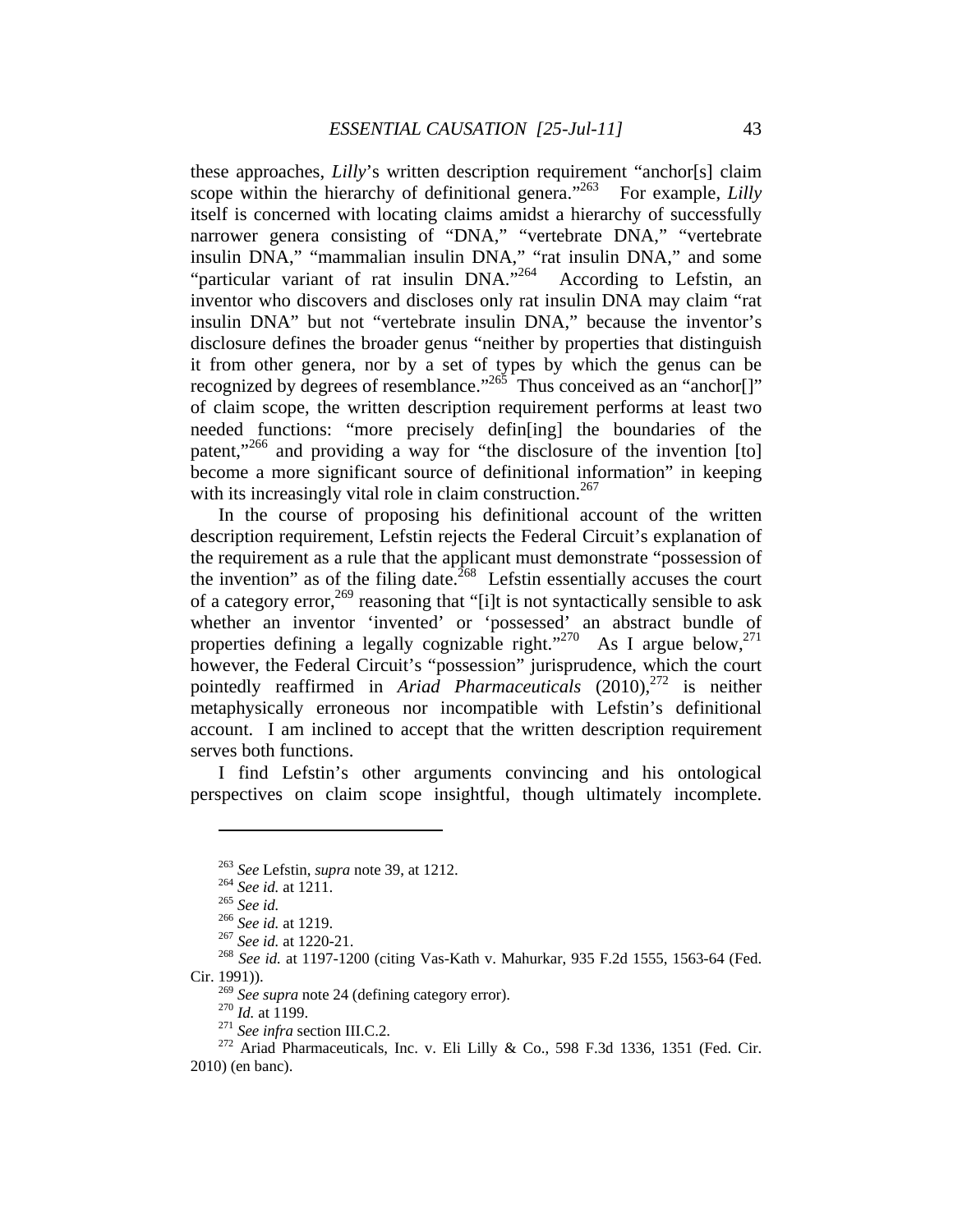Lefstin persuasively demonstrates that the enablement requirement cannot alone define the scope of patent claims, and that the written description requirement serves in part to provide this definitional function. But Lefstin does not explore how the patent system confers ontological status upon inventions and embodiments under the doctrine of constructive reduction to practice. The issue of ontological commitment does not arise in Lefstin's analysis, because nothing in his incomplete account of patent doctrine entails that claims and embodiments have any particular status in the patent system's ontology.

Lefstin is careful in his ontological description of patent claims, as far as he goes. He notes that many of patent law's doctrines, including infringement, anticipation, nonobviousness and utility, can be described using the set-theoretic concepts of intersection and containment,  $2^{73}$  but finds that the enablement standard cannot be so characterized, because the nature of the patent claim "makes patent law not reducible to a simple set-theoretic system."<sup>274</sup> He accurately concludes that the "ontological nature of patent" claims" is that they are classes having infinite scope.<sup>275</sup> But Lefstin's analysis does not entail that the patent system be ontologically committed to the existence of claims as either set-entities or class-entities. The intersection and containment relationships he employs can be adequately expressed without ontological commitment to sets or classes, by characterizing claims as *mereological sums* or *fusions* of their embodiments (and embodiments as *parts* of claims).<sup>276</sup> For example, making a collection of things *y* infringes claim *x* iff there is an embodiment *z* that is both a part of *x* and a part of *y*; in other words, there is an *overlap* between *x* and  $y$ ,<sup>277</sup>,

<sup>&</sup>lt;sup>273</sup> *See id.* at 1161-64.<br><sup>274</sup> *See* Lefstin, *supra* note 39, at 1167.<br><sup>275</sup> *See id.* at 1168.<br><sup>276</sup> ROUTLEDGE ENCYCLOPEDIA OF PHILOSOPHY 318 (Edward Craig ed. 1998) (defining mereology as "the theory of the part-whole relation" that "tak[es] the part-whole relation as primitive"); ROBERT CASATI & ACHILLE C. VARZI, PARTS AND PLACES: THE STRUCTURES OF SPATIAL REPRESENTATION 11 (1999) ("Mereologically, for every whole there is a set of parts, and to every set of parts (that is, every arbitrary collection of objects) there may in principle correspond a complete whole, viz. their mereological sum or fusion.").

This is not to say that patent claims can accurately be characterized as mereological sums or fusions of their embodiments, as such a characterization incorrectly ties claim scope to the embodiments that make up the claim. *See supra* text accompanying note 93 ("[T]he number of existing embodiments of a patent claim has no effect on the claim's scope."). There is nothing in Lefstin's incomplete account of patent doctrine, however, that is inconsistent with a mereological account of claims and embodiments. 277 *See id.* at 36.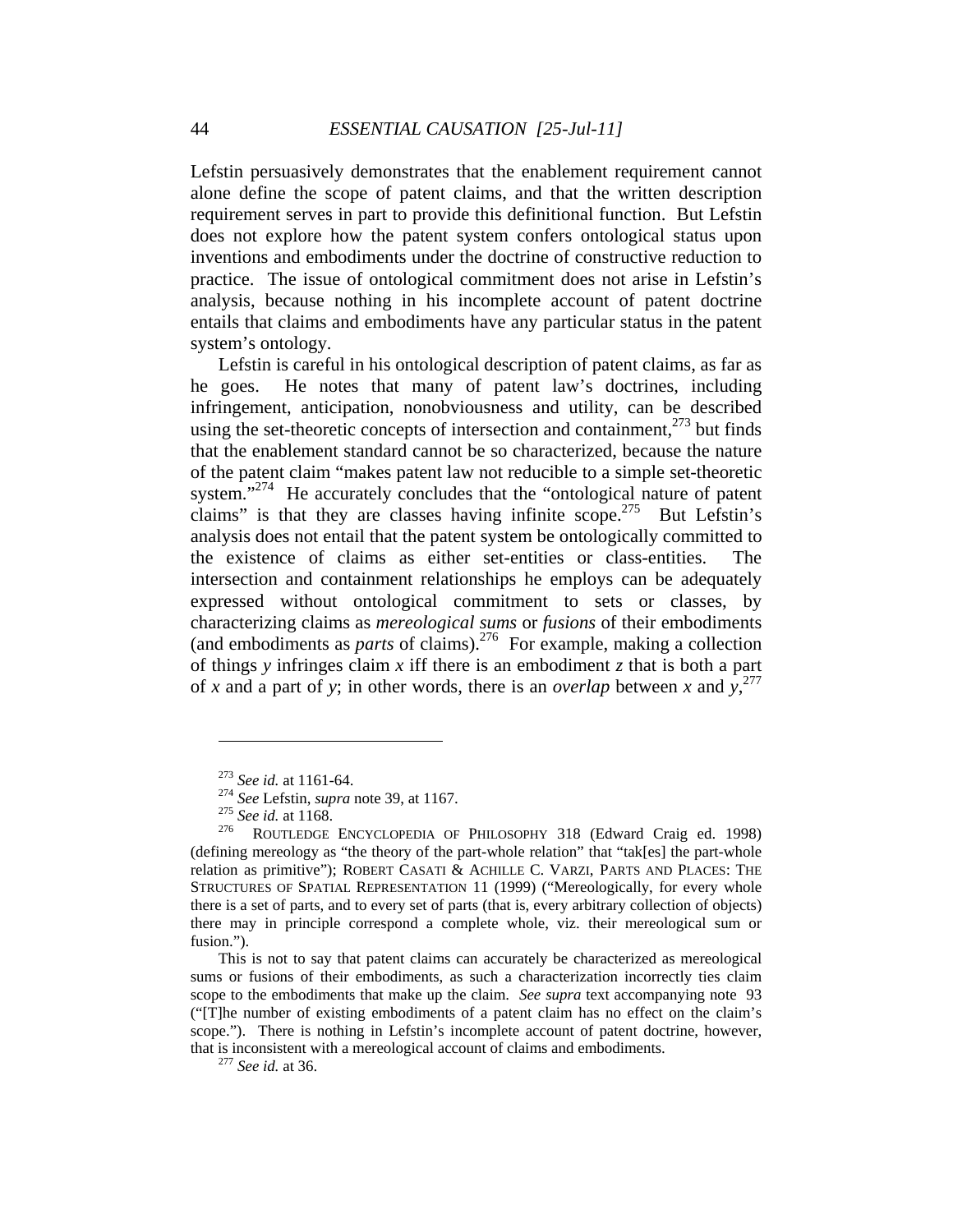or *x shares parts with y*. 278 On this reading, an adequate written description performs its definitional function by picking out the embodiments whose fusion *is* the claim, thereby determining the claim's (infinite) scope.<sup>279</sup> Such a mereological account need not be taken to entail any ontological commitment to claims beyond that already provided to their embodiments.<sup>280</sup>

Lefstin's account of patent doctrine is sufficient, and indeed well suited, to support his central thesis that the written description requirement has a necessary function in limiting claim scope; however, it misses the adequate disclosure requirements' more fundamental roles in connection with incurring and warranting ontological commitments to claims and embodiments. In the sections that follow, I will attempt to explain how these roles not only subsume both the definitional and "possession" conceptions of the written description requirement, but also critically illuminate the patent system's ontology of "useful Arts."

## 2. Ontological Commitments and Warrants in Patent Discourse

 $\overline{a}$ 

In the metaphysics literature, a theorist is said to incur an *ontological commitment* if she is committed to acknowledging an entity's existence in virtue of her acceptance of the truth of a given theory.<sup>281</sup> The theorist's

<sup>278</sup> *See id.* at 33; *cf. supra* note 243 (describing Lefstin's set-theoretic description of infringement doctrine).

<sup>&</sup>lt;sup>279</sup> *See* Lefstin, *supra* note 39, at 1211 ("Once we recognize written description as a method of logical definition, then its function in determining claim scope becomes clear.").

<sup>&</sup>lt;sup>280</sup> See DAVID LEWIS, PARTS OF CLASSES 81 (1991) (describing mereology as "ontologically innocent"). Lewis gives the following example:

Given a prior commitment to cats, say, a commitment to cat-fusions is not a *further* commitment. The fusion is nothing over and above the cats that compose it. It just *is* them. They just *are* it. Take them together or take them separately, the cats are the same portion of Reality either way.

Id. (emphasis in original); *see also* D.M. ARMSTRONG, A THEORY OF UNIVERSALS: UNIVERSALS AND SCIENTIFIC REALISM v. 2, at 36-38 (1978); Donald L.M. Baxter, *Identity in the Loose and Popular Sense*, 97 MIND 575 (1988). Lewis's view on this matter is not undisputed. *See, e.g.*, Peter Forrest, *How Innocent is Mereology?*, 56 ANALYSIS 127 (1996) (arguing against mereological innocence); Verity Harte, *Plato's Problem of Composition*, *in* PROC. BOSTON AREA COLLOQUIUM IN ANCIENT PHILOSOPHY v. 17, at 5-6 (John J. Cleary & Gary M. Gurtler eds. 2001) (same); Byeong-uk Yi, *Is Mereology Ontologically Innocent?*, 93 PHIL. STUDIES 141 (1999) (same). The point here, however, is that Lefstin's logic is valid even on a mereological reading, so it was not necessary for Lefstin's analysis to explore the issue of ontological commitment for it to be complete on its own terms. 281 *See* E.J. LOWE, A SURVEY OF METAPHYSICS 215 (2002) (defining criterion of

ontological commitment as "a principle which will reliably tell us what kinds of entities a theorist is committed to acknowledging as existent, in virtue of his acceptance of the truth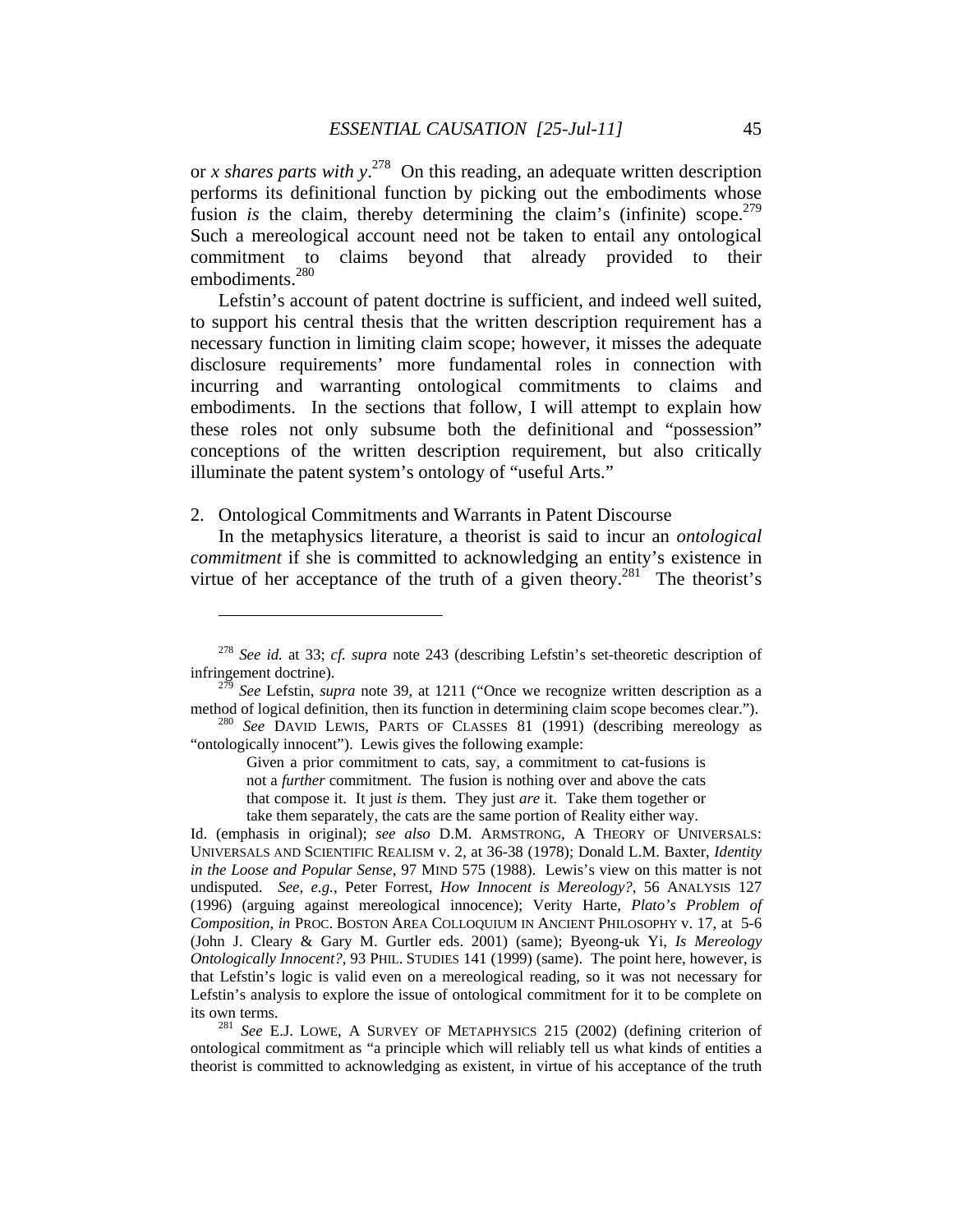*warrant* for this commitment is the set of facts she takes to justify such an assertion of the entity's existence.<sup>282</sup>

An ontological commitment may be *de dicto* or *de re*. A *de dicto* commitment is to be understood as a proposition about a state of affairs, while a *de re* commitment is understood to refer to a specific entity.<sup>283</sup> As Michael Jubien explains, a *de dicto* commitment to a particular holds that the truth of a theory implies the existence of some unique entity, but does not *per se* restrict the identity of this entity to a "*particular* particular."284 For example, the truth of a theorem that "there is a unique president at a given moment in 1972" incurs a commitment to the existence of exactly one president at that moment in time, but does not by its terms incur a commitment to the existence of Richard Nixon at that time.<sup>285</sup> In contrast, a *de re* commitment to a particular implies the existence of a specific entity. A theorem stating that "there is an  $x$  such that  $x=c$ ," where  $c$  is a constant interpreted as referring to Richard Nixon would incur such a commitment.286

Analogously, a *de dicto* commitment to a kind takes the form "The theory is committed to the existence of (possible) objects of a given kind," in contrast to a *de re* commitment, which essentially states "There are certain (possible) objects of a given kind to which the theory is committed."287 As Jubien notes, a *de re* commitment to a kind is equivalent to a *de re* commitment to certain particulars of the kind.<sup>288</sup>

The decisions and actions of legal institutions, including the Patent Office and the courts, are premised on facts and theories that such institutions take to be true in law, whether or not known to be true in fact.<sup>289</sup>

of a given theory"). 282 Such warrants are often implicit. *See* Alexander Bird, *Laws and Criteria*, 32 CAN. J. PHIL. 511, 515-16 (2002) (explaining that for a thinker who is not "consciously or reflectively aware" of her propositional attitudes, "[w]hat facts she 'takes to warrant' what other facts will be shown in the inferences she is disposed to make, what beliefs she forms given certain information and so forth, and need not be manifested by assertions equivalent to 'I take  $p$  to provide me with warrant for asserting  $q$ .")

<sup>&</sup>lt;sup>283</sup> See Justin Broakes, *Belief* De Re *and* De Dicto, 36 PHIL. Q. 374, 374 (1986) ("Belief *de dicto* is belief that a certain *dictum* (or proposition) is true, whereas belief *de re*

<sup>&</sup>lt;sup>284</sup> See Michael Jubien, *Ontological Commitment to Particulars*, 28 SYNTHESE 513, 513 (1974). 285 *See id.* <sup>286</sup> *See id.* <sup>287</sup> *See* Michael Jubien, *Ontological Commitment to Kinds*, 31 SYNTHESE 85, 86

<sup>(1975). 288</sup> *See id.*

<sup>289</sup> *See* Harold J. Berman & Charles J. Reid, Jr., *The Transformation of English Legal*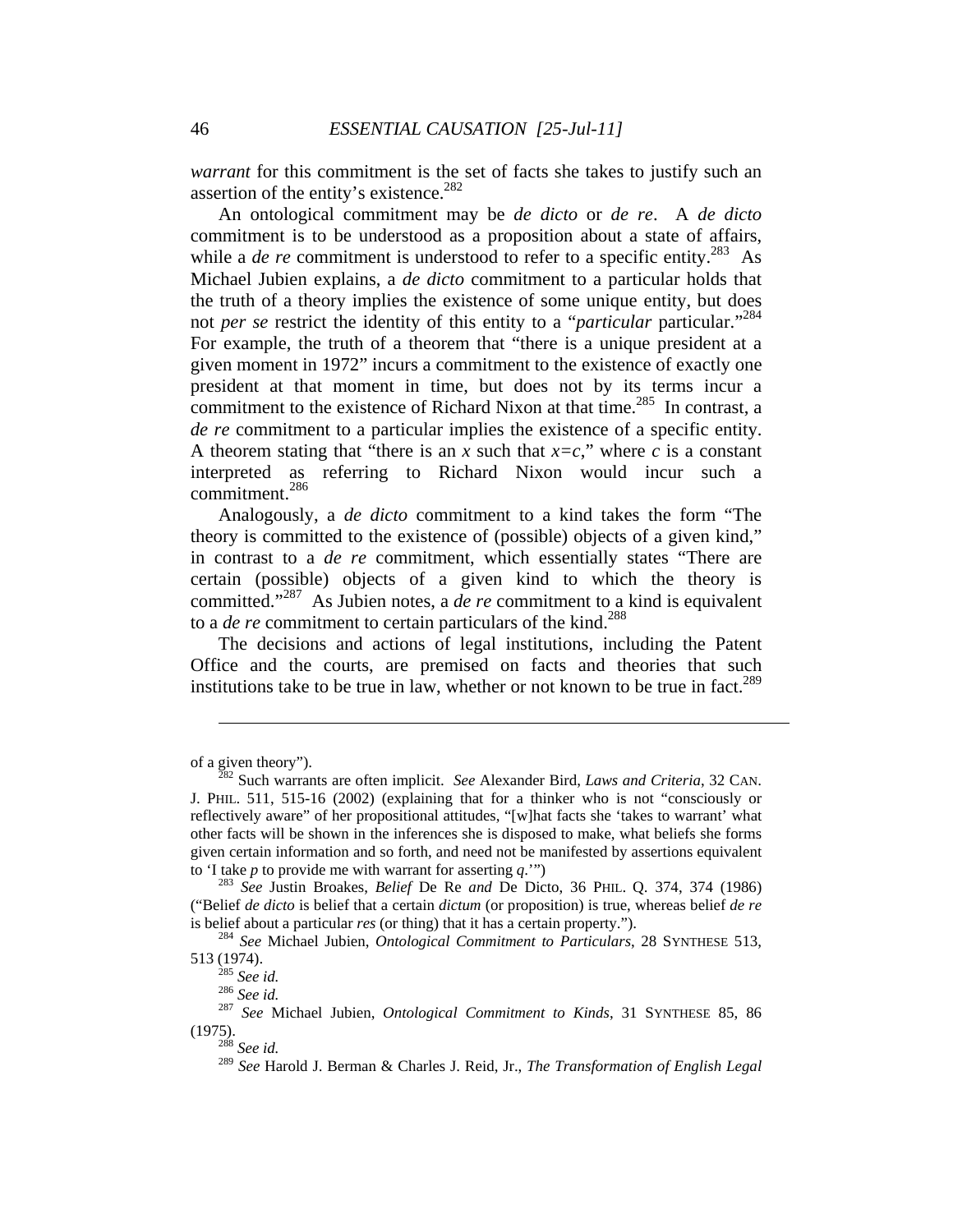Accordingly, the patent system may be said to incur ontological commitments to claims and embodiments whenever it engages in legally operative discourse predicated on the existence of such entities. Such discourse reveals the patent system's *criteria of ontological commitment*. A criterion of ontological commitment is "a principle for determining just what objects or entities a theory says there are (or what entities must exist in order for a theory to be true)."  $2^{50}$  The warrants for the patent system's ontological commitments are the facts taken by the patent system to be legally sufficient to justify its decisions and actions arising from the discourse in question. By this account, the patent system appears to incur ontological commitments to patent claims and embodiments in at least three situations.

First, under the doctrine of constructive reduction to practice, the disclosure of an invention in a filed patent application is given the same legal effect as a finding that the patent specification is a true description of existing kinds of entities with essential causal properties; i.e., the claim exists as a kind whose examples include (possible) embodiments,  $291$  and any specifically disclosed embodiments exist as particulars.<sup>292</sup> The patent system thereby incurs a *de dicto* ontological commitment to the claim as a kind,<sup>293</sup> *de re* ontological commitments to any specifically disclosed actual embodiments as particulars, and *de dicto* ontological commitments to any specifically disclosed prophetic embodiments as particulars.<sup>294</sup> Each of

 $\overline{a}$ 

 $292$  A priority determination in the interference context may be predicated on the constructive reduction to practice of a specifically disclosed embodiment. *See, e.g.*, Hunt v. Treppschuh, 523 F.2d 1386, 1387 (C.C.P.A. 1975) (explaining that support of a count requires "disclosure of an embodiment within the count that meets the requirements of the first paragraph of 35 U.S.C. § 112").

<sup>293</sup> *See supra* note 168 (explaining that support for a claim need not include support for actual embodiments); *cf.* Jubien, *supra* note 287 at 88-89 (for a kind that is a natural kind or species, suggesting approach of using "a species-term" to refer to "the (possible) species it would correctly pick out if the relevant parts of the story were true reports of the accurate observations of a naturalist (if such a species exists).").

 $294$  A prophetic (or paper) example "describe<sup>[s]</sup> the manner and process of making an embodiment of the invention which has not actually been conducted." MPEP, *supra* note 231, at § 608.01(p). Under the doctrine of constructive reduction to practice, a prophetic example is given same the same legal effect as a finding of the existence of a specific

*Science: From Hale to Blackstone*, 45 EMORY L.J. 437, 458 (1996) ("Like a literary work of fiction, a legal fiction is not meant to be taken as true in fact. It is, however, true in another sense — it is true in law.").

<sup>290</sup> *See* MACDONALD, *supra* note 27, at 25.

<sup>291</sup> *See, e.g.*, Hoffman-LaRoche, Inc. v. Promega Corp., 323 F.3d 1354, 1377 (Fed. Cir. 2003) ("The patent law authorizes that an invention may be constructively reduced to practice by filing a patent application, whether the embodiments were actually made or are constructed in the patent application.").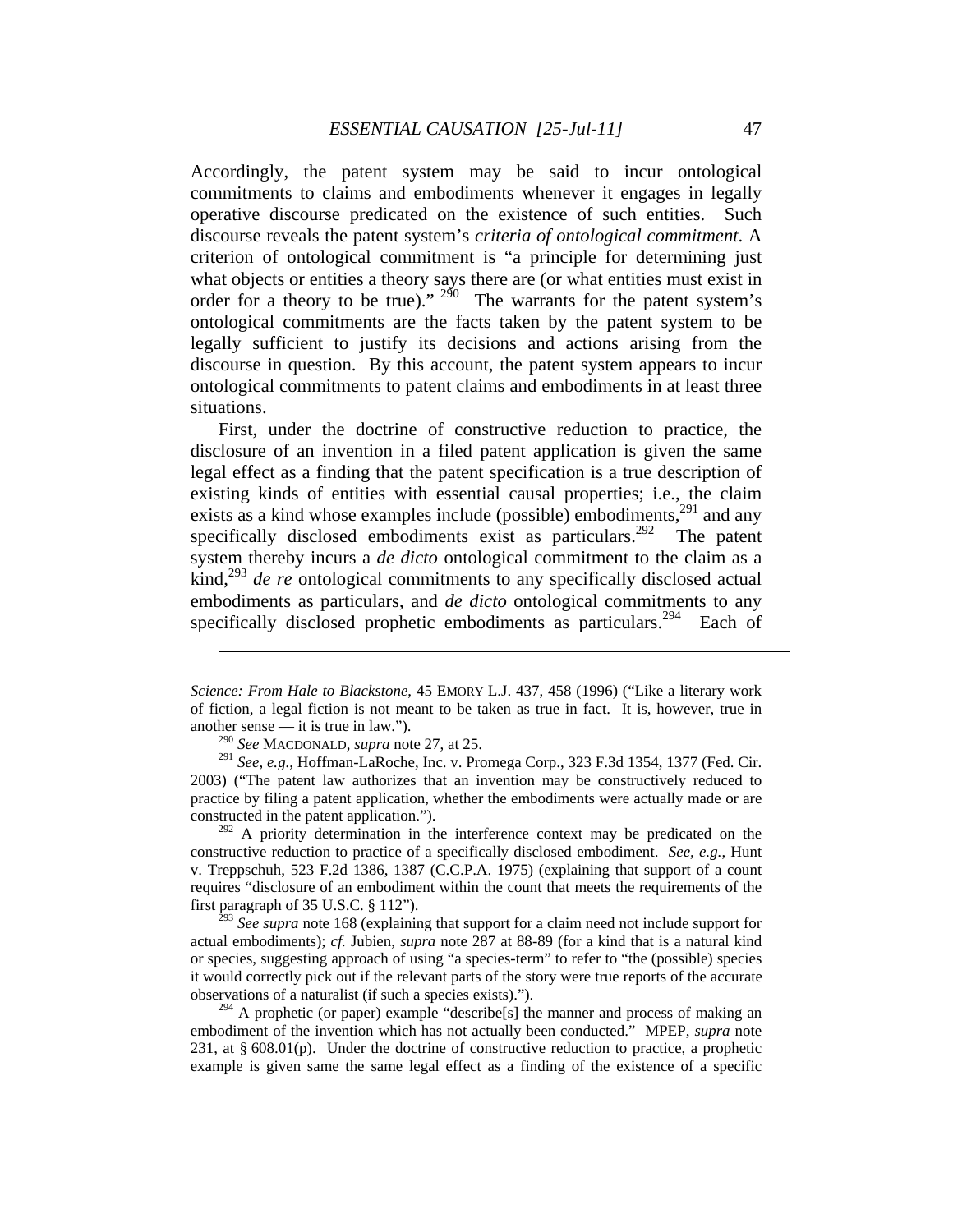these commitments is warranted by the adequacy of the filed disclosure under the first paragraph of § 112 with respect to the claim or embodiment in question. $295$ 

Second, when a claim is found anticipated by use<sup> $296$ </sup> or prior reduction to practice under § 102(a),<sup>297</sup> or barred by public use or on-sale activity under  $\frac{8}{3}$  102(b),<sup>298</sup> it is because the patent system has affirmed the existence of a specific embodiment of the claim prior to the invention or the critical date (or its constructive equivalent in another inventor's patent application<sup>299</sup>). The patent system incurs a *de re* ontological commitment to the prior art embodiment referred to in the evidentiary finding (as in "*x* was in public use more than a year before the filing date"), which is warranted by clear and convincing evidence of direct experience of a particular that is an example of the claim. $300$ 

Finally, when a claim is found infringed under  $\S 271(a)$ , it is because the patent system has affirmed the existence of a specific embodiment of the claim that was made, used, offered for sale, sold or imported by the

embodiment enabled by the example, even though no *particular* embodiment of that sort can be identified. *See* Hoffman-LaRoche, Inc. v. Promega Corp., 323 F.3d 1354, 1377 (Fed. Cir. 2003) (Newman, J., dissenting) ("To fulfill their legal purpose, [prophetic] examples must be enabling of specific embodiments…. The patent law authorizes that an invention may be constructively reduced to practice by filing a patent application, whether the embodiments were actually made or are constructed in the patent application.").

<sup>295</sup> *See* 3A CHISUM ON PATENTS § 10.05[5], at 10-162 ("In order to constitute constructive reduction to practice as of its filing date, the application must comply with the requirements of the first paragraph of Section 112.").

<sup>296</sup> See 35 U.S.C. § 102(a) (denying patentability where the claimed "invention was ... used by others in this country … before the invention thereof by the applicant for patent");

<sup>297</sup> See 35 U.S.C. § 102(g) (denying patentability if the claimed invention was made earlier by the other party in an interference, or made earlier in the United States by another inventor, and not abandoned, suppressed or concealed).

An applicant who is first to reduce to practice may also lose priority to another inventor who is first to conceive and diligent in reducing to practice. *See id.* In such a case, no ontological commitment to a prior embodiment of the claim is incurred.

<sup>298</sup> *See* 35 U.S.C. § 102(b) (denying patentability where the claimed "invention was … in public use or on sale in this country, more than one year prior to the date of the application for patent in the United States);

<sup>299</sup> *See* Frazer v. Schlegel, 498 F.3d 1283 (Fed. Cir. 2007) (citations omitted) ("When interference priority is at issue, constructive reduction to practice of a count may be established by disclosure of an embodiment within the count."). 300 *See* Orion IP, LLC v. Hyundai Motor America, 605 F.3d 967, 975 (Fed. Cir. 2010)

(citation omitted) ("[T]he party asserting invalidity due to anticipation must prove anticipation, a question of fact, by clear and convincing evidence."); Netscape Communications Corp. v. Konrad, 295 F.3d 1315, 1320 (Fed. Cir. 2002) ("A conclusion that a section 102(b) bar invalidates a patent must be based on clear and convincing evidence.")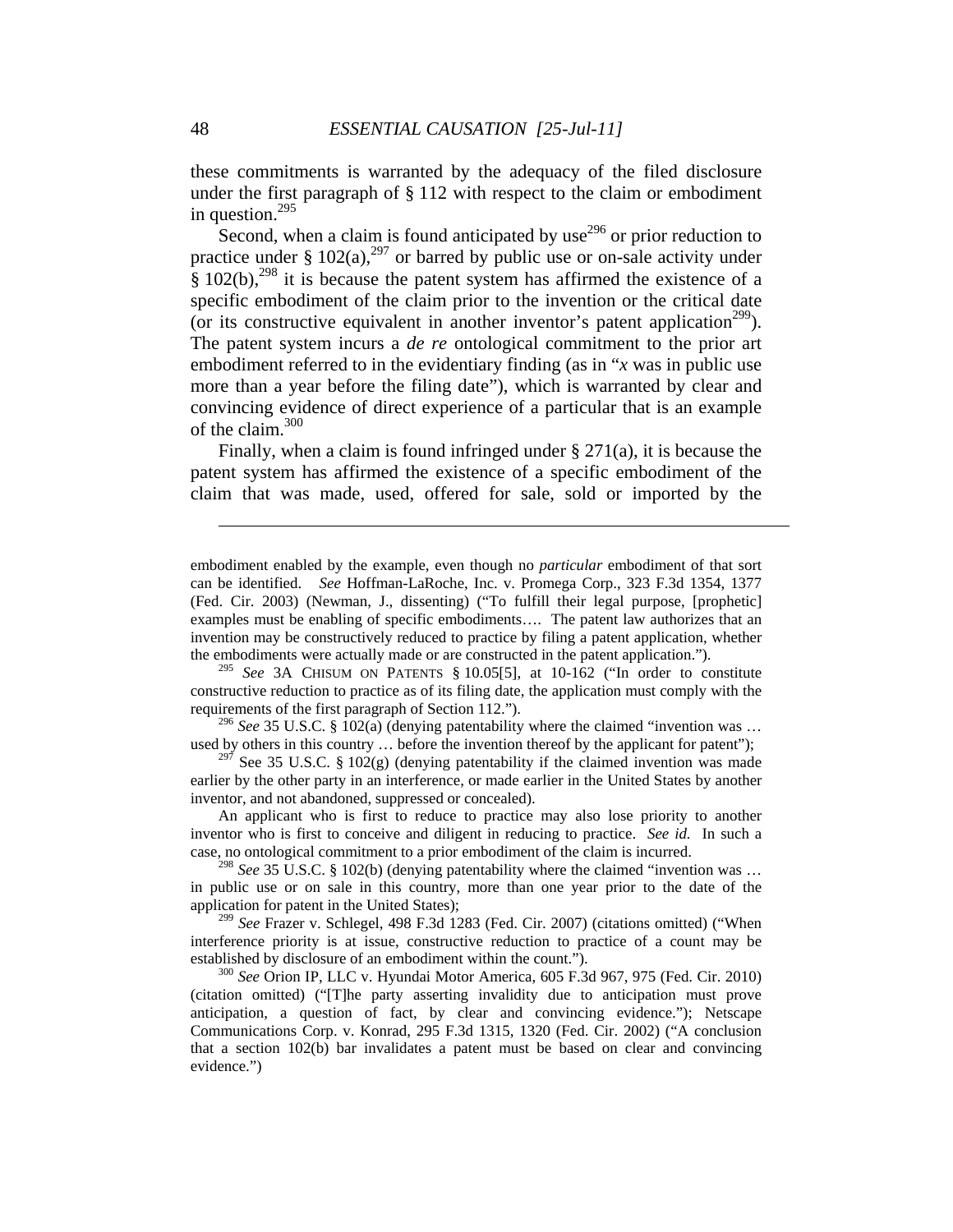defendant.301 The patent system incurs a *de re* ontological commitment to the infringing embodiment, which is warranted by the preponderance of evidence of past or present direct experience of a particular that is an example of the claim.

If the above inventory is basically correct, then the patent system's ontological commitments to claims and embodiments are grounded in either (1) adequate disclosure in a filed patent application or (2) a proven report of past or present direct experience. Moreover, given that proven reports of direct experience would be acceptable ontological warrants even in a minimal legal epistemology, $302$  it is patent law's doctrines of adequate disclosure that determine the overall extent of the patent system's ontological commitments to claims and embodiments.

It is costly for the patent system to incur ontological commitments to claims and embodiments.<sup>303</sup> The filing of a claim in a patent application is a demand that the patent system not only admit a new kind into its ontology of "useful Arts," but regulate the creation, use and sale of all entities within its jurisdiction that are examples of the kind.<sup>304</sup> As I will argue below, the

 $\overline{a}$ 

JUDGES, BUREAUCRATS, AND LAWYERS PUT INNOVATORS AT RISK 38-45 (2008) (describing costs of defining new property rights).

 $304$  See 35 U.S.C. § 154(a) (granting the patentee "the right to exclude others from making, using, offering for sale, or selling the invention throughout the United States or importing the invention into the United States" during the patent term).

<sup>301</sup> *Cf.* Waymark Corp. v. Porta Systems Corp., 245 F.3d 1364 (Fed. Cir. 2001) (noting that "infringement without a completed infringing embodiment is not the norm in patent law" but is contemplated by statutory provisions beyond the scope of § 271(a)). 302 *See, e.g.*, FED. R. EVID. 602 advisory committee's note (citation omitted) ("'[T]he

rule requiring that a witness who testifies to a fact which can be perceived by the senses must have had an opportunity to observe, and must have actually observed the fact' is a 'most pervasive manifestation' of the common law insistence upon 'the most reliable sources of information.'"); Joseph Boyle, *Free Choice, Incommensurable Goods and the Self-Refutation of Determinism*, 50 AM. J. JUR. 139, 157 (2005) ("[I]t may be possible to stand back epistemologically from one's assent, but seeing an event, or remembering a recent event, you just believe the proposition describing it, and reasonably so. There seems to be no choice in the matter.").

Of course, the patent system does not accept all reports of direct experience as *proof* of existence, *see, e.g.*, Woodland Trust v. Flowertree Nursery, Inc., 148 F.3d 1368 (Fed. Cir. 1998) (rejecting "uncorroborated oral testimony … of interested persons recalling long-past events" regarding prior use of patented method). In admitting reports of direct experience as *evidence* of existence, however, the patent system rejects a posture of *universal* skepticism toward sensory experience and memory, such as that expressed in René Descartes's *Meditations*. *Compare* FED. R. EVID. 602 ("Evidence to prove personal knowledge may … consist of the witness' own testimony.") *with* RENÉ DESCARTES, MEDITATIONS ON FIRST PHILOSOPHY 51 (Donald A. Cress ed. 1996) ("[E]verything I ever thought I sensed while awake I could believe I also sometimes sensed while asleep"). 303 *See generally* JAMES BESSEN & MICHAEL J. MEURER, PATENT FAILURE: HOW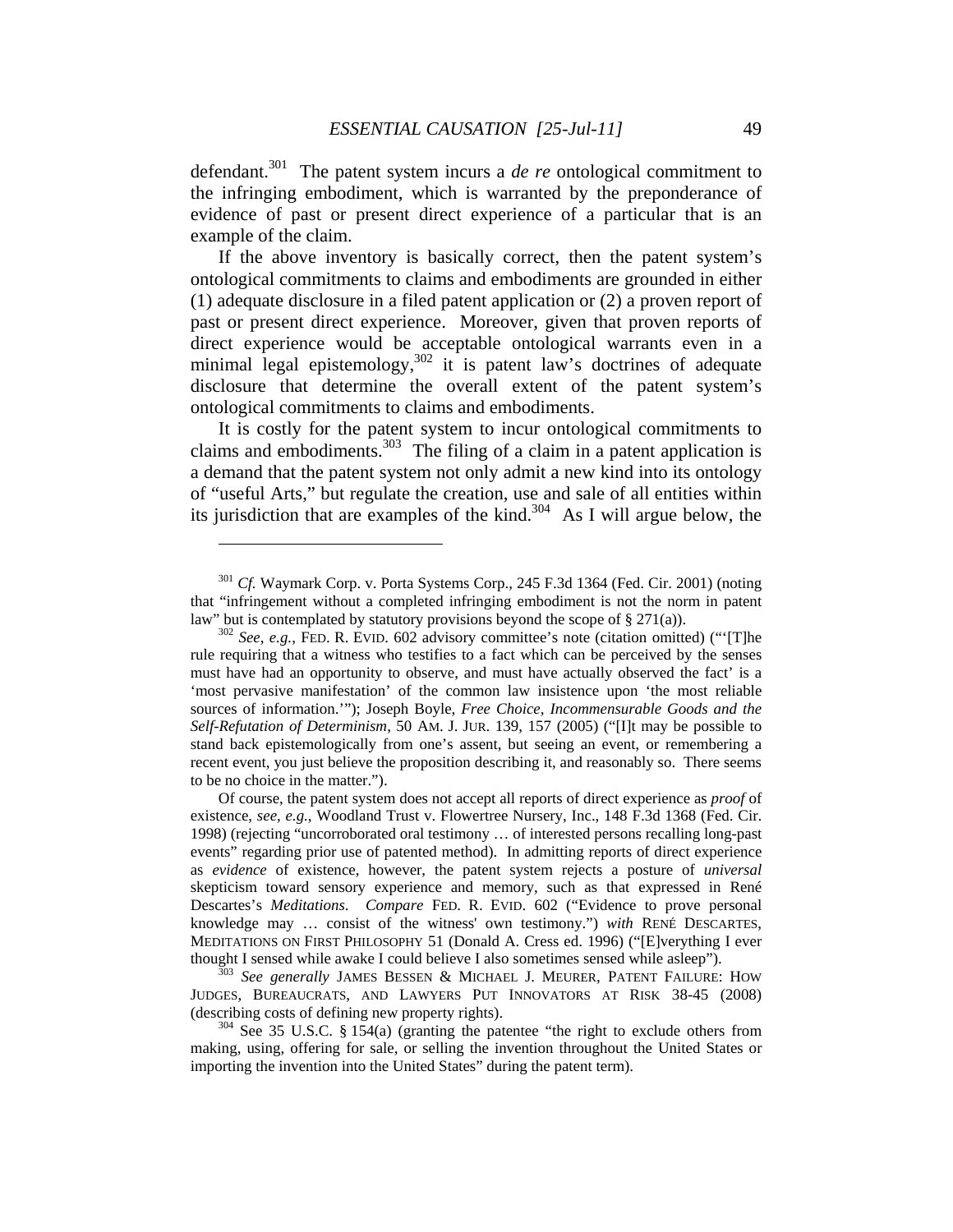written description and enablement doctrines serve in part to enforce the conditions under which the patent system incurs ontological commitments to claims and takes such commitments to be warranted, respectively.

3. The Written Description Requirement as a Doctrine of Ontological Possession

A comprehensive analysis of the patent system's criteria of ontological commitment to claims as kinds is beyond the scope of this Article.<sup>305</sup> It is sufficient here to argue as a more general matter that any kind that is the subject of ontological commitment must pick out a definite (possibly empty) class of examples. As philosopher Michael Jubien describes this proposition,306 this is "a very modest and natural assumption about kinds one that I think would be met by any plausible philosophical doctrine on the nature of kinds."307 Jubien himself relies on this assumption in formulating a criterion of *de dicto* ontological commitment to kinds<sup>308</sup> suitable for theories in which kinds may stand in definitional hierarchies.<sup>309</sup>

By this account, the patent system's criteria of ontological commitment subsume Lefstin's definitional account of the written description requirement. According to Lefstin, the standard for the written description's definitional function is to be found in the Federal Circuit's *Lilly* decision, which characterizes "a fully described genus" as one that allows "one skilled in the art … [to] visualize or recognize the identity of the members of the genus." $310$  A claim that is "fully described" according to this standard is one that can be the subject of ontological commitment, as one skilled in the art can recognize (and therefore pick out) the embodiments of the claim, which form a definite class of examples.

<sup>305</sup> *Cf.* Jubien, *supra* note 287, at 85 (noting that his explanation of ontological commitment to kinds is "not self-contained," but relies on "technical notions introduced" in a previous article).<br><sup>306</sup> *See id.* at 85 (stating the assumption more formally as "for any kind  $\kappa$ , there exists

in every world a definite (possibly empty) class of objects of that kind" and denoting the class of objects of kind  $\boldsymbol{K}$  in world *H* by  $\{x \mid \boldsymbol{K} \}_{H}$ .

<sup>307</sup> *See id.*

<sup>&</sup>lt;sup>308</sup> More formally, Jubien states the criterion as follows: " $\langle T, I \rangle$  is committed to objects of kind *K* iff for every  $I_u(H)$  -model *M*,  $D(M) \cap \{x \mid kx\}$  ≠ Ø for every *H* in which  $\langle T_u, I_u \rangle$  is true." *See id.* at 87.

<sup>&</sup>lt;sup>309</sup> See id. at 86. ("The criterion we seek should satisfy the condition that if a theory is committed to objects of kind  $\kappa$ , and if objects of kind  $\kappa$  are necessarily also of kind  $\kappa'$ , then the theory is committed to objects of kind  $\kappa'$  as well.").<br><sup>310</sup> Lefstin, *supra* note 39, at 1206 (citing Lilly, 119 F.3d at 1568).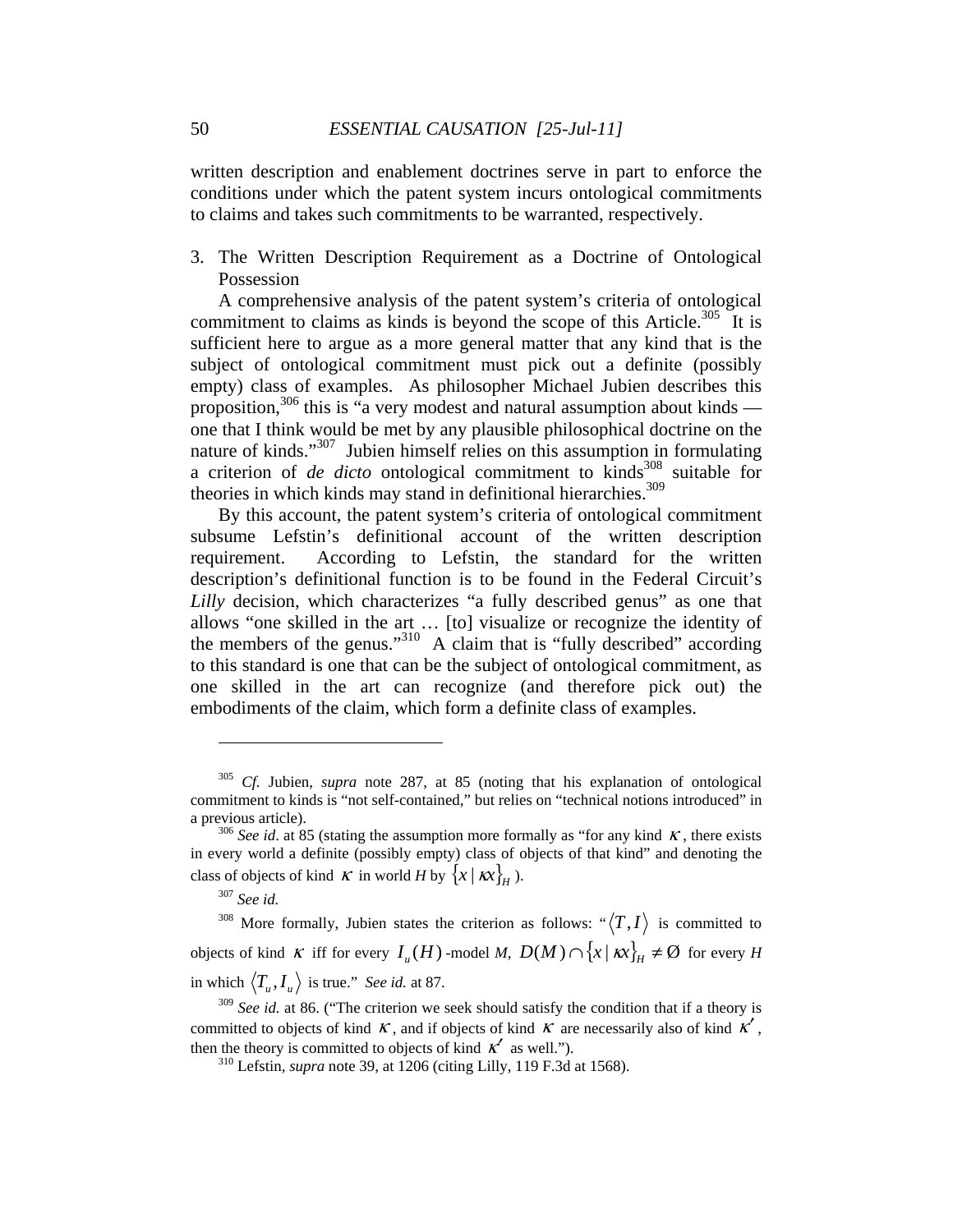This reinterpretation of Lefstin's account also plausibly explains the Federal Circuit's characterization of the written description requirement as an obligation that the applicant show "that, as of the filing date sought, he or she was in possession of the invention."311 To Lefstin, the Federal Circuit's "possession" jurisprudence makes no sense, because "'the invention' is a bundle of properties recited by the claims, defining the perimeter of the patentee's legal right to exclude": it may be meaningful to ask whether an inventor possessed certain "ideas and things," but not "abstract legal entities or infinite sets of subject matter."312 Since *Lilly*, however, the court has continued to frame the written description requirement as a possession inquiry,  $313$  including in its recent en banc decision in *Ariad*. 314

Lefstin sees in this recent caselaw a missed opportunity to follow *Lilly*'s lead in clarifying that the "true role of the written description doctrine" was in requiring definitional information rather than a showing of possession.<sup>315</sup> But *Lilly* need not be read as a departure from the Federal Circuit's "possession" jurisprudence. In *Lilly*, the court refers to its opinion four months earlier in *Lockwood v. American Airlines*<sup>316</sup> for what it takes to be the definitive statement of the written description requirement: "To fulfill the written description requirement, a patent specification must describe an invention and do so in sufficient detail that one skilled in the art can clearly conclude that 'the inventor invented the claimed invention.'"<sup>317</sup> The *Lockwood* court, in turn, finds that it is "accurate[]" to say that the requirement is met by a "show[ing] that one is 'in possession' of the

<sup>311</sup> *See, e.g.*, Vas-Cath Inc. v. Mahurkar, 935 F.2d 1555, 1563-64 (Fed. Cir. 1991). For other commentary challenging this characterization, *see, e.g.*, Mark D. Janis, *On Courts Herding Cats: Contending with the "Written Description" Requirement (and Other Unruly Patent Disclosure Doctrines*, 2 WASH. U.J. L. & POL'Y 55, 62 (2000) (arguing that the written description requirement is "an essentially standardless disclosure doctrine that can be deployed arbitrarily"); Timothy R. Holbrook, *Possession in Patent Law*, 59 SMU L. REV. 123, 161-63 (2006) (arguing that the written description requirement should not be used to ensure possession, as that function is better performed by the enablement

requirement).<br><sup>312</sup> *See* Lefstin, *supra* note 39, at 1199.<br><sup>313</sup> *See id.* at 1210 & n. 220 (citing cases).<br><sup>314</sup> Ariad Pharmaceuticals, Inc. v. Eli Lilly & Co., 598 F.3d 1336, 1351 (Fed. Cir. 2010) (en banc) ("[T]he test for sufficiency is whether the disclosure of the application relied upon reasonably conveys to those skilled in the art that the inventor had possession % of the claimed subject matter as of the filing date.").<br>
<sup>315</sup> See Lefstin, *supra* note 39, at 1207-10.<br>
<sup>316</sup> Lockwood v. American Airlines, Inc., 107 F.3d 1565 (Fed. Cir. 1997).<br>
<sup>317</sup> See Lilly, 119 F.3d at 1566 (ci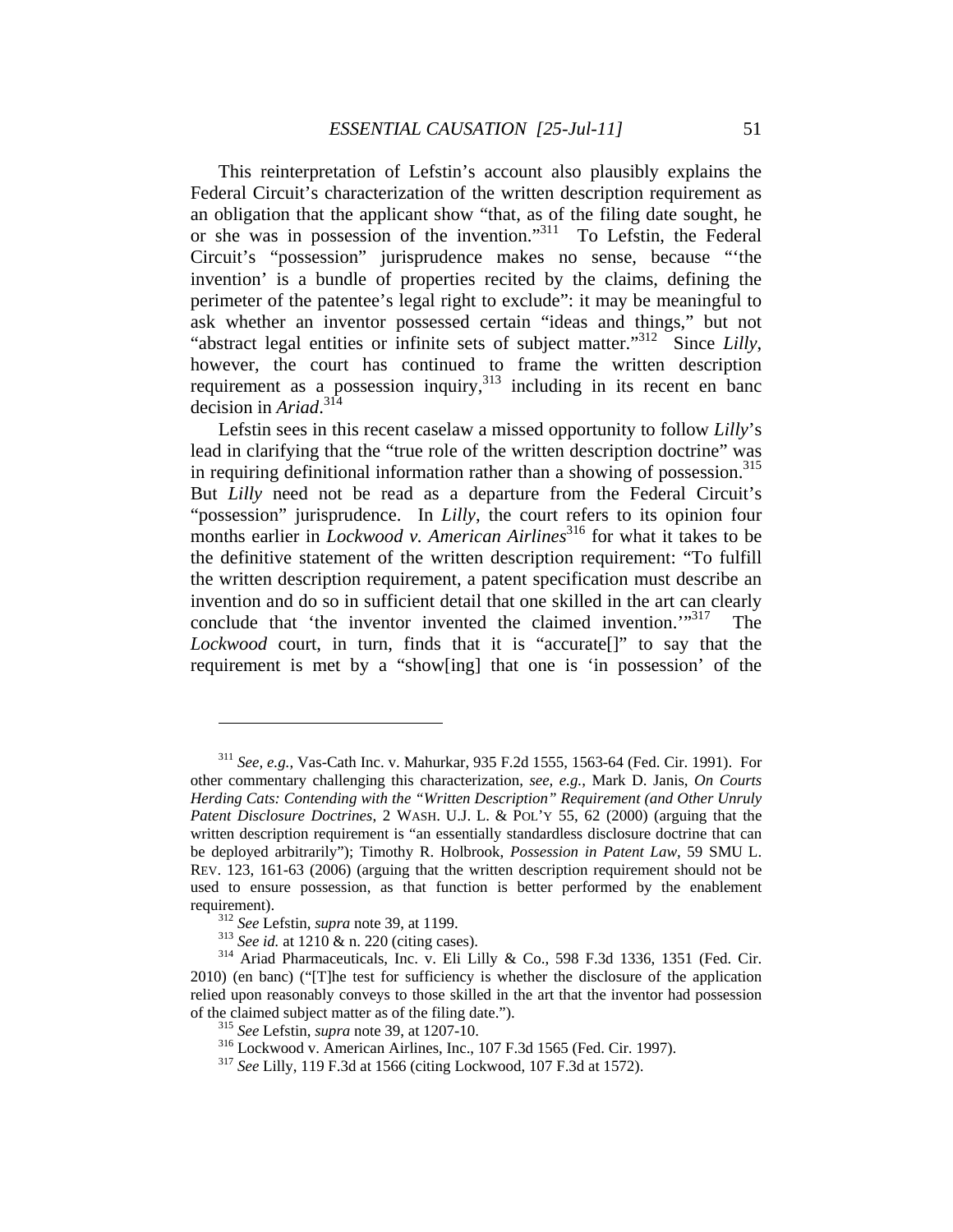invention,<sup>318</sup> and goes on to explain what such a showing entails:

One shows that one is "in possession" of the invention by describing the invention, with all its claimed limitations, not that which makes it obvious. ("[T]he applicant must also convey to those skilled in the art that, as of the filing date sought, he or she was in possession *of the invention*. The invention is, for purposes of the 'written description' inquiry, *whatever is now claimed*.") One does that by such descriptive means as words, structures, figures, diagrams, formulas, etc., that fully set forth the claimed invention.<sup>319</sup>

The effect of this explanation is to read into the language preceding the patent claims (e.g., "I claim"<sup>320</sup>) a further predicate of the form "I am now in possession of." Under a standard interpretation, the speaker of such a predicate (i.e., the patent applicant) incurs an ontological commitment to each entity that is an object of the predicate: one can possess only what exists. By our account above, the written description requirement serves to ensure that the claims are kinds that pick out well-defined classes,  $321$  as is necessary to satisfy the patent system's criteria of ontological commitment.

On this interpretation, to "possess" a claimed invention is to possess the claim as a kind in one's ontology, having incurred a *de dicto*<sup>322</sup> ontological commitment to the claim according to the patent system's criteria for such commitment. The filing of a patent application that meets the written description requirement serves to "convey" this ontological commitment "to those skilled in the art" who read the application, insofar as a reader's acceptance of the truth of the patent specification (including the applicant's representations of possession) implies the existence of the claims as kinds whose examples include (possible) working embodiments.

Whatever the *inventor*'s criteria of ontological commitment may be, the written description requirement ensures that the patent disclosure convey ontological commitment to a reader according to the *patent system*'s criteria for such commitment. Every such reader is entitled to "possess" the

<sup>318</sup> *See* Lockwood, 107 F.3d at 1572 (citing Vas-Cath, 935 F.2d at 1563-64) ("Lockwood argues that all that is necessary to satisfy the description requirement is to show that one is 'in possession' of the invention. Lockwood accurately states the test....").<br><sup>319</sup> 107 F.3d at 1572 (citation omitted) (emphasis in original).

<sup>&</sup>lt;sup>320</sup> See supra text accompanying note 119.<br><sup>321</sup> See supra text accompanying note 310.<br><sup>322</sup> In this case, the entities are kinds to which the patent system incurs only a *de dicto* and not a *de re* ontological commitment. *See supra* text accompanying note 293. Since the language of the patent application need convey no more than a *de dicto* commitment to these kinds, the applicant need incur only a *de dicto* commitment in making the application.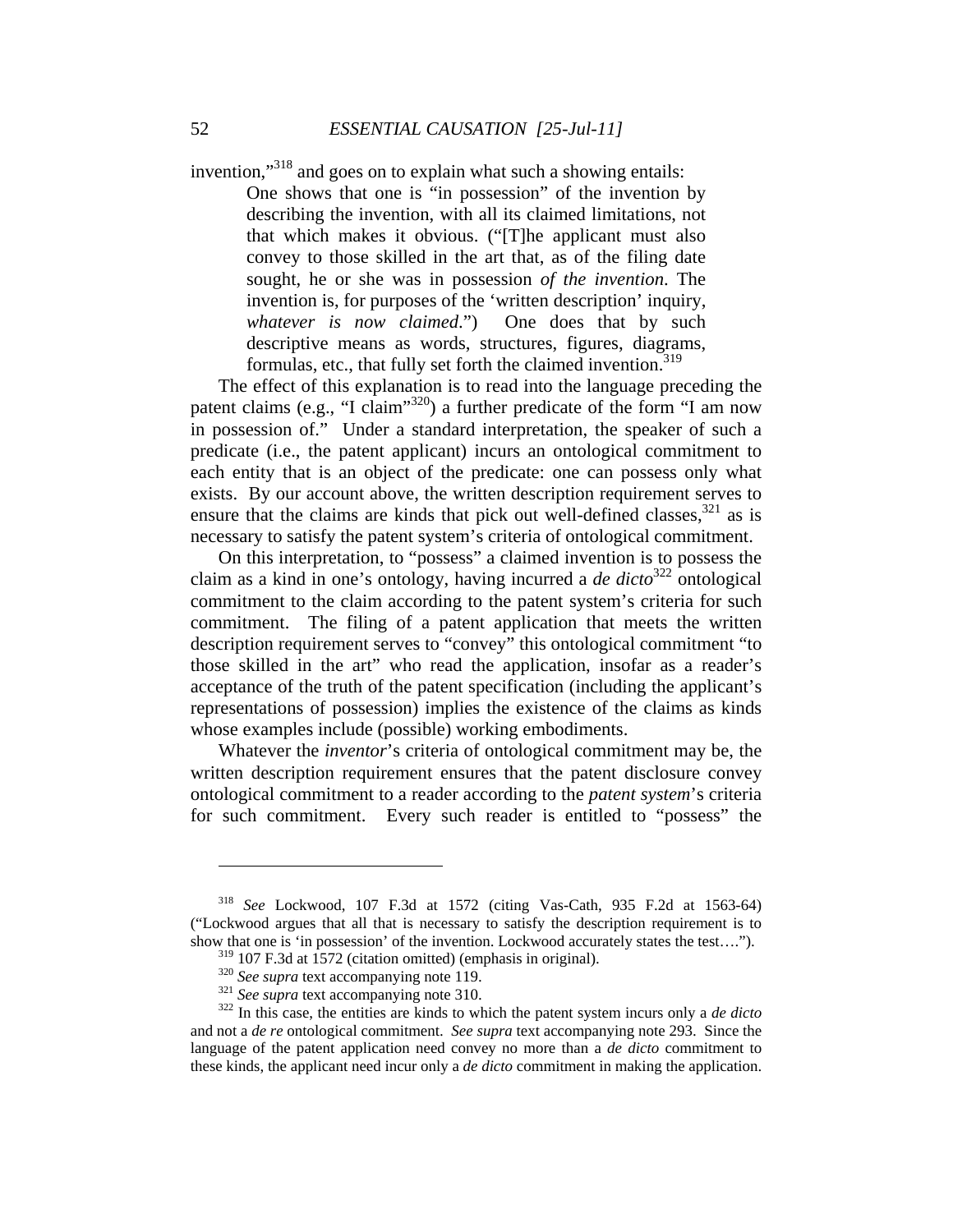invention in this ontological sense.<sup>323</sup> By demonstrating ontological possession of the claimed and described invention at the time of filing, however, the inventor is uniquely entitled to establish priority for the filed claims. (The written description requirement's role in securing ontological commitment thus also subsumes the requirement's traditional role in policing against the addition of new matter.<sup>324</sup>) Upon securing priority in this way and meeting the other requirements for patentability, the inventor is awarded an entitlement to regulate the ontological possession of future *de re* commitments to the claim and its embodiments; i.e., by excluding others from bringing into existence any embodiments that might be the subject of such commitments. On this reading, then, the patent right does not include an exclusive right to "possess" the claimed invention, but does include the most important of the "sticks" in the property rights "bundle": the right to exclude others.<sup>325</sup>

In summary, I have provided an ontological account of the written description requirement that both incorporates Lefstin's definitional account and supports the Federal Circuit's "possession" jurisprudence. In this account, the written description requirement serves to ensure that one who reads the applicant's claims in light of the specification thereby incurs *de dicto* ontological commitments to those claims according to the patent system's criteria for such commitments. I will now turn to an account of the enablement requirement as providing the complementary function of ensuring that any ontological commitments so incurred are warranted

<sup>323</sup> *Cf.* In re Borst, 345 F.2d 851, 855 (C.C.P.A. 1965) (holding that for the teachings of a prior art patent to anticipate a claimed invention, "the [prior art] disclosure must be such as will give possession of the invention to the person of ordinary skill."). Since such ontological possession includes knowledge of claim scope, this account also recognizes the notice function of the written description requirement. *Cf.* Lefstin, *supra* note 39, at 1219 (arguing that by demanding definitional information, the written description requirement improves notice of patent scope). 324 *See, e.g.*, In re Curtis, 354 F.3d 1347, 1351 (Fed. Cir. 2004) (explaining that later-

filed claims can claim the priority date of an earlier application only if the earlier application's disclosure "reasonably convey[s] to one of ordinary skill in the art that the inventors possessed the later-claimed subject matter when they filed the earlier application"). 325 *Cf.* College Sav. Bank v. Florida Prepaid Postsecondary Educ. Expense Bd., 527

U.S. 666, 673 (1999) (citation omitted) ("The hallmark of a protected property interest is the right to exclude others. That is 'one of the most essential sticks in the bundle of rights that are commonly characterized as property.'"); Aleksandar Nikolic, *Securitization of Patents and Its Continued Viability In Light of the Current Economic Conditions*, 19 ALB. L.J. SCI. & TECH. 393, 395-96 (2009) ("While a patent is considered property, an owner is not granted the full 'bundle of sticks' of property rights in an invention but merely 'the [negative] right to exclude others.'").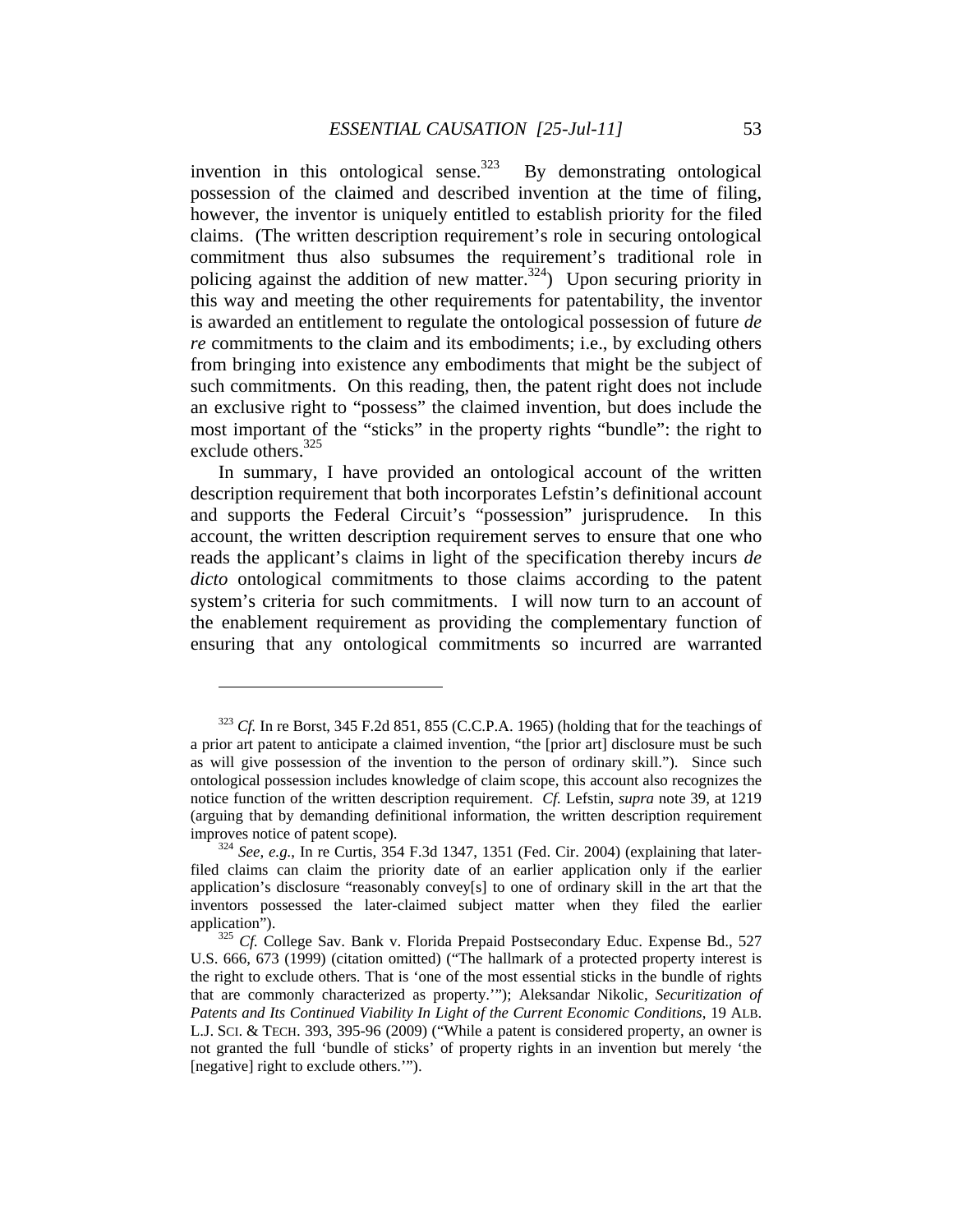according to the patent system's epistemology.

4. The Enablement Requirement as a Doctrine of Ontological Warrant

To complete our account of the patent system's ontological commitments, it remains to show how the enablement requirement secures warrants to *de dicto* ontological commitments to claims as kinds; i.e., how an enabling disclosure serves to justify (according to the patent system's epistemology) the belief that entities of the claimed kind, having certain essential causal properties, may exist in this world. To understand what an enabling disclosure needs to do to fulfill this justificatory role, it is necessary first to examine the epistemological burdens such a belief places on the patent system. In particular, the enforceability of a patent claim requires that the patent system have available sufficient epistemological machinery to make factual determinations as to whether a given accused entity exists and is of the claimed kind.

These determinations may involve extensive appeals to scientific realism, as *Centricut v. Esab Group*<sup>326</sup> illustrates. In that case, Esab Group ("Esab") asserted two patent claims directed to an improved electrode for a plasma arc torch.<sup>327</sup> Centricut sought a declaratory judgment of invalidity and noninfringement against Esab, and Esab filed infringement counterclaims.<sup>328</sup> After a bench trial,<sup>329</sup> the district court held one of Esab's claims infringed.330 The Federal Circuit reversed the trial court's finding of infringement, relying heavily on the testimony of Centricut's expert that Esab had not conducted testing sufficient to show that the accused electrode fell within the scope of the claim.<sup>331</sup> In giving weight to this expert testimony, the appeals court discounted the rebuttal testimony of Esab's inventor and other witnesses, none of whom were qualified as experts.<sup>332</sup>

The Federal Circuit based its decision on the following facts. Plasma arc torches use electrical arcs — essentially, artificial lightning bolts<sup>333</sup> — to superheat a stream of gas to a plasma state at temperatures of around 30,000

<sup>&</sup>lt;sup>326</sup> Centricut, LLC v. Esab Group, Inc., 390 F.3d 1361 (Fed. Cir. 2004), *cert. denied*, 546 U.S. 814 (2005).

<sup>527</sup> *See id.* at 1363.<br><sup>328</sup> *See id.* 329 *See id.* at 1365.

<sup>329</sup> *See id.* at 1365. 330 *See id.* at 1366-67. 331 *See id.* at 1367-68. 332 *See id.* at 1368-69. 333 *See, e.g.*, KATHRYN D. WAGNER, 1 ENVIRONMENTAL MANAGEMENT IN HEALTHCARE FACILITIES 34 (1998) ("Plasma Arc reactors generate intense heat … through discharge of a powerful electrical arc (artificial lightning).").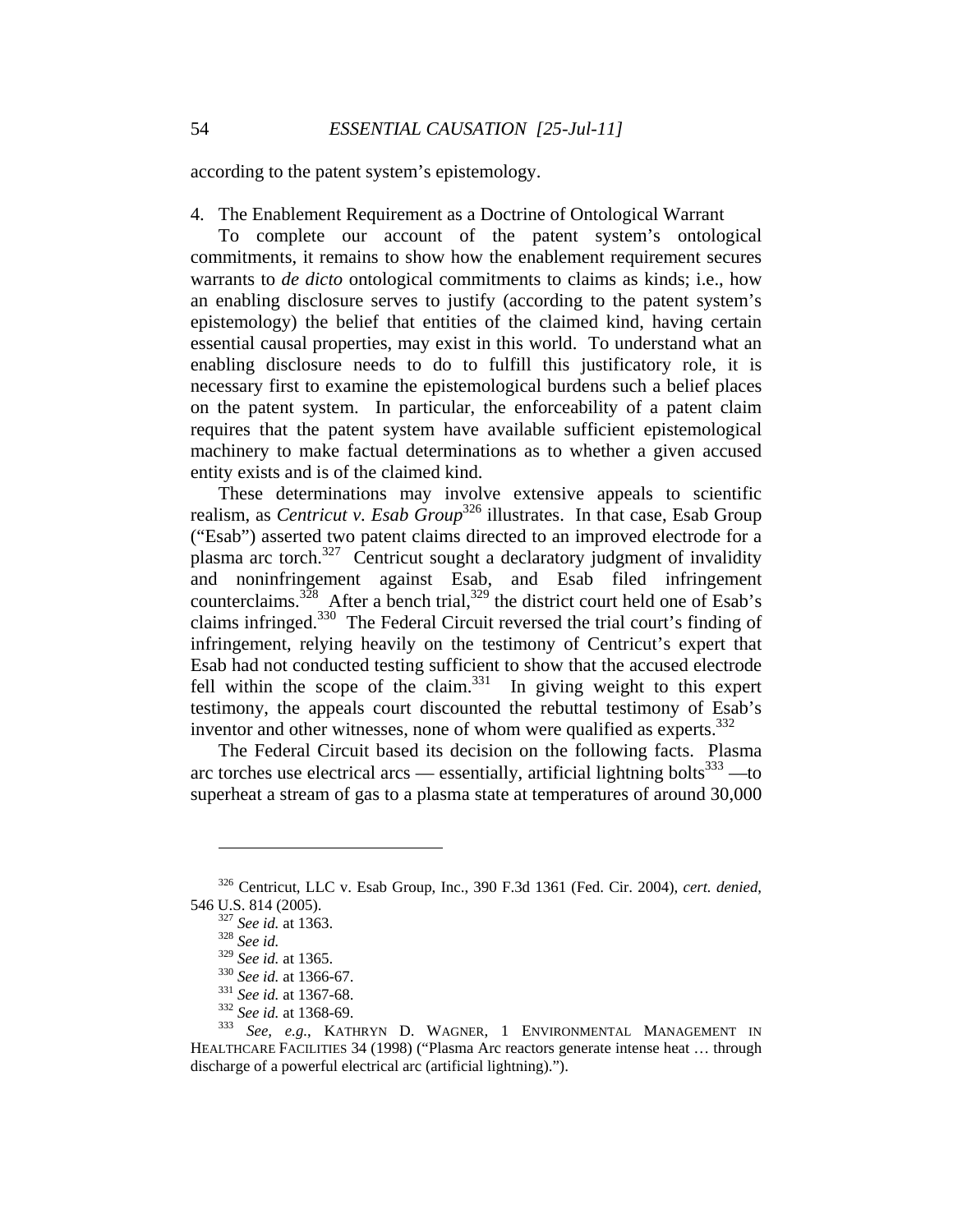degrees Kelvin, hot enough to cut metal.<sup>334</sup> Torches that use oxygen gas are particularly suitable for cutting carbon steel.<sup>335</sup> Most conventional torch electrodes consist of a metal emissive insert embedded in a holder made of a different metal.<sup>336</sup>

According to Esab's patent disclosure, the emissive insert is composed of a metal that has a low "work function"; i.e., the amount of energy required to "permit[] thermionic emission of [an electron from] a metal at a given temperature." $\frac{337}{100}$  This low work function makes the insert "capable of readily emitting electrons when an electric potential is applied thereto," so that in the torch's normal operation the arc is supported by the insert.<sup>338</sup> In conventional torches, however, the use of oxygen gas can cause the metal holder to oxidize.<sup>339</sup> If the holder is made of a metal such as copper whose work function falls when it is oxidized, the arc may begin to emanate from the holder in preference to the insert, causing the holder to melt and the electrode to fail. $340$  Esab's invention provides a sleeve positioned between the insert and the holder that has a high work function relative to the emissive insert. $341$  The addition of the sleeve keeps the arc on the emissive insert even when the holder becomes oxidized, thereby prolonging the electrode's life.342

Claim 1, the broader of Esab's claims recited, *inter alia*, "an emissive insert composed of a metallic material having a relatively low work function, and a sleeve surrounding said emissive insert … composed of a metallic material having a work function which is greater than that of the material of said emissive insert."<sup>343</sup> Esab's other claim, claim 8, further specified, *inter alia*, that the sleeve's work function was greater than that of the holder and that the insert's "relatively low work function" adapted it "to readily emit electrons upon an electric potential being applied thereto."<sup>344</sup>

In the district court, Centricut moved for summary judgment of invalidity for indefiniteness, arguing that the work function of a metallic material is dependent on too many variables (e.g., surface treatment and crystalline structure) for one of skill in the art to determine whether either

<sup>&</sup>lt;sup>334</sup> *See id.* at 1363.<br><sup>335</sup> *See id.*<br><sup>336</sup> *See id.* 337 *See* U.S. Patent No. 5,023,425, col. 1 (issued June 11, 1991).<br><sup>338</sup> *See id.* <sup>339</sup> *See id.* 

<sup>339</sup> *See id.* <sup>340</sup> *See id.* <sup>341</sup> *See* Centricut, 390 F.3d at 1363-64. 342 *See id*. at 1364. 343 *See id.* <sup>344</sup> *See id.* at 1364 n.1.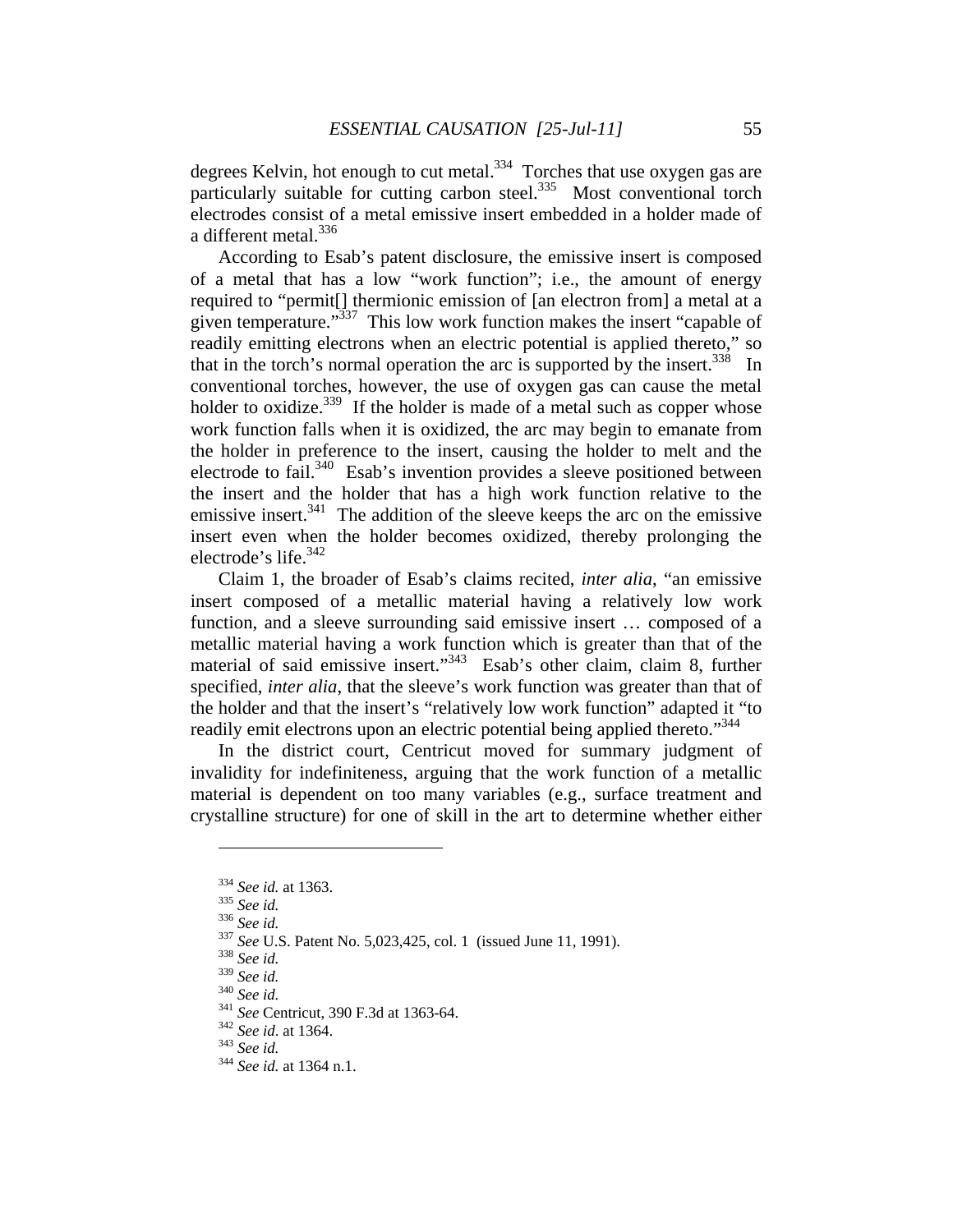claim read on a particular combination of holder, sleeve and insert materials.345 The court rejected this argument, finding the claims' work function limitation to be definite:

It may well be, as Centricut claims, that some silver sleeves could be within the claims while others silver sleeves fall outside the claims, depending upon the physical characteristics of the particular sample of silver used and the identity of the metal used for the emissive insert, but that is not due to any indefiniteness in the claim. Rather, it is due to the nature of work function as an electro-chemical characteristic that is dependent upon a variety of variables…. [A]ll one must do to make a silver [sleeve] that avoids the work-function limitation… is to use silver with the necessary physical characteristics (surface treatment, crystalline structure, etc.) to give it a work function equal to or lower than the work function of the material selected for the emissive insert....<sup>346</sup>

In Centricut's accused electrode, the holder was made of copper, the sleeve was made of silver, and the insert was made of hafnium.<sup>347</sup> At trial, Centricut's expert had submitted tables providing work function values for various element samples, including one that reported values ranging from 3.08 to 4.81 electron-volts for silver and a single value of 3.53 electronvolts for hafnium.<sup>348</sup> The district court inferred from these tables that "silver commonly has a higher work function than halfnium [sic]."<sup>349</sup> Noting that "[n]othing in the record suggests that Centricut made its silver sleeves from one of the relatively few low-work-function forms of silver," the court concluded that it was more likely than not that Centricut's electrode infringed claim  $1^{350}$  In contrast, the court found "too great an overlap in relative work-function values for silver and copper to give rise to a reliable inference" as to whether the electrode infringed claim  $8^{351}$ 

Centricut did not appeal the district court's ruling on indefiniteness,  $352$ but raised the issue of the variability of work functions again in appealing

<sup>345</sup> Centricut, LLC v. Esab Group, Inc., No. 99-039-M, 2002 WL 220057, at \*4 (D.N.H. 2002). 346 *Id.* at \*5. 347 *See* Centricut, 390 F.3d at 1366; Centricut, LLC v. Esab Group, Inc., No. 99-CV-

<sup>39, 2003</sup> WL 21558348 at \*2 (D.N.H. July 9, 2003)). 348 *See id.* at 1366 & n.3.

<sup>&</sup>lt;sup>349</sup> *See id.* at 1366 (citing Centricut, 2003 WL 21558348, at \*3.)).<br><sup>350</sup> *See id.* (citing Centricut, 2003 WL 21558348, at \*3).<br><sup>352</sup> *See id.* at 1367 n. 4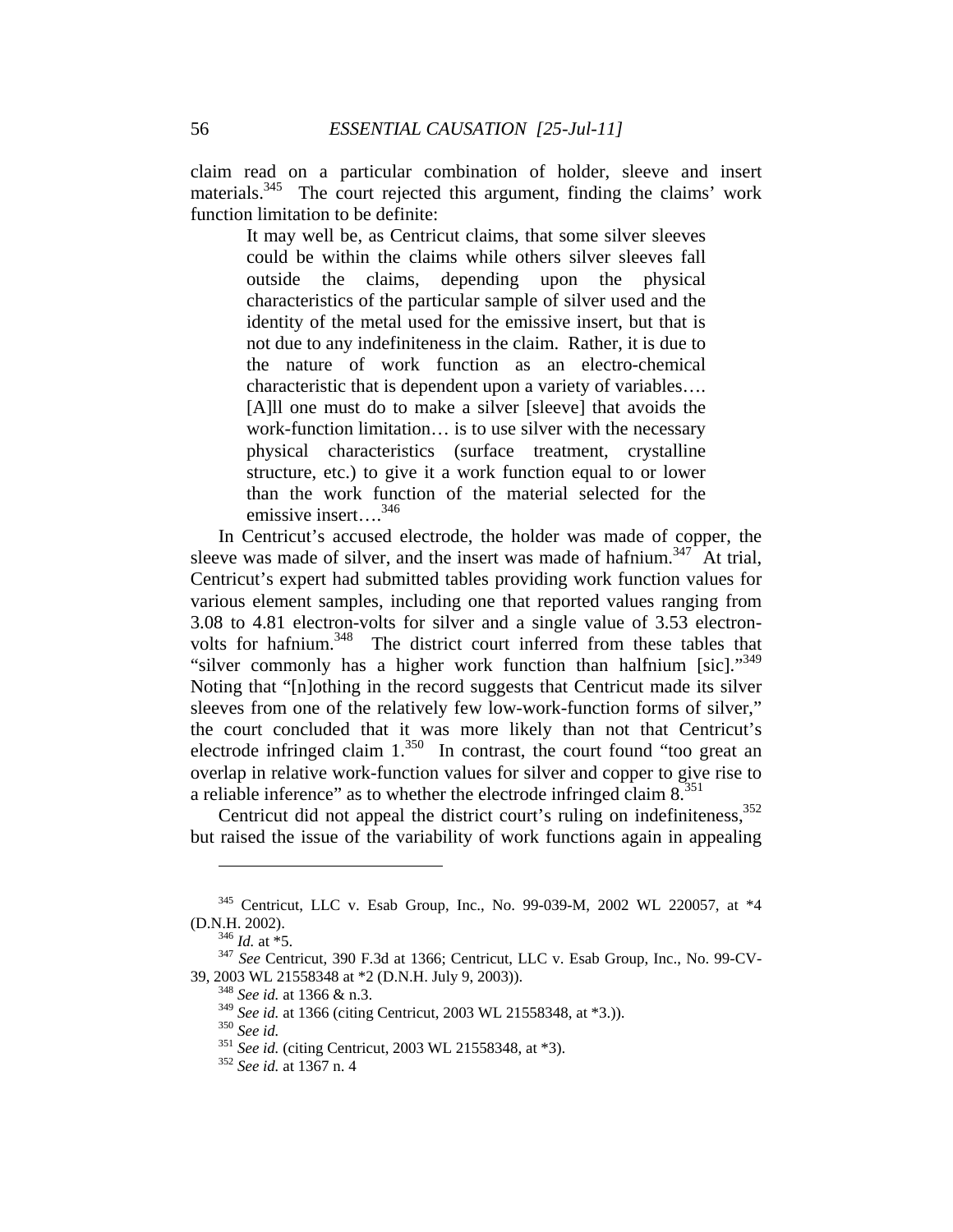the district court's judgment of infringement.<sup>353</sup> As Centricut noted, there was no evidence in the record "of either the *actual* work-function values or the *actual* relative work-function rankings in the accused Centricut electrode."354 According to Centricut, the district court erred in relying on work function tables as evidence of the actual values applicable to the accused electrode.<sup>355</sup> Such tables "do not show values for materials in bulk," because the work function of each specimen varies according to its own surface and atomic arrangements and the conditions under which the emission is measured.<sup>356</sup>

The Federal Circuit agreed with this argument, crediting the testimony of Centricut's expert to the effect that "work function is not an intrinsic property of a metal, but is rather a property of specific surfaces under specific conditions."<sup>357</sup> The appeals court found that this testimony "directly contradicted" the district court's conclusion that the tables showed that the accused electrode met the work function limitation by a preponderance of the evidence.<sup>358</sup> The Federal Circuit also credited Centricut's expert testimony that the observed durability of Centricut's accused electrode "could be attributed to a number of different factors, including temperature, the geometry of the electrode, the thermal and electrical conductivity of the sleeve, or the sleeve's resistance to oxidation, and that it was not reasonable to conclude that longer useful life was attributable to work function."<sup>359</sup> Noting the district court's finding that "the field of technology from which [the invention] sprang is so poorly understood that it qualifies as a 'black art,'" the appeals court deemed the case to be one in which expert testimony was necessary to prove infringement:

We do not state a per se rule that expert testimony is required to prove infringement when the art is complex. Suffice it to say that in a case involving complex technology, where the accused infringer offers expert testimony negating infringement, the patentee cannot satisfy its burden of proof

<sup>353</sup> Brief of Appellants at 7-26, Centricut, LLC v. Esab Group, Inc., 390 F.3d 1361 (Fed. Cir. 2004) (No. 03-1574). 354 *Id.* at 7; *see also* Centricut, 390 F.3d at 1365 ("[N]either party introduced any

evidence of tests conducted to directly measure the work function of the materials used in the accused device. Indeed, neither party introduced evidence of tests or other evidence concerning the exact materials used in the accused device.").<br>
<sup>355</sup> See Brief of Appellants, *supra* note 353, at 11.<br>
<sup>356</sup> See id. at 11-14.<br>
<sup>357</sup> See Centricut, 390 F.3d at 1365.<br>
<sup>358</sup> See id. at 1367.

<sup>359</sup> *See id.* at 1368.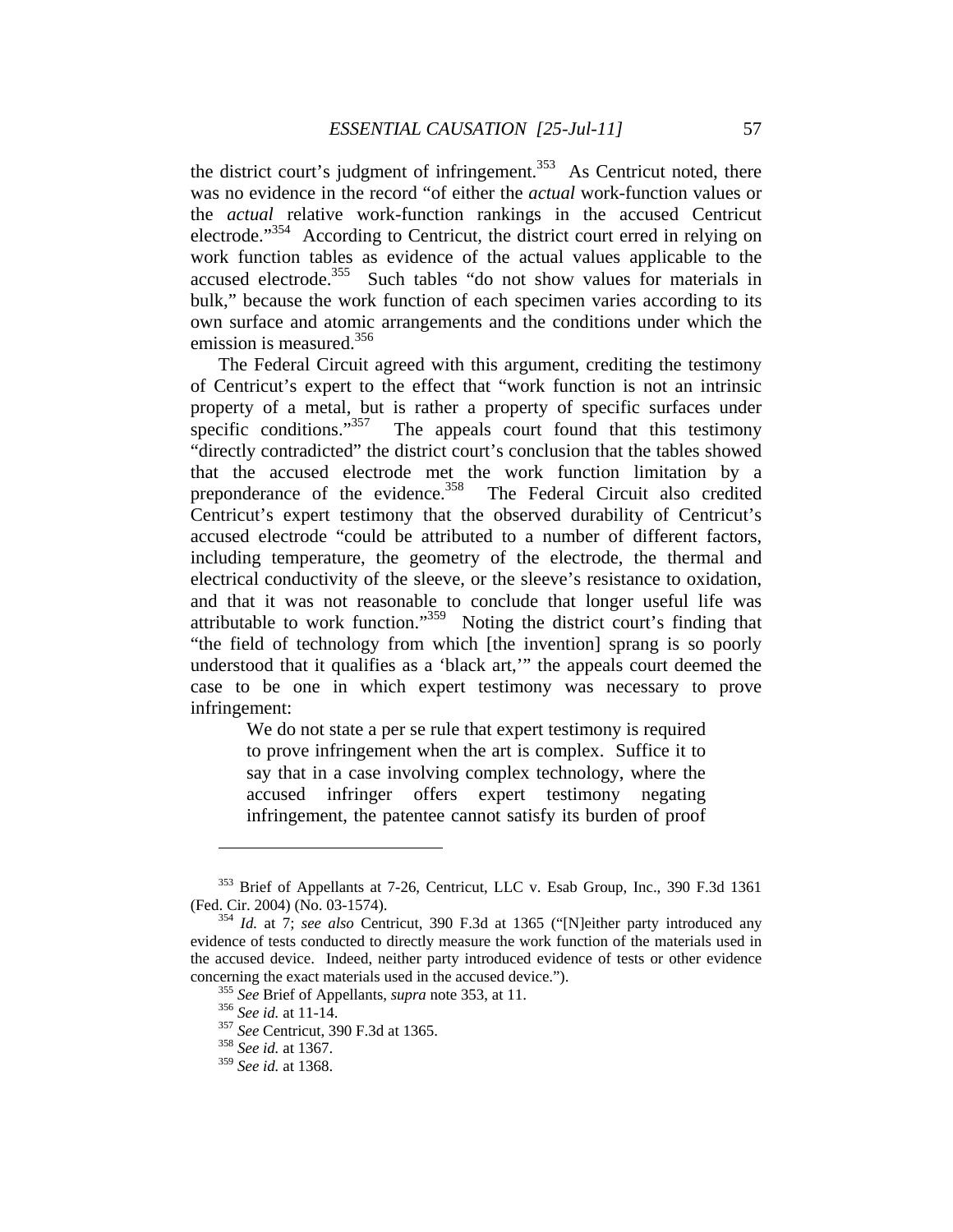by relying only on testimony from those who are admittedly not expert in the field.<sup>360</sup>

Since Esab had not presented any expert witnesses on the issue of work function, the court concluded that Esab had failed to satisfy its burden of proof on infringement.<sup>361</sup>

Identifying the patent system's ontological commitments in connection with the *Centricut* case reveals at least three illustrative examples of the patent system's reliance on scientific essentialism and scientific realism.

First, the issuance of claim 8 required the patent system to incur a *de dicto* ontological commitment to a kind of device with essential causal powers that include "readily emit[ting] electrons upon an electric potential being applied thereto."<sup>362</sup> While the electron is a paradigmatic While the electron is a paradigmatic unobservable entity,<sup>363</sup> "our best scientific theories" tell us that thermionic emission is an observable manifestation of a real entity of the natural kind known to science as the electron.<sup>364</sup> The patent system's commitments to scientific essentialism and to scientific realism serve to warrant its acceptance that devices capable of emitting electrons according to claim 8 can exist.<sup>365</sup>

Second, the Patent Office's issuance of claims 1 and 8 and the district court's judgment of validity entail a finding that well-defined classes of particulars can be picked out, each particular having, *inter alia*, a sleeve characterized by a relatively high work function.<sup>366</sup> The work function of a material is a causal power, insofar as it describes the disposition of the

 $\overline{a}$ 

Lorentz, Larmor, and even Thomson eventually adopted a single name, "electron," for the theoretical entities they had put forward. Apparently, they must have thought that those theoretical entities were representations of the same unobservable entity. A prominent reason for their thinking so was that the charge-to-mass ratio of ions, electrons, and corpuscles turned out to be approximately the same. As a result of the stability of that quantity across different experimental contexts, several experimental situations (the Zeeman effect, cathode rays, *thermionic emission*, the photoelectric effect, beta-rays, etc.) came to be considered observable manifestations of the same entity, the electron.

ARABATZIS, *supra* note 224, at 107-08. (citations omitted) (emphasis added).<br><sup>365</sup> See *supra* text accompanying note 222.<br><sup>366</sup> See *supra* text accompanying notes 343-346.

<sup>&</sup>lt;sup>360</sup> See id. at 1370.<br><sup>361</sup> See id.<br><sup>362</sup> See supra text accompanying note 344.<br><sup>363</sup> See supra text accompanying notes 223-225.<br><sup>364</sup> In a recent book exploring the historicity of scientific realism in the case of the electron, Theodore Arabtzis describes the emergence of this scientific consensus: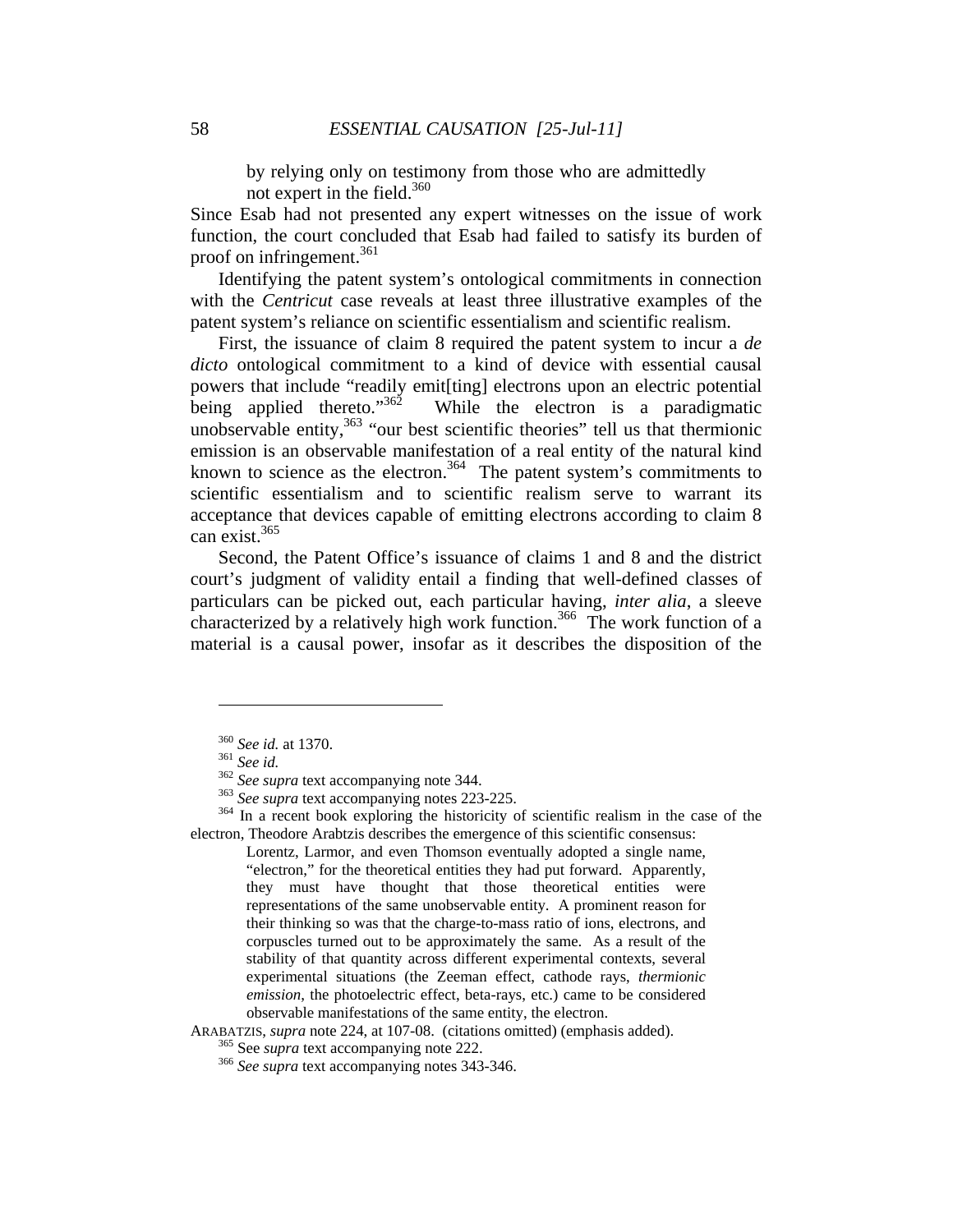material to engage in a causal process (i.e., thermionic emission).<sup>367</sup> The patent system's commitment to scientific essentialism warrants the district court's treatment of the sleeve's work function as an essential property of each embodiment of the claims,<sup>368</sup> even though work function may vary widely among different specimens of the same metallic element and under different conditions of use.<sup>369</sup> As the court explained in its ruling on indefiniteness, any embodiments with silver sleeves that fall within the scope of Esab's claims do so in virtue of the sleeves' work functions rather than their silver composition. $370$ 

Finally and most crucially, the Federal Circuit's judgment of noninfringement illustrates that the warrants provided by scientific essentialism and scientific realism to the patent system's ontological commitments are limited in scope by their epistemological reliance on the argument from the best explanation.<sup>371</sup> The district court's findings regarding the elemental composition of Centricut's accused electrode<sup>372</sup> did not warrant a *de re* ontological commitment to the electrode as an embodiment of the claim, because such a commitment could not be grounded in the best available scientific theories.<sup>373</sup> In the absence of other record evidence regarding the scientific theories pertaining to work function, the Federal Circuit credited the testimony of the only expert in the case qualified on the subject. $374$  Given the expert's testimony to the effect that the unobserved<sup>375</sup> work function of the accused electrode's sleeve was neither an intrinsic property of the elemental silver observed in the sleeve's composition<sup>376</sup> nor an adequate explanation for the electrode's observed durability, $377$  the argument from the best explanation could not justify a reasonable belief that the accused electrode was an example of the claim.<sup>378</sup>

The above examination of the *Centricut* case serves to situate the role of enablement doctrine in warranting the patent system's ontological

<sup>&</sup>lt;sup>367</sup> See supra text accompanying note 337. The parties agreed to construe the term "work function" as it was defined in Esab's patent. Centricut, 390 F.3d at 1364.<br><sup>368</sup> See supra text accompanying note 192.<br><sup>369</sup> See supra text accompanying notes 208-211.

<sup>&</sup>lt;sup>369</sup> See supra text accompanying notes 208-211.<br><sup>370</sup> See supra text accompanying note 346.<br><sup>371</sup> See supra text accompanying notes 226-229.<br><sup>372</sup> See supra text accompanying note 347.<br><sup>373</sup> See supra text accompanying no 225 (explaining argument from the best explanation as the main justification for scientific essentialism's ontological commitment to electrons as a natural kind).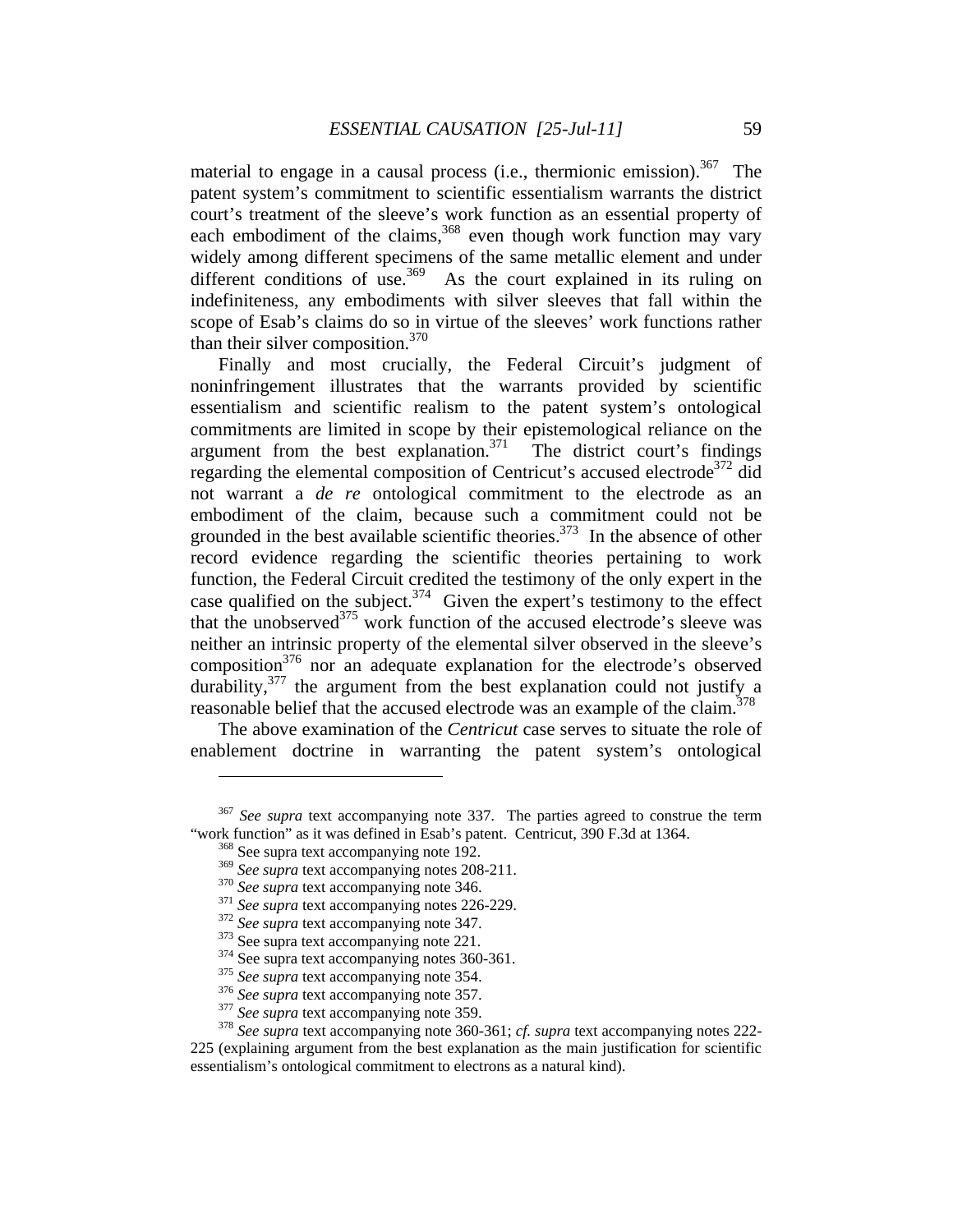commitments to claims as kinds whose examples are (possible) embodiments with essential causal powers. Given that claims are novel kinds, most of whose examples are unobservable entities,  $379$  such warrants rely heavily on scientific realism and are justified in doing so by the argument from the best explanation. The warranting role of an enabling disclosure, then, is to furnish any theoretical or factual support that may be required in addition to the support provided by information known in the art, in order to satisfy the patent system that such reliance on the argument from the best explanation is justified.

The enablement requirement is met if one of skill in the art "could make or use the invention from disclosures in the patent coupled with information known in the art without undue experimentation."<sup>380</sup> The ability of a reader of the patent disclosure to "make … the invention … without undue experimentation" logically implies the possible existence of embodiments as entities. What remains to be warranted by the ability to "use the invention … without undue experimentation" is the ontological status of the claim as a kind whose examples are embodiments with essential causal powers.381 This task is effectively performed by patent law's operable utility doctrine,  $382$  which requires that the claimed invention "be 'capable of being used to effect the object proposed."<sup>383</sup>

Under the operable utility doctrine, the patent system is normally inclined to admit a claim into its ontology of "useful Arts" on the basis of a filed patent application's representation that embodiments of the claim can be used for the described purpose.<sup>384</sup> Where there are "factual reasons"

<sup>&</sup>lt;sup>379</sup> See supra section III.B.3.<br><sup>380</sup> United States v. Telectronics, Inc., 857 F.2d 778, 785 (Fed. Cir. 1988).<br><sup>381</sup> See supra text accompanying notes 166-170; *see generally* Atlas Powder.<br><sup>382</sup> Enablement entails opera HydReclaim Corp., 190 F.3d 1350 (Fed. Cir. 1999) ("If a patent claim fails to meet the utility requirement because it is not useful or operative, then it also fails to meet the howto-use aspect of the enablement requirement.").<br><sup>383</sup> Mitchell v. Tilghman, 86 U.S. (19 Wall.) 287, 396 (1873) (citation omitted) ("To

meet the utility requirement, the Supreme Court has held that a new product or process must be shown to be 'operable' — that is, it must be 'capable of being used to effect the

object proposed.'"). 384 *See* In re Swartz, 232 F.3d 862, 864 (Fed. Cir. 2000) (citations omitted) ("The PTO has the initial burden of challenging a patent applicant's presumptively correct assertion of utility."); *see also* Ex parte Dash, 27 U.S.P.Q.2d 1481, 1484 (Bd. Pat. App. & Int'f 1993), *aff'd*, 118 Fed. Appx. 488 (Fed. Cir. 2004) (unpublished opinion), *cert. denied*, 126 S. Ct. 346 (2005) ("A disclosure of a utility satisfies the utility requirement of section 101 unless there are reasons for the artisan to question the truth of such disclosure."); In re Gazave, 379 F.2d 973 (C.C.P.A. 1967) ("[I]n the usual case where the mode of operation alleged can be readily understood and conforms to the known laws of physics and chemistry,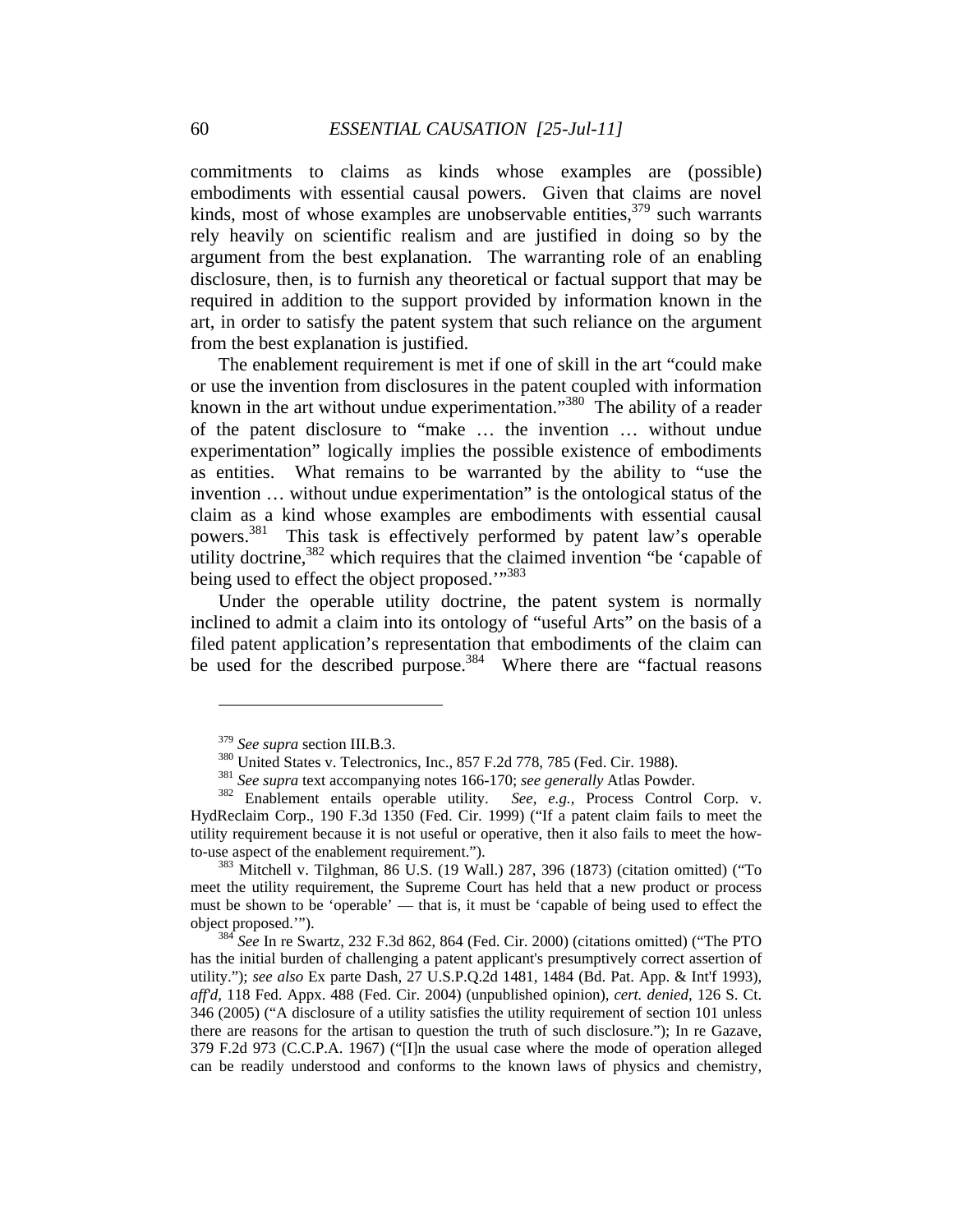which would lead one skilled in the art to question the objective truth of the statement of operability,"<sup>385</sup> however, the patent system cannot accept such a representation as an ontological warrant, and therefore requires proof of utility sufficient to convince one skilled in the art.<sup>386</sup> Furthermore, patent law recognizes no scientific theories capable of supporting a belief in the existence and causal powers of a perpetual motion device,  $387$  and the patent system in such a case can find warrant for a *de dicto* ontological commitment to this kind of device only in a direct observation of an embodiment that can also warrant *de re* ontological commitments to both the claim and the embodiment.<sup>388</sup>

The patent system's commitment to scientific realism<sup>389</sup> thus manifests itself doctrinally as a rather liberal approach to epistemological justification, at least when it comes to *de dicto* commitment to a claim. Absent factual or theoretical inconsistencies with the argument from the best explanation, the patent system may find an acceptable warrant for such a commitment in the bare assertion that a kind of (possible) entity with certain essential causal powers exists in *this* (mind-independent) world, and not merely the (minddependent) world of the inventor's conception.

 $\overline{a}$ 

The distinction between *de re* and *de dicto* ontological commitments to embodiments may be material to patentability, e.g., where an examiner relies on the applicant's experimental results. *See* Hoffmann-La Roche, Inc. v. Promega Corp., 323 F.3d 1354, 1367-68 (Fed. Cir. 2003).

To maintain this distinction, the patent system has adopted the linguistic practice of referring to a disclosed embodiment in the past tense only where *de re* ontological commitment is warranted. *See id.* at 1363-64 ("Example VI is written in the past tense…. From the language used, a reader of the patent would conclude that the protocol was performed and that the following results were actually achieved."); MPEP, supra note 209, at § 608.01(p) ("No results should be represented as actual results unless they have actually been achieved. Paper examples should not be described using the past tense.").

To the extent that warrants for *de re* ontological commitment entail evidence of actual existence, the patent system may find that a disclosure provides a warrant for *de dicto* but not *de re* commitment. For example, prophetic examples can provide support for a claim if enabling. *See* Atlas Powder Co. v. E.I. du Pont DeNemours & Co., 750 F.2d 1569 (Fed. Cir. 1984) (accepting trial court's finding that prophetic examples "would be helpful in enabling someone to make the invention").

<sup>389</sup> *See supra* section III.B.3.

operativeness is not questioned, and no further evidence is required.").<br><sup>385</sup> In re Gaubert, 524 F.2d at 1224.<br><sup>386</sup> See supra text accompanying notes 233-235.<br><sup>387</sup> See supra notes 236-241 and accompanying text; see also 978 ("[I]f the alleged operation seems clearly to conflict with a recognized scientific principle as, for example, where an applicant purports to have discovered a machine producing perpetual motion, the presumption of inoperativeness is so strong that very clear evidence is required to overcome it."). 388 *See supra* text accompanying note 232.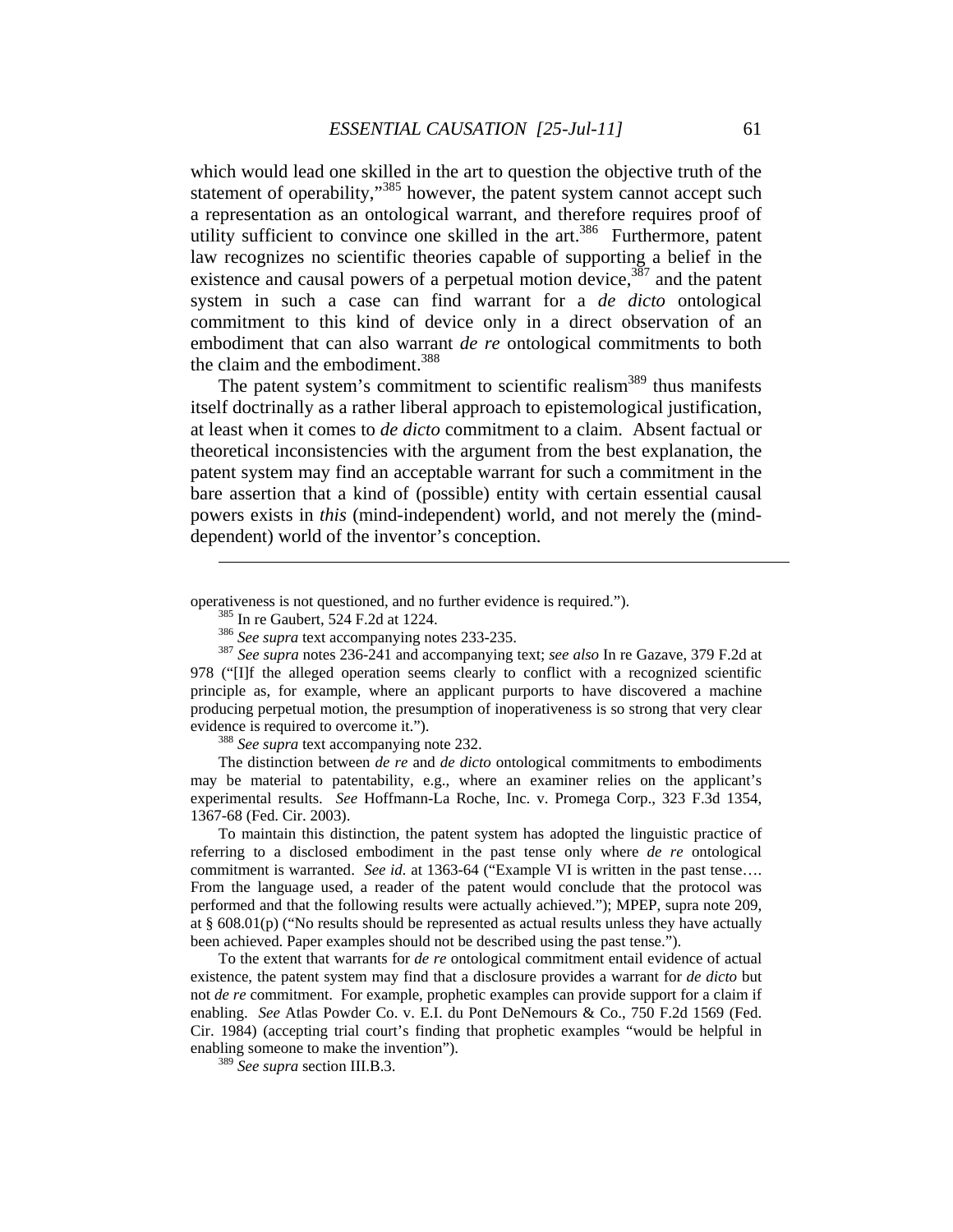# *D. The Ontological Status of "Abstract Ideas"*

In this Part, I have presented a descriptive theory of the ontology of "useful Arts" as it is revealed by the patent system's legal doctrines and practices. In this ontology, claims are novel kinds of embodiments;  $390$  and embodiments are entities whose properties include essential causal powers,391 and whose possible existence is therefore warranted by scientific essentialism and scientific realism.<sup>392</sup> Many of the most fundamental and well-established doctrines of patent law commit the patent system to this ontology, including (1) the patentable subject matter requirement, which confines patentability to kinds of entities having causal powers; $393$  (2) doctrines pertaining to generic disclosure,  $394$  inherent disclosure,  $395$  and operable utility,  $396$  which presuppose that the possible embodiments of a claim possess certain (variable) causal powers in virtue of being examples of the kind defined by the claim; (3) the doctrines of constructive reduction to practice, anticipation and infringement, which entail commitments to claims and embodiments in this ontology; $397$  (4) the written description requirement, which serves in part to satisfy the patent system's criteria for incurring such commitments; $3^{38}$  and (5) the enablement requirement, which serves in part to warrant such commitments.<sup>399</sup> Several other well-known features of the patent system are also consistent with this ontological picture, including the infinite scope of patent claims,<sup>400</sup> the prohibition on inferential claiming,<sup>401</sup> the construction of preambular language in claims,402 and the near elimination of the Patent Office's working model requirement.<sup>403</sup>

If this theory correctly describes the patent system's implicit ontology, then it also provides a precise criterion for distinguishing between a patentineligible abstract idea and a patent-eligible "practical method or means of

 $\overline{a}$ 

<sup>397</sup> *See supra* text accompanying notes 291-301.

<sup>390</sup> *See supra* section III.A.

<sup>391</sup> *See supra* sections III.B.1 & III.B.2.

<sup>392</sup> *See supra* sections III.B.2 & III.B.3.

<sup>&</sup>lt;sup>393</sup> See supra text accompanying note 163.

<sup>&</sup>lt;sup>394</sup> See supra text accompanying notes 169-170.

<sup>395</sup> *See supra* text accompanying notes 171-174.

<sup>396</sup> *See supra* text accompanying notes 230-232.

<sup>&</sup>lt;sup>398</sup> See supra text accompanying section III.C.3.<br><sup>399</sup> See supra text accompanying section III.C.4.

<sup>&</sup>lt;sup>400</sup> See supra text accompanying note 167.<br><sup>401</sup> See supra text accompanying note 122.<br><sup>402</sup> See supra text accompanying notes 189-191.<br><sup>403</sup> See supra text accompanying notes 230-232.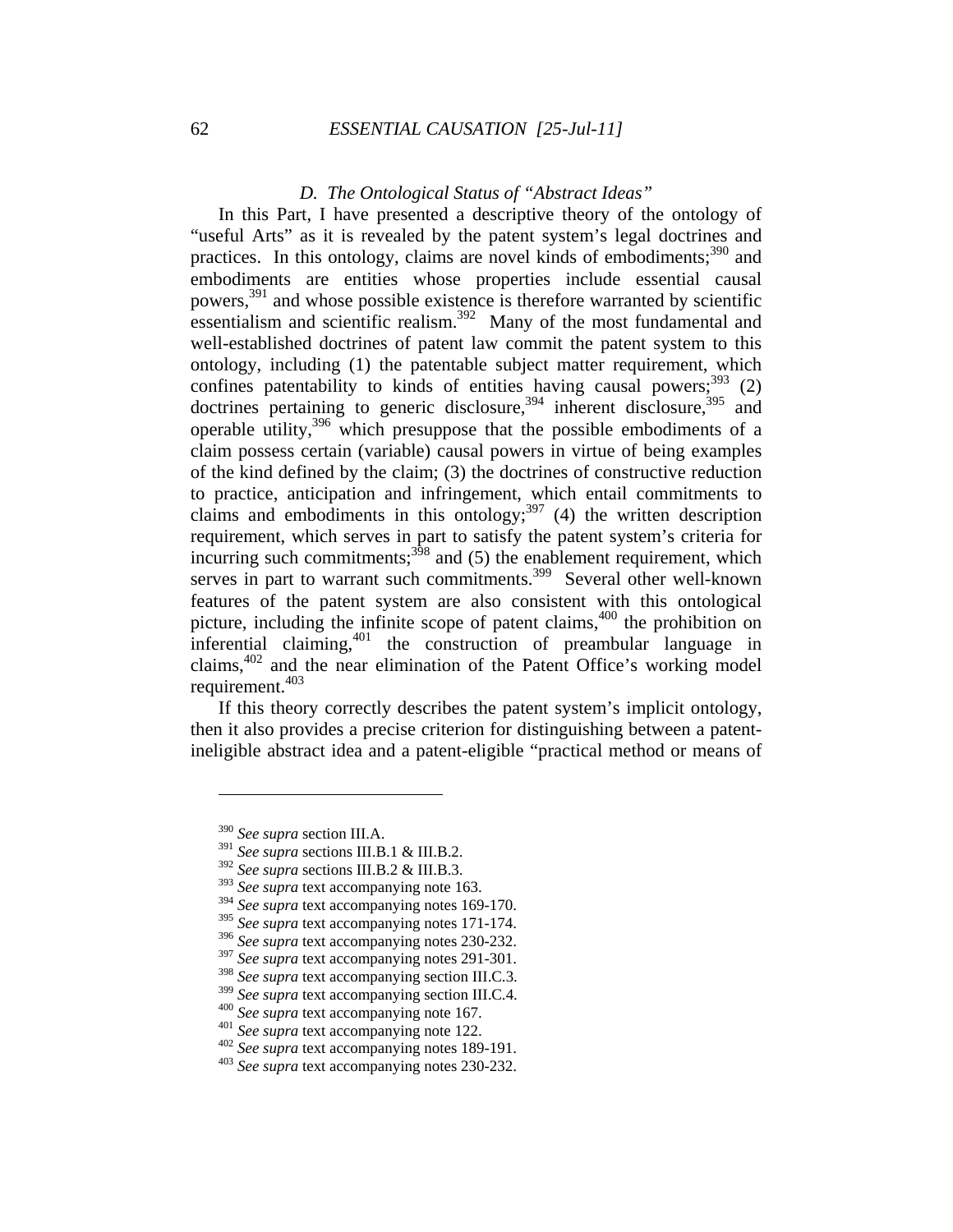producing a beneficial result or effect."404 The latter characterization is applicable only to claims whose embodiments are entities whose properties include essential causal powers, and whose possible existence is therefore warranted by scientific essentialism and scientific realism;<sup>405</sup> i.e., claims I have referred to as meeting the *essential causation requirement*. 406

In other words, the essential causation requirement states a necessary and sufficient condition for the subject matter of a patent claim to be sufficiently concrete to satisfy the ontological demands of the patent system's doctrines and practices. A claim covering subject matter that does not meet the requirement is unpatentable as directed to an abstract idea. The remainder of this Article will describe the scope of subject matter that does and does not meet the essential causation requirement, illustrate the requirement's potential application in guarding against the claiming of abstract ideas, and relate the requirement to *Bilski*'s "machine-ortransformation" test.

# IV. THE ESSENTIAL CAUSATION REQUIREMENT

# *A. Essentialist Realism and the Scope of Ontological Warrant*

We have already seen that the essential causation requirement imposes a meaningful limitation on patentable subject matter. As the *Centricut* case illustrates, the warrants provided by scientific essentialism and scientific realism to the patent system's ontological commitments are limited in scope by their epistemological reliance on the argument from the best explanation.<sup>407</sup> To formulate a general characterization of the class of To formulate a general characterization of the class of entities whose properties include essential causal powers, and whose possible existence is warranted by scientific essentialism and scientific realism, however, it is necessary to return to the metaphysics literature.

Brian Ellis, on whose theory of scientific essentialism the essential causation requirement is based, has argued that scientific essentialism entails a particular kind of scientific realism, which he calls "essentialist realism."<sup>408</sup> According to Ellis:

Essentialist realism only requires realism about those theoretical entities that are postulated as being essentially involved in the causal processes described in our best causalprocess theories. Some of these are things to which any

<sup>&</sup>lt;sup>404</sup> See supra note 159 and accompanying text.<br><sup>405</sup> See supra text accompanying notes 390-392.<br><sup>406</sup> See supra text accompanying note 79.<br><sup>407</sup> See supra text accompanying notes 371-378.<br><sup>408</sup> See ELLIS, *supra* note 80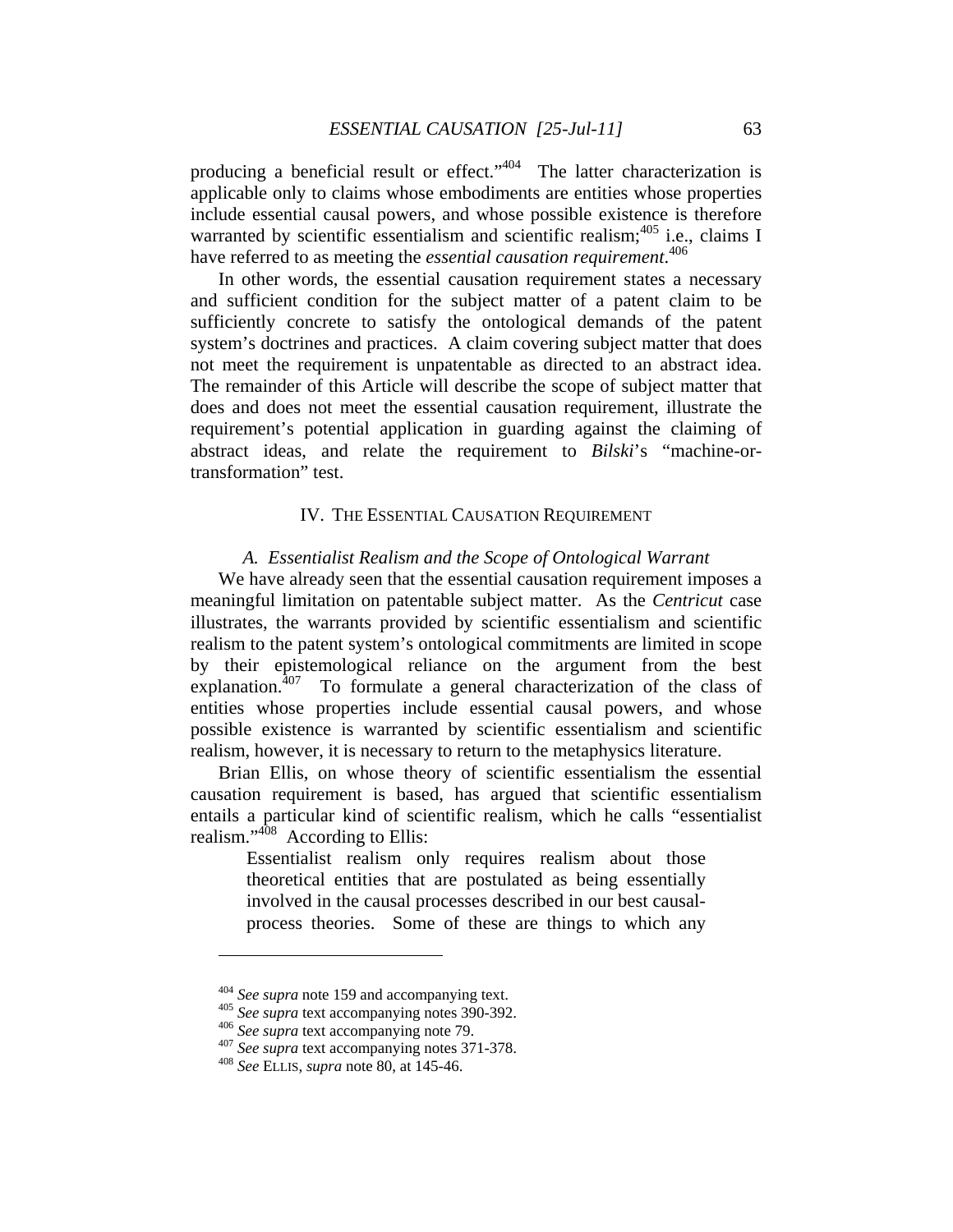scientific realist ought to be committed. Yet, essentialist realist is almost unique among forms of scientific realism in that it implies realism about the causal powers, capacities, and propensities of the things postulated as participants in these causal processes. It treats all such modal properties as genuine, not just as convenient fictions.<sup>409</sup>

This description of essentialist realism is of a piece with Ellis's other writings on the scope of the ontology of scientific realism, in which he holds that the scope of scientific realism's ontological warrant is limited to the theoretical entities of causal process theories.<sup>410</sup> According to Ellis, the argument from the best explanation, on which scientific realism relies, applies strictly only to such entities, "[f]or it gains its strength from the roles these entities are supposed to have in bringing about what is to be explained. The world has to be *as if* these things existed."<sup>411</sup> For example, Ellis describes a causal process explanation of Donald Glaser's bubble chamber experiment: $4^{12}$ 

When tracks appear in a bubble chamber, for example, we may explain their appearance by the ionizing effects of certain fundamental particles…. The theory, if it is any good, explains the appearance of the tracks in considerable detail — their thickness, curvature, and sudden deviations of direction — all in a manner which is compatible with some very general conservation and symmetry principles which we suppose to govern the behaviour of the fundamental particles. Such an explanation as this undoubtedly carries an ontological commitment. To accept the theory is to accept that the particles in question exist, that they have the

<sup>&</sup>lt;sup>409</sup> *Id.* at 146. Throughout this part, it should be noted that the term "process" is used in various theories of causation in a different sense from the term "process" as it appears in the Patent Act, and does not necessarily refer to a patent-eligible "process." *See* In re Nuijten, 500 F.3d 1346, 1355 (Fed. Cir. 2007) ("[A] process claim must cover an act or series of acts"). 410 *See, e.g.*, Brian Ellis, *The Ontology of Scientific Realism*, *in* METAPHYSICS &

MORALITY: ESSAYS IN HONOUR OF J.J.C. SMART (J.J.C. Smart et al. eds. 1987), at 50, 56.

Ellis is not alone in taking causal involvement as a warrant for ontological commitment. *See, e.g.*, D.M. ARMSTRONG, A THEORY OF UNIVERSALS 5 (1980) ("A general argument is given against postulating any of these entities. They all lack causal power; they do not act."); JERRY A. FODOR, HUME VARIATIONS 136 (2003) ("Whatever the right story about numbers and the like may be, the proof of ontological commitment to a kind of concrete particulars is that they are acknowledged as links in causal chains."). 411 *Id.* <sup>412</sup> *See* Donald A. Glaser, *Some Effects of Ionizing Radiation on the Formation of* 

*Bubbles in Liquids*, 87 PHYSICAL REV. 665 (1952).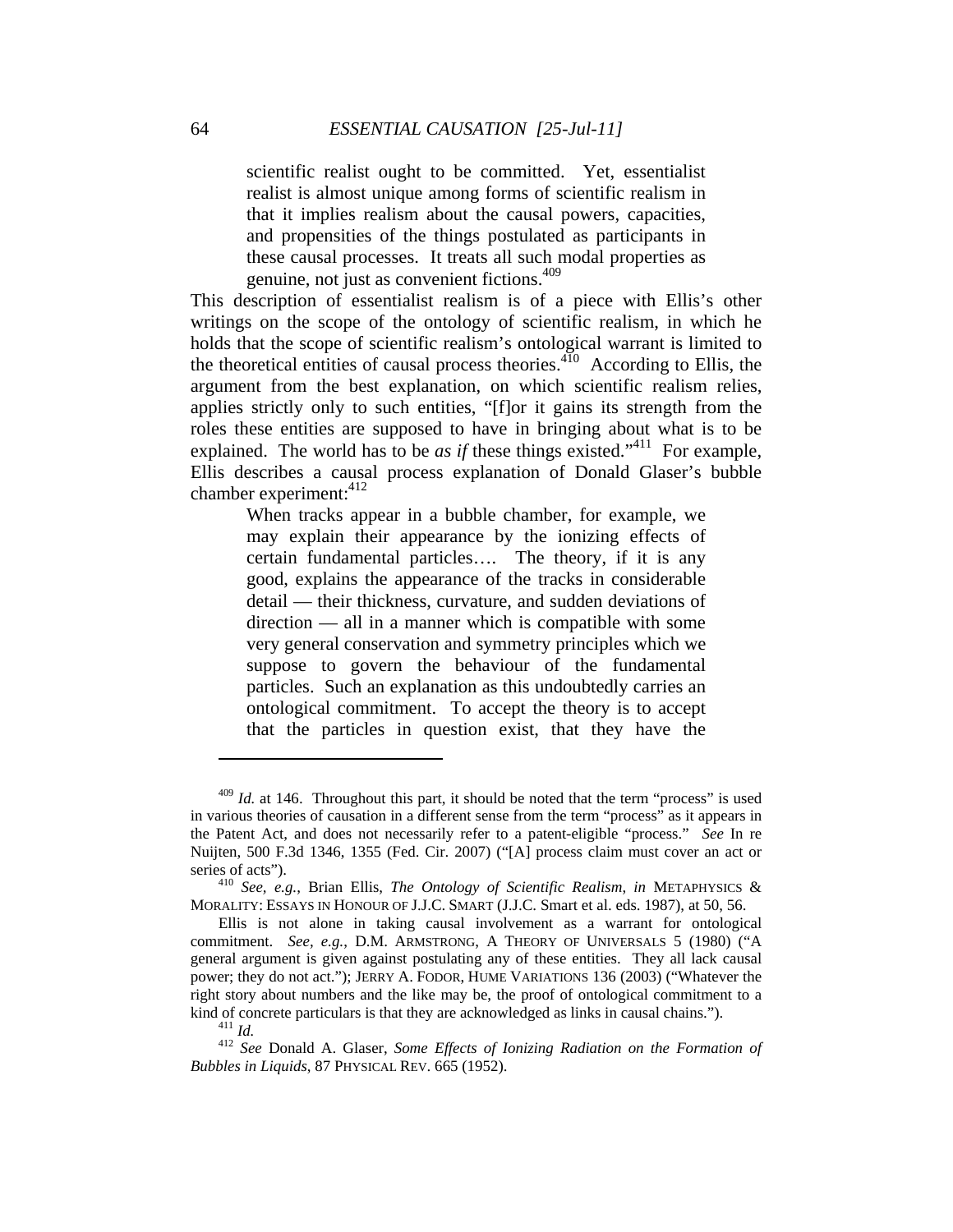properties which are ascribed to them, and that they interact with each other in the ways they are said to. $413$ 

In contrast, the argument from the best explanation does not apply to "theoretical entities occurring in other kinds of theories which are not supposed to have any such causal roles." $414$  Ellis refers to these theories as "abstract model theories,"<sup>415</sup> and describes the entities involved in such theories as "ideal types of one kind or another," whose properties are often "ones which no ordinary physical system does, or even could, possess."<sup>416</sup> Ellis finds that "[f]ar from there being any commitment to the existence of these entities, there may even be a commitment to their non-existence. $1417$ For example, Ellis describes Euclidean geometry as a model-theoretic explanation of spatial relationships:

We can use it to explain why this angle is equal to that one, why this distance is twice as great as that one, or why this volume is greater than that. But the points, lines and planes of Euclidean geometry have properties which no physical systems could have. Consequently, there is no question of their being such entities in nature. There are certain things which we can represent theoretically as points, lines or planes in a Euclidean space. Therefore, we can use the theory to make predictions about the spatial relationships which ought to hold between such things. But so far there are no references to any physical causal processes. And none would be required at all if the predictions made using the theory proved to be sufficiently accurate. $418$ 

Ellis concludes that "[n]either Euclidean figures, nor the abstract ideal entities of which they are composed, can make any claim to reality."<sup>419</sup>

Ellis is unwilling to find warrants for the ontology of scientific realism in the theorems of Euclid, but is content to find them in the theories of Einstein. Ellis "fairly confidently" ascribes the world view of scientific essentialism to the structural principles of general relativity,  $420$  in which he envisions "a global causal structure" where "all of the events and processes

<sup>413</sup> BRIAN ELLIS, TRUTH AND OBJECTIVITY 21 (1990).<br>
<sup>414</sup> *Id.*<br>
<sup>415</sup> *See* ELLIS, *supra* note 80, at 145.<br>
<sup>416</sup> *See* ELLIS, *supra* note 413, at 21.<br>
<sup>417</sup> *Id.*<br>
<sup>418</sup> *Id.* at 25.<br>
<sup>419</sup> *Id.* at 26-27.

<sup>&</sup>lt;sup>420</sup> *See id.* at 249 ("We can say fairly confidently, first, that ours is an expanding fourdimensional space-time world that is structured according to the principles of General Relativity.").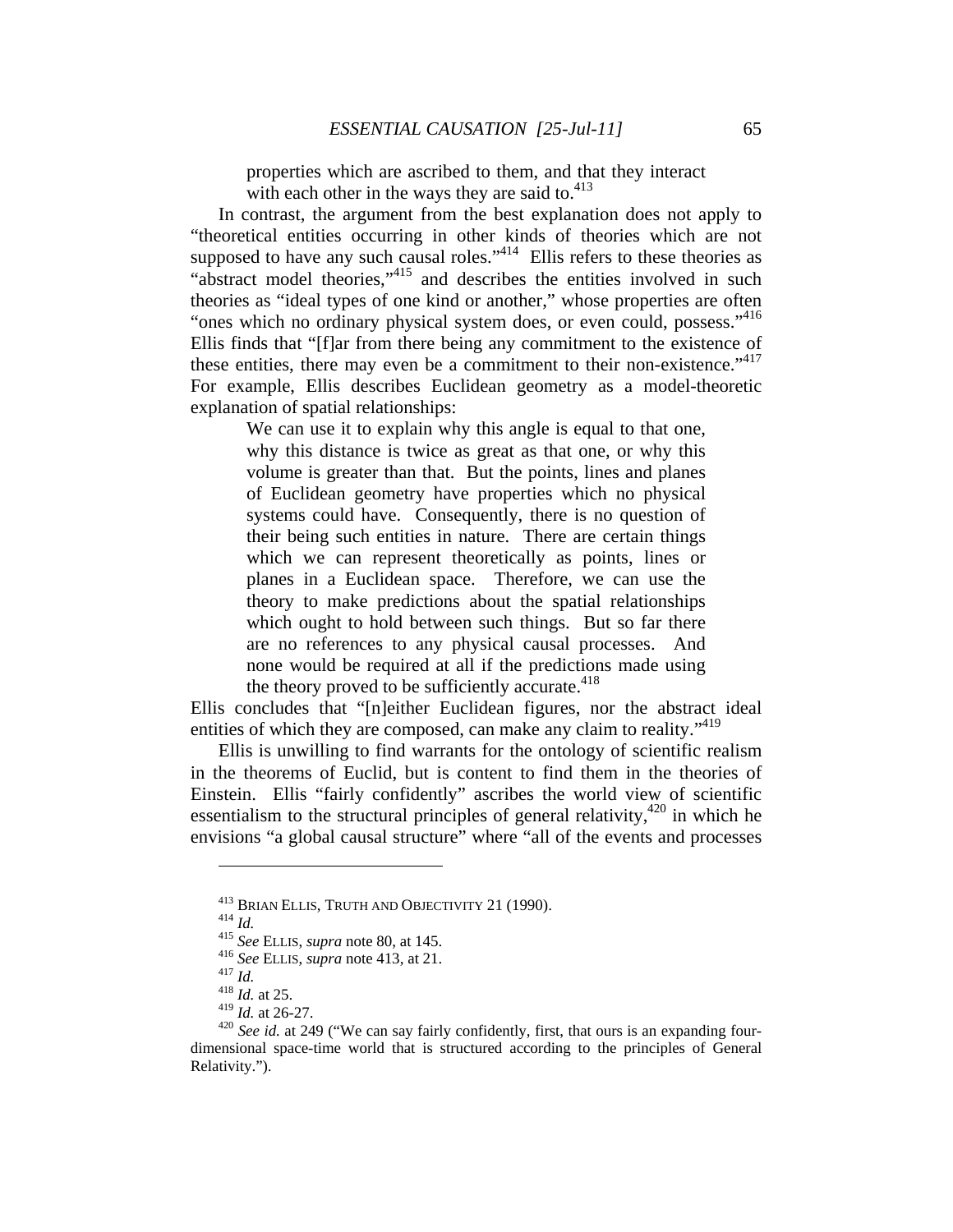occurring in the world (including the Big Bang and the process of inflation) consist ultimately of energy (and other conserved quantity) transmission processes and the instantaneous changes of state by which such processes are initiated or terminated." 421

Ellis's account of the ontology of scientific realism holds that "all causal interactions are reducible to basic interactions between fundamental particles," and that all causes and effects "are related somehow by energy transfer processes." $422$  Similarly, scientific essentialism holds that there are "fundamental dispositional properties of things [that] are the truth-makers for the most fundamental causal laws that ultimately determine the ways in which things are disposed to behave, or with what probabilities they will be so disposed," and that these properties are displayed in "the instances of the most fundamental natural kinds of processes," i.e., "basic causal interactions and energy transmission processes." $423$  By this account, entities with essential causal powers are essentially involved in causal processes and therefore come within the scope of essentialist realism's ontological warrant $424$  — insofar as they are intrinsically disposed to behave as they do in virtue of being examples of their kinds. $425$ 

While Ellis describes his account of causal processes as "comprehensive,"426 there are at least two highly similar but more detailed causal process theories available to inform the ontology of scientific realism: namely, those of Wesley Salmon and Phil Dowe. As a reviewer of Ellis has observed, Ellis's concept of a causal process "bears a strong family resemblance" to these theories.<sup>427</sup> In the next section, I will show how certain features of Salmon's and Dowe's causal process theories can aid in the task of circumscribing the patent system's ontology of "useful Arts," specifically by highlighting the metaphysical significance of the distinction between kinematic and kinetic properties.

<sup>&</sup>lt;sup>421</sup> *See id.* Ellis explains that the elementary transmission processes he has in mind are "conservative of mass-energy, charge, spin, momentum, and all other universally conserved quantities."  $Id$ .

<sup>&</sup>lt;sup>422</sup> See Ellis, *supra* note 410, at 64.<br><sup>423</sup> See ELLIS, *supra* note 80, at 217-18.<br><sup>424</sup> See supra text accompanying note 409.<br><sup>425</sup> See id. at 217 ("[A]nything that has a causal power essentially must be disposed to behave as it does when this power is activated, not because of anything extrinsic to it … but because, in virtue of its being a thing of this kind, it is intrinsically disposed to behave in this way."). 426 *See* Ellis, *supra* note 410, at 65. 427 Anjan Chakravartty, *Review of Brian Ellis,* The Metaphysics of Scientific Realism,

<sup>7</sup> NOTRE DAME PHIL. REV. 2 (2010).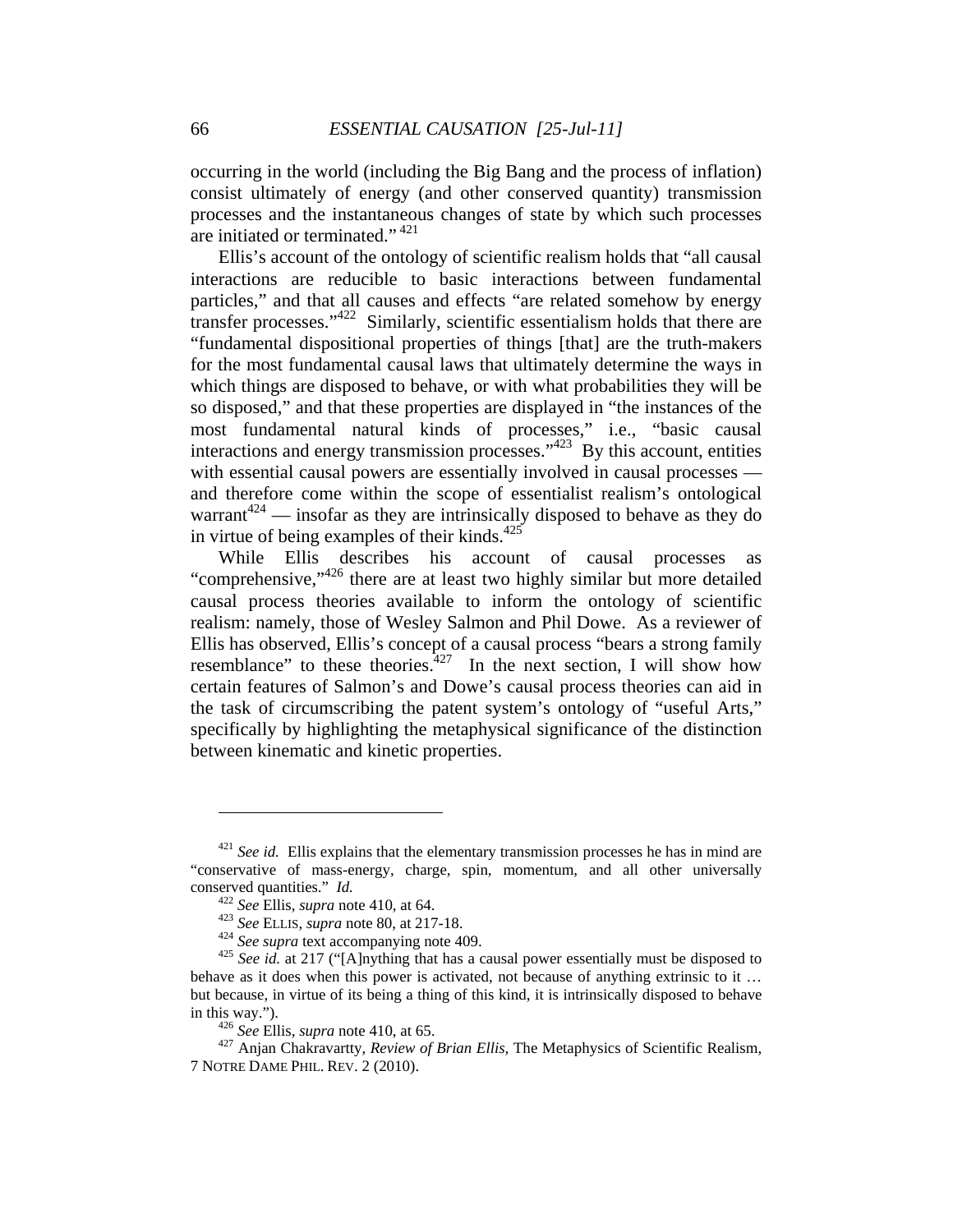#### *B. Causal Processes, Kinematics and Kinetics*

Salmon developed two different causal process theories, presented in books published in 1984<sup>428</sup> and 1998;<sup>429</sup> Dowe's theory is presented in a 2000 volume.<sup>430</sup> Salmon acknowledged a heavy debt to Dowe in the development of his 1998 theory, $431$  which is similar in many ways to Dowe's.<sup>432</sup> A full survey of these theories is beyond the scope of this Article; interested readers may consult the respective books for details. It is sufficient here to discuss certain salient features of Salmon's earlier theory and of Dowe's theory.

Salmon developed his first causal process theory (hereinafter referred to simply as "Salmon's theory") in the  $1980s^{433}$  as a "theory of causality in which processes, rather than events, are taken as fundamental."<sup>434</sup> In Salmon's theory, processes include "waves and material objects that persist through time,"435 and may be represented by lines on a *space-time diagram*. 436 Space-time diagrams use a coordinate plane to depict the positions of objects over time relative to some *inertial reference frame*. 437 By convention, the vertical coordinate axis of a space-time diagram is devoted to time, so the diagram is limited to showing positions in only one dimension. For example, Figure 1 shows the trajectories of two balls of different masses moving in the same direction along a line, but at different speeds. After the more massive, faster black ball collides with the smaller, slower gray ball, their respective speeds change: the black ball decelerates slightly, and the gray ball accelerates away from it.

 $^{428}$  WESLEY C. SALMON, SCIENTIFIC EXPLANATION AND THE CAUSAL STRUCTURE OF THE WORLD (1984).<br><sup>429</sup> WESLEY C. SALMON, CAUSALITY AND EXPLANATION (1998).

<sup>&</sup>lt;sup>430</sup> PHIL DOWE, PHYSICAL CAUSATION (2000).<br><sup>431</sup> *See* Wesley C. Salmon, *Causality Without Counterfactuals*, 61 PHIL. SCI. 297, 298 (1994) ("I will attempt to show how the account can be modified so as to remove the genuine shortcomings. In this … endeavor I rely heavily on work of P. Dowe."). 432 *See* Phil Dowe, *Causality and Conserved Quantities: A Reply to Salmon*, 62 PHIL.

SCI. 321, 321 (1995) ("Salmon and I agree on much.").

<sup>433</sup> For a preliminary version of Salmon's earlier causal process theory, *see* Wesley C. Salmon, *Causality: Production and Propagation*, *in* CAUSATION (Ernest Sosa & Michael Tooley eds. 1988). 434 *See* SALMON, *supra* note 428, at 140. 435 *See id.* at 140. 436 *See id.* at 139. 437 *See generally* JURGEN FREUND, SPECIAL RELATIVITY FOR BEGINNERS 47-78 (2008)

<sup>(</sup>providing a general introduction to space-time and Minkowski diagrams).

An inertial reference frame is an observational perspective that is "rectilinear, uniform, and irrotational (i.e. without any acceleration)," as is the case of objects that are "not acted on by any forces" and are thus "subject to the principle of inertia." *See id.* at 4.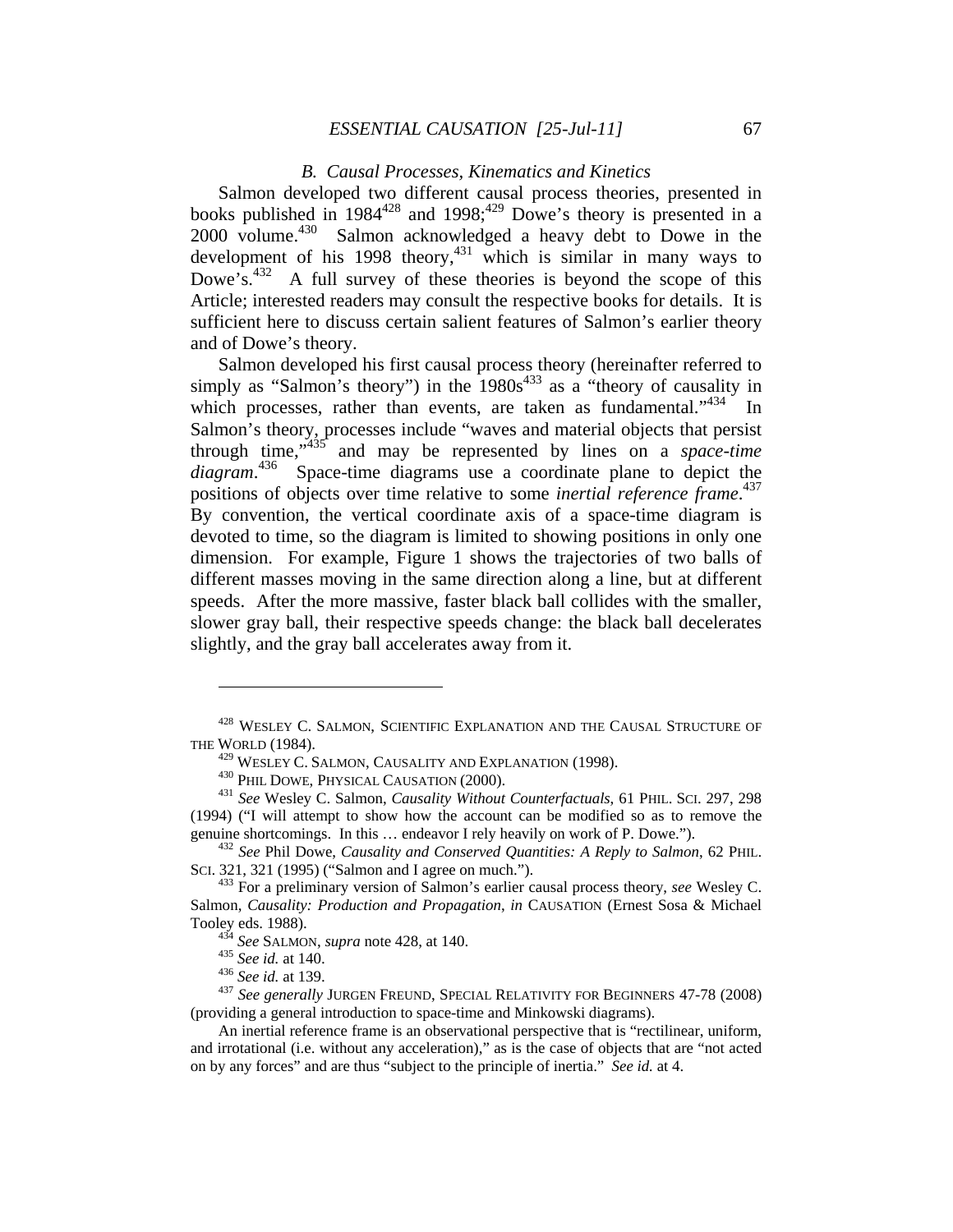

**Figure 1. A space-time diagram illustrating the trajectories of two balls before and after a collision.** 

In illustrating the principles of special relativity, it is customary to set the scales for the coordinate axes so that a line with unit slope (i.e., at 45 degrees) represents an object moving at the speed of light. Space-time diagrams that employ this convention are called *Minkowski diagrams*, after Hermann Minkowski, the pioneering geometric interpreter of Einstein's special theory of relativity.<sup>438</sup> A *world line* is the trajectory of an object on a Minkowski diagram.439 An *event* is represented by a point on a Minkowski diagram.<sup>440</sup>

According to Einstein's theory, objects moving at the speed of light do so with respect to all inertial reference frames.<sup>441</sup> This fact is illustrated in the Minkowski diagram of Figure 2, in which the coordinate systems for

<sup>438</sup> *See* DAVID J. GRIFFITHS, INTRODUCTION TO ELECTRODYNAMICS 503-04 (1999).

<sup>439</sup> *See id.* at 503. 440 *See* FREUND, *supra* note 437, at 50-51. 441 *See id.* at 9 (stating this as "Einstein's second postulate").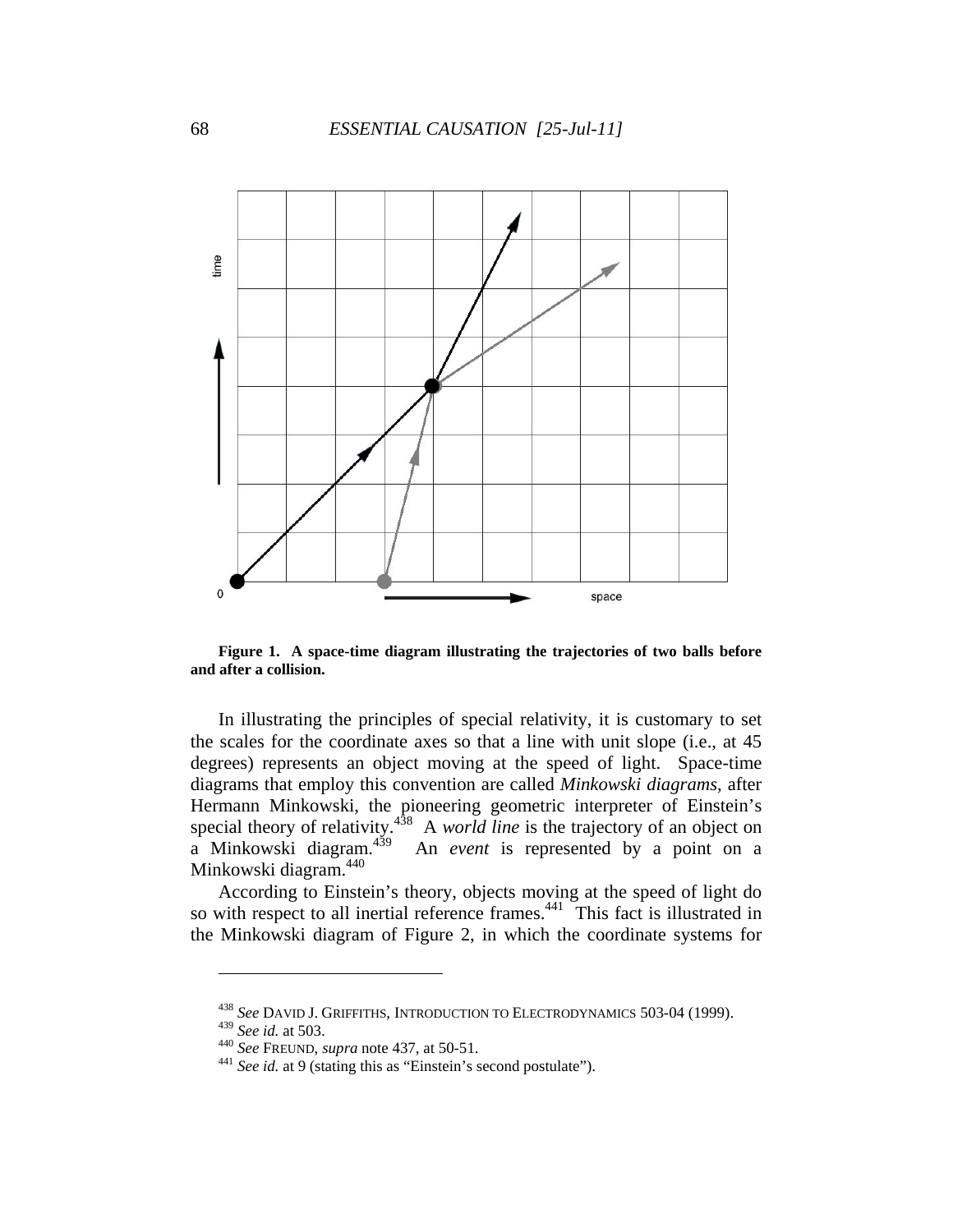two inertial reference frames are superimposed.<sup>442</sup> Even though one observer is moving relative to the other (along trajectory  $x'$ ), a photon appears to both observers to be moving at the speed of light; i.e., it has the same world line in both frames.



**Figure 2. Trajectory of a photon relative to two different inertial frames of reference.** 

Minkowski diagrams can geometrically illustrate the principle that the propagation of causal influence through spacetime is limited by the speed of light. $443$  As Salmon explains:

[A]ny given event  $E_0$ , occurring at a particular space-time point  $P_0$ , has an associated double-sheeted light cone. All events that could have a causal influence on  $E_0$  are located in the interior or on the surface of the past light cone, and all

<sup>442</sup> *Cf. id.* at 50 (illustrating superimposition of space-time diagrams for two inertial reference frames). 443 *See* GRIFFITHS, *supra* note 438, at 504.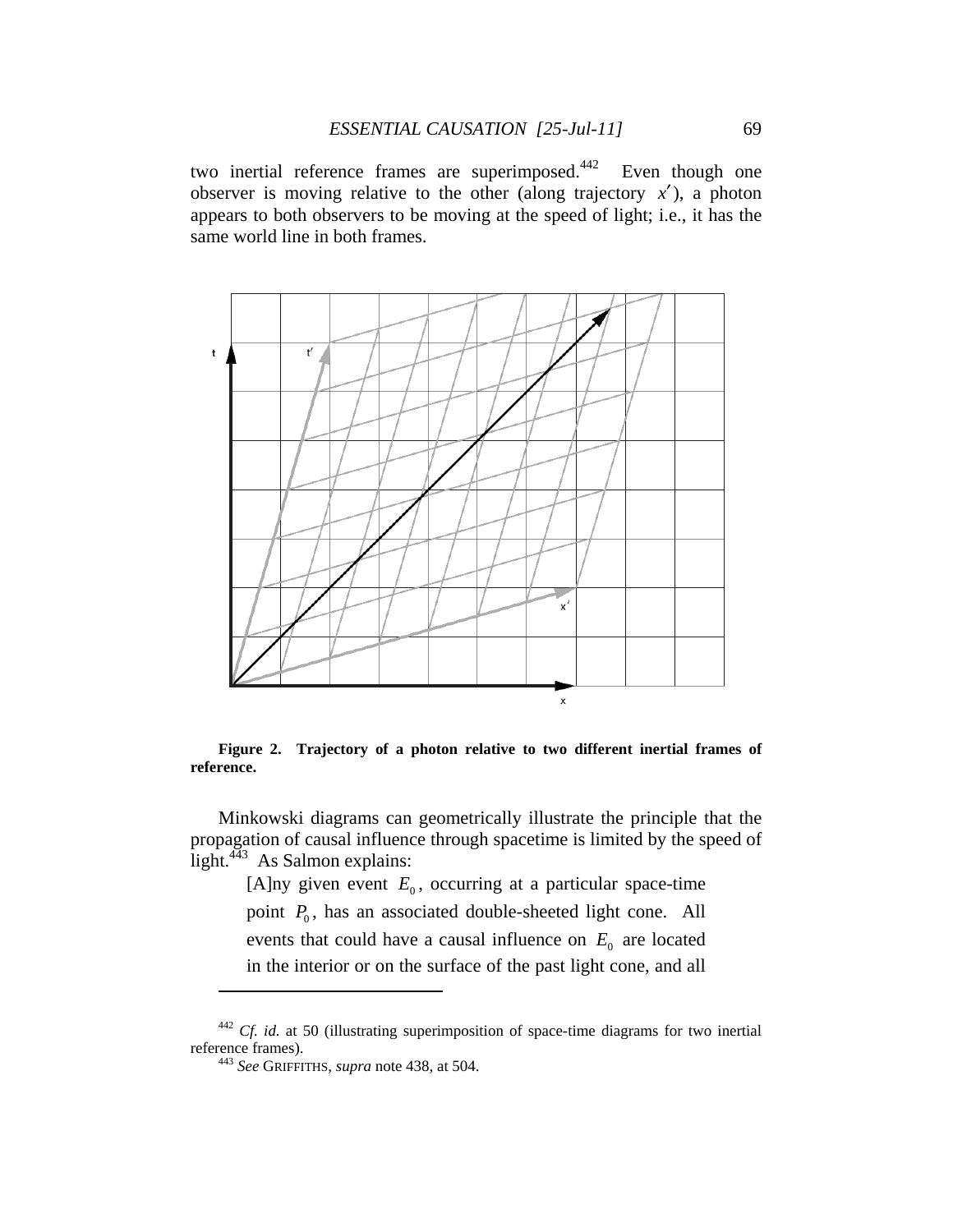events upon which  $E_0$  could have any causal influence are located on the interior or on the surface of the future light cone…. [T]hose [events] that are outside of the cone are said to have a spacelike separation from  $E_0$ .

Figure 3 is a Minkowski diagram illustrating two events, A and B, relative to the inertial reference frames of the same two observers as in Figure 2. From one observer's perspective, event A precedes event B; from the other observer's perspective, event B precedes event A. Note, however, that the light cones from events A and B are invariant with respect to inertial reference frames, since their surfaces may be traced out by objects moving at the speed of light as in Figure 2. Thus, from either observer's perspective, A and B lie outside each other's light cones, and A and B are spacelike separated. The possibility of causal influence thus turns out to be a question not of temporal precedence, but of separation in spacetime.



**Figure 3. Light cones of events A and B. Neither event can have a causal influence on the other, because they do not lie in each other's light cones.** 

Just as some pairs of events may not causally influence each other, some lines on a Minkowski diagram may not represent processes capable of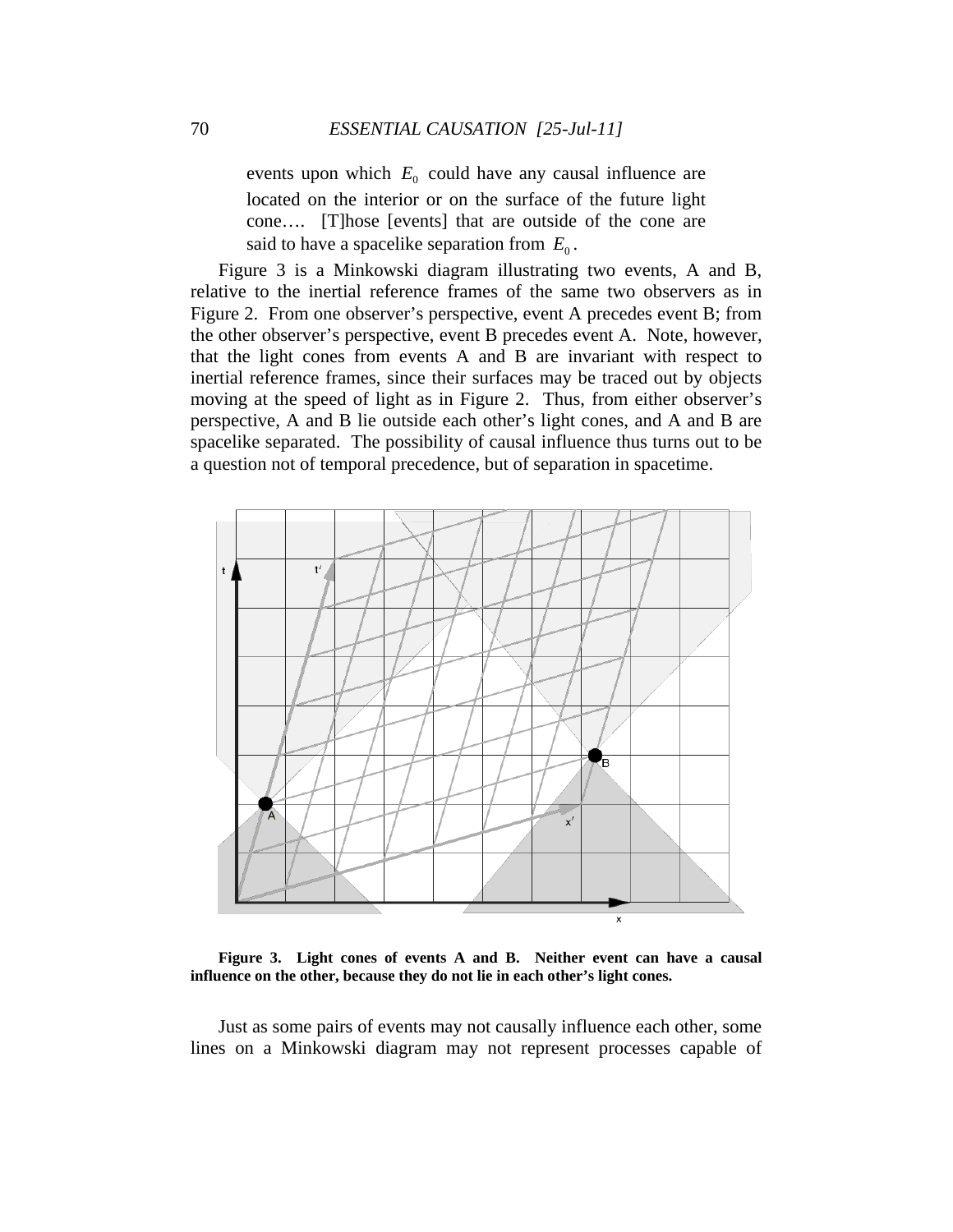propagating causal influences. Salmon uses the term "causal process" to refer to a process (i.e., an entity represented by a line on a space-time diagram) that is capable of propagating causal influence and transmitting energy and information,<sup>444</sup> and uses the term "pseudo-process" to refer to a process that lacks these capabilities.<sup>445</sup> He notes that while causal processes are limited by the speed of light, pseudo-processes are not:

Special relativity demands that we make a distinction between causal processes and pseudo-processes. It is a fundamental principle of that theory that light is a first signal — that is, no signal can be transmitted at a velocity greater than the velocity of light in a vacuum. There are, however, certain processes that can transpire at arbitrarily high velocities — at velocities vastly exceeding that of light. This fact does not violate the basic relativistic principle, however, for these 'processes' are incapable of serving as signals or of transmitting information. Causal processes are those that are capable of transmitting signals; pseudo-processes are incapable of doing so. $446$ 

As an example of a pseudo-process that exceeds the speed of light, Salmon describes a rotating spotlight mounted on a rotating mechanism at the center of a very large circular building. If the rotation is fast enough (say, one revolution per second) and the enclosure is large enough (say, over 50,000 kilometers), then the spot of light that it casts on the walls of the enclosure moves at a velocity that exceeds the speed of light. The spot is a process, in that it can be represented by a line on a space-time diagram. The spot is not, however, capable of propagating causal influence or transmitting energy or information. In short, it is incapable of "transmitting a mark," in the following sense:

[W]e can place a red filter at the wall with the result that the spot of light becomes red at that point. But if we make such a modification in the traveling spot, it will not be transmitted beyond the point of interaction. As soon as the light spot moves beyond the point at which the red filter was placed, it will become white again. The mark can be made, but it will not be transmitted.<sup>447</sup>

Because of this inability, Salmon describes the moving spot of light on the wall as "a paradigm of what we mean by a pseudo-process." According to

<sup>444</sup> *See* SALMON, *supra* note 427, at 146. 445 *See id.* at 141. 446 *Id.* <sup>447</sup> *Id.* at 142.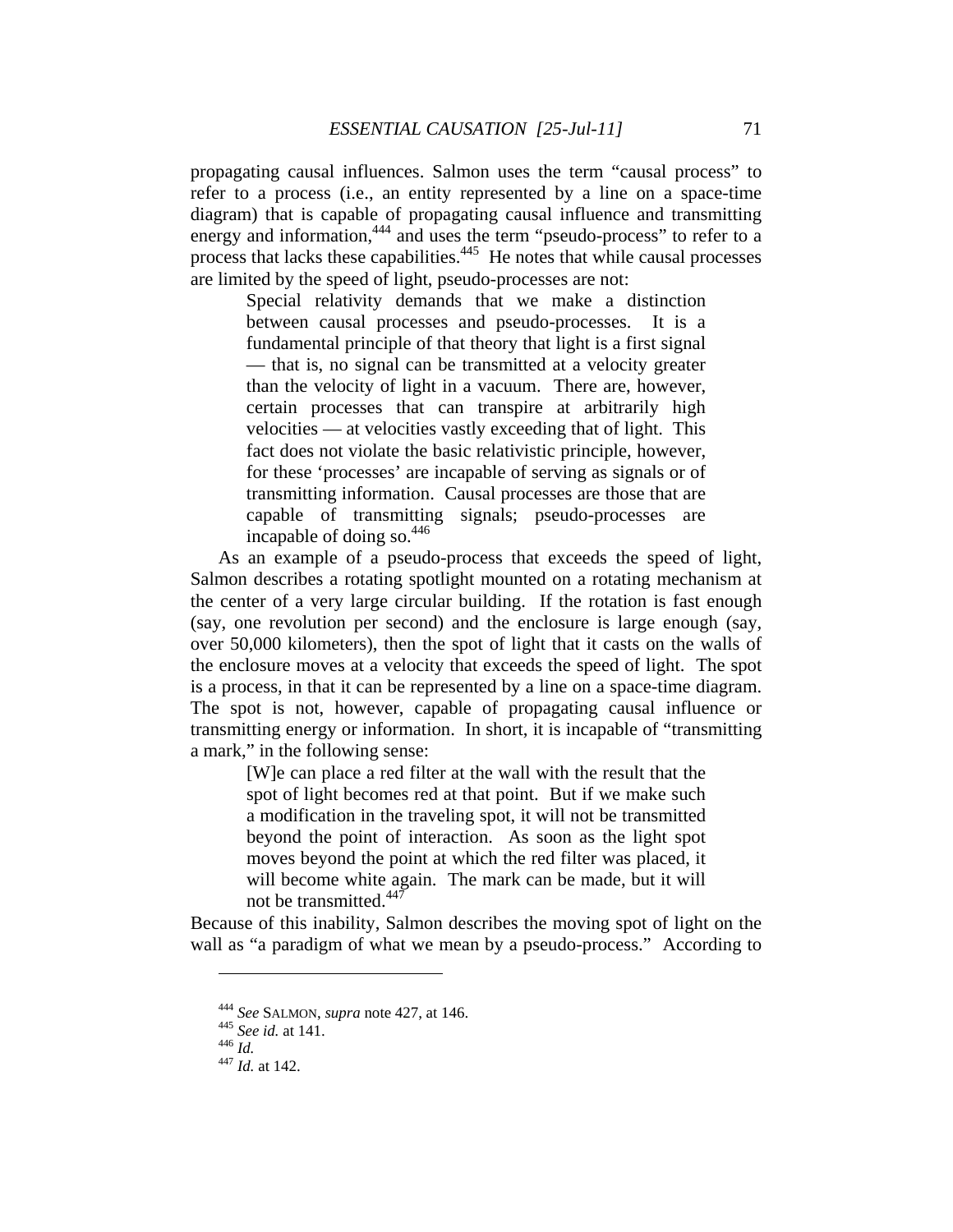Salmon, "[t]he basic method for distinguishing causal processes from pseudo-processes is the criterion of mark transmission."448

Dowe rejects Salmon's mark-transmission criterion, finding that it "fails to adequately capture the distinction between causal and pseudo processes."449 Dowe's causal process theory is based on the idea that "it is the possession of a conserved quantity, rather than the ability to transmit a mark, that makes a process a causal process."<sup>450</sup> The theory consists of two propositions:

CQ1. A *causal process* is a world line of an object that possesses a conserved quantity.

CQ2. A *causal interaction* is an intersection of world lines

that involves exchange of a conserved quantity. $451$ 

Informally, the respective roles of causal processes and causal interactions are to transmit and produce *causal influence*. 452

Dowe illustrates his theory with the following account of a causal relation as a series of causal processes and interactions. Figure 4 illustrates

"a transmutation reaction where a nitrogen atom  $\begin{pmatrix} 7 \\ 7 \end{pmatrix}$ 14 N) is hit by an alpha

particle  $\binom{1}{2}$ 4 He), producing an oxygen atom  $\binom{8}{8}$ 17 O) and a proton  $\begin{pmatrix} 1 \end{pmatrix}$ 1  $He)$ ."

The intersection of the two world lines indicates a causal interaction where one unit of charge (a conserved quantity) is transferred from the alpha particle to the nitrogen atom.

<sup>448</sup> *See id.*

<sup>449</sup> DOWE, *supra* note 430, at 79. 450 *See id.* at 89. 451 *See id.* at 90. 452 *See id.* at 147.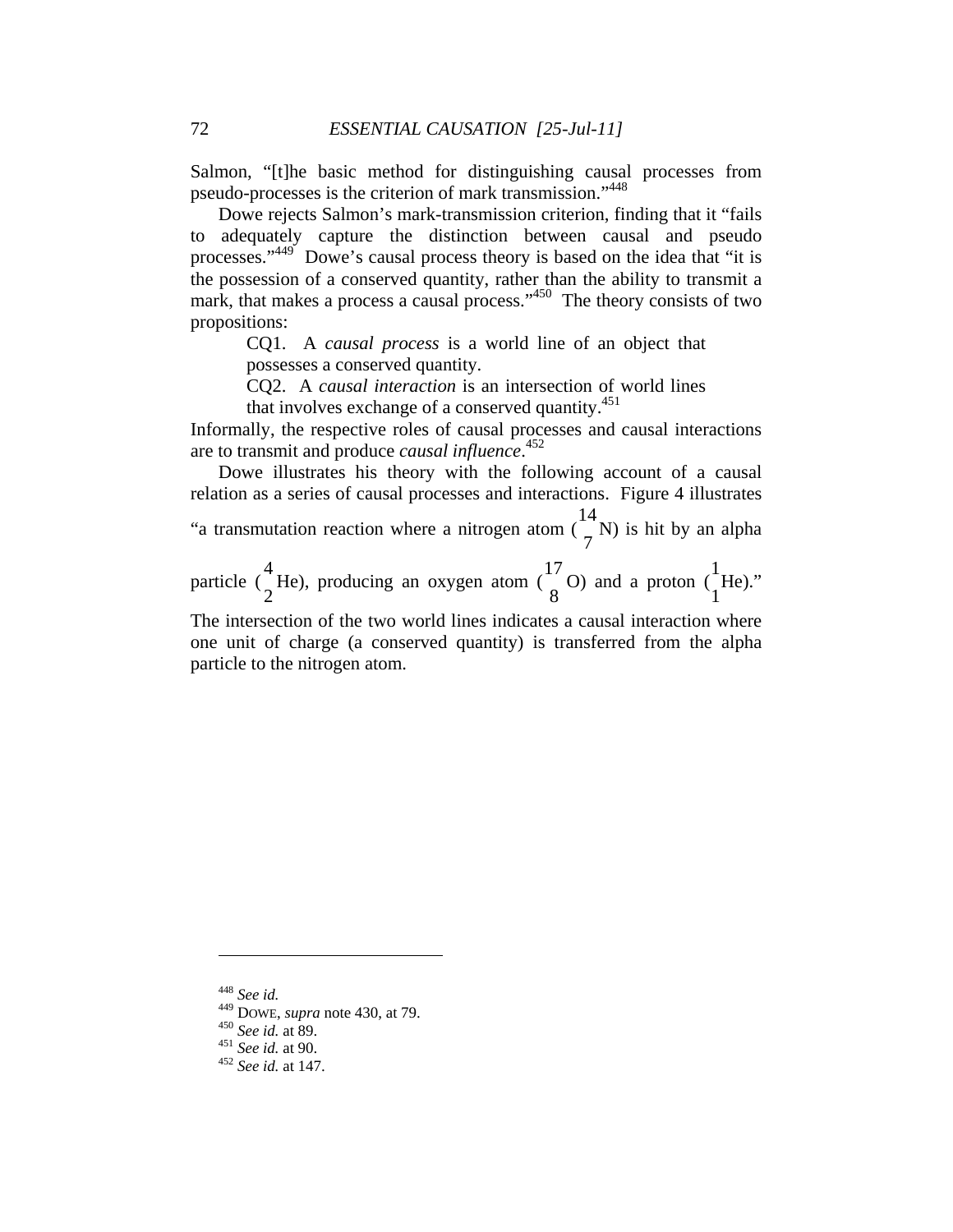

**Figure 4. Causal processes and interaction involved in a transmutation reaction.** 

Dowe's theory defines a pseudo-process as a process that does not possess a conserved quantity.<sup>453</sup> A conserved quantity is "any quantity that is governed by a conservation law, and current scientific theory is our best guide as to what these are: quantities such as mass-energy, linear momentum, and charge."<sup>454</sup> Salmon's spot is also an example of a pseudoprocess in Dowe's theory, because it does not possess a conserved quantity. As Dowe explains:

The causal processes involved … are the light beam (energy, momentum) and the wall (mass). The spot or moving patch of illumination cannot be ascribed a conserved quantity. It has other quantities: size, speed, position; but no conserved quantity. The exchange involved in the interaction between the wall and the light beam involves, for example,

<sup>453</sup> *See id.* ("To generalize, pseudo processes do not possess the type of physical quantities that are governed by conservation laws."). 454 *See id.* at 94.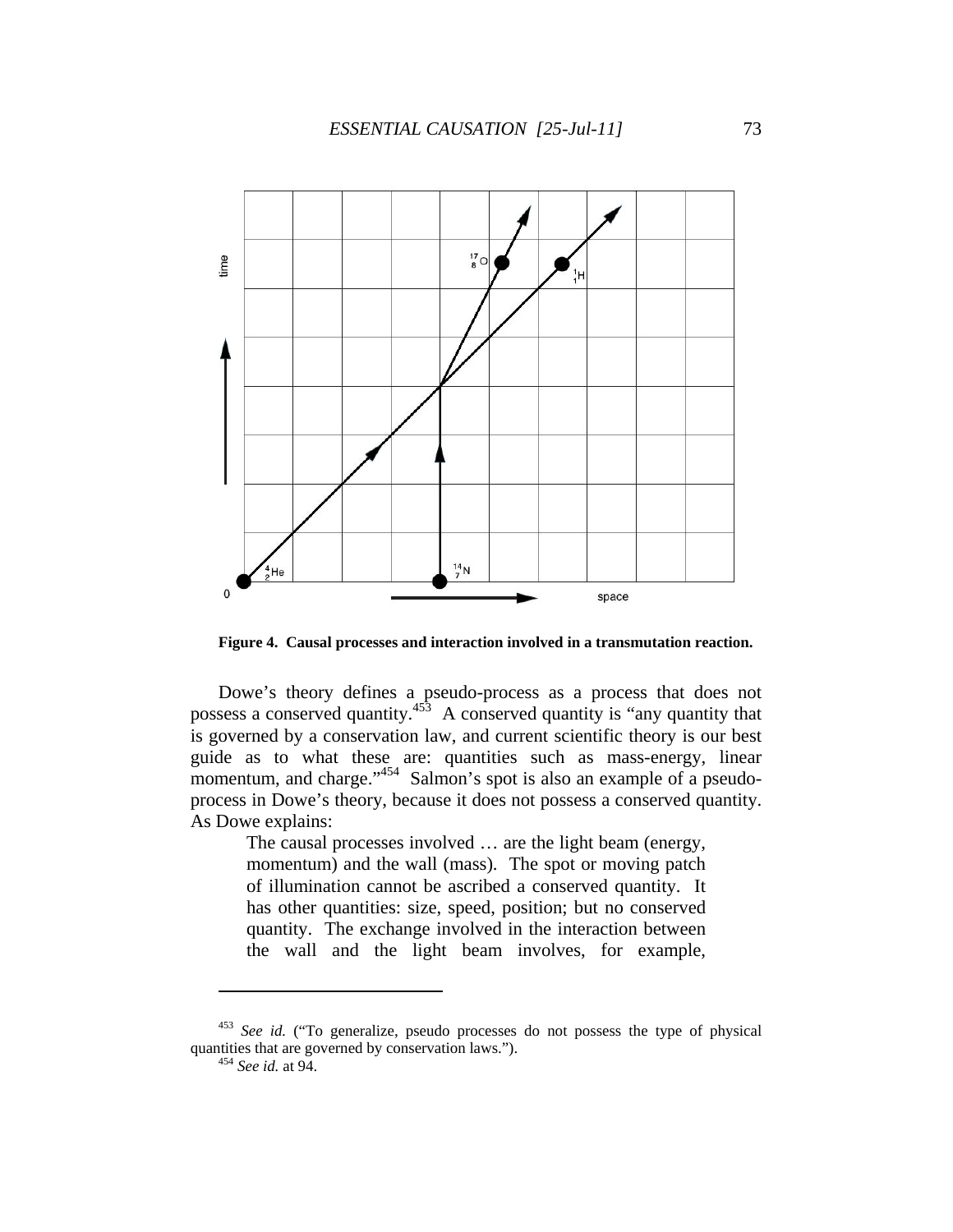momentum (the light's momentum is changed on reflection by the wall) or energy (some energy of the reflected beam is lost to heat transferred initially to the molecules of the wall's surface, and subsequently dissipated). No energy is brought to the interaction by the spot or carried off by the spot. Spots do not possess energy.455

An object is "anything found in the ontology of science (such as particles, waves and fields), or common sense (such as chairs, buildings and people)" and can include "noncausal objects such as spots and shadows."<sup>456</sup> Dowe's theory is therefore well suited to both the macroscopic scale inhabited by most patented inventions, as well as the microscopic scale in which Ellis's ontology of causation is fundamentally grounded.<sup>45</sup>

According to Dowe, for two token events<sup> $458$ </sup> to be connected in a causal relation, it is necessary (but not sufficient) that a continuous line of causal processes and interactions can be traced between them.459 Dowe appears to

While such a transmission is man-made and physical — it exists in the real world and has tangible causes and effects — it is a change in electric potential that, to be perceived, must be measured at a certain point in space and time by equipment capable of detecting and interpreting the signal. In essence, energy embodying the claimed signal is fleeting and is devoid of any semblance of permanence during transmission. Moreover, any tangibility arguably attributed to a signal is embodied in the principle that it is perceptible  $-$  e.g., changes in electrical potential can be measured.

 $\overline{a}$ 

Id. at 1356. 456 *See* DOWE, *supra* note 430, at 91. 457 *Cf.* Brian Ellis, *Causal Laws and Singular Causation*, 61 PHIL. & PHENOMENOLOGICAL RES. 329, 347 (2000) ("No doubt all instances of causation are reducible to elementary causal processes involving elementary events and processes, and all elementary causal processes must be instances of causal laws. But the standard exemplars of causal processes are not elementary. Typically, they involve a great many microlevel processes, occurring in a kind of avalanche.").<br><sup>458</sup> *See supra* text accompanying 96 for an explanation of the type-token distinction.

<sup>459</sup> *See* DOWE, *supra* note 430, at 146-48 (stating the encompassing necessary and sufficient condition as a "naïve process theory" and concluding that there is "reason to suppose that the naïve process theory does provide a necessary condition for singular causation"); Phil Dowe, *Review Article*: Causality and Explanation, 51 BRIT. J. PHIL. SCI. 165, 173 (2000) ("We must conclude that the conserved quantity theory … provides only a necessary condition for singular causation."); Phil Dowe, Causes Are Physically Connected

<sup>455</sup> Phil Dowe, *An Empiricist Defence of the Causal Account of Explanation*, 6 INT'L STUD. PHIL. SCI. 123, 127 (1992).

Because a spot lacks tangible causes and effects, it is even more "transient," "fleeting" and intangible than the claimed "signal" at issue in In re Nuijten, 500 F.3d 1356 (Fed. Cir. 2007). In determining that "a transient electric or electromagnetic transmission" was not a patent-eligible "manufacture," Judge Gajarsa reasoned: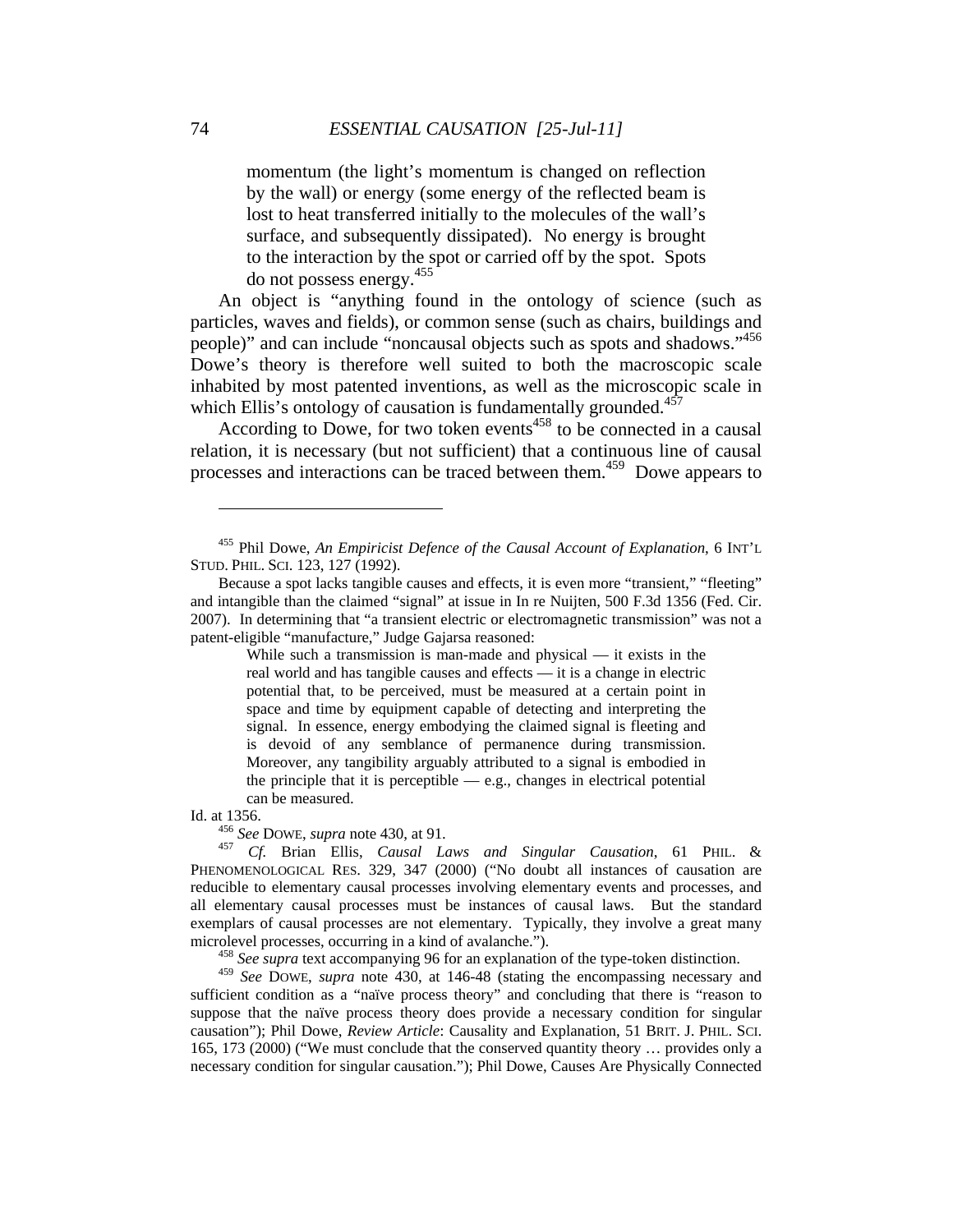be correct,<sup>460</sup> at least as long as *negative causation* is excluded from consideration as a causal relation.<sup>461</sup> Negative causation "occurs when an absence serves as cause, effect, or causal intermediary."462 While negative causation can figure in causal accounts of legal responsibility (e.g., in theories of negligence or breach of contract), $463$  it does not have a place in the patent system's ontology of "useful Arts," inasmuch as the scope of the patent right is limited to affirmative acts such as making and using the structural elements or performing the steps recited in a claim.<sup>464</sup> Thus, it is reasonable to conclude that Dowe's theory accurately describes the instances of causal processes and causal interactions that display the essential causal powers of a claim's embodiments.<sup>465</sup>

In contrast, consider a claim such that for an embodiment to meet all of its limitations, it is sufficient that the use of the embodiment involve the movement of one or more structural elements relative to some observer in trajectories in space-time that satisfy some specified geometric properties. In particular, the claim does not impose limitations regarding any conserved quantities such objects exchange, so that even if the use of an embodiment inherently involves the exchange of a conserved quantity, any such exchange is not necessary to the display of the embodiment's causal powers in virtue of the embodiment's being an example of the claim. This is the

to Their Effects: Why Preventers and Omissions Are Not Causes<br><sup>460</sup> Ellis makes an even stronger claim, in arguing that type-level causation is ultimately determined by "basic causal interactions and energy transmission processes." *See supra* text accompanying note 423. It is also worth noting that Dowe's conserved quantity account ultimately persuaded Salmon. *See supra* note 431 and accompanying text. 461 *Compare* Phil Dowe, *Causes Are Physically Connected to Their Effects: Why* 

*Preventers and Omissions Are Not Causes*, *in* CONTEMPORARY DEBATES IN PHILOSOPHY OF SCIENCE (Christopher Hitchcock ed. 2004), at 189, 190 (arguing that cases involving negative events are not, strictly speaking, cases of causation); *with* Jonathan Schaffer, *Causes Need Not Be Physically Connected to Their Effects: The Case for Negative Causation*, *in* CONTEMPORARY DEBATES IN PHILOSOPHY OF SCIENCE (Christopher Hitchcock ed. 2004), at 197, 197 (arguing that negative causation does not necessarily involve connection by causal processes and interactions). 462 *See* Schaffer, *supra* note 461, at 197. 463 *See id.* at 201 (citing HART & HONORÉ, *supra* note 36, at 2-3). 464 See 35 U.S.C. § 154.

An absence is not cognizable as an element of a claim without a supporting structural element. *Compare* Margaret A. Boulware, *An Overview of Intellectual Property Rights Abroad*, 16 HOUS. J. INT'L L. 441, 447 n. 23 (1994) ("[O]ne cannot claim a "hole" because a hole is "nothing." One must therefore claim some structure "having a hole."); *with* FABER, *supra* note 119, at § 3.18, at 3-68 (noting that while "[y]ou may claim holes positively and make them claim elements," the "[b]etter practice is to claim "a [member] having a hole, groove, slot, aperture, etc.").

<sup>&</sup>lt;sup>465</sup> See supra text accompanying notes 423-425.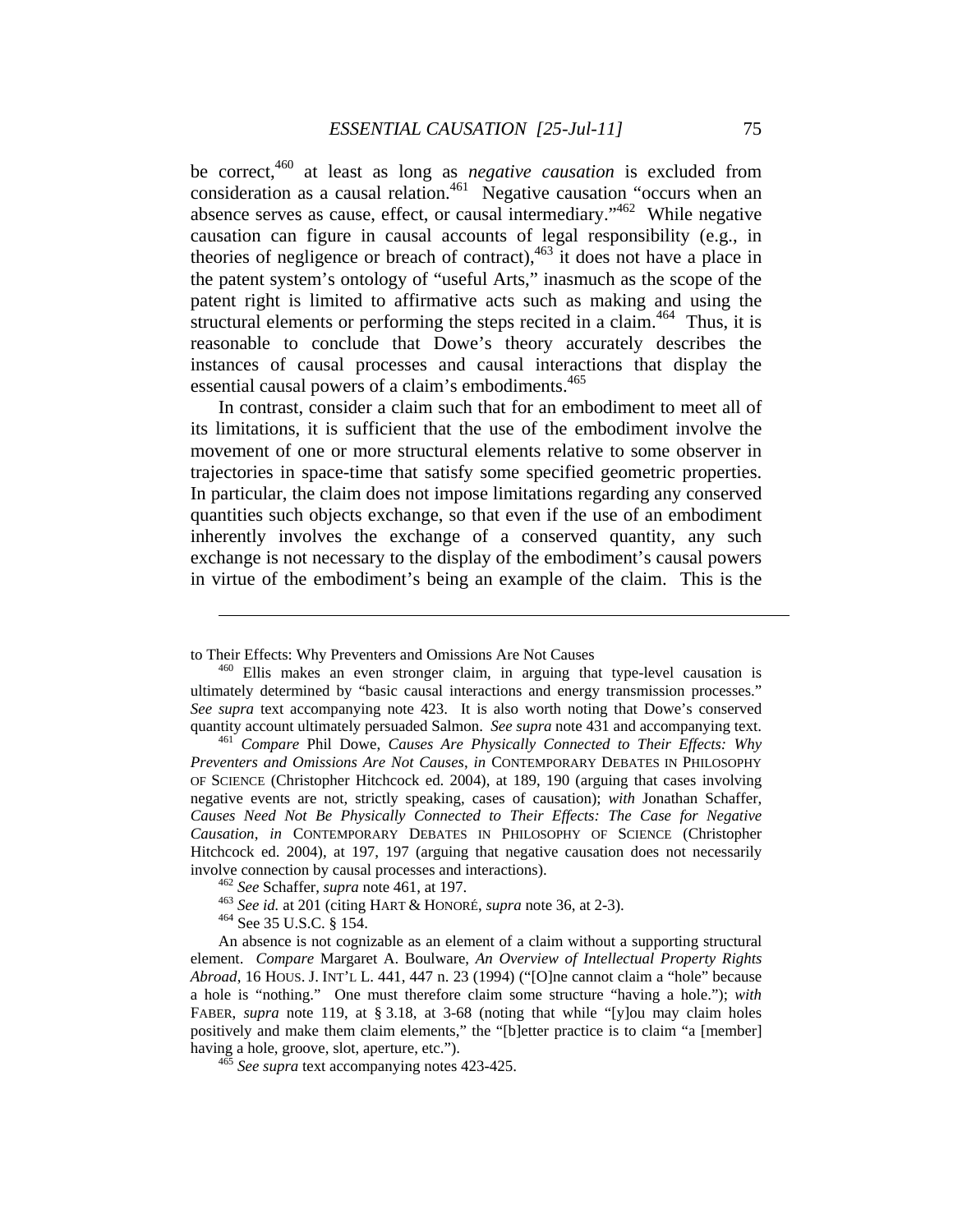sort of claim that I have previously referred to as a claim directed to a *kinematic property*. 466 Such a claim does not meet the essential causation requirement, because any causal interactions that happen to be involved in the use of its embodiments are not displays of *essential* causal powers.<sup>467</sup>

Some claims directed to kinematic properties have embodiments that lack any causal powers at all. For example, the embodiments of the following claim include the spot pseudo-process described by Salmon:

1. An object on a cylindrical surface, said object moving counterclockwise on said cylindrical surface at a rate of at least one revolution per second.<sup>468</sup>

Claims directed to kinematic properties are a significant enough subclass of the class of claims that fail the essential causation requirement for us to speak of a "kinematic property exclusion" from patentable subject matter. The next Part will present two case studies that illustrate the application and scope of the kinematic property exclusion.

## V. THE KINEMATIC PROPERTY EXCLUSION

## *A. Structural Applications of the Pythagorean Theorem*

Credited to Pythagoras but possibly known to the Babylonians and/or the Chinese a millennium earlier,<sup>469</sup> the Pythagorean Theorem is known to us today as an equation,  $a^2 + b^2 = c^2$ , expressing the relationship between the length *c* of the hypotenuse of a right triangle and the lengths *a* and *b* of the other two sides<sup>470</sup> (also known as "legs"<sup>471</sup>). Stated more formally:

Theorem 1. (The Pythagorean Theorem) Let Δ *ABC* be a right triangle, with its right angle at *C*. Then  $AB^2 = AC^2 + BC^2$ .

<sup>466</sup> *See supra* text accompanying note 86. 467 *Cf.* Kit Fine, *Essence and Modality*, 8 PHILOSOPHICAL PERSPECTIVES 1, 13 (1994) (concluding that the essential properties of an object are properties that are part of its definition). 468 This is true provided that the term "object" is construed, as Dowe construes it, to

include a spot of light. See supra text accompanying note 456

<sup>469</sup> *See* ELI MAOR, THE PYTHAGOREAN THEOREM: A 4,000-YEAR HISTORY xi (2007); FRANK J. SWETZ & T.I. KAO, WAS PYTHAGORAS CHINESE? 66 (1977).<br><sup>470</sup> *See* MAOR, *supra* note 469, at xi.<br><sup>471</sup> *See* SERGE LANG & GENE MURROW, GEOMETRY 44 (2000).<br><sup>472</sup> *See, e.g.*, RON LARSON ET AL., GEOMETRY: AN INTEGRA

In a triangle, it is conventional to use lowercase letters to denote the sides opposite the vertices denoted by the corresponding uppercase letters. *See* EDWIN E. MOISE, ELEMENTARY GEOMETRY FROM AN ADVANCED STANDPOINT 148 (1974).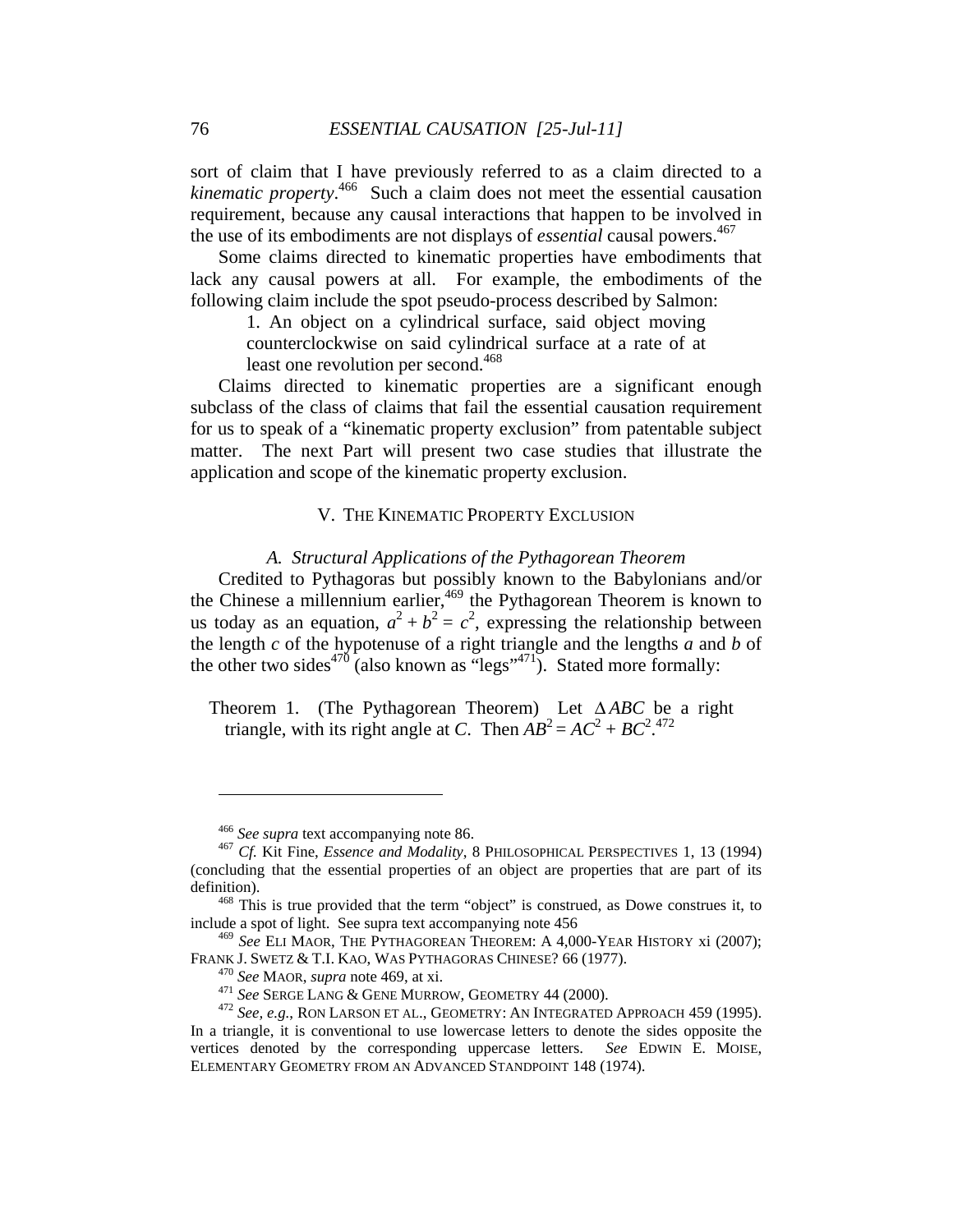Theorems cannot be the subject of a patent grant; only claims can. $473$ What does it mean then to say that the Pythagorean Theorem is unpatentable? In *Parker v. Flook*, the Supreme Court describes a hypothetical attempt by a "competent draftsman" to claim the theorem in a patent application:

A competent draftsman could attach some form of postsolution activity to almost any mathematical formula; the Pythagorean theorem would not have been patentable, or partially patentable, because a patent application contained a final step indicating that the formula, when solved, could be usefully applied to existing surveying techniques.  $474$ 

The Court did not expressly cite any claim language in making these points. Given the court's suggestion that the claim might contain a "final step" after the formula was "solved," however, it appears that the Court had in mind a process claim that recited steps for calculating  $\sqrt{AC^2 + BC^2}$ , followed by a final step using the result, *AB*, in a known method for solving some surveying problem. The *Flook* Court would have found such a claim ineligible, even though it does not wholly preempt the formula  $AB^2 = AC^2 + BC^2$  (because of the final surveying step), because the claim's only point of novelty is the formula  $AB^2 = AC^2 + BC^2$ . As we have seen in Chapter 1, however, this "point of novelty" approach to eligible subject matter analysis is at least controversial, if not discredited. Moreover, the Pythagorean Theorem is a mathematical theorem, not merely a "formula" to be "solved."<sup>475</sup> This distinction was lost as the Court drew comparisons to Flook's invention, which had earlier been characterized as a "mathematical formula" followed by "conventional post-solution applications" of the formula.476 Thus, while the *Flook* Court's exclusion of the Pythagorean

Brief for Petitioner at 19, Gottschalk v. Benson, 409 U.S. 63 (1972) (No. 71-485).<br><sup>476</sup> *Id.* at 585; *cf.* Paine, Webber, Jackson & Curtis, Inc. v. Merrill Lynch, Pierce,

<sup>473</sup> *See* 35 U.S.C. § 112, ¶ 2 ("The specification shall conclude with one or more claims particularly pointing out and distinctly claiming the subject matter which the applicant regards as his invention.").<br><sup>474</sup> 437 U.S. at 590.<br><sup>475</sup> The government's brief in Benson argued for separate recognition of mathematical

theorems as a categorical exclusion from patentable subject matter:

For that reason, the Pythagorean Theorem, the binomial theorem, Gibbs' vectors, the Laplace Transform, the general theory of relativity, and Russell's theory of types, for example, even though the products of great intellectual effort, or a flash of genius, are not patentable under our law. Mathematical theorems, abstractions, ideas, and laws of nature are the property of everyone and the [exclusive] right of no one.

Fenner & Smith, Inc., 564 F. Supp. 1358, 1366-67 (D. Del. 1983) ("[T]he Pythagorean theorem . . . is not patentable because it defines a mathematical formula. Likewise a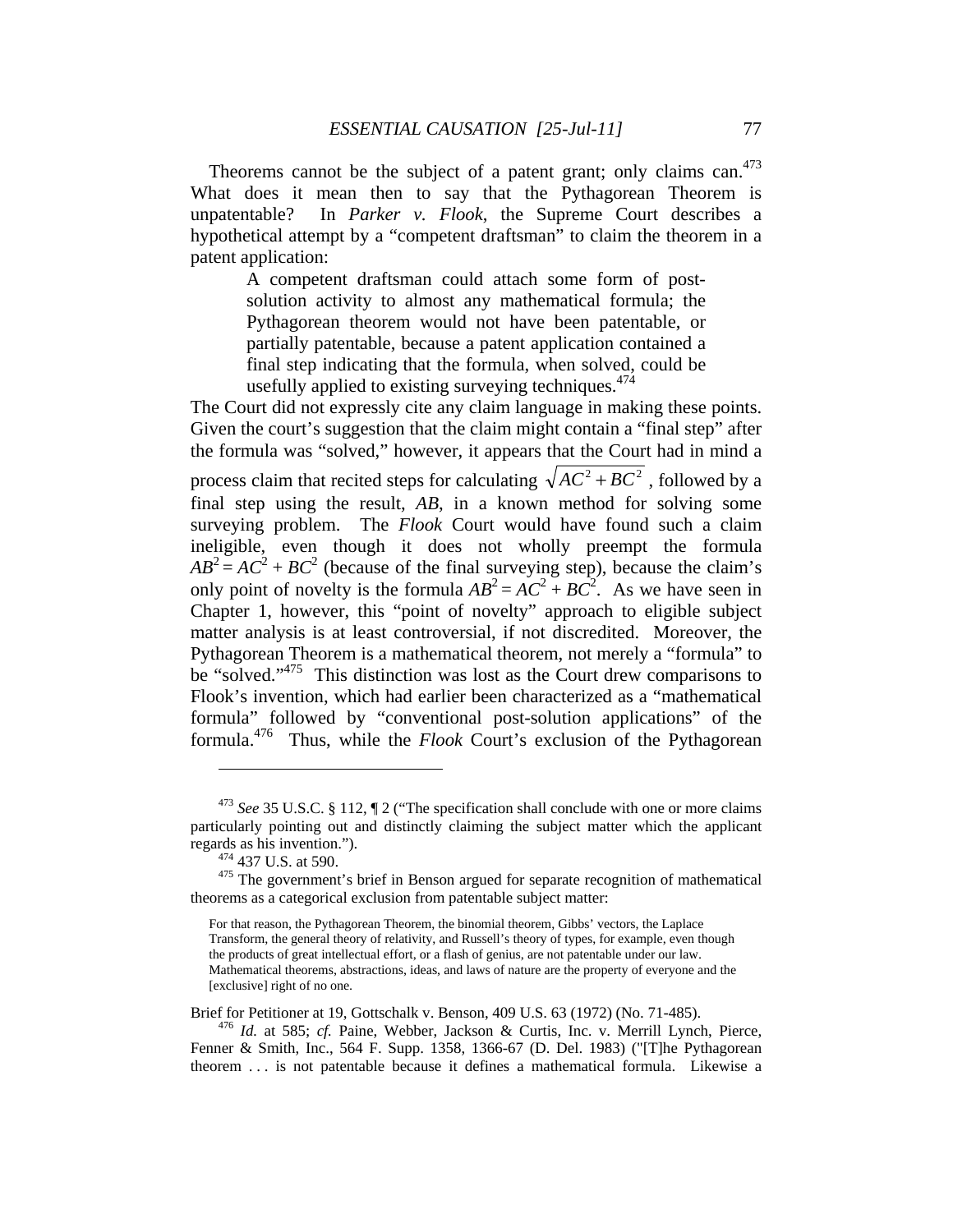Theorem from patent-eligible subject matter is "well-established," the caselaw has not clarified the implications of this exclusion for specific claims that recite the use of the Pythagorean Theorem.

Consider instead the following hypothetical apparatus claim:

- 1. An apparatus for measuring angles, comprising:
- a first leg member having a first end and a second end separated by a first distance *a*;
- a second leg member having a first end and a second end separated by a second distance *b*, the first end of said second leg member being attached to the first end of said first leg member; and
- a hypotenuse member having a first end and a second end separated by a third distance  $\sqrt{a^2 + b^2}$ , the first end of said hypotenuse member being attached to the second end of said first leg member and the second end of said hypotenuse member being attached to the second end of said second leg member,
- whereby said first leg member and said second leg member form a right angle.

On its face, Claim 1 covers every apparatus that may be made by attaching the respectively paired ends of three "members" whose lengths are related by the equation  $a^2 + b^2 = c^2$ , thereby forming a right triangle. It therefore appears that Claim 1 covers every structural application of the Pythagorean Theorem.

Two subtleties of claim construction are needed to confirm this conclusion. First, while the claim's preamble recites the function of measuring angles, the claim covers every apparatus that meets the claim's structural limitations, regardless of its intended function.<sup>477</sup> Second, there is a "heavy presumption" that claim terms carry their ordinary and customary meanings.  $478$  As the Federal Circuit found in CCS Fitness, Inc. v. As the Federal Circuit found in *CCS Fitness, Inc. v.* Brunswick Corp.<sup>479</sup> the ordinary meaning of the term "member" is broad, and may refer to a "structural unit such as a . . . beam or tie, or a

computer program which does no more than apply a theorem to a set of numbers is not patentable."). 477 *See, e.g.*, Cross Medical Products, Inc. v. Medtronic Sofamor Danek, Inc., 424 F.3d

<sup>1293, 1311-12 (</sup>Fed. Cir. 2005) ("To infringe an apparatus claim, the device must meet all of the structural limitations."); Hewlett-Packard Co. v. Bausch & Lomb Inc., 909 F.2d 1464, 1468 (Fed. Cir. 1990) ("[A]pparatus claims cover what a device *is*, not what a device *does*.") (emphasis in original).

<sup>478</sup> CCS Fitness, Inc. v. Brunswick Corp., 288 F.3d 1359, 1365 (Fed. Cir. 2002) (citing Johnson Worldwide Assocs., Inc. v. Zebco Corp., 175 F.3d 985, 989 (Fed. Cir. 1999)). 479 Id.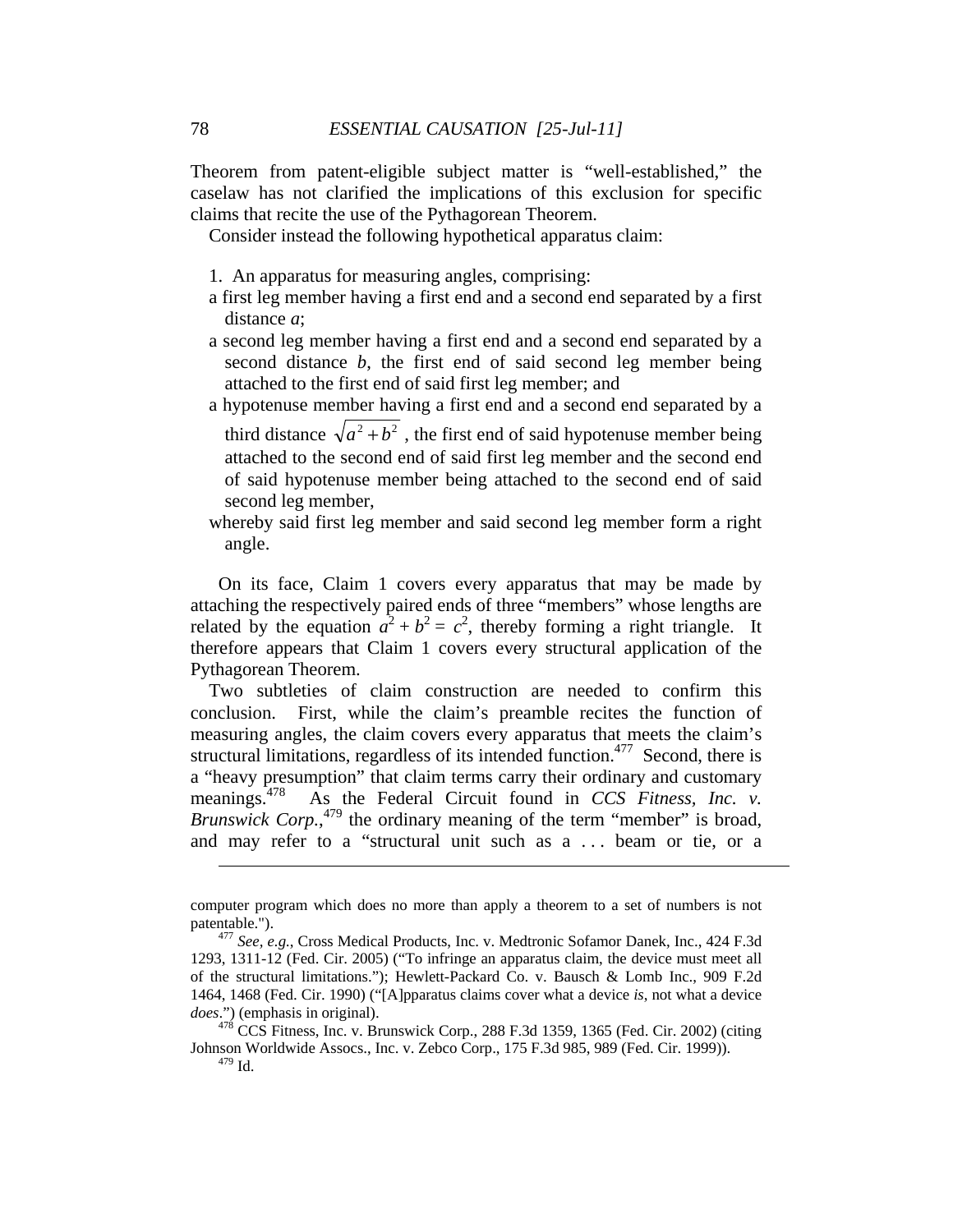combination of these," $480$  or a "distinct part of a whole." $481$  This breadth makes "member" a preferred generic term for a structural unit in the drafting of mechanical patent claims.<sup>482</sup> Read in the context of the claim limitations,483 each of the recited "members" can be any structural unit of the apparatus having two identifiable ends separated by a specified distance. The term "member" therefore covers, *inter alia*, any structural unit capable of representing a side of a right-triangle-shaped apparatus.<sup>484</sup>

It is interesting to compare the abstract language of hypothetical Claim 1 with the more concrete language of an actual claim from an issued patent in this field. U.S. Patent 4,575,943, "Right Triangle Measuring Apparatus,"<sup>485</sup> describes a device comprising three tape measures (**16**, **22**, **28**) arranged in a cyclical formation as shown in Figure 5, with the free end of each tape (e.g., tape **18** extending from tape measure **16**) connected to the corner (e.g., **24)** of the next tape measure (e.g., **22**).486 According to the specification, the tape measure housings may be triangular, thereby "enabling the sides of the tape to be juxtaposed with the tape measure side walls as shown in the drawing."<sup>487</sup>

<sup>480</sup> *See id.* at 1367 (quoting MCGRAW-HILL DICTIONARY OF SCIENTIFIC AND TECHNICAL TERMS 1237 (5th ed.1994)).<br><sup>481</sup> *See id.* (quoting AMERICAN HERITAGE DICTIONARY 849 (3d ed.1996)).<br><sup>482</sup> *See* Richard G. Berkley, *Some Practical Aspects of Amendment Practice in the* 

*Electromechanical Arts*, in FIFTH ANNUAL PATENT PROSECUTION WORKSHOP, at 161, 205 (PLI Patents, Copyrights, Trademarks and Literary Property Course Handbook Series No. 426, 1995). 483 *See* Ronald C. Faber, *The Winning Mechanical Claim*, in ADVANCED PATENT

PROSECUTION WORKSHOP 2009: CLAIM DRAFTING & AMENDMENT WRITING, at 295, 321- 22 (PLI Patents, Copyrights, Trademarks and Literary Property Course Handbook Series No. 977, 2009) (noting that construction of "member" as a claim element may require some guidance "perhaps obtained from the rest of the limitation including that element . . . [o]r perhaps referring back to the specification or drawing"). In this hypothetical, I assume that

<sup>&</sup>lt;sup>484</sup> See MOISE, *supra* note **Error! Bookmark not defined.**, at 55 (stating that each side of a triangle is a line segment); *id.* at 54-55 (showing that every line segment has two end points).<br><sup>485</sup> U.S. Patent No. 4,575,943 (issued Mar. 18, 1986).<br><sup>486</sup> *See id.* at col. 2.<br><sup>487</sup> *See id.* at cols. 2-3.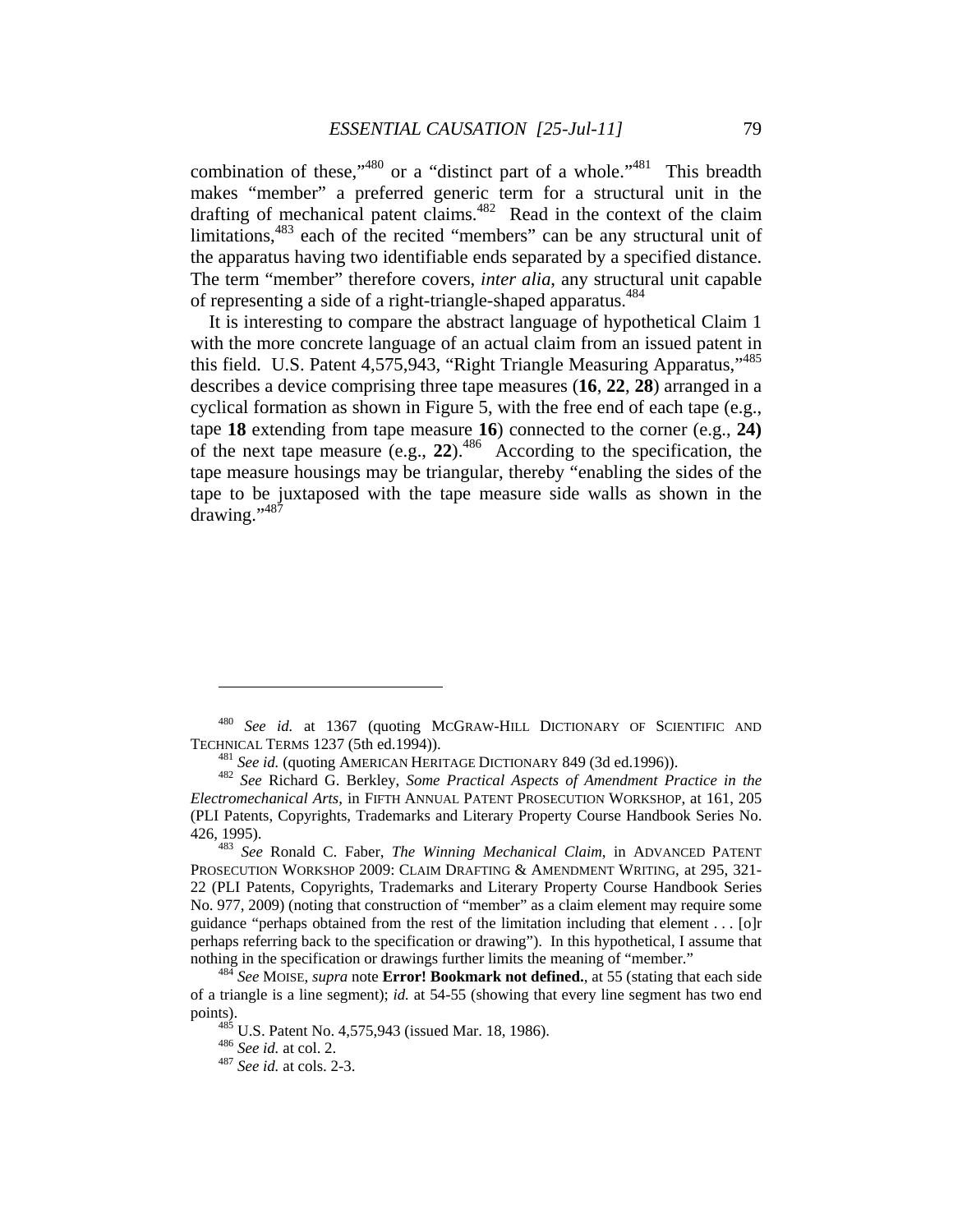

**Figure 5. Right triangle measuring apparatus according to U.S. Patent No. 4,575,943.** 

Since the tapes will form a right triangle if their lengths remain in, e.g., a 3-4-5 ratio, the invention also includes marking the tapes according to different scales so that they all give the same readings when their lengths are in this ratio.<sup>488</sup> Claim 1 of this patent, which I will refer to here as Claim 1A, reads:

- 1A. An angle measuring apparatus comprising:
- three tape measures each having a housing and a tape extending therefrom;
- the tape of the first of said tape measures being connected to the housing of said second tape measure;
- the tape of said second tape measure being connected to the housing of said third tape measure; and
- the tape of said third tape measure being connected to the housing of said first tape measure;
- said tape measures being adjustable such that the indicia output on each are identical when said apparatus indicates a right triangle.

<sup>488</sup> *See id.* at col. 4.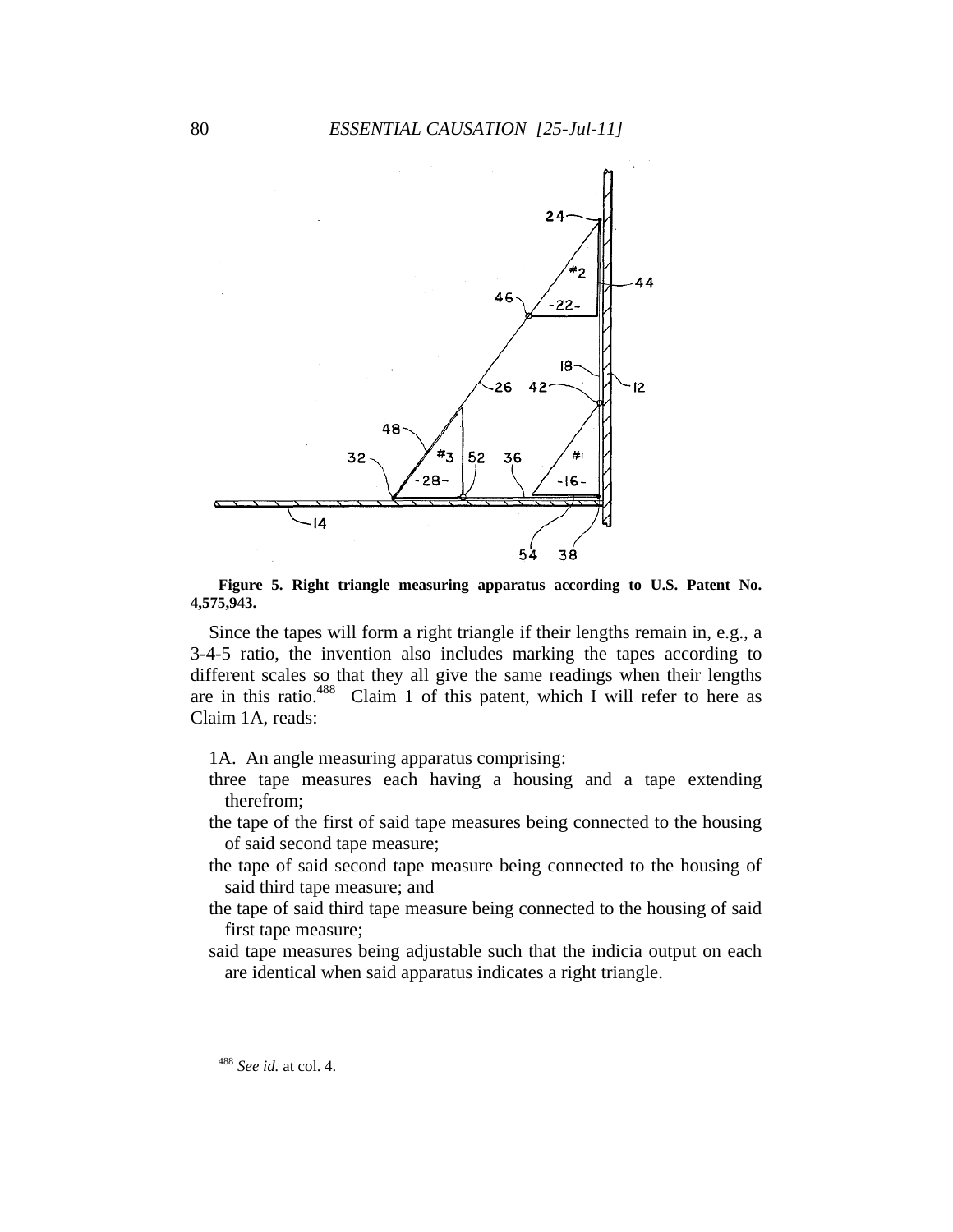Claim 1 is abstract enough to read on the apparatus of Claim 1A when the tape measures are adjusted so as to form a right triangle. Each of the tape measures constitutes a structural "member" (i.e., a "tie") with two identifiable ends, namely the free end of the tape and the corner of the housing to which the free end of the preceding tape measure is attached.

Abstraction is, of course, a matter of degree.<sup>489</sup> Though less abstract than "member," the "tape measures" recited in Claim 1A are also abstract terms, omitting such physical details such as the length and composition of the tape. A person having ordinary skill reading the claims in light of the patent specification, however, will recognize that these parameters are not unlimited. According to the specification, each tape measure has "a housing and a retractable tape extending therefrom,<sup>1490</sup> and each tape measure is capable of determining the length of its respective side of the triangle, $491$  so as to provide a device that is "simple, compact, and yet readily available for large measurements and are easily read by an unskilled craftsman."492 The design consideration of compactness imposes limits on the size of the tape measure housings; and the size of the housings, the design consideration of retractability, and the desire for large measurements all impose limits on the lengths and composition of the tapes. The use of a long tape that can roll up and retract into a compact housing represents a design response to the tradeoff between the device's compactness and its capability for large measurements.

In contrast, there are no physical constraints on "members" other than the express limitations recited in Claim 1, and in particular, there are no limitations in Claim 1 responsive to tradeoffs between resources (e.g., space) used by the device and the functionality of the device (e.g., largemeasurement capability). Thus, while Claims 1 and 1A both use abstract language, only Claim 1 abstracts away the resource limitations that pervade the real world. As I will argue later in this chapter, this failure to address real-world resource constraints legally distinguishes Claim 1 from Claim 1A and, more generally, should be treated as an important consideration in the analysis of patent-eligibility.

As highly abstract as Claim 1 is, however, it is definite and has limited scope. In particular, Claim 1 covers only physical structures made up of distinct structural units. For this reason, I concluded earlier that Claim 1 covers every *structural* application of the Pythagorean Theorem. It is not

<sup>489</sup> *See* John E. Nolt, *Mathematical Intuition*, 44 PHILOSOPHY & PHENOMENOLOGICAL RESEARCH 189, 209 (1983).

<sup>490</sup> *See* U.S. Patent 4,575,943, *supra* note **Error! Bookmark not defined.**, at col. 2.

<sup>491</sup> *See id.* at col. 3.

 $492$  *Id.* at col 1.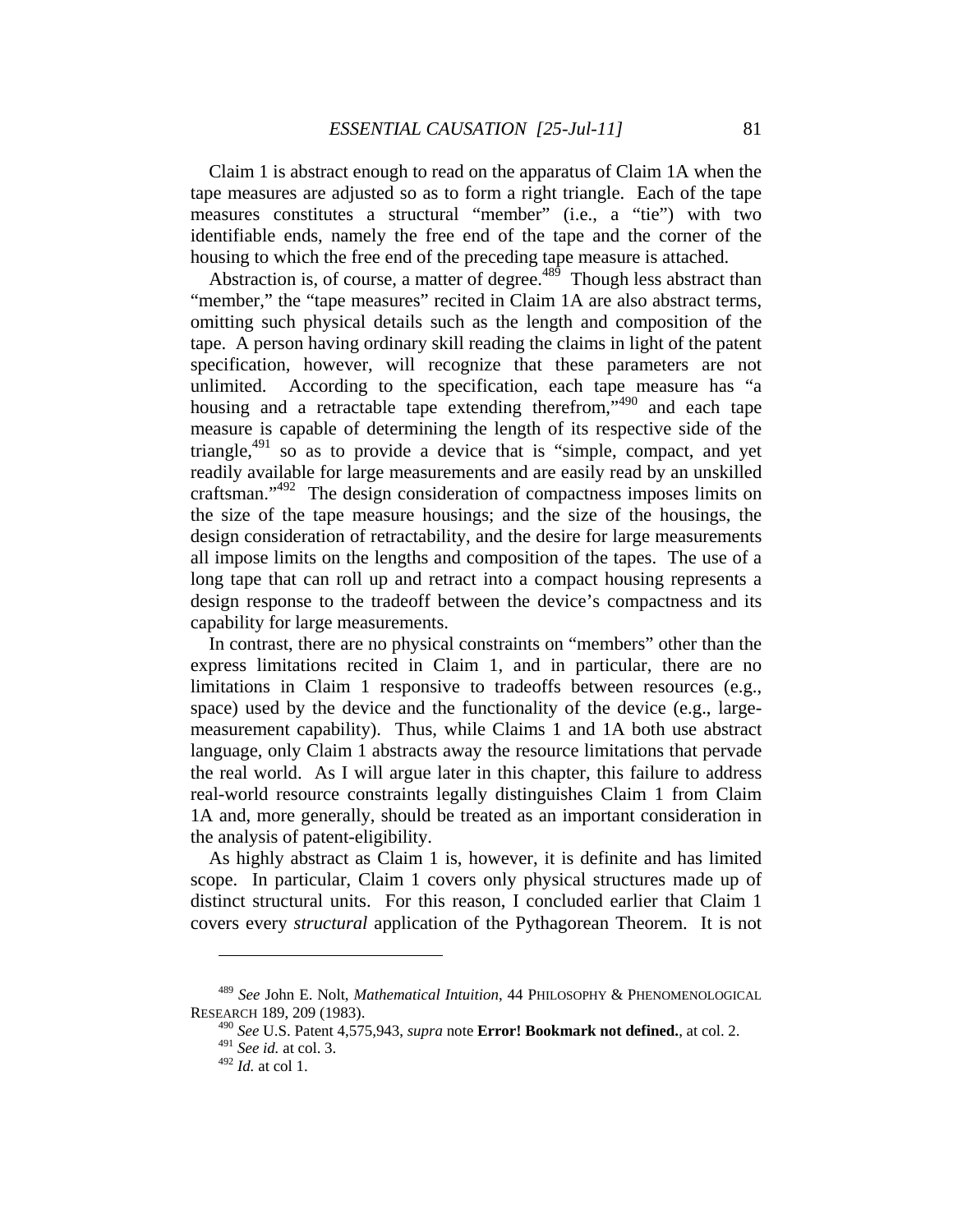yet clear whether this conclusion is sufficient to support a determination that Claim 1 entirely preempts the Pythagorean Theorem, and is therefore drawn to unpatentable subject matter. I will now address this question with a different example.

## *B. Yates's Linkage and the Sources of Mathematical Intuition*

In 1931, University of Maryland mathematics professor Robert Yates derived a surface of constant curvature whose meridian cross-section could be generated by "rolling an ellipse along a straight line and taking the curve traced out by a focus."<sup>493</sup> At the suggestion of his colleague Frank Morley, Yates built a mechanical device for generating the cross-section, as shown in Figure  $6.494$  He then published a description of his device in the *American Mathematical Monthly*. 495



**Figure 6**. **Yates's linkage for generating the meridian cross-section of a surface of constant curvature.** 



**Figure 7**. **Yates's linkage represented as a geometric figure in the plane.** 

Yates's linkage has the interesting property that when one of the shorter links is fixed in the plane, the point at which the two longer links intersect will trace out an ellipse. This result can be formalized in the following geometric theorem:

Theorem 2. In Figure 7, suppose that  $F_1F_2 = F_1'F_2' = c$ ,  $F_1F_1' = F_2F_2' = a > c$ ,  $\overline{F_1F_2}$  is fixed in the plane, and *E* is the point of

<sup>493</sup> *See* Robert C. Yates, *The Description of a Surface of Constant Curvature*, 38 AM. MATH. MONTHLY 573, 573 (1931).

<sup>494</sup> *See id.*

<sup>495</sup> *See id.* at 573-74.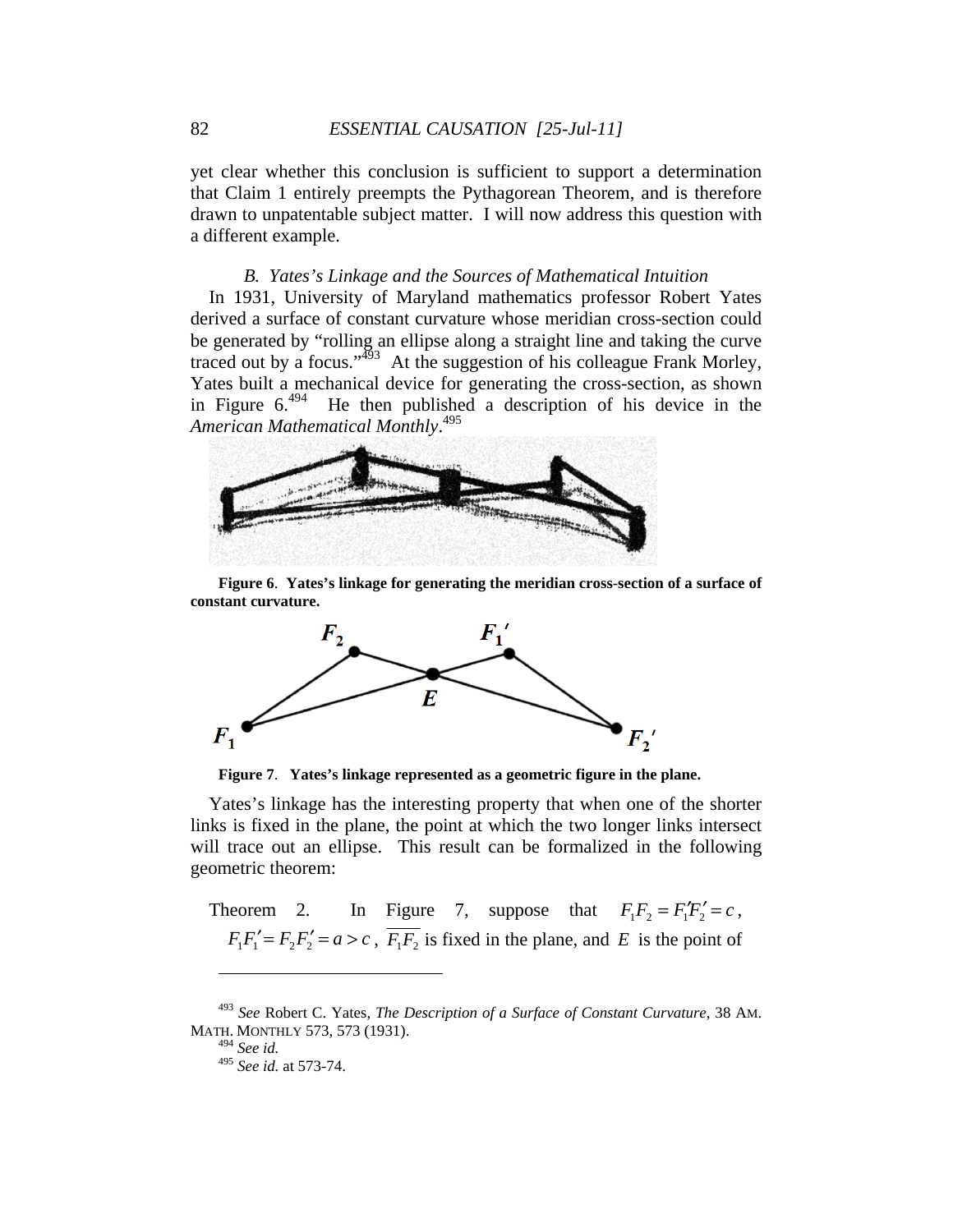intersection of  $F_1F_1'$  with  $F_2F_2'$ . Then as  $F_1'$  moves in a circle about  $F_1$ , *E* traces an ellipse with foci  $F_1$  and  $F_2$ .

Proof. By the SSS Theorem, we have  $\Delta F_1 F_2 F_2' \cong \Delta F_2' F_1' F_1$ , so  $\angle F_1 F_2' F_2 \cong \angle F_2' F_1 F_1'$ . By the SAS Theorem,  $\Delta F_1 F_2 E \cong \Delta F_2' F_1' E$ . Thus  $F_2E = F_1'E$ , and  $F_1E + F_2E = F_1E + EF_1' = F_1F_1'$ , a constant.

Yates's "mechanical description" immediately caught the attention of David Hilbert, one of the most influential mathematicians of the late 19th and early 20th century.496 In his classic 1932 monograph, *Anschauliche*  Geometrie,<sup>497</sup> Hilbert described Yates's linkage (Figure 8):

Let *c* and *cN* be two rods of the same length *c*. Let  $a_1$  and  $a_2$ be two other rods both equal to  $a > c$  in length. Let the extremities  $F_1$ ,  $F_2$  of *c* and  $F_1$ N,  $F_2$ N of *c*N be linked to  $a_1$ and *a*2 by pin joints in such a way as to form a selfintersecting quadrilateral with opposite sides equal. . . . Let  $E$  be the point at which  $a_1$  and  $a_2$  cross. Its position on these two rods will change as the plane linkage assumes its various possible positions. At *E* we place a joint with two sleeves which are free to turn about  $E$  and in which the rods  $a_1$  and  $a_2$  can slide freely.<sup>498</sup>

Hilbert observed that when the rod *c* is held fixed, the point *E* traces out an ellipse with  $F_1$ ,  $F_2$  as foci and with  $a$  as the constant sum of its focal distances.<sup>499</sup> Following Yates's suggestion,<sup>500</sup> Hilbert also considered the case where  $F_1$  and  $F_2$  are no longer fixed, and where "two wheels  $Z_1$  and  $Z_2$  [are] mounted at any two points of the rods  $[F_1F'_1$  and  $F_2F'_2$ ] in such a way as to be free to rotate about these rods but not to slide along them."<sup>501</sup>

<sup>496</sup> *See* CONSTANCE REID, HILBERT 218 (2007) (quoting mathematician Alfred Tarski) ("The future historian of science concerned with the development of mathematics in the late nineteenth and the first half of the twentieth century will undoubtedly state that several branches of mathematics are highly indebted to Hilbert's achievements for their vigorous advancement in that period."

<sup>&</sup>lt;sup>497</sup> DAVID HILBERT, GEOMETRY AND THE IMAGINATION (P. Nemenyi trans. 1990) (1932).

<sup>498</sup> *Id.* at 283.

<sup>499</sup> *See id.* <sup>500</sup> *See* Yates, *supra* note **Error! Bookmark not defined.**, at 574 ("Toothed wheels are placed at the extremities (or at any convenient point) of the rods representing the axis of the ellipse in order that each rod may move at right angles to itself. These wheels cut out two of the four degrees of freedom."). 501 HILBERT, *supra* note **Error! Bookmark not defined.**, at 283.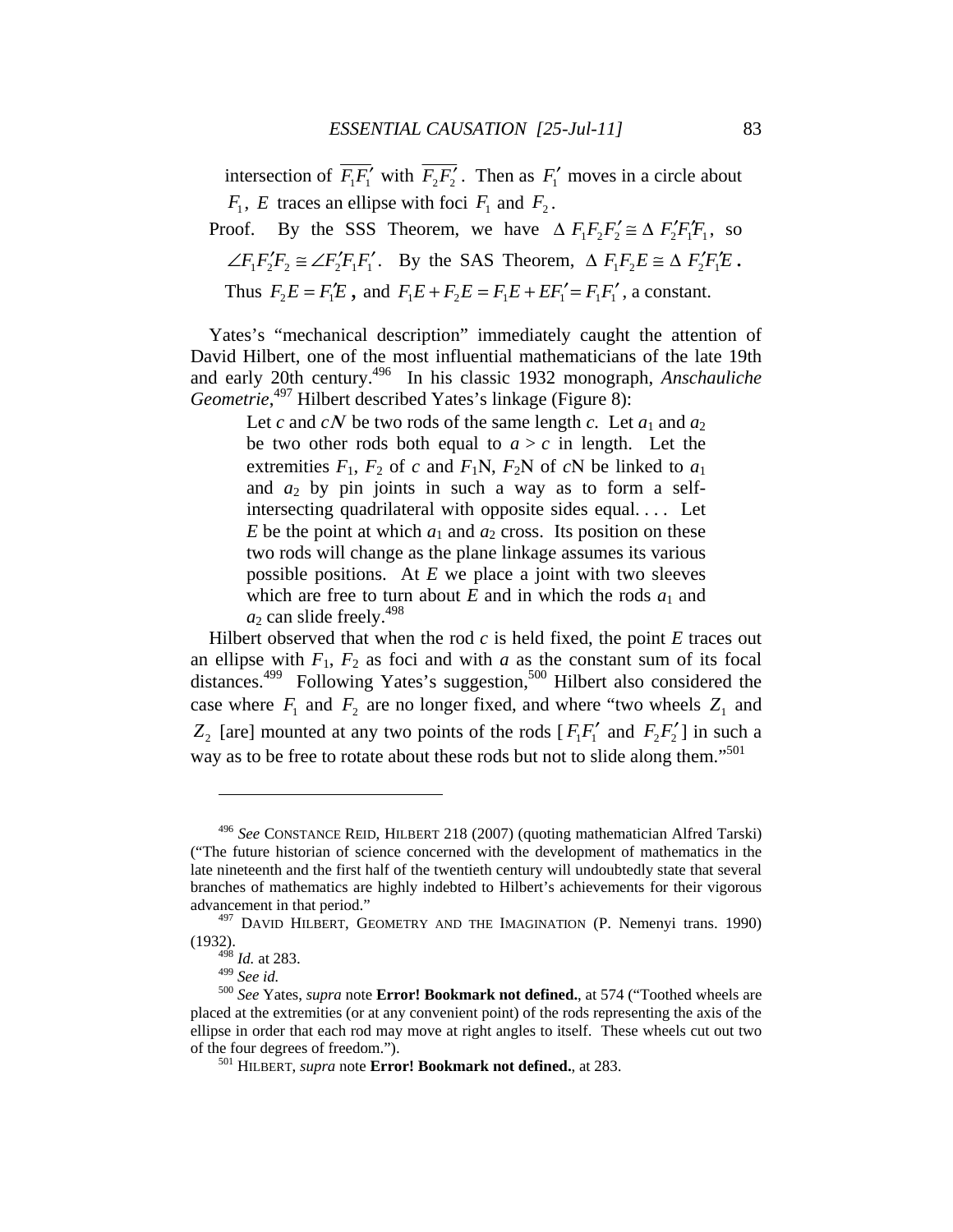

Figure 8. Hilbert's diagram of Yates's linkage with wheels attached.<sup>502</sup>

From this construction, Hilbert was able to prove a new mathematical result. Hilbert wrote:

Thus the study of Yates' apparatus leads to a peculiar geometrical theorem which may be formulated [as] follows: Given a roulette generated by a focus of an ellipse, on the normals to the roulette draw the points whose distance from the curve, measured in the direction of the center of curvature, is equal to the constant sum of focal radii for the ellipse; then the points thus marked out lie on another roulette generated by a focus of the ellipse; this ellipse is congruent to the first ellipse and rolls on the same curve as the first ellipse but on the opposite side of that curve. $503$ 

By studying the behavior of Yates's apparatus, Hilbert was able to prove a new mathematical result, his "peculiar geometric theorem." Suppose, however, that Yates had been precluded from building his apparatus by the following hypothetical patent claim:

<sup>502</sup> *Id.* <sup>503</sup> *Id.* at 284-85. A *roulette* is the curve traced out by a point rigidly attached to a plane curve as it rolls upon a second fixed plane curve. *See* 2 HOWARD EVES, A SURVEY OF GEOMETRY 271 (1965).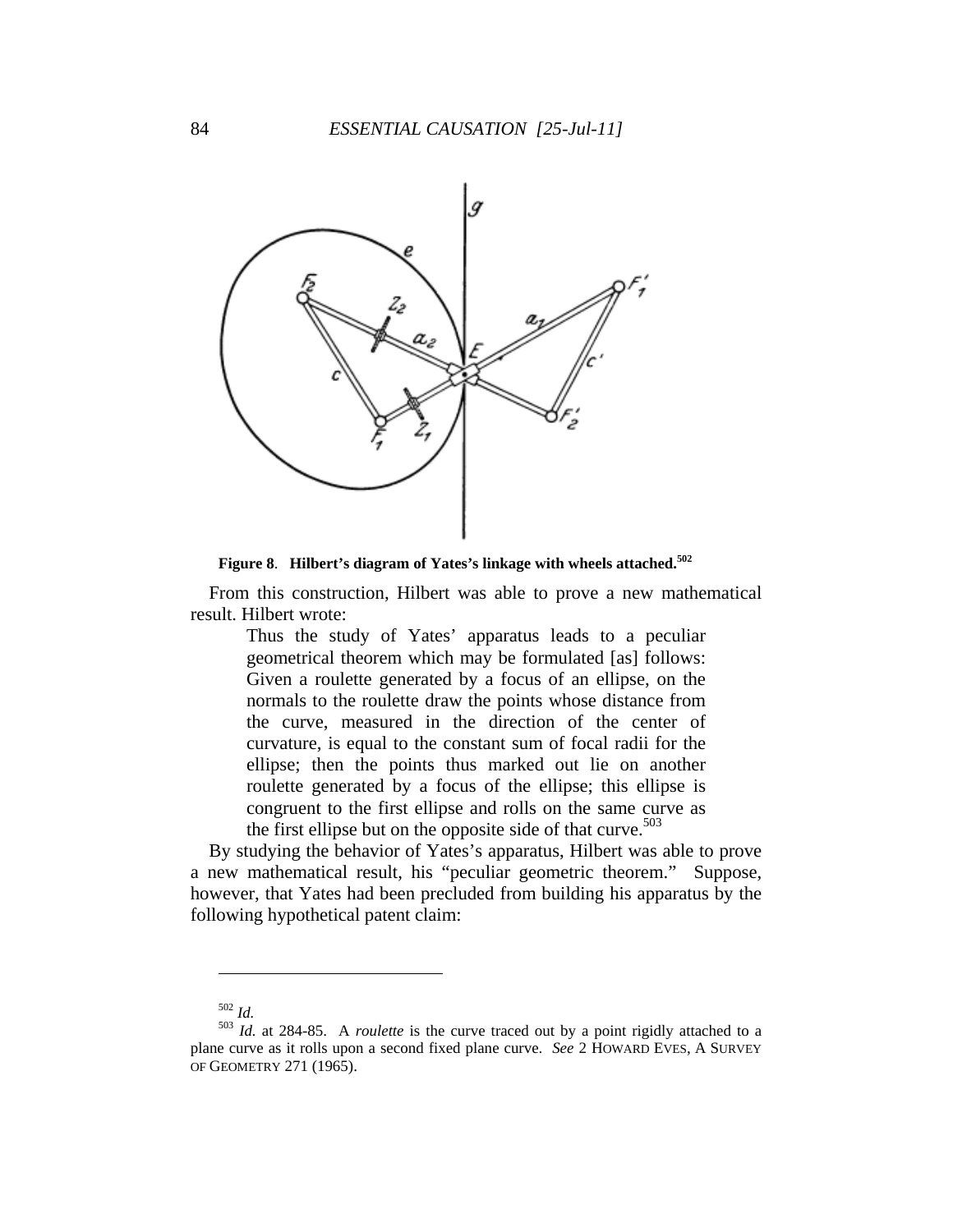2. An apparatus for drawing ellipses, comprising: a base;

- a first member having a first end and a second end separated by a first distance *c*, both of said ends being attached to said base;
- a second member having a first end and a second end separated by a second distance  $a > c$ , the first end of said second member being connected by a revolute joint to the first end of said first member;
- a third member having a first end and a second end separated by said first distance *c*, the first end of said third member being connected by a revolute joint to the second end of said second member;
- a fourth member having a first end and a second end separated by said second distance *a*, the first end of said fourth member being connected by a revolute joint to the second end of said third member and the second end of said fourth member being connected by a revolute joint to the second end of said first member; and
- a revolute joint assembly slidably attached to said second member and to said fourth member, permitting said second member and said fourth member to slide independently of each other and to rotate independently of each other about an axial point *E*, said axial point *E* being located on said revolute joint assembly,
- whereby the movement of said axial point *E* relative to said base is constrained to the points of an ellipse whose foci are the first end and the second end of said first member and whose major diameter is *a*.

It is straightforward to verify that Claim 2 covers every apparatus that may be made by attaching four "members" as depicted in Figure 7 and described in Theorem 2 so as to produce a kinematic movement for the point *E*; i.e., Claim 2 covers every structural application of Theorem 2. In particular, Yates's linkage is a representative embodiment of Claim  $2.504$ 

The granting of a patent on Claim 2 would have had significant consequences for the development of pure mathematics. Yates and Hilbert would not have been able to build the apparatus, let alone add the wheels necessary to produce the roulettes of an ellipse.<sup>505</sup> Yates's article on the surface of constant curvature would have had to omit the mechanical description of the cross-section, and may not have been published at all.

<sup>&</sup>lt;sup>504</sup> In the case where  $F_1$  and  $F_2$  are not fixed in the plane, the "base" may be construed as the first member or any part thereof; *E* will still be constrained to move along an ellipse relative to this "base." *See* HILBERT, *supra* note **Error! Bookmark not defined.**, at 284 (explaining when "the rod  $c$  [is] rigidly attached during the motion to a moving plane ... the moving centrode must be the ellipse *e*"). 505 *See supra* note **Error! Bookmark not defined.** and accompanying text.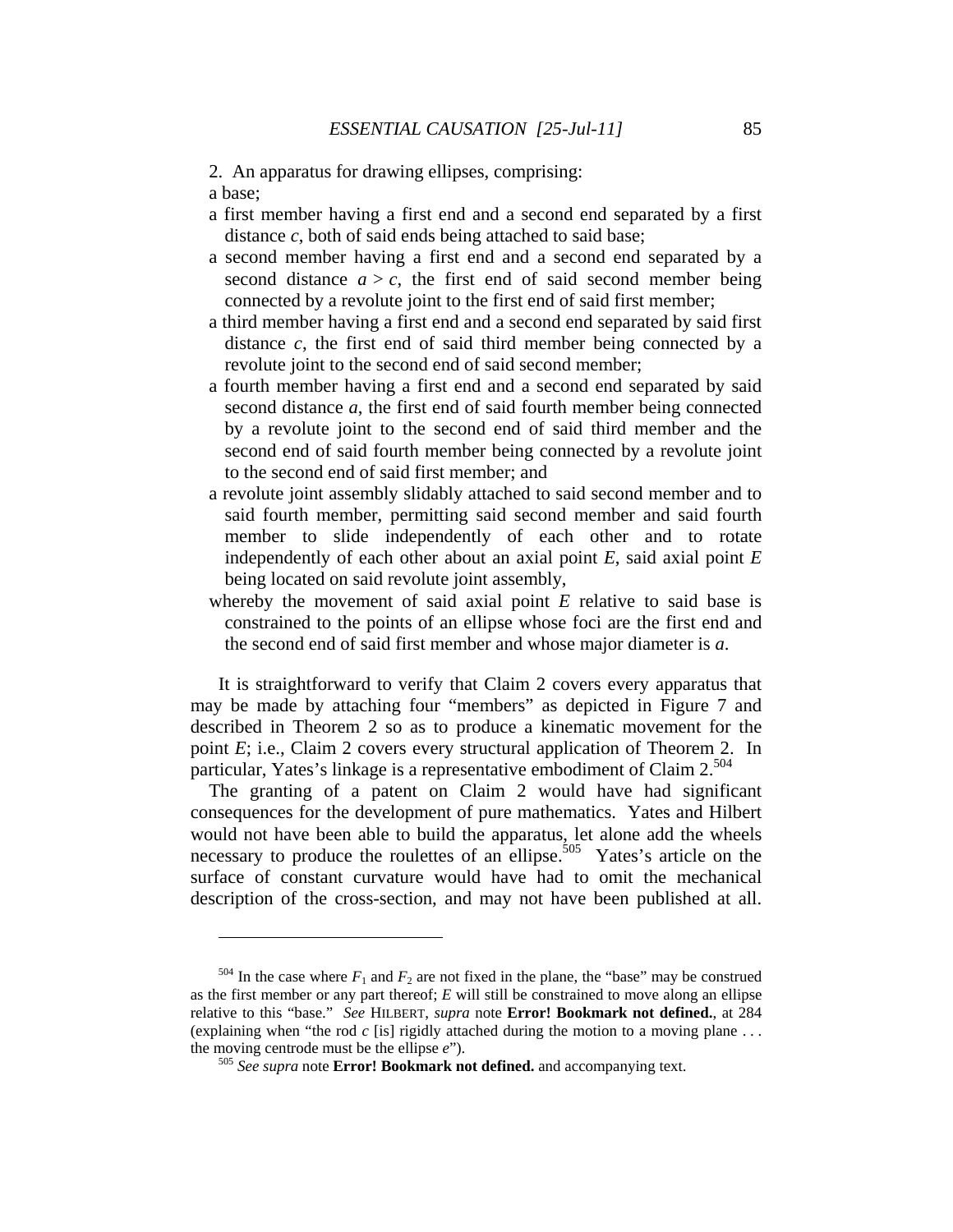Hilbert would not have been able to analyze the behavior of Yates's linkage, and would not thereby have synthesized that analysis into his "peculiar geometric theorem."

Since the progress of mathematics is so heavily dependent on the sustained efforts of individual mathematicians<sup>506</sup> with relatively brief productive life spans,  $507$  the preclusive effect of a 20-year patent term should not be underestimated. In the example just given, a patent covering every structural application of Theorem 2 would likely have precluded Hilbert from discovering and proving a more advanced geometric theorem. Yates's article and Hilbert's book were published only one year apart, and Hilbert passed away eleven years later.<sup>508</sup>

Hilbert's reliance on a mechanical apparatus to provide him with the necessary intuition for his "peculiar geometric theorem" is not at all unusual. Mechanisms have long been recognized as a source of geometric intuition,509 and are increasingly being used as mathematical teaching tools.510 Furthermore, as mathematical philosopher John Nolt has pointed out, physical objects and geometric diagrams stand on equal footing as sources of geometric intuition, because "[t]he figures we perceive and

<sup>506</sup> *See, e.g.*, AMIR D. ACZEL, FERMAT'S LAST THEOREM: UNLOCKING THE SECRET OF AN ANCIENT MATHEMATICAL PROBLEM 2 (1997) (describing Andrew Wiles's solitary work to complete the proof of Fermat's Last Theorem, for which he spent "seven years of his life a virtual prisoner in his own attic"); Peter G. Hinman & B. Alan Taylor, *The Mathematics Major at Research Universities*, in CONTEMPORARY ISSUES IN MATHEMATICS EDUCATION (Estela A. Gavosto et al., eds.) 25, 27 (1999) (explaining that the received wisdom that "mathematics is a solitary occupation" is valid for "research mathematics," though not for a "B.A. mathematician work[ing] in industry"). 507 *See, e.g.*, SYLVIA NASAR, A BEAUTIFUL MIND 381 (1998) (quoting JOHN FORBES

NASH JR., LES PRIX NOBEL 1994) ("Statistically, it would seem improbable that any mathematician or scientist, at the age of 66, would be able through continued research efforts to add to his or her previous achievements."). 508 *See* REID, *supra* note **Error! Bookmark not defined.**, at 213 (giving Hilbert's date

of death as February 14, 1943).

<sup>509</sup> *See, e.g.*, ROBERT S. TRAGESSER, HUSSERL AND REALISM IN LOGIC AND MATHEMATICS 15 (1984) (crediting philosopher Edmund Husserl (1859-1938) with understanding geometric intuitions as "acts of consciousness" that are "founded" in of visually experienced objects but subject to "principles of reasoning different from those cogent and valid for" such visually experienced objects). 510 *See, e.g.*, BRIAN BOLT, MATHEMATICS MEETS TECHNOLOGY (1991); David Dennis

<sup>&</sup>amp; Jere Confrey, *Geometric Curve-Drawing Devices as an Alternative Approach to Analytic Geometry: An Analysis of the Methods, Voice, and Epistemology of a High-School Senior*, in DESIGNING LEARNING ENVIRONMENTS FOR DEVELOPING UNDERSTANDING OF GEOMETRY AND SPACE 297 (Richard Lehrer & Daniel Chazen, eds. 1998); Daina Taimina, *Historical Mechanisms for Drawing Curves*, in HANDS ON HISTORY: A RESOURCE FOR TEACHING MATHEMATICS (Amy Shell-Gellasch ed. 2007).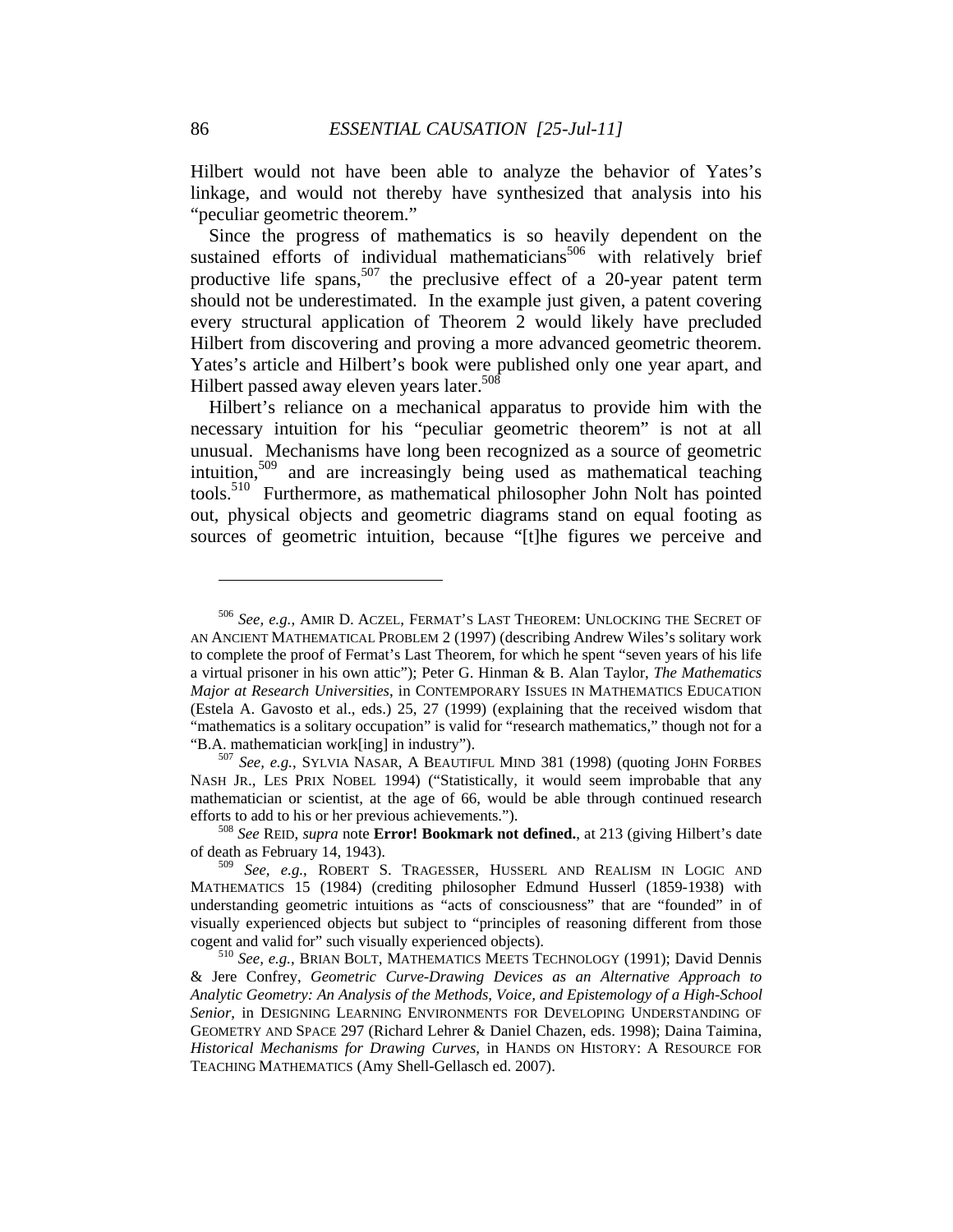probably also those we imagine are not quite geometrical, i.e., not composed of infinitesimally thin lines meeting at infinitesimally tiny points."511 In other words, "geometric diagrams are themselves physical objects.... The symbols are actually among the objects symbolized."<sup>512</sup>

Mathematics, described by Kant as "the most resplendent example of pure reason,"513 is no less abstract for its reliance on the concrete objects of empirical reality; indeed, mathematics relies for its internal coherence on its empirical origins. As John von Neumann wrote in his essay on "The Mathematician,"

Mathematical ideas originate in empirics, although the genealogy is sometimes long and obscure. But, once they are so conceived, the subject begins to live a peculiar life of its own and is better compared to a creative one, governed by almost entirely aesthetical motivations, than to anything else and, in particular, to an empirical science. There is, however, a further point which, I believe, needs stressing. As a mathematical discipline travels far from its empirical source, or still more, if it is a second and third generation only indirectly inspired by ideas coming from 'reality,' it is beset with very great dangers…. [A]t a great distance from its empirical source, or after much 'abstract' inbreeding, a mathematical subject is in danger of degeneration.<sup>514</sup>

In short, the freedom to make and use the fundamental empirical sources of mathematical intuition is necessary for the flourishing of mathematics. Concern for this freedom counsels against the issuance of any patent that claims every structural application of a kinematic property because, as I have shown, some mechanical structures are among "the basic tools of scientific and technological work."<sup>515</sup>

## VI. CONCLUSIONS

This Article has not come close to conducting an exhaustive inventory of the patent system's metaphysical commitments. In a future article, I plan to explore the patent system's orientation to mental causation and the so-

<sup>&</sup>lt;sup>511</sup> *See* Nolt, *supra* note **Error! Bookmark not defined.**, at 202.<br><sup>512</sup> Id. at 206.<br><sup>513</sup> IMMANUEL KANT, CRITIQUE OF PURE REASON 630 (Paul Guyer & Allen W. Wood

trans. 1999)<br><sup>514</sup> John von Neumann, *The Mathematician*, in THE NEUMANN COMPENDIUM 618, 626<br>(F. Bródy & T. Vámos eds. 1995).

 $515$  Gottschalk v. Benson, 409 U.S. 63, 67 (1972).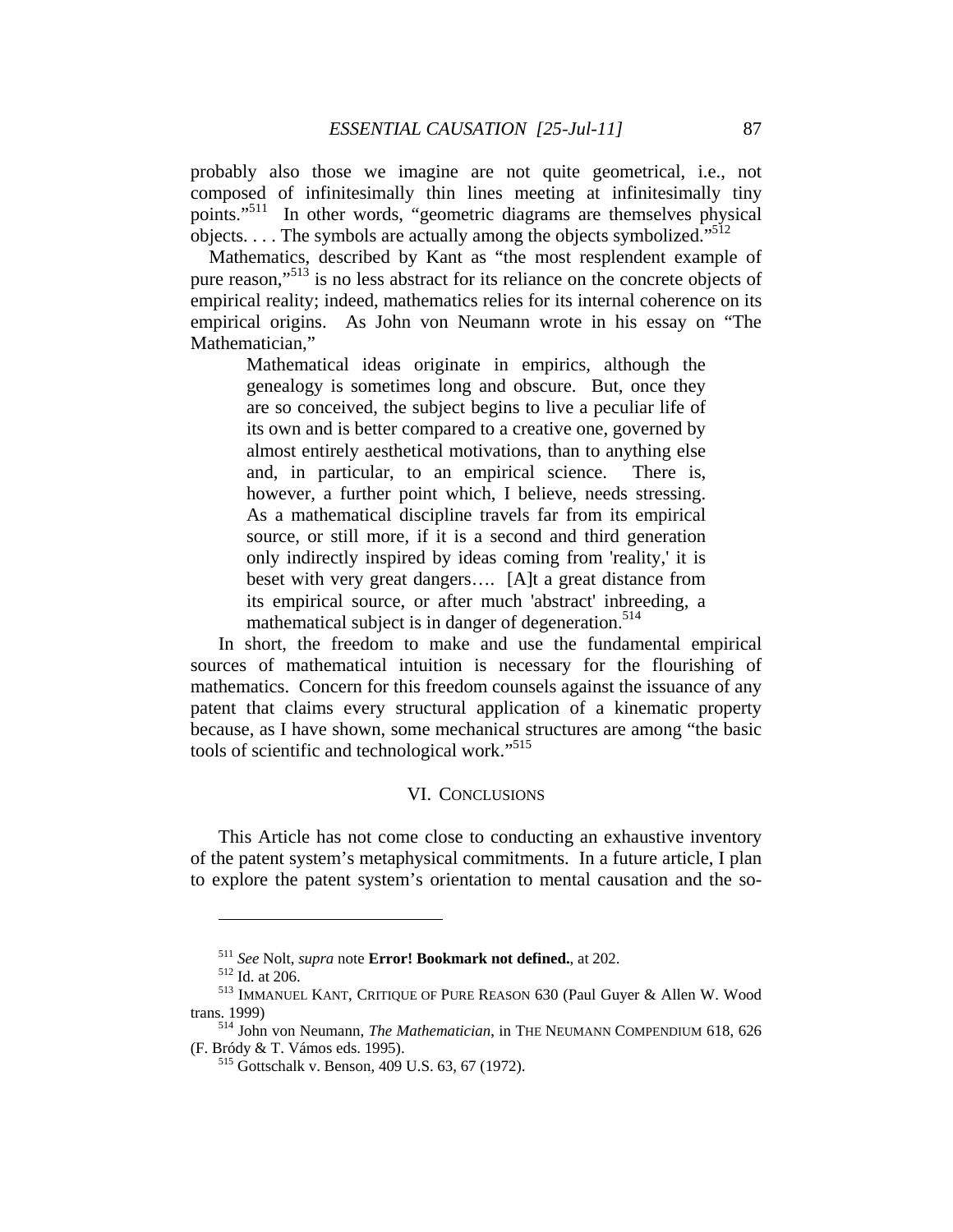called mind-body problem, which are perhaps the most enduring controversies in all of metaphysics.<sup>516</sup> The standard causal account of how the patent system "promote[s] the Progress of . . . useful Arts" seems unproblematically to traverse the boundary between mental and physical properties without engaging in any of these metaphysical debates: (1) the patent system hastens inventions and disclosures by offering patents as economic *incentives*<sup>517</sup> to (2) *inventors* who conceive,<sup>518</sup> reduce to practice,<sup>519</sup> and disclose their  $\overrightarrow{3}$  *inventions*, which others can learn (at will) and use (as authorized by the patentee) to produce beneficial effects.<sup>520</sup>

It might be suggested that to foreground the implicit mind-body metaphysics within this account is to risk taking sides in a dispute the patent system lacks the time and expertise to adjudicate rigorously. For example, the doctrine conferring inventorship on one who conceives of an invention but relies on another to reduce it to practice<sup>521</sup> may appear to commit the

<sup>516</sup> For a description of the philosophical controversies surrounding the mind-body problem, *see, e.g.*, THE OXFORD COMPANION TO PHILOSOPHY 608 (Ted Honderich ed. 2005) (describing the modern "mind-body debate" as focused on "the status of mental states, processes, and properties *vis-à-vis* physical states, processes, and properties"). The problem dates back to René Descartes in 1641. *See* RENÉ DESCARTES, MEDITATIONS ON FIRST PHILOSOPHY (Donald A. Cress tr. 1993). 517 *See, e.g.*, Arnold Plant, *The Economic Theory Concerning Patents for Inventions*, 1

ECONOMICA 30, 32 (1934) ("[T]he purpose of patents for inventions is, by giving an inventor the control for a definite period over the disposal of his invention, to make it easier for him to derive an income from it.... [T]he ultimate aim is to encourage inventing.").<br><sup>518</sup> Hybritech Inc. v. Monoclonal Antibodies, Inc., 802 F.2d 1367 (Fed. Cir. 1986)

<sup>(</sup>quoting 1 ROBINSON ON PATENTS 532 (1890)) (defining conception as the "formation in the mind of the inventor, of a definite and permanent idea of the complete and operative invention").

<sup>&</sup>lt;sup>519</sup> Reduction to practice, whether constructive (filing a patent application) or actual (producing an embodiment of the invention in "physical or tangible form," *see* Wetmore v. Quick, 536 F.2d 937, 941 (C.C.P.A. 1976)), entails a physical act. 520 *See, e.g.*, Diamond v. Diehr, 450 U.S. 175, 182 (1981) (quoting Corning v. Burden,

<sup>56</sup> U.S. 252, 268 (1853)) ("It is for the discovery or invention of some practical method or means of producing a beneficial result or effect, that a patent is granted....").

<sup>&</sup>lt;sup>521</sup> See Burroughs Wellcome Co. v. Barr Labs., Inc., 40 F.3d 1223, 1227-29 (Fed. Cir. 1994) (stating that to be recognized as a joint inventor, each collaborator "must contribute to the joint arrival at a definite and permanent idea of the invention as it will be used in practice"; i.e., the conception of the invention). Constructive reduction to practice is typically completed by patent attorneys and agents, who do not thereby become coinventors. *See generally* Solomon v. Kimberly-Clark Corp., 216 F.3d 1372, 1382 (Fed. Cir. 2000) (rejecting argument that patent attorney had become a joint inventor in the course of "defining [the client's] invention to obtain, if possible, a valid patent with maximum coverage").

The determination of *priority* of inventorship is a distinct issue, and is not based solely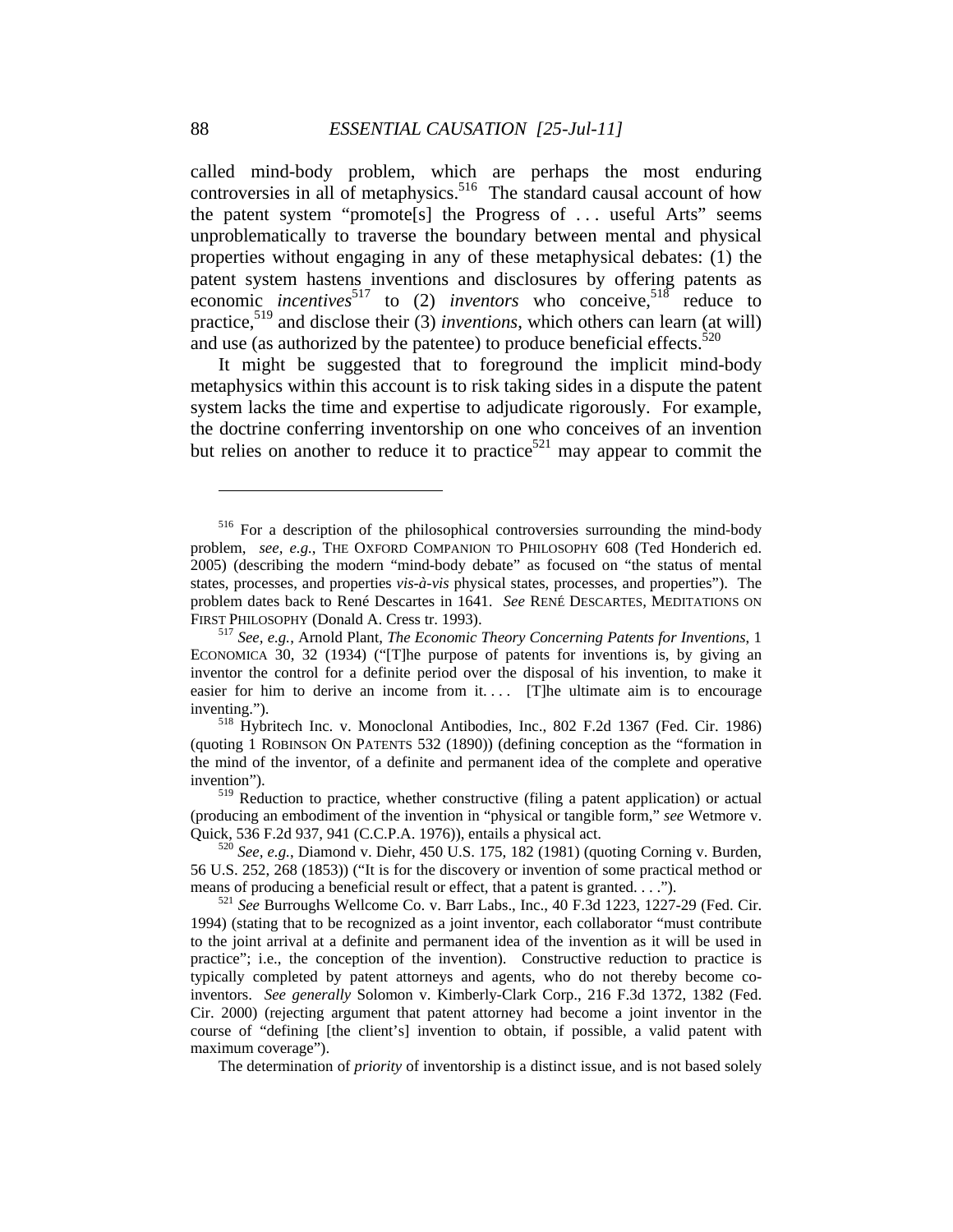patent system to mind-body dualism<sup>522</sup> (the view that the mind is not part of the physical world<sup>523</sup>), a stance that is under heavy siege from contemporary neuroscience<sup>524</sup> and has long fallen out of fashion among analytic philosophers.525 More fundamentally, the interactions of minds, bodies and money in innovative processes are too complex and varied to be metaphysically subsumed under a single causal account of how the patent laws hasten innovation.<sup>526</sup>

A further difficulty with using the metaphysics of causation to delineate the "laws of nature" exception to patentable subject matter is that our knowledge of the physical laws that govern causality in the world is contingent and incomplete. For example, the Supreme Court in *Parker v. Flook*527 cites Newton's law of universal gravitation as an unpatentable "scientific principle" that "reveals a relationship that has always existed."528 But the relationship  $F = Gmm'/r^2$  "exists" between two bodies, if at all, only where there are no forces other than gravitational forces at work.<sup>529</sup> Moreover, its status as a "fundamental truth" is subject to falsification by future contrary observations,<sup>530</sup> which will remain possible as long as

GENDER SOC. POL'Y & L. 183, 186 (2007) (arguing that the conception-focused inventorship doctrine exemplifies a "striking pattern of dualism" in the patent system).<br><sup>523</sup> See ANTHONY DARDIS, MENTAL CAUSATION 17 (2008).<br><sup>524</sup> See, e.g., W.W. Meissner, *The Mind-Brain Relation and Neuroscientific* 

VA. L. REV. 1575, 1595-1630 (2003) (surveying "widely disparate explanations for the role

 $\overline{a}$ 

<sup>527</sup> 437 U.S. 584 (1978).<br><sup>528</sup> *See id.* at 593 n.15 (citing P. ROSENBERG, PATENT LAW FUNDAMENTALS § 4, at 13 (1975).<br><sup>529</sup> See NANCY CARTWRIGHT, HOW THE LAWS OF PHYSICS LIE 57-58 (1983).

on first conception. *See* 35 U.S.C. § 102(g) (providing that priority determination shall consider conception, reduction to practice, and diligence); *see also* Price v. Symsek, 988 F.2d 1187, 1190 (Fed. Cir. 1993) ("Although derivation and priority of invention are akin in that both focus on inventorship . . . they are distinct concepts."). 522 *See* Dan L. Burk, *Feminism and Dualism in Intellectual Property*, 15 AM. U. J.

*Foundations: I. The Problem and Neuroscientific Approaches*, 70 BULL. MENNINGER CLINIC 87, 89 (2006) ("For all practical purposes, modern neuroscientists are virtually unanimous in rejecting frank dualism."). 525 *See infra* section \_\_\_; *see also* Stanford Encyclopedia of Philosophy, *Dualism*

http://plato.stanford.edu/entries/dualism/ (describing dualism as "out of fashion" in philosophy since the publication of Gilbert Ryle's monograph THE CONCEPT OF MIND in 1949); *but see, e.g.*, DAVID J. CHALMERS, THE CONSCIOUS MIND: IN SEARCH OF A FUNDAMENTAL THEORY (1996) (offering a modern analytical defense of dualism, at least as to the non-physicality of mental properties). 526 *See generally* Dan L. Burk & Mark A. Lemley, *Policy Levers in Patent Law*, 89

<sup>&</sup>lt;sup>530</sup> See generally KARL R. POPPER, THE LOGIC OF SCIENTIFIC DISCOVERY 78-92 (1959) (introducing falsifiability as a scientific criterion).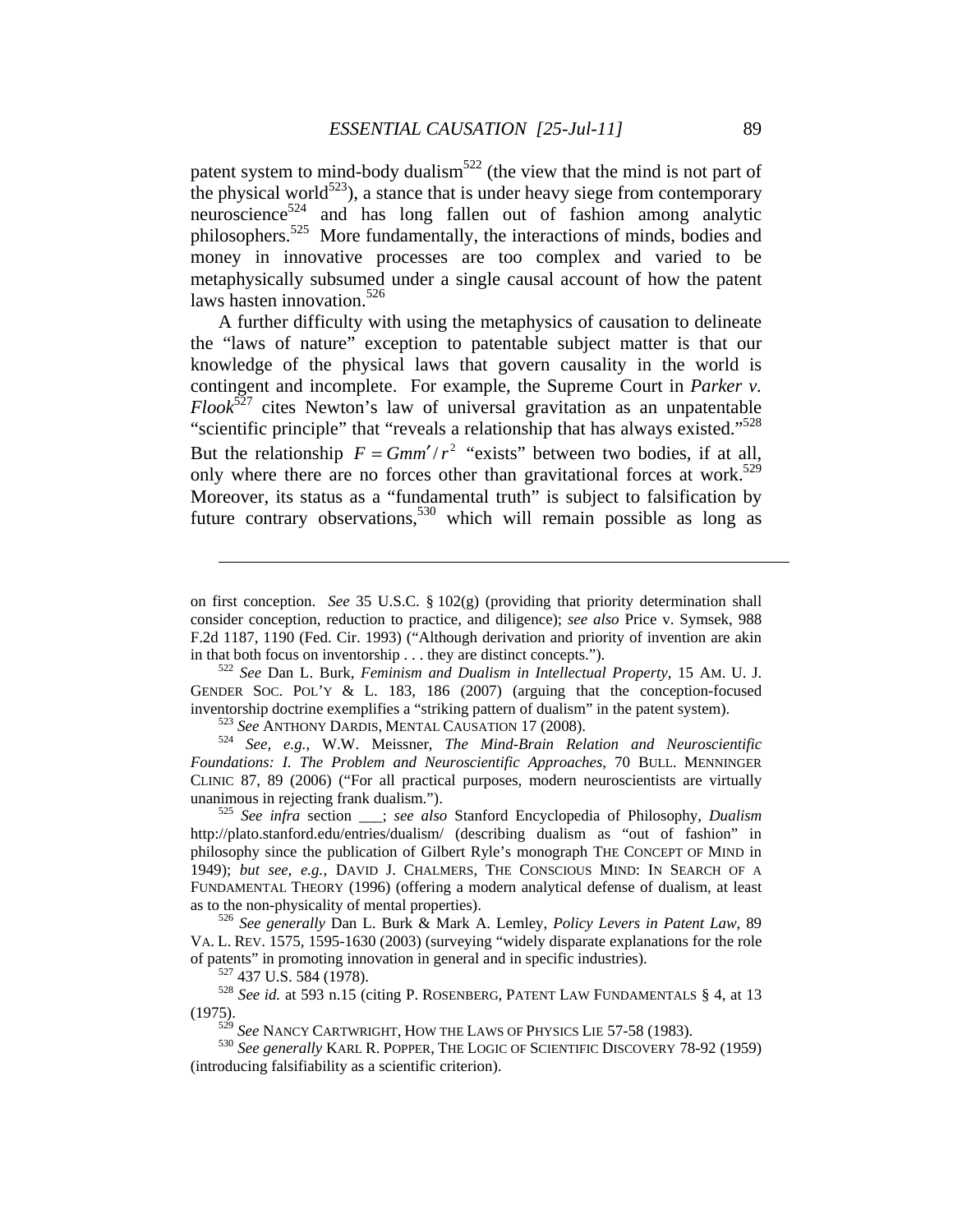physics is unable to provide a complete account of all phenomena.<sup>531</sup> If the Court's language in *Le Roy* and *Flook* is read as a permanent ontological commitment to Newton's law (and other laws of today's physics) as true descriptions of the natural world, then those precedents are untenable as a basis for a metaphysical characterization of the "laws of nature" exception.<sup>532</sup>

My tentative view is that both of the above difficulties are the avoidable result of reading problematic metaphysical commitments into patent doctrine where none need be found. The inventorship doctrine's account of mental causation does not entail mind-body dualism. The structure and function of the patent incentive are essentially teleological, not causal. Patent-eligibility doctrine can be grounded in today's laws of physical causation without committing the patent system to accept their truth should they be falsified in the future. I hope that this Article has demonstrated the potential value of such further inquiries into the patent system's metaphysical commitments, regardless of their ultimate outcomes.

This Article has offered the essential causation requirement as a definitive expression of patent law's abstract-ideas exclusion, about which the "machine-or-transformation" test provides only a "clue." As such, the requirement has much to commend it. The requirement and its corollary doctrine, the kinematic property exclusion, stand in contrast to the disparate strands of patentable subject matter doctrine that have developed around specific fields of invention, in that they may be addressed to all inventions claiming recognition as "useful Arts," including technologies from both "the age of iron and steel" and "a time of subatomic particles and terabytes."533 As doctrines grounded in ontological rather than disciplinary boundaries, they are fully compatible with the TRIPS requirement that patents be available for inventions "in all fields of technology." $534$  As doctrines that follow from the patent system's longstanding but previously

<sup>531</sup> *Cf.* Alyssa Ney, *Physicalism as an Attitude*, 138 PHILOSOPHY STUDIES 1 (2008) ("If physicalism is taken to be the view that the world is the way *current* physics says it is, then it is false since current physics is incomplete and at this time is probably not in a position to give us a complete explanation of all that exists."). 532 *See* Simon, *supra* note 28, at 2191 ("That laws of nature are Truths to be uncovered

and mastered by reason is a notion that continues to hold deep intuitive sway. There is no way to disprove this conjecture. But that is a far cry from saying that it is a reasonable cornerstone of modern patent law."). 533 *Cf.* In re Bilski, 545 F.3d 943, 1011 (Fed. Cir. 2008) (en banc) (Rader, J.,

dissenting) (arguing that the majority's "machine or transformation" test "links patent eligibility to the age of iron and steel at a time of subatomic particles and terabytes"). 534 Agreement on Trade-Related Aspects of Intellectual Property Rights, art. 27.1, Apr.

<sup>15, 1994, 33</sup> I.L.M. 1997; 1869 U.N.T.S. 299.